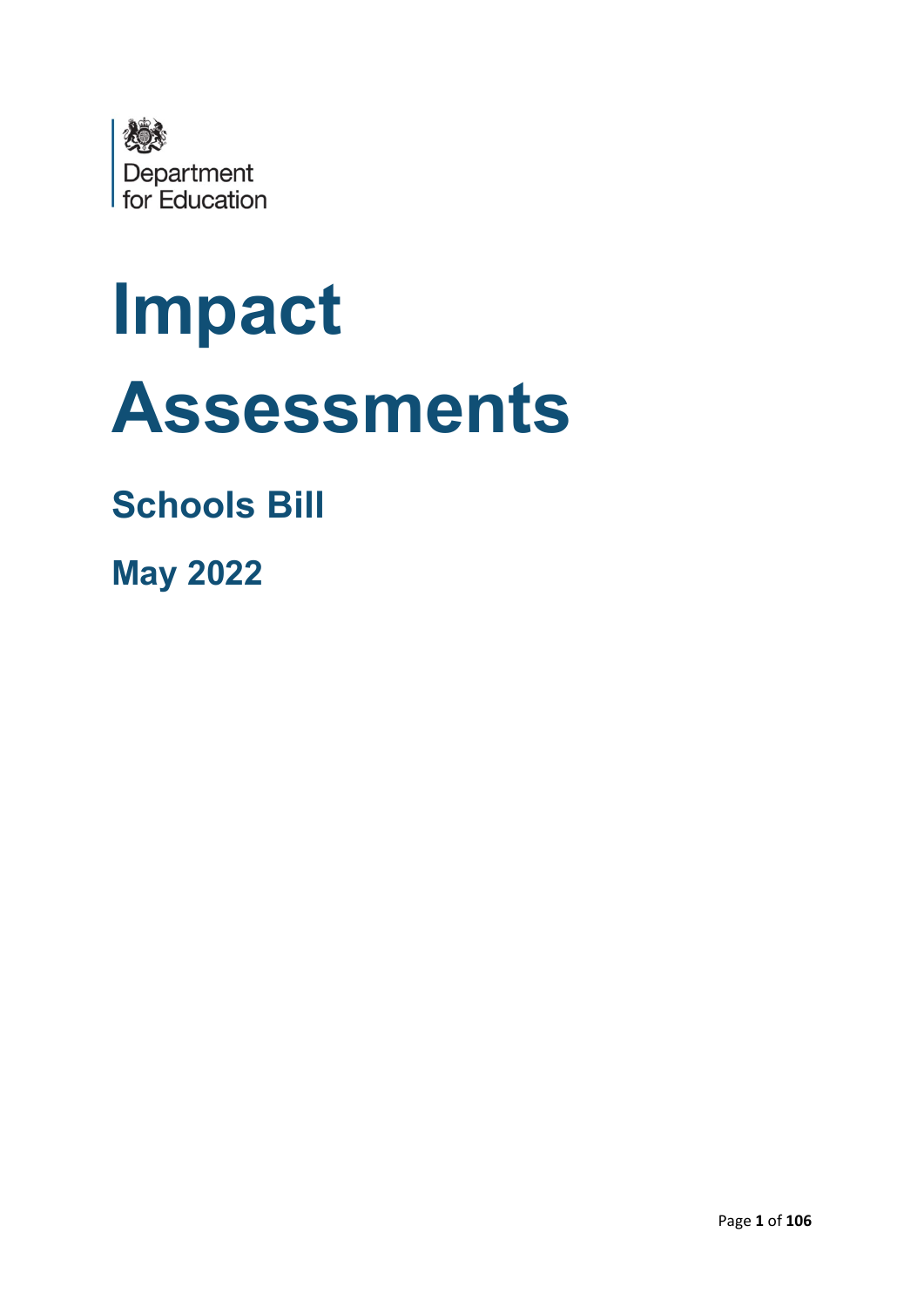# **Contents**

| 1. |                                                                                                 |  |
|----|-------------------------------------------------------------------------------------------------|--|
|    |                                                                                                 |  |
|    |                                                                                                 |  |
|    |                                                                                                 |  |
|    |                                                                                                 |  |
|    |                                                                                                 |  |
|    |                                                                                                 |  |
|    |                                                                                                 |  |
|    |                                                                                                 |  |
|    | Faith schools academisation: religious education and collective worship 13                      |  |
|    |                                                                                                 |  |
|    |                                                                                                 |  |
|    |                                                                                                 |  |
|    |                                                                                                 |  |
|    |                                                                                                 |  |
|    |                                                                                                 |  |
|    |                                                                                                 |  |
|    |                                                                                                 |  |
|    |                                                                                                 |  |
|    | Faith schools academisation: religious education and collective worship and faith governance 43 |  |
|    |                                                                                                 |  |
|    |                                                                                                 |  |
|    |                                                                                                 |  |
|    |                                                                                                 |  |
| 3. |                                                                                                 |  |
|    |                                                                                                 |  |
|    |                                                                                                 |  |
|    |                                                                                                 |  |
|    |                                                                                                 |  |
|    |                                                                                                 |  |
|    |                                                                                                 |  |
|    |                                                                                                 |  |
|    |                                                                                                 |  |
|    |                                                                                                 |  |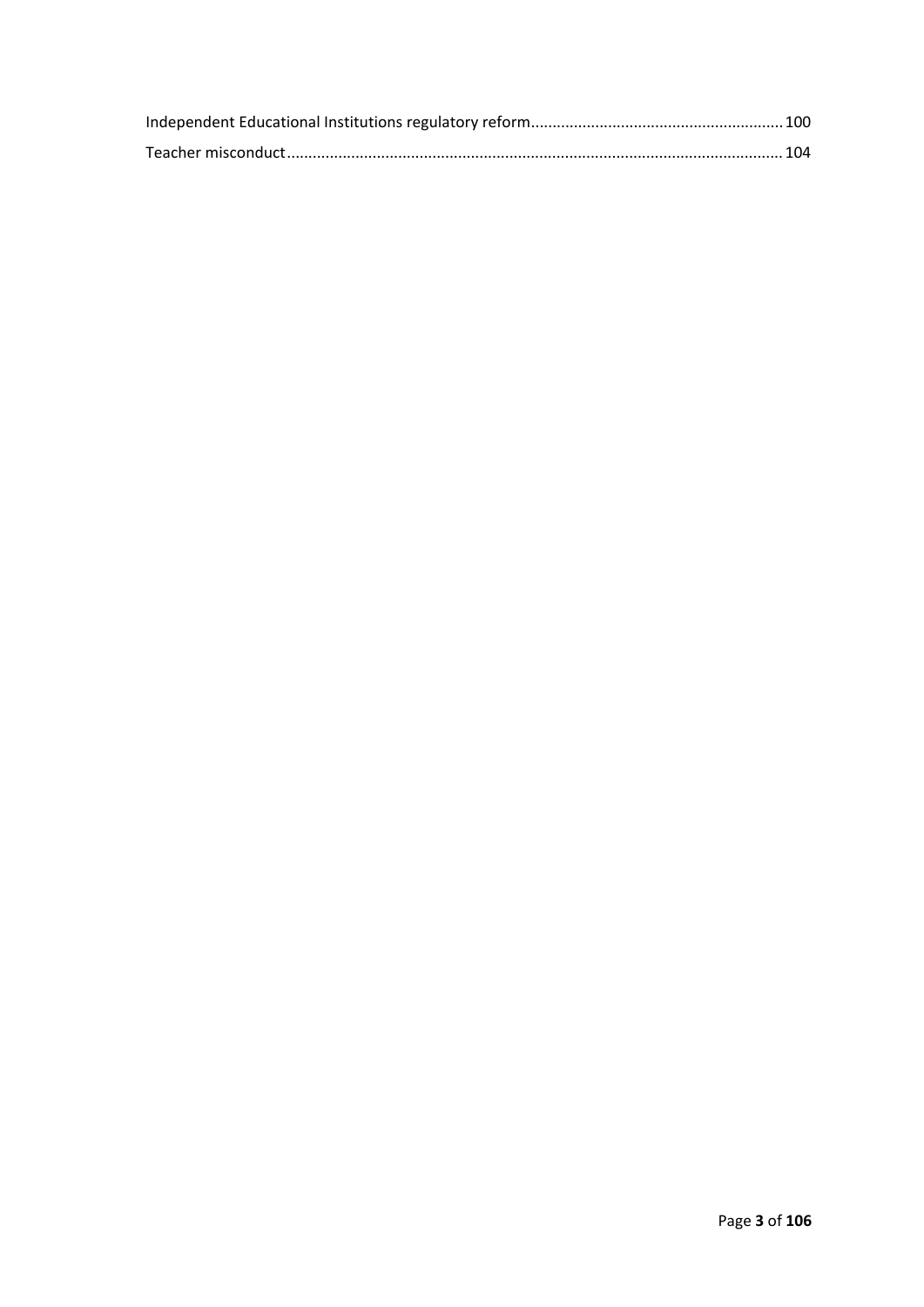# <span id="page-3-0"></span>**1. Introduction**

# <span id="page-3-1"></span>**Purpose of the Bill**

- 1. The bill will:
	- a. Deliver the core legislative changes needed to achieve the vision for a stronger and fairer school system that works for every child ('**School System Measures'**);
	- b. Deliver essential safeguarding measures to ensure that more children receive a suitable and safe education (*'***Safeguarding Measures'**).
- 2. The main elements of the bill are:
	- a. Strengthening the regulatory framework for academy trusts, to support the development of a strong trust-led system. Establishing new statutory standards to drive clarity and consistency of expectations for academy trusts, underpinned by intervention powers to ensure action can be taken to tackle serious failure if it occurs.
	- b. Supporting more schools to become academies in strong trusts by removing barriers to conversion for faith schools and grammar schools bringing schools into the academy sector where this is requested by local authorities.
	- c. Enabling better, more targeted, and more consistent multi-agency support to the children and families who need it most across England by making necessary reforms to the attendance legal framework.
	- d. Ensuring that all schools are supported to deliver high standards by implementing a direct National Funding Formula, meaning that each mainstream school will be allocated funding on the same basis, wherever it is in the country, and every child will be given the same opportunities, based on a consistent assessment of their needs.
	- e. Enhancing the ability of local authorities to undertake their responsibilities related to children who are not in school by establishing 'Children Not In School' Registers, as well as creating a duty on local authorities to provide support to home educating families.
	- f. Improving safeguarding by expanding registration requirements for independent educational institutions, enhancing enforcement, and working with Ofsted to expand investigatory powers.
	- g. Strengthening the current teacher misconduct regime by widening its scope to include more educational institutions, increasing powers to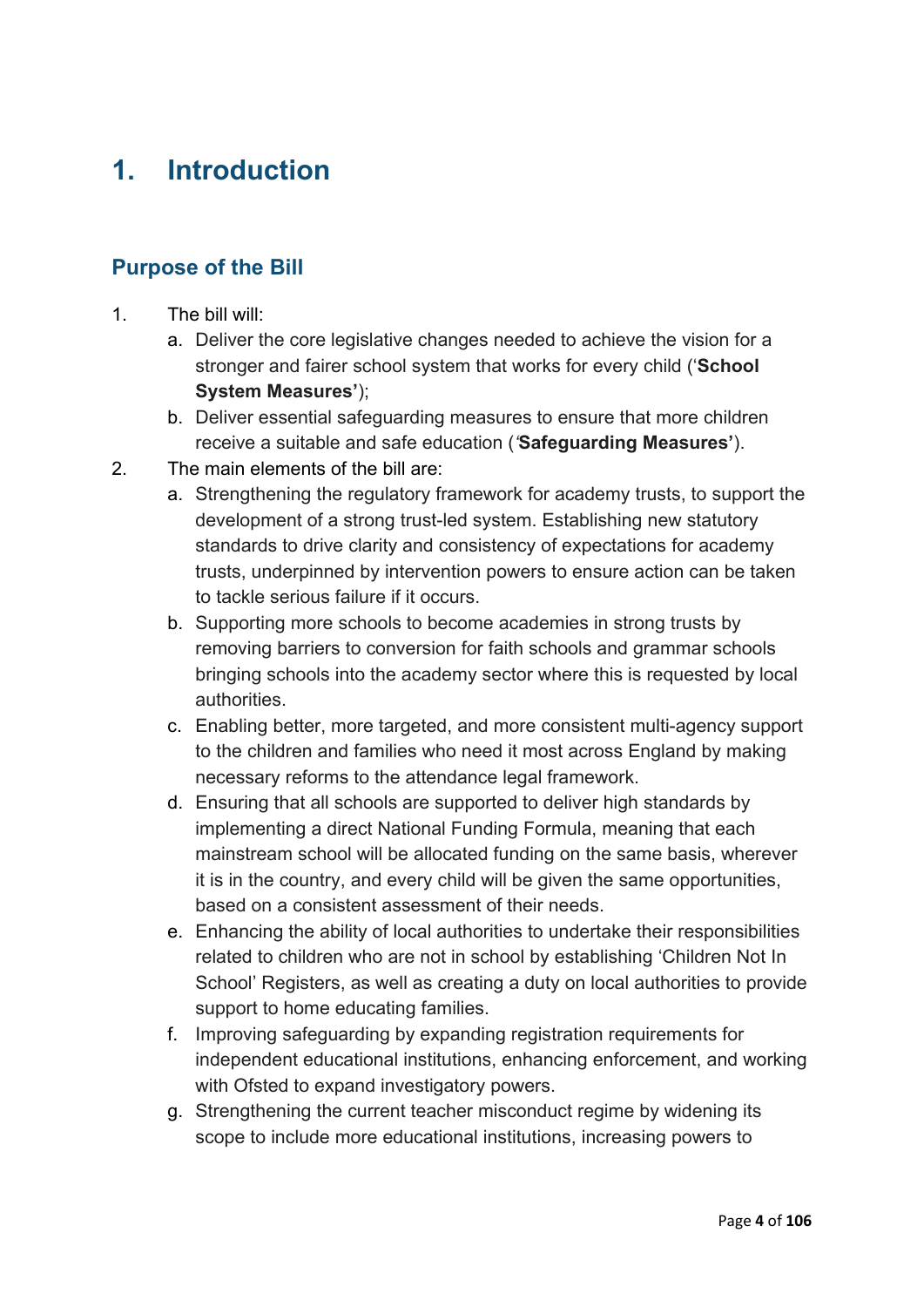investigate individuals who commit misconduct and enact appropriate regulatory discipline procedures.

# <span id="page-4-0"></span>**Impact of the Bill**

3. We have assessed the impact of these two pillars of the bill – School System Measures and Safeguarding Measures – in two ways:

- a. **Chapter 2.A and 3.A**: an appraisal of the policy impacts, including a regulatory impact assessment for those measures that impact upon business or charity;
- b. **Chapter 2.B and 3.B**: an equalities impact assessment.

4. This assessment is a live document and will be subject to review if the Bill changes during passage.

# <span id="page-4-1"></span>**Summary of the Bill measures**

5. This document assesses the policy impact and equalities impact for the following measures:

- a. Academy Trust Standards
- b. Academy Trust Intervention
- c. Academy Trust Land
- d. Faith Schools academisation: Religious Education and collective worship
- e. Faith Schools academisation: governance
- f. Grammar Schools
- g. Local Authority Academisation trigger
- h. National Funding Formula reforms
- i. School Attendance
- j. Children Not in School Registration (CNIS) & School Attendance Order (SAO)
- k. Independent Educational Institutions (IEI): Registration requirements
- l. IEI: Material Change
- m. IEIs: De-registration appeals
- n. IEIs: Enforcement
- o. IEI: Power to investigate
- p. IEI: Data sharing
- q. Teacher misconduct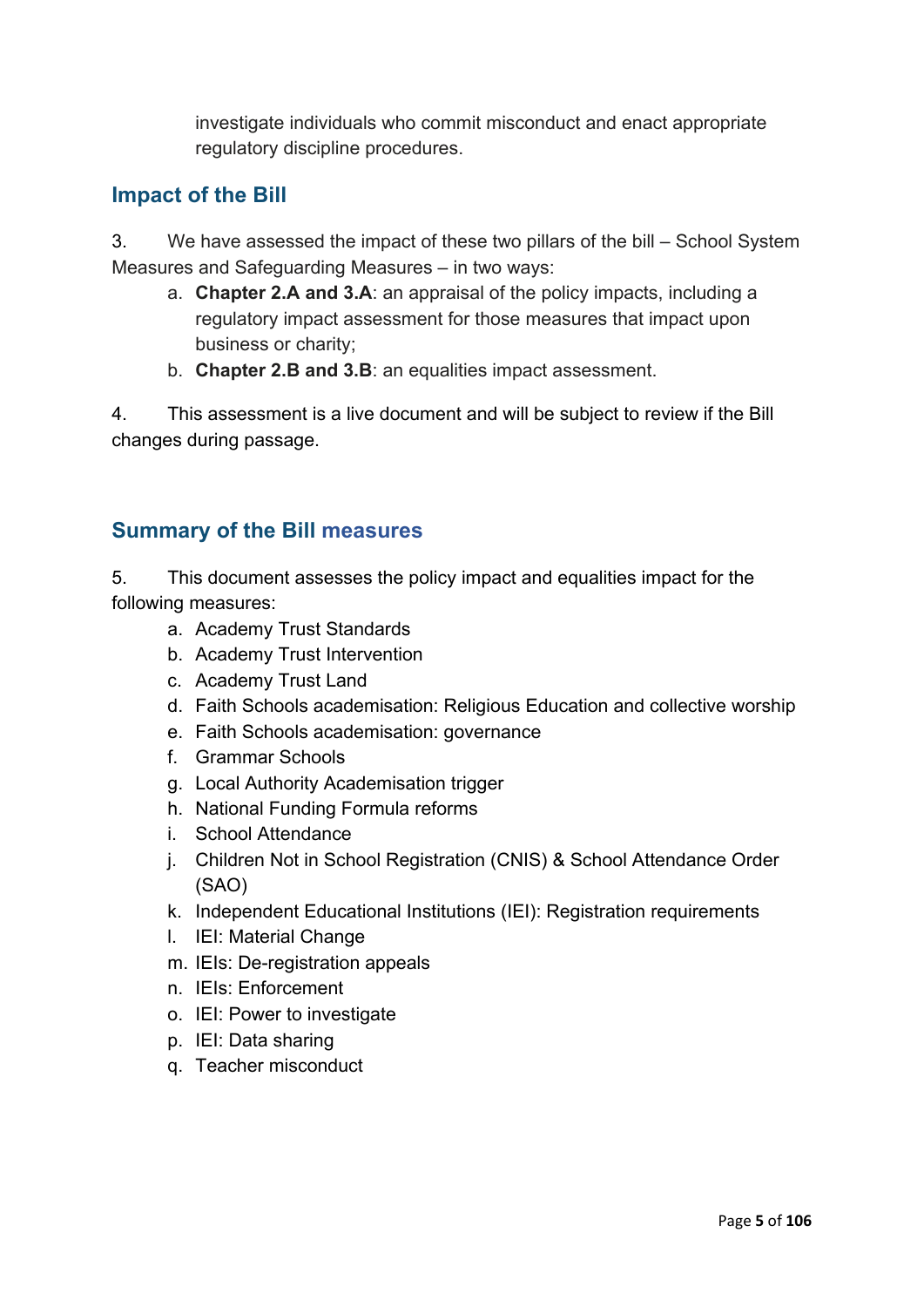# <span id="page-5-0"></span>**2. School System measures**

# <span id="page-5-1"></span>**a. School System policy impacts: summary**

6. The key policy objectives of systems measures are to strengthen the regulatory framework that underpins the academy trust system and address the barriers that some schools face to joining a strong multi academy trust. Taken together, these measures are intended to take key steps to deliver the vision that all schools benefit from being in a strong trust, as set out in the Schools White Paper.<sup>[1](#page-5-3)</sup>

7. Attendance reform is focussed on enabling better, more targeted, and more consistent multi-agency support to the children and families who need it most across England by making necessary reforms to the attendance legal framework. We expect the regulatory impact of the attendance reform measures to be low and full detail is set out below. The only businesses impacted are independent schools which, like state-funded schools, will see a one-off transition cost in staff time in AY 2023/24 to draw up an attendance policy, but only a small ongoing non-monetisable resource pressure to implement and review. Similarly, we expect there to be a oneoff implementation cost to local authorities in FY 2023/24, but a non-cashable annual saving in attendance staff costs thereafter. We expect the measures to result in a number of ongoing non-monetisable benefits for pupils, parents, schools and wider society.

8. The national funding formula was introduced in 2018 with the aim of making the school funding system fairer. However, due to the way in which funding is allocated through local authorities, there continues to be disparities between mainstream schools in different areas of the country. The legislative reforms to the national funding formula in the bill will ensure that all mainstream schools are allocated funding on the same basis through a single national funding formula directly from the Secretary of State. There will be a positive impact for both maintained schools and multi-academy trusts who will benefit from having consistent funding. Local authorities will see a reduction in their role in setting funding allocations.

# <span id="page-5-2"></span>**A Statutory Trust Standards document**

#### Policy overview

9. The current requirements placed on academy trusts are spread across various legal documents in a complex regulatory system that was designed for a

<span id="page-5-3"></span><sup>1</sup> [Opportunity for all - Strong schools with great teachers for your child \(publishing.service.gov.uk\)](https://assets.publishing.service.gov.uk/government/uploads/system/uploads/attachment_data/file/1063602/Opportunity_for_all_strong_schools_with_great_teachers_for_your_child__print_version_.pdf)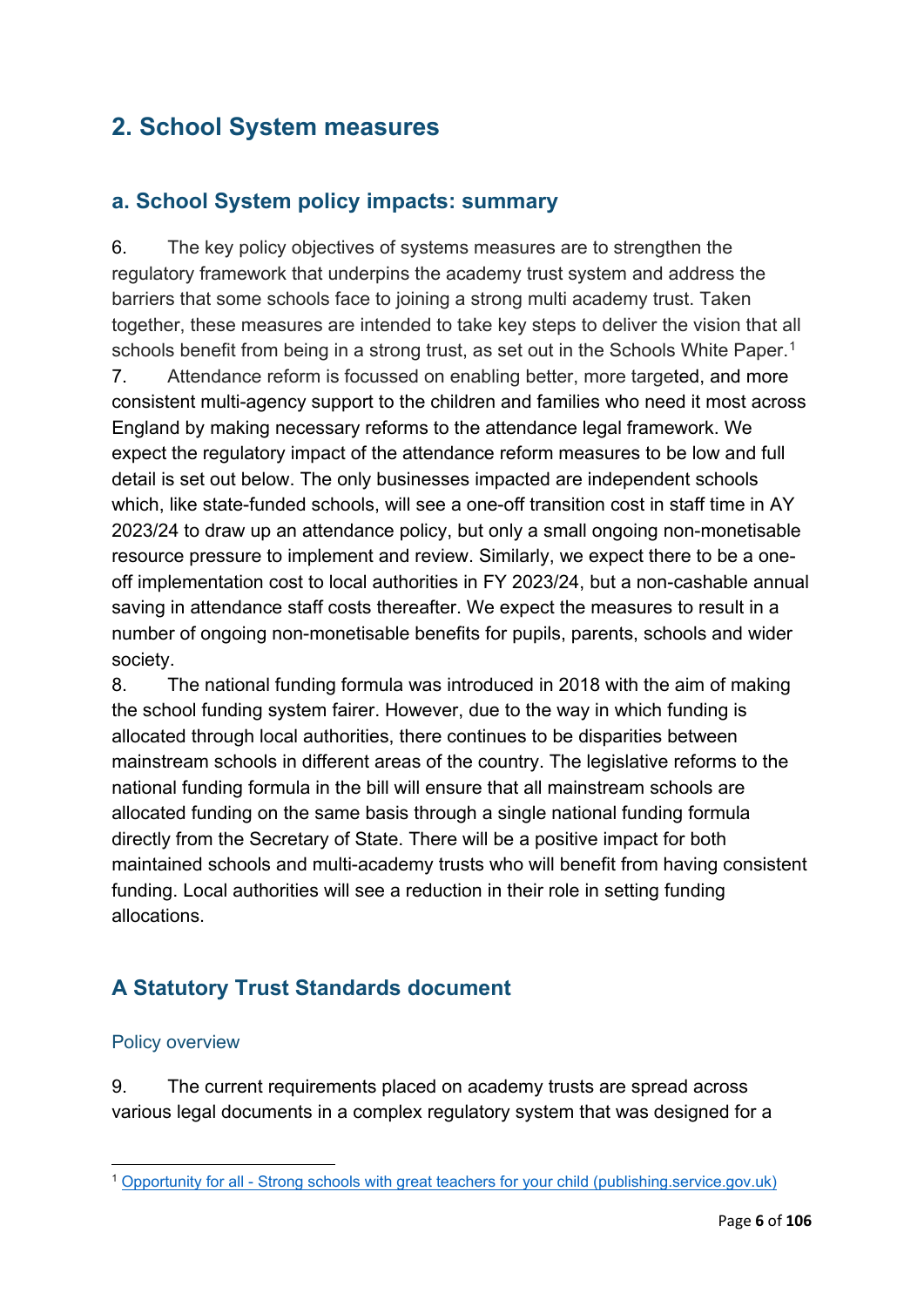smaller number of schools. Now that more than half of all children are educated in academy trusts, it is the right time to update this framework so that it ensures quality and fairness and reflects the key role that academy trusts play in the system.

10. At present, requirements are placed on academy trusts largely through contractual Funding Agreements. Although we can update model funding agreements, updates do not modify existing contracts retrospectively and the version of the funding agreement to which a trust or academy is subject depends on when they entered into their contract. Trusts cannot be required to move on to the latest model, meaning academy trusts and different academies (even within the same trust) can be on different funding agreements, which has led to an inconsistent and complex system of regulation.

11. The contractual basis of funding agreements means that at present the Secretary of State has limited levers to intervene when an academy trust does not meet its obligations. The measure will help strengthen the enforcement regime so trusts, parents and schools are clear on what is required and what steps will be taken to address issues.

# **Objectives**

12. The policy objective is to provide clarity on the requirements for academy trusts. We will achieve this by broadly standardising requirements both between trusts and, in some cases between schools within trusts, to overcome the differences and inconsistencies that exist in the current framework. We will establish a regulation making power that allows the Secretary of State to update the requirements uniformly.

13. Most of the requirements on academy trusts will move from their existing Funding Agreements to a new statutory regime known as the Academy Trust **Standards** 

- 14. In practice, this means that:
	- a. academy trusts will benefit from a simplified legal framework;
	- b. the vast majority of requirements with which academy trusts must comply will not change;
	- c. statutory guidance will be published to support trusts in understanding and complying with their statutory requirements;
	- d. academy trusts will have to meet all the applicable standards. There will no longer be cases where some requirements do not apply because an older Funding Agreement is in force;
	- e. there will be a clear relationship between the requirements on academy trusts and the new intervention regime;
	- f. the department will have more levers to enforce compliance with the standards in ways that are proportionate to the circumstances; and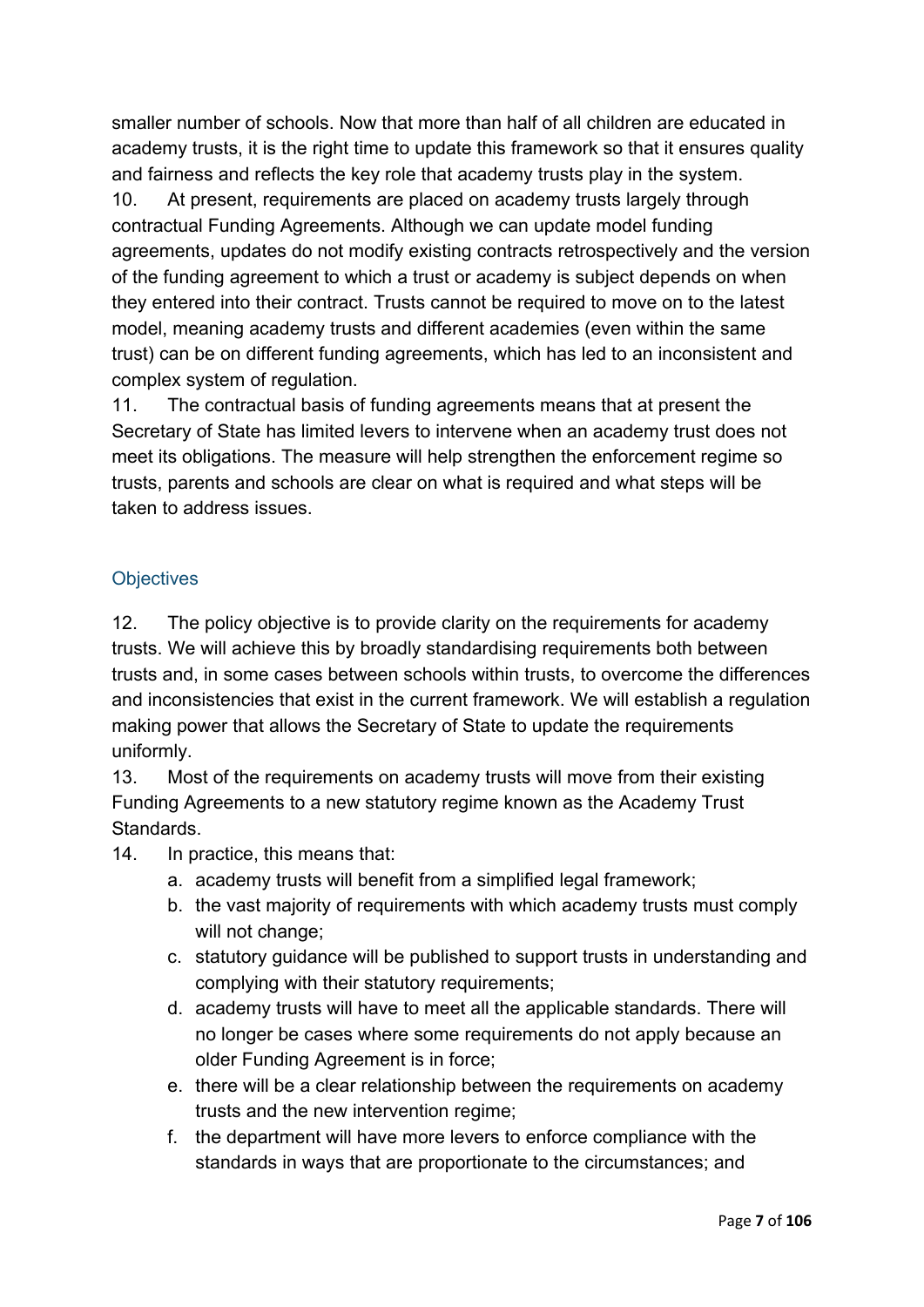g. the department will be able to take steps to ensure that children are benefitting from their schools being in well-run academy trusts that deliver strong education and financial management.

# Viable policy options (including alternatives to legislation)

- 15. We have considered the following policy options:
	- a. **Option 1:** Do nothing maintain the status quo. This would restrict our ability to achieve the objectives set out above given the complexity of the existing system.
	- b. **Option 2:** Legislate to give the Secretary of State a power to create a single overarching framework comprising provisions in primary legislation, secondary legislation and statutory guidance, together known as the Academy Trust Standards.

16. The new regulatory framework will apply these obligations equally to all academies, regardless of when their Funding Agreement was signed. This will ensure greater transparency of the requirements on trusts and will ensure that we have a consistent, proportionate intervention approach for any breaches. In addition, it will ensure that future changes to the standards will apply to all trusts and academies.

17. The new statutory approach will also give Parliament greater oversight of the obligations and responsibilities of the school system as we move towards the position where all schools are in multi-academy trusts.

18. The chosen option is Option 2 as this will best meet the policy objectives set out above.

# Impact on key groups

19. The key groups affected by the Academy Trust Standards are academies and academy trusts, pupils, and parents.

20. **Academies and academy trusts**: the Academy Trust Standards will bring together the existing obligations placed on trusts and academies to create a single framework which provides greater coherence, consistency, and transparency.

21. The new statutory framework mostly replicates existing contractual requirements and most requirements on Academy Trusts will not change at the operational level so we anticipate that this will not place significant additional burdens on academies and academy trusts.

22. **Pupils and parents:** the framework will apply the requirements equally to all trusts and academies and will ensure the department has a consistent and proportionate intervention approach where lack of compliance is identified.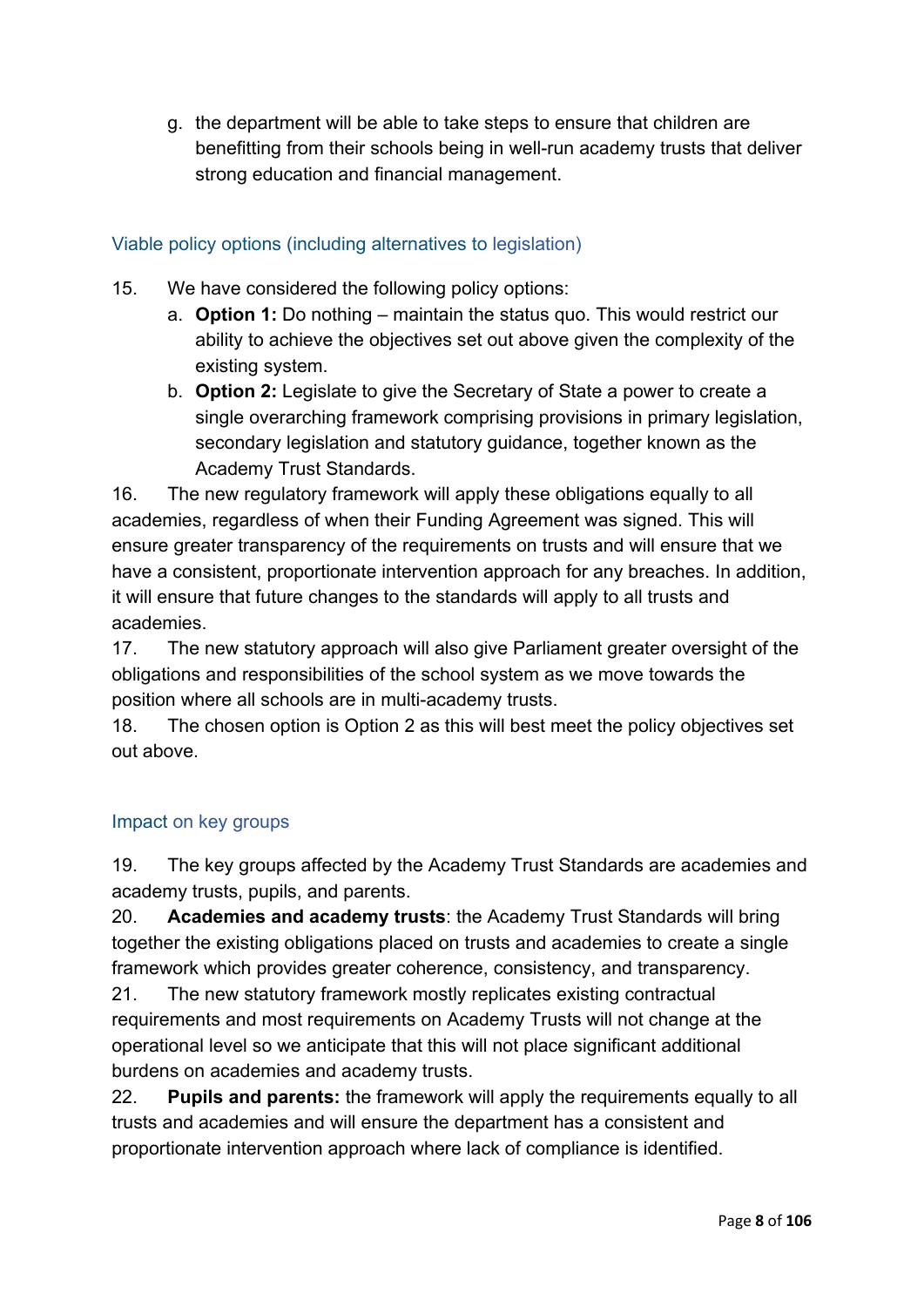23. Parents and pupils will benefit from the consistency of the more transparent legal framework as it will enable the department to take the action required to ensure that schools are in well-run academy trusts that deliver strong education and financial management.

# <span id="page-8-0"></span>**Academy trust intervention**

# Policy overview

24. Over time, the school landscape has evolved to place the multi academy trust at the heart of the system and as the key vehicle for driving up standards for pupils in schools. The intervention framework for trusts has not kept pace with these developments.

25. Except for legislation which applies directly to academies (e.g. the Independent School Standards), academies are largely regulated through Funding Agreements. The terms of Funding Agreements differ depending on when they were signed, meaning that the Secretary of State has different intervention levers from one academy to the next and Academies within the same multi academy trust may be subject to different intervention regimes, leading to an inconsistent set of requirements.

26. The current intervention framework facilitates intervention mainly at school, rather than trust level, and relies on a limited menu of powers, mostly contractual, which rely on terminating Funding Agreements. These limitations mean intervention activity can be slow or ineffective, risking the provision of education and costing significant amount of public funds. The current system is reliant on structural change - where a trust is failing, we can change its structure by moving its schools to new sponsors which is not always a proportionate response to weaknesses in trust management.

# **Objectives**

27. Ministers are committed to building the capacity of high-quality trusts across the school system, an ambition that requires the development of strong and effective oversight to rapidly address any instances of failure.

- 28. The specific objectives are to:
	- a. protect the provision of education poor financial management and governance at trust level can negatively impact the education that children receive in school;
	- b. protect public money ensuring tax payer's money is well spent in schools;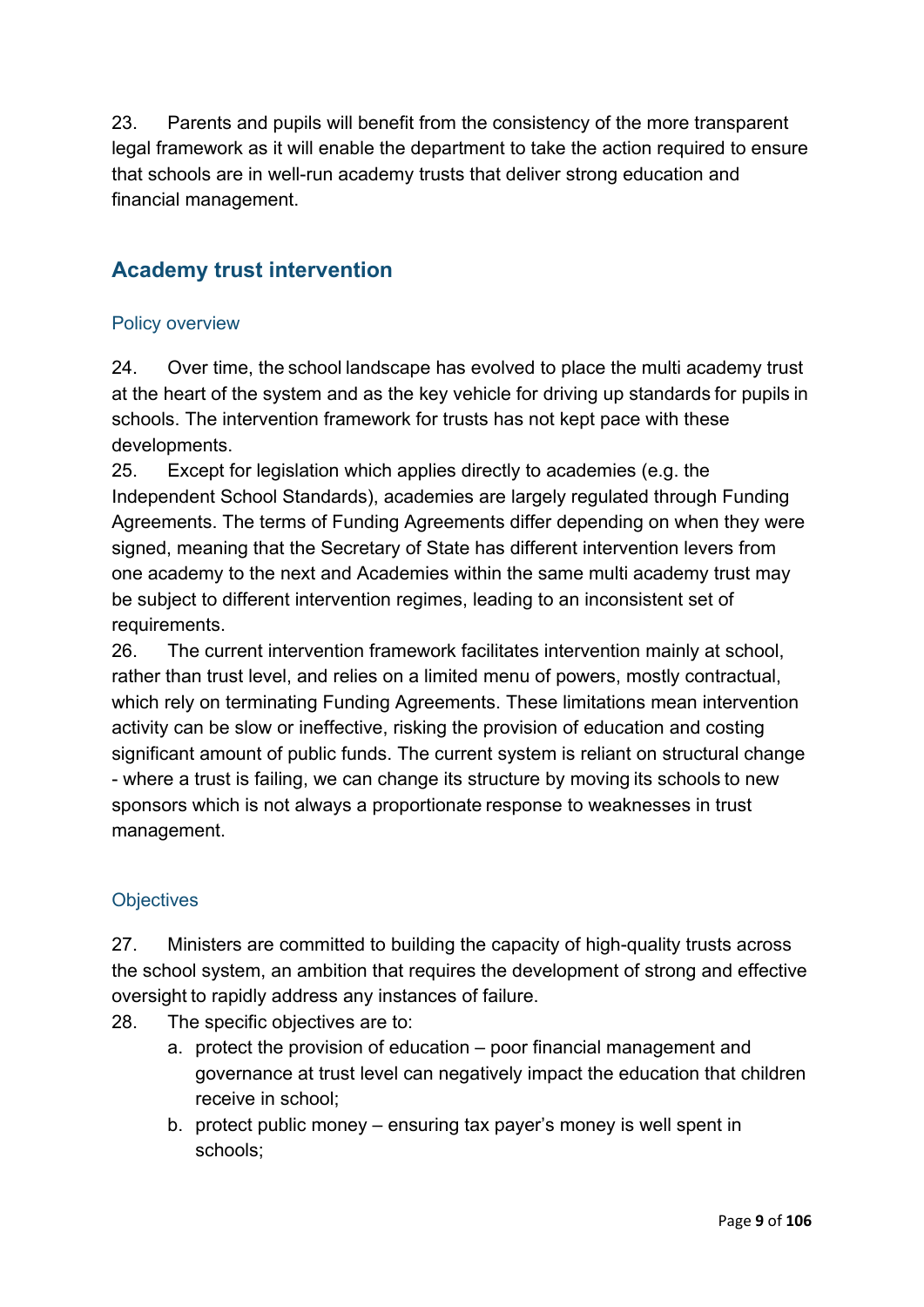- c. take action to ensure academy trusts have strong governance recognising that governance is at the heart of the trust and that strong governance is essential for strong performance;
- d. support and strengthen academy trust capacity and capability academy trusts are a crucial part of sector-driven school improvement;
- e. increase the department's effectiveness as the principal regulator of academies.

# Viable policy options (including alternatives to legislation)

- 29. We have considered the following policy options:
	- a. **Option 1:** Do nothing maintain the status quo. This would restrict our ability to achieve the objectives set out above given the limitations of the existing powers.
	- b. **Option 2:** Legislate for a package of academy trust intervention measures which will equip the Secretary of State with powers to intervene at academy trust level, responding to the 2019 manifesto commitment to 'intervene in schools where there is entrenched underperformance'.  The proposed measures are:
		- i. A new power to issue a "Notice to Improve" to an academy trust where he is satisfied there are significant weaknesses in the management or governance of the academy trust;
		- ii. A new power to issue a direction to an academy trust where he is satisfied the academy trust has failed to discharge a duty imposed on it under certain Acts or if it is proposing to act in a way which would cause it to fail to discharge such a duty (including, but not limited to, the Academy Trust Standards);
		- iii. A power to replace the academy trust's board of trustees with an Interim Trust Board where he is satisfied that an academy trust has failed to sufficiently address the weaknesses identified in a Notice to Improve;
		- iv. A power to appoint additional trustees where the Secretary of State is satisfied that an academy trust has failed to address the weaknesses identified in a Notice to Improve;
		- v. Move existing termination powers from funding agreements onto a statutory footing;
		- vi. Provide the Secretary of State with new termination powers at academy trust level;

30. The preferred option is Option 2 as this will best meet the policy objectives set out above.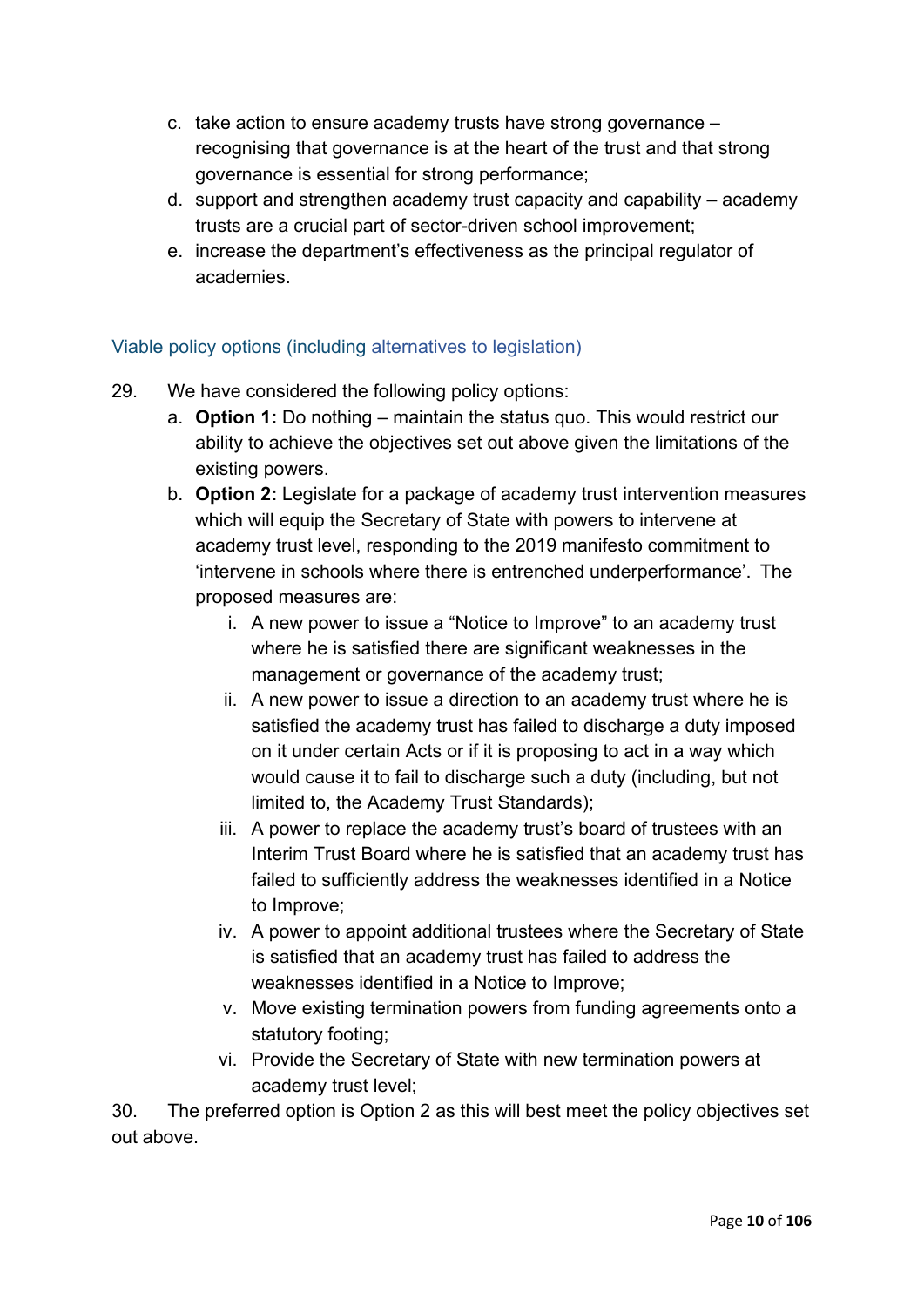# Impact on key groups

31. The key groups affected by the intervention measures are academies and academy trusts, pupils, parents, staff, trustees and governors.

32. The measures will strengthen the Secretary of State's ability to intervene in individual academies and provide him with new statutory powers to intervene at trust-level. This is intended to drive up standards in academy trusts where needed to support trusts to deliver high quality provision for the children in their schools. This will improve the management and governance of the relevant academy trust, providing a longer-term, more sustainable solution than existing intervention powers currently do. Given that the impact of the intervention measures will be to improve educational standards, the overall impact on all key groups is considered to be positive.

# <span id="page-10-0"></span>**Transfer of land by local authority**

# Policy overview

33. This proposed measure relates to academies where land is held by separate charitable school trusts rather than an academy trust company. Such trusts are most commonly, but not exclusively, linked to Church of England or Roman Catholic dioceses.

34. The measure is intended to address some of the differences in existing legislation between maintained foundation and voluntary schools and academies and involves the provision and transfer of a new site for an existing school with these trusts.

35. Many of these schools operate on land that was gifted or purchased to be held on a special trust which limits its use – for example to being used for a church school. There are occasions when it is necessary and/or advantageous to move a school to a new site which has been provided by a local authority.

36. Whilst schools remain as maintained foundation or voluntary schools, when a local authority provides a new site (other than playing field) it must transfer the legal interest it holds in the land (usually a freehold) to the trustees of the charitable school trust. This ensures parity between the assurance and control the trust has over the new site versus the old site which they have surrendered – the trustees had a freehold before and they would have a freehold in future.

37. However, this obligation does not exist when these schools convert to academies. The law allows local authorities to assist academies by providing land. However, this is normally through the provision of a 125-year lease as the same obligation to transfer the legal interest to the charitable site trustees when a school moves site does not apply, despite the former status. Providing land this way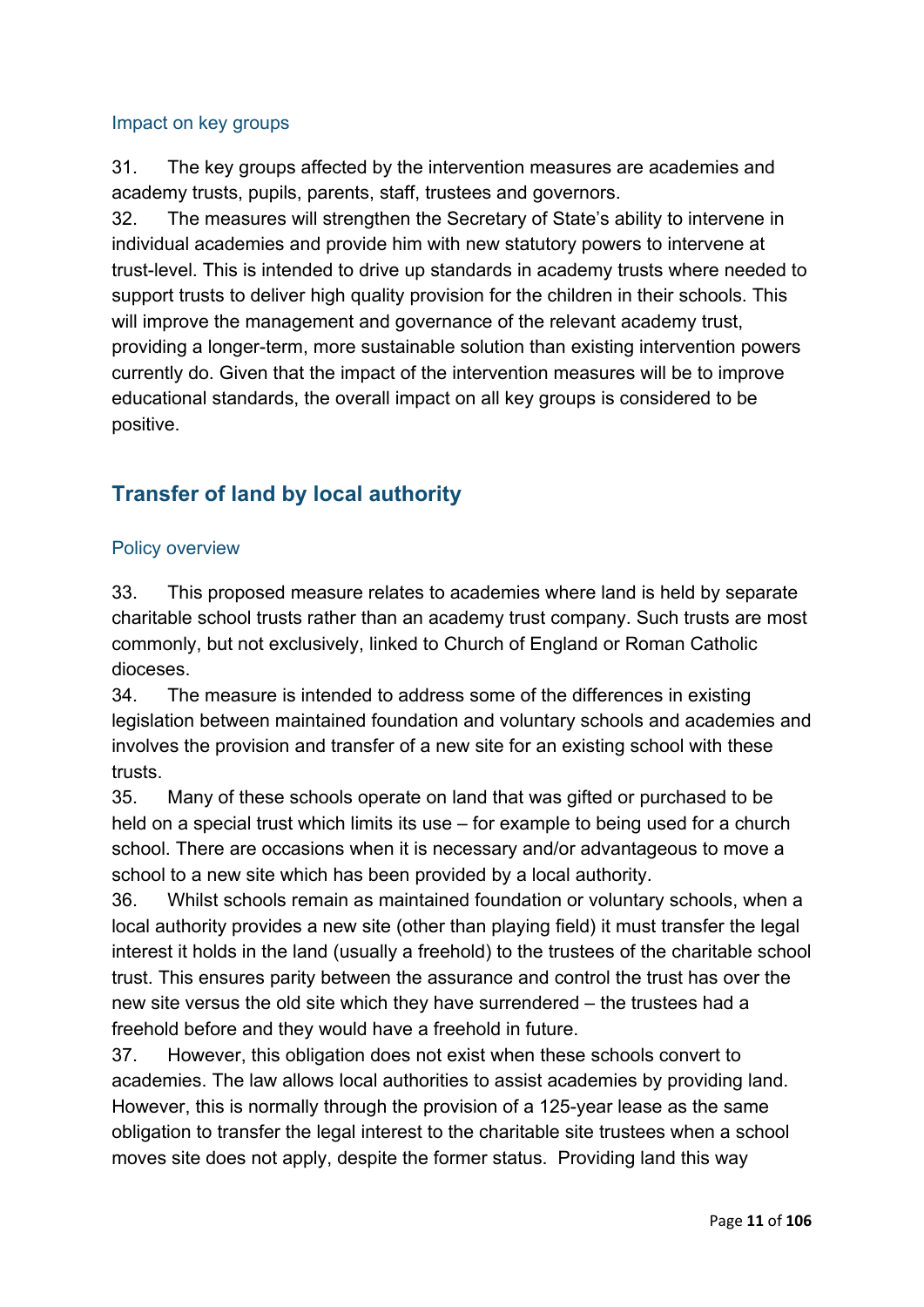changes the nature of the charitable school trustees' land holding, which they consider a barrier to agreeing to a conversion.

38. The proposed measure would in effect require local authorities to transfer freeholds to the charitable trustees of academies, as they do currently to the trustees of maintained foundation or voluntary schools, when there is a need to move site. This would provide some parity of treatment in that maintained foundation and voluntary schools that have converted would continue to have assurance that, as academies, should their charitable school trusts be asked to surrender a land interest in exchange for a new local authority provided site, they would receive the local authority's interest in return.

# **Objectives**

39. The desired objective of the measure is to ensure the nature of existing trustee land interests continue after maintained foundation and voluntary schools become academies. It does this by extending to academies the treatment of local authority land for maintained foundation and voluntary school charitable trusts should those schools move site – i.e. the legal interest in the land must transfer from the local authority to the site trustees of the academy. At the same time, the measure would not affect the continuation of existing leasehold arrangements between local authorities and academy trust companies for all other types of academies.

# Viable policy options (including alternatives to legislation)

40. Local authorities are not legally prevented from transferring land to academies. Anecdotal evidence suggests that in a few cases LAs transfer their land interest (normally freehold) in the circumstances where a new site for an academy is provided in return for the existing site or the proceeds from the land sale, even though they are not compelled to do so, but this is not universal. Whilst the usual academy 125-year lease option comes close, it is not the freehold interest that local authorities would be obligated to transfer had the schools not converted. Therefore, we consider the proposed measure offers a balanced approach to protect existing charitable trustee interest in the circumstances described whilst requiring nothing more of local authorities than would be expected had the schools not become academies.

41. Not legislating in this area – adopting the 'do nothing' approach – could result in unequal treatment across the system and would not provide guarantees to the existing trust. The proposed measure therefore provides reasonable parity with the maintained sector in terms of the assurance for trusts and the requirement on LAs.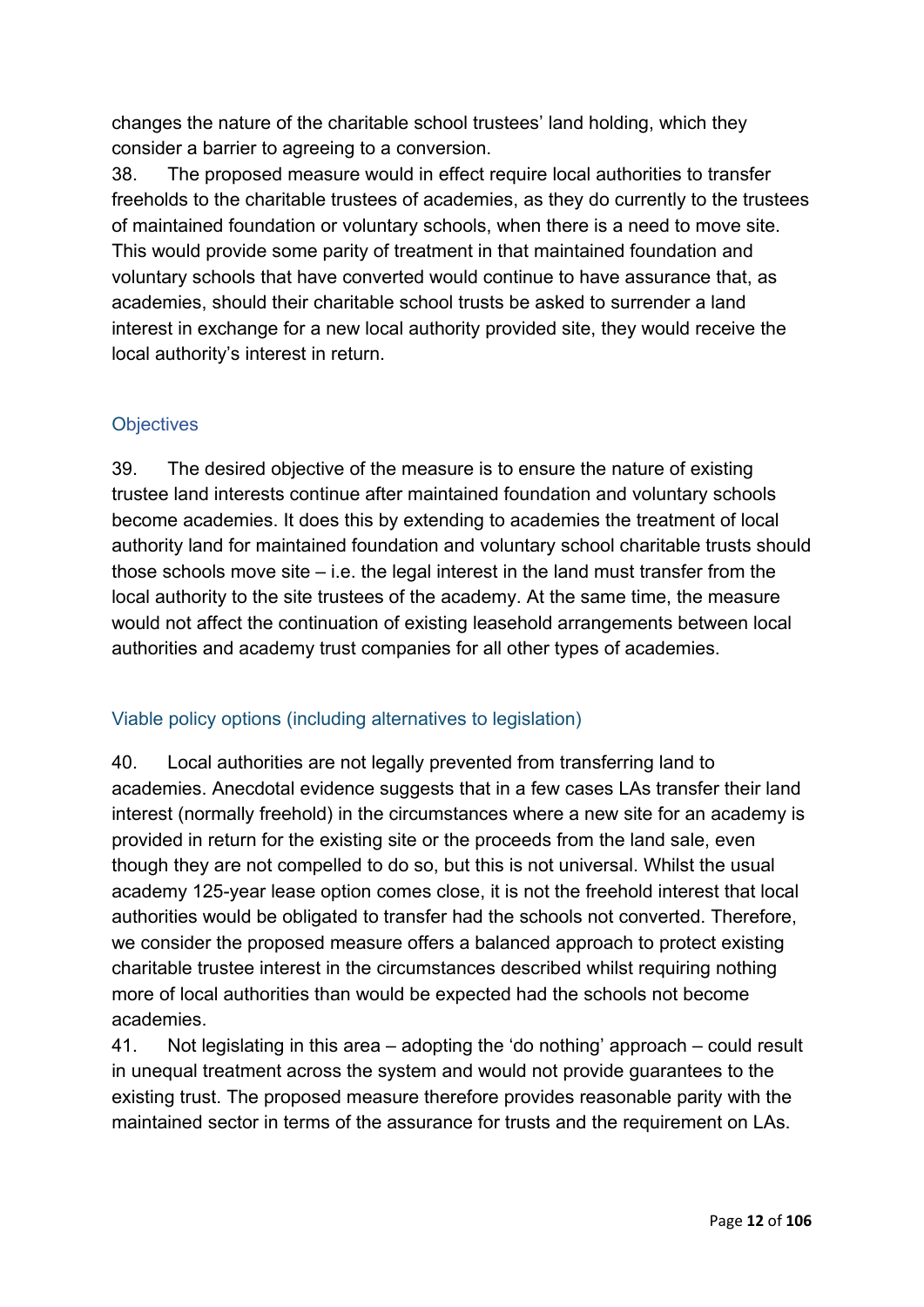# Impact on key groups

42. The only group regulated by this new provision would be local authorities, who would be required to make freehold transfers of land provided for academies in limited circumstances.

43. However, the expected impact is relatively low as local authorities would have had to do this had the schools not converted. The requirement to transfer land extends only to those circumstances where a new site is provided for an academy which has a charitable school trust, and only then in circumstances where it is in exchange for the interest the trust holds or proceeds of sale. In practice this means situations where church schools relocate to a new local authority site. The local authority would have been under an obligation to transfer land in these circumstances had the school remained a maintained foundation or voluntary school.

# <span id="page-12-0"></span>**Faith schools academisation: religious education and collective worship**

#### Policy overview

44. This measure is part of a wider strategy to remove barriers that deter local authority-maintained schools designated with a religious character from voluntarily converting to become academies. Maintained schools with a religious character are subject to statutory protections relating to Religious Education and Collective Worship, particularly as set out in Sections 69 to 71 and Schedules 19 and 20 of the School Standards and Framework Act 1998. This legislation does not extend to academies with a religious character. Instead, these protections are currently provided to academies through their funding agreements and are contractual. 45. The reliance on contractual provisions does not provide adequate reassurance to providers of schools with a religious character that protections in relation to Religious Education and Collective Worship are sufficiently enshrined, particularly in the context of the development of a fully trust led system, disincentivising the voluntary conversion of schools with a religious character. Sector bodies have called for these provisions to be given a statutory underpinning.

# **Objectives**

46. The Government is committed to removing barriers which act as a disincentive to faith groups, including the Catholic Church and Church of England ("the Churches"), in converting their schools.

47. The specific objective is to ensure that the freedoms and protections provided in maintained school legislation (particularly sections 69-71 and Schedules 19 and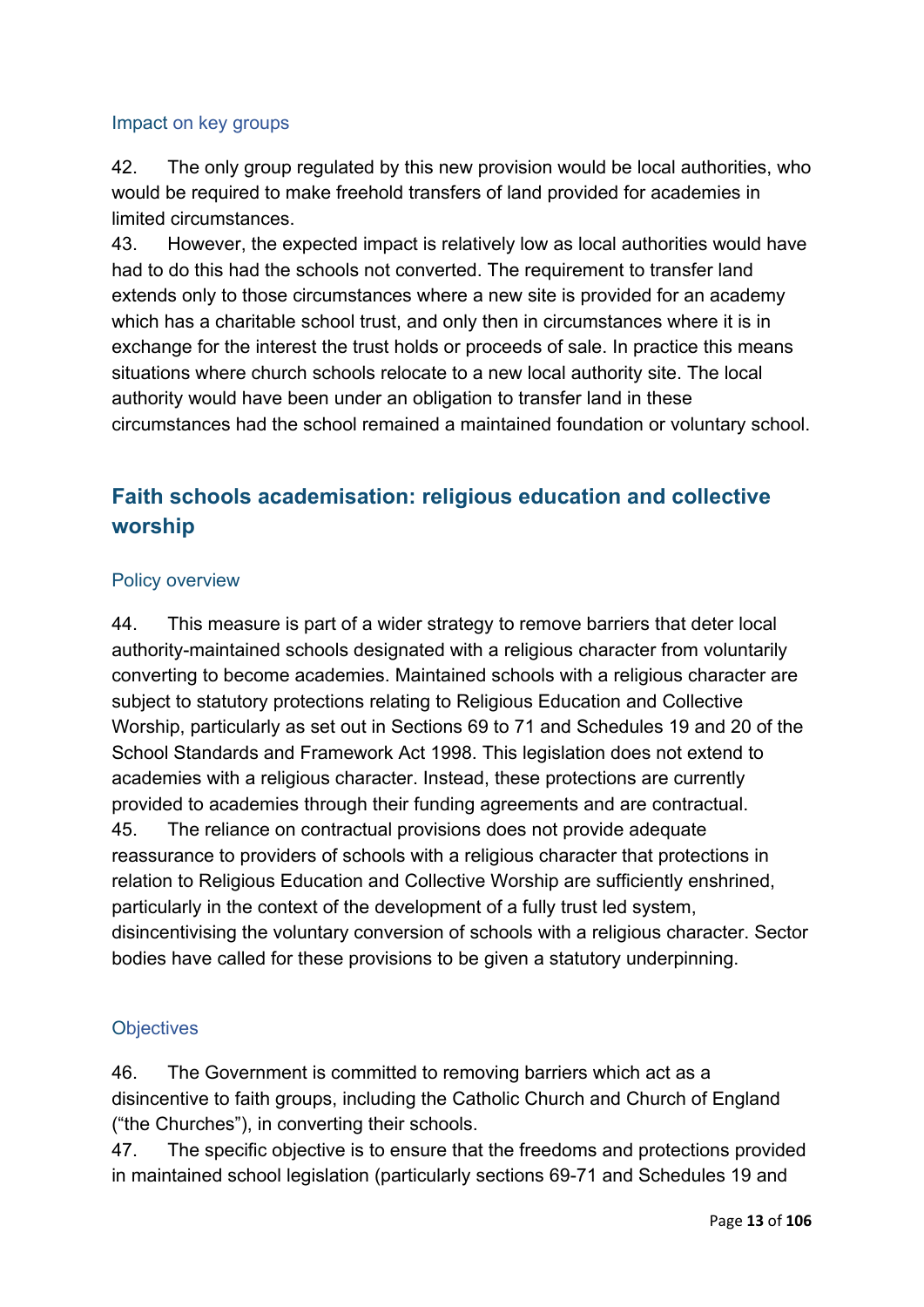20 of the School Standards and Framework Act 1998) apply in a similar way to academies designated with a religious character by enshrining them in statute.

# Viable policy options (including alternatives to legislation)

- 48. We have considered the following policy options:
	- a. **Option 1:** Do nothing –maintain the status quo. This would restrict our ability to greater incentivise voluntary conversion of schools with a religious character by removing barriers to conversion.
	- b. **Option 2:** Legislate to apply the protections provided in maintained school legislation (particularly Sections 69-71 and Schedules 19 and 20 of the School Standards and Framework Act 1998) in a similar way to academies. This legislation would apply to:
		- i. academies whose predecessor school was voluntary aided;
		- ii. academies whose predecessor school was voluntary controlled;
		- iii. academies whose predecessor school was voluntary controlled but have through the academies' significant change process adopted voluntary aided characteristics in parallel with converting to an academy;
		- iv. academies whose predecessor schools were foundations schools with a religious character;
		- v. academies which did not previously have a religious character but have, through the significant change process, been designated with a religious character; and
		- vi. new provision academies (also known as "free schools").

49. Broadly, the way in which provisions apply to academies will be similar to the way in which they apply to equivalent maintained schools.

50. The preferred option is Option 2 as this will best meet the policy objectives set out above.

#### Impact on key groups

51. The key groups affected by these measures are national and local religious bodies for schools with a religious character, maintained schools and academies with a religious character, academy trusts which include academies with a religious character, pupils, parents, staff, trustees and governors of academies with a religious character.

52. The measures are likely to have a positive impact on the national and local religious bodies for schools with a religious character, who we expect to welcome them. The measures are likely to create an incentive for the Churches in particular to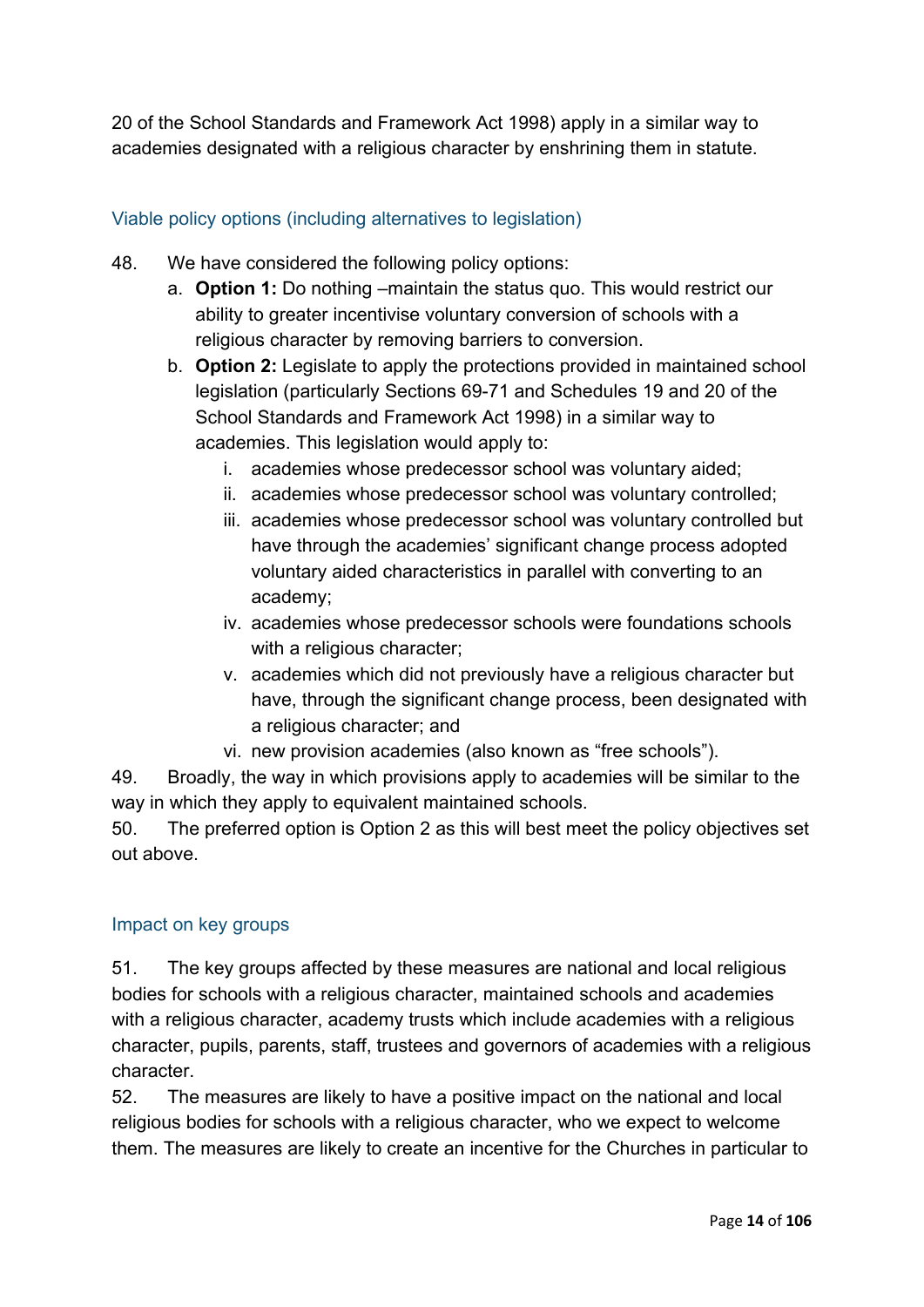work with their maintained schools and Dioceses to bring about the conversion of schools into academy trusts.

53. We expect the measures will have minimal to no impact on other key groups considered as the changes will not materially change the way in Religious Education and Collective Worship is delivered in academies with a designated religious character.

# <span id="page-14-0"></span>**Faith schools academisation: governance**

#### Policy overview

54. This measure is part of a wider strategy to remove barriers which are a disincentive to faith groups converting their schools to academy status as part of a strategy to bring all schools into strong muti academy trusts.

55. At present, the protections relating to the roles of religious bodies, academy trusts and governing boards to protect and develop the religious character of academy schools with a religious designation are non-statutory and managed through a combination of model articles of association that apply to academy trusts and clauses in academy trusts' funding agreements. This arrangement is significantly weaker than the protections provided in relation to maintained schools with a religious character. For these schools, the Secretary of State has a power to make regulations setting out religious bodies' role and involvement in the appointment and removal of governors. Religious bodies have campaigned for a long time for equivalent protections to be set out in legislation for academy schools with a religious character, as currently exist for maintained schools with a religious character. This would help to guard against the proprietor of an academy school (for example a multi academy trust) amending their articles of association to weaken the religious nature of a designated academy in their trust. Ministers have decided that they wish to legislate to provide this reassurance and we expect that faith groups and religious bodies will be supportive.

#### **Objectives**

56. The specific objective is to create a regulation-making duty and power to help ensure that there are comparable, statutory religious protections when a maintained school converts to academy status and joins a strong trust. We envisage that the regulations would set out, for example, matters such as: the powers of the proprietor, the minimum number or proportion of members and directors appointed by or to represent the interests of the relevant religious body, requirements to consult or obtain the consent of the relevant religious body before making appointments such as staff appointments, delegation of matters to any committee (such as a local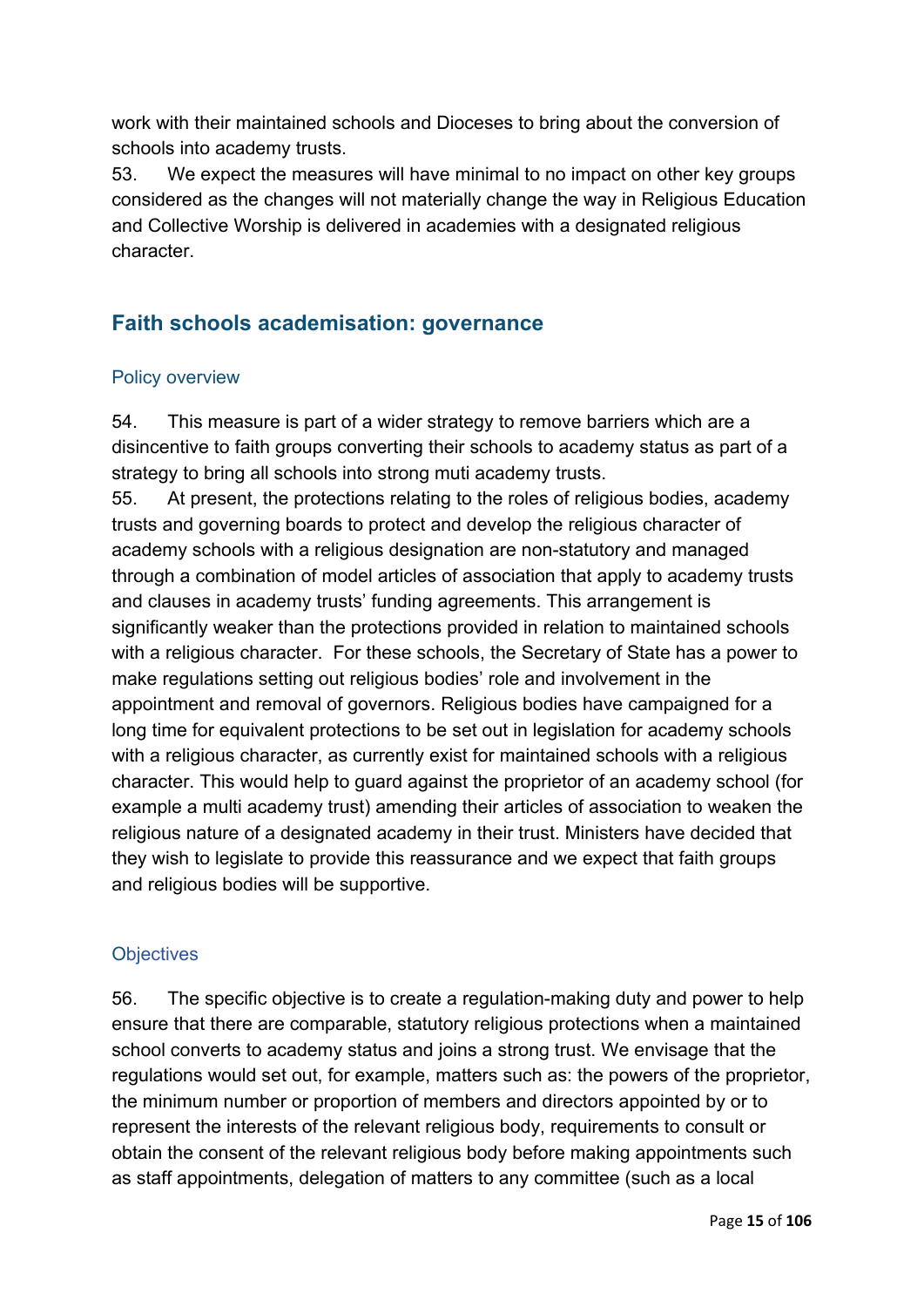governing body), and provisions restricting the alteration of an academy trust's articles of association in certain situations. Most of these areas are broadly comparable (albeit maintained schools don't have equivalent governance structures or articles of association) to areas that maintained schools with a religious designation are subject to by regulation and these provisions would level the playing field in terms of statutory religious protections.

# Viable policy options (including alternatives to legislation)

- 57. We have considered the following policy options:
	- a. **Option 1:** Do nothing maintain the status quo. This would restrict our ability to incentivise voluntary conversion of schools with a religious designation - barriers to conversion would still exist and would jeopardise Ministers' vision for all schools in or on their way to joining a strong trust, including those with a religious character.
	- b. **Option 2:** Legislate to create a regulation-making duty and power so that the Secretary of State can make regulations to ensure academy trusts' (which have academy schools with a religious character) articles of association and scheme of delegation protect the role of religious bodies and that the relevant parts of the tiers of governance are constituted so as to protect the religious character of schools in the trust. The legislation would cover academy trusts that have *any* type of academy with a religious character. There will likely be different requirements in the regulations for different types of academy trusts to ensure that appropriate distinctions are made (such as where an academy trust only has one academy of a certain type, in comparison to other academy trusts which have many academies of a certain type).

58. The preferred option is Option 2 as this will best meet the policy objectives set out above.

#### Impact on key groups

59. The key groups affected by this academy governance regulation-making duty and power are national and local religious bodies for schools with a religious character, maintained schools and academies with a religious character, academy trusts which include academies with a religious character, pupils, parents, staff, trustees and governors of academies with a religious character.

60. The measures are likely to create a positive impact on the national and local religious bodies for schools with religious character, who we expect will welcome them. The measures are likely to create an incentive for the Churches in particular to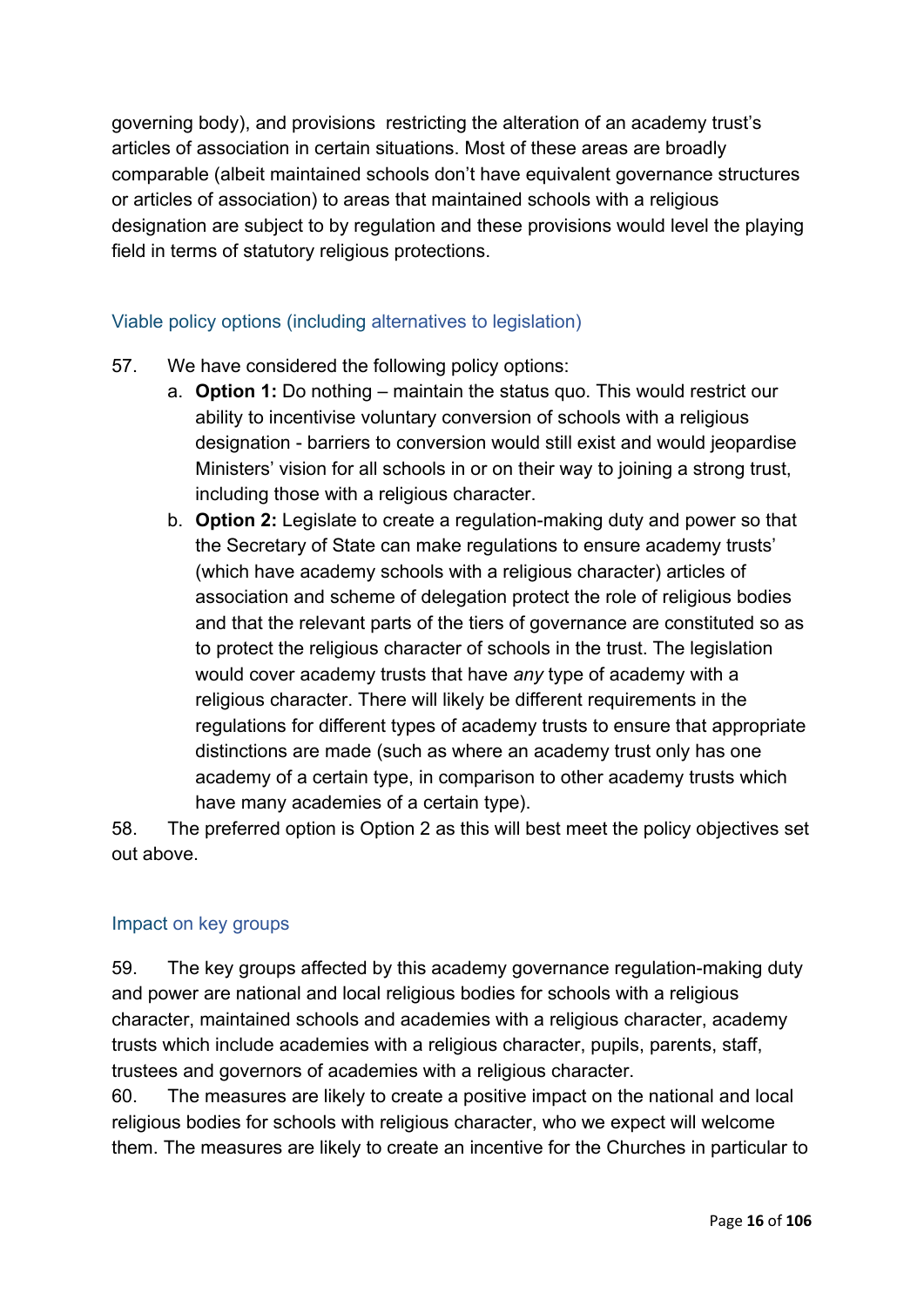work with their schools and Dioceses to bring about the conversion of schools into academy trusts.

61. We expect the measures will have minimal to no impact on other key groups considered as the changes are entirely technical. They will not materially change the effect of the governance arrangements in practice but will protect them and enshrine them in law so they cannot be eroded.

# <span id="page-16-0"></span>**Grammar schools**

# Policy overview

62. State-funded grammar schools are permitted to select all or substantively all their pupils by high general academic ability. There are 20 maintained grammar schools, which are designated in law. There are also 143 wholly selective academy schools ('grammar academies') which were formerly designated as maintained grammar schools and terms in their funding agreements permit them to continue selecting by ability.

63. For maintained grammar schools, legislation prescribes that selection can only be removed either by (i) a ballot of eligible parents where eligible parents petition for one, or (ii) the governing body, who can propose to remove selection. For grammar academies, the funding agreement states that selection can be removed either by (i) a ballot of eligible parents where eligible parents petition for one, much like the process for maintained schools, or (ii) the trust can initiate a ballot of parents of children registered at the school. This means that the regimes for maintained grammar schools and grammar academies are different. The fact that the process for grammar academies is contractual rather set out in statute means an academy trust and the Secretary of State could mutually agree to remove a grammar school's selective status by amending the funding agreement contract.

64. Provisions in the Bill will enable the designation of grammar academies (both existing grammar academies and those still to be converted), and state that the only way for selection to be removed is following a public ballot of eligible parents. This would apply the same arrangements to grammar academies to those that currently exist in the Schools Standards and Framework Act 1998 for local authoritymaintained grammar schools. Ensuring parents have the power to initiate the removal of selection plays an important part in preserving their rights.

65. The measure will also remove the ability of governing bodies to propose to remove selection, and the right of the trusts to initiate a ballot to remove selection. This will provide greater security to grammar schools in MATs by ensuring that selection can only be removed where it is what parents want. The change will bring consistency to the regimes for maintained grammar schools and grammar academies.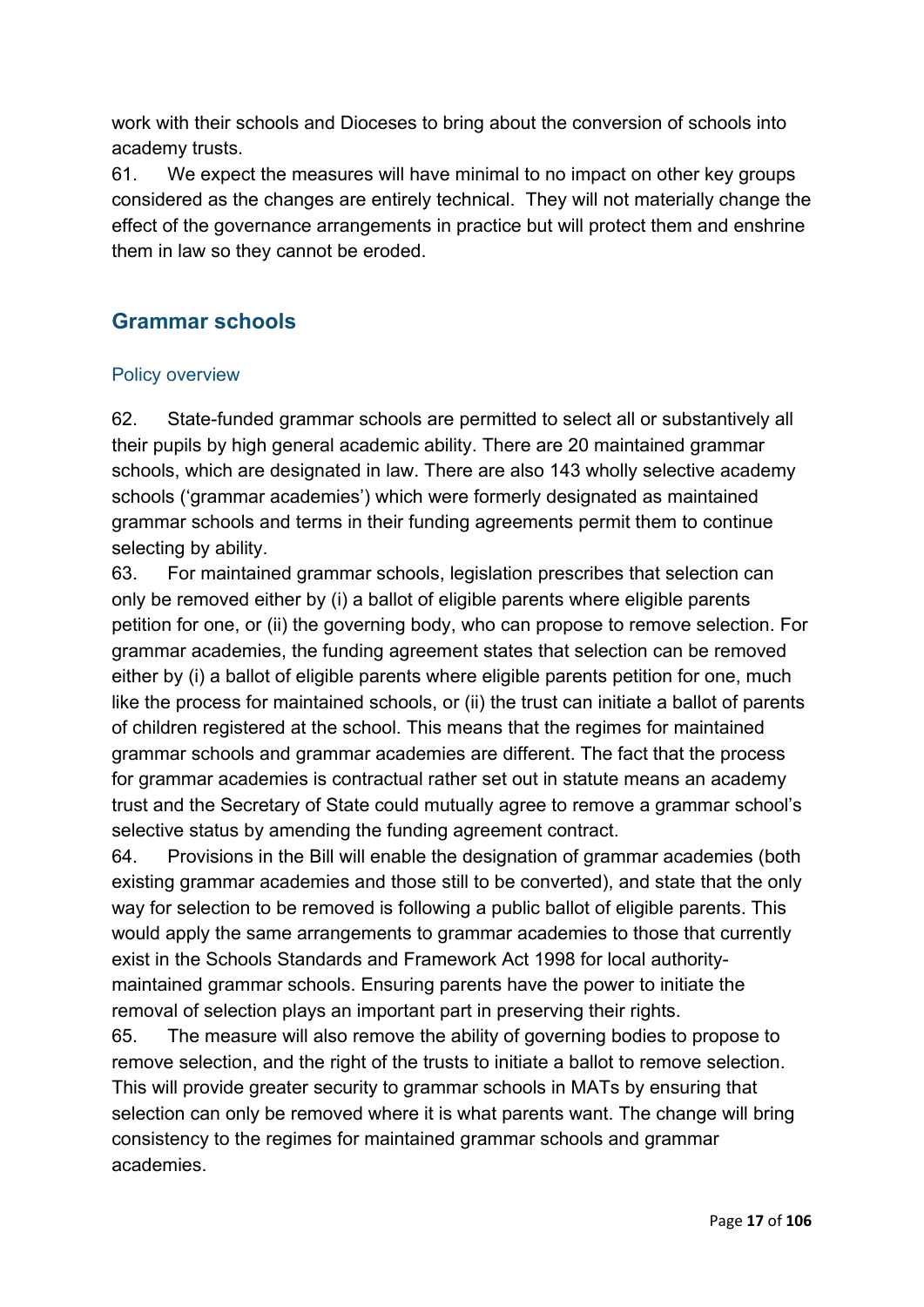# Desired objectives

66. We committed in the Schools White Paper that we would 'ensure that selective schools are secure in multi academy trusts (MATs)'. We want to ensure that the current 163 grammar schools remain selective *unless* parents choose for them to become comprehensive though successfully balloting for the removal of selection, and that any future Secretary of State could only change this by amending primary legislation.

# Viable options to achieve the desired objectives

- 67. We have considered the following policy options:
	- a. **Option 1:** To protect a grammar school's right to select when in a MAT we considered whether we could legislate to require the inclusion of a 'selective ethos' object in the Articles of Association. However, this will not achieve the desired objective of protecting academy grammar schools because selection could still be removed by amending the funding agreement. We are still exploring this as a potential non-legislative option.
	- b. **Option 2:** Legislate to:
		- i. provide the Secretary of State with the power to designate all 163 maintained and academy grammar schools;
		- ii. prescribe that selection can only be removed if decided by a ballot of eligible parents. This will effectively move ballot requirements that are currently in the funding agreement into statute by applying the legislation that applies to maintained grammar schools to grammar academies; and
		- iii. remove the current ability for governing bodies or trusts to propose to remove selection.

68. Option 2 will achieve the desired objective. It will put the 143 wholly selective academies' selective status onto a legal footing rather than the current contractual basis. This will ensure that grammar schools are secure in MATs and that parents have the right to ballot for the removal of selection maintained.

# Impact on key groups

69. **Parents:** The changes will have no effect on parents. The 163 schools which currently select by ability will be able to continue to select by ability in the same way and, as now, parents will be able to ballot to remove selection.

70. **Grammar schools:** The changes will provide reassurance to grammar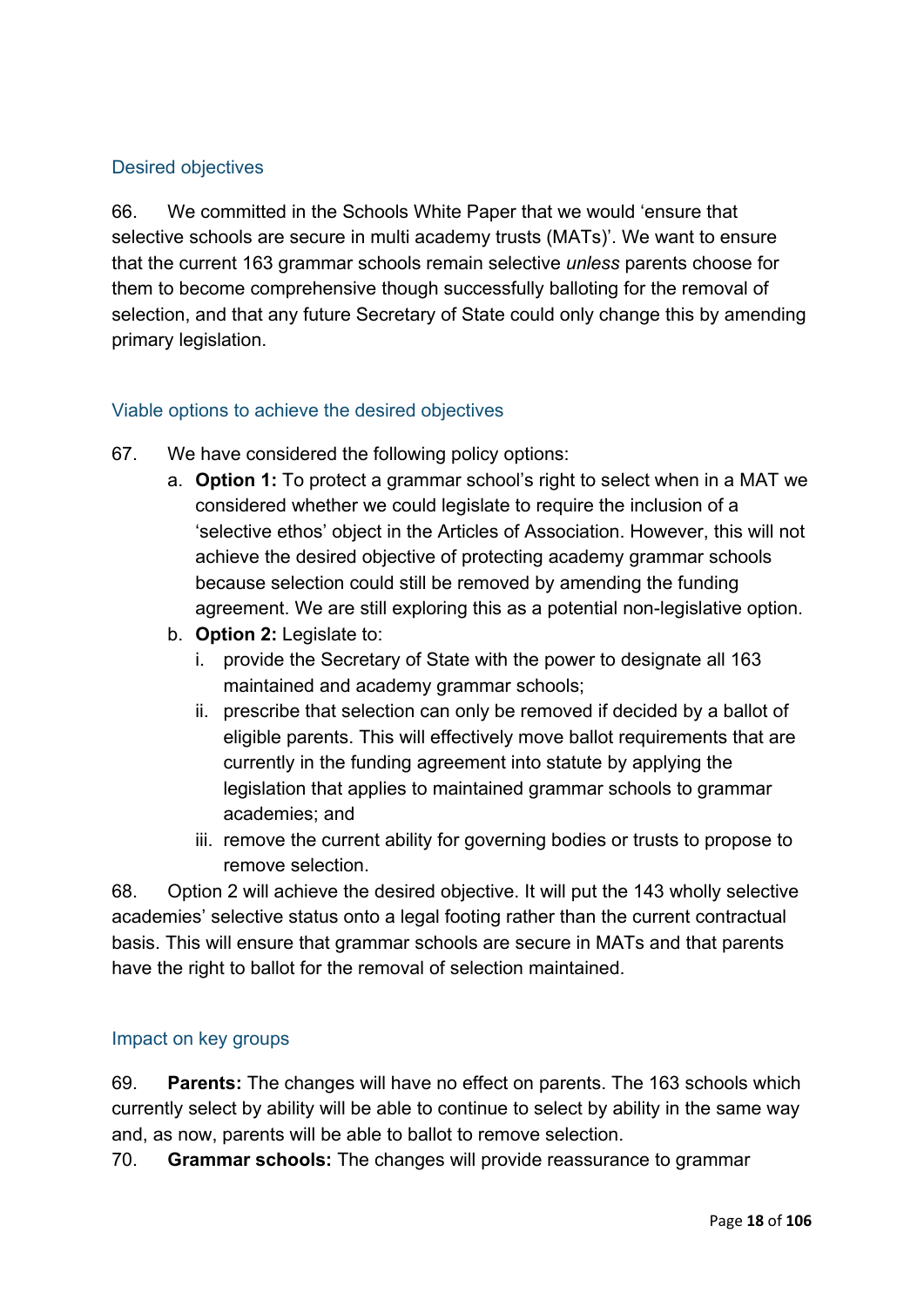schools that their selective status will be protected within MATs. The changes will remove the current right of the governing bodies of LA maintained grammar schools to propose to remove selection via a prescribed alteration. Doing so will strengthen the rights of parents as it will mean that selection can only be removed where it is what eligible parents want. It will also ensure the provisions within the maintained and academy sectors are consistent.

71. **Multi academy trusts:** The changes will remove the current right a trust has to remove selection at a grammar school if it can obtain the agreement of the majority of parents of registered pupils at the grammar school. We believe this is proportionate as the process to remove selection is more democratic if it is taken out of the hands of trusts: selection will only be removed if a majority of parents living in the LA area, or whose children attend feeder schools, vote to remove selection in a wider ballot.

72. **Contractors providing selection tests:** Contractors, currently GL assessment, CEM and other smaller providers charge grammar schools for providing selection tests and marking them. This is a key part of their business. We are not privy to the costs involved (as this is commercially sensitive information between the school(s) and contractor).

73. The changes we are making will make no change to the current relationships between these businesses and their customers.

74. **Grammar school ballot agency/contractor:** Whilst a body (Electoral Reform Ballot Services Ltd) is named in regulations as being responsible for conducting and overseeing any ballot seeking to change a grammar school into a comprehensive school, its contract was terminated in 2007. No body is named in academy funding agreements.

75. Although there has been no attempt to call a ballot since 2011 the absence of a body to undertake the process does leave a void. If a petition results in a ballot being initiated, we will need to procure a new contract for a ballots agency.

# <span id="page-18-0"></span>**Local authority academisation power**

# Policy overview

76. It is the Government's policy that all schools should be part of strong academy trusts. For a local authority maintained school to join a strong trust, it must convert into an academy. A school converts by means of an Academy Order issued by the Secretary of State. The Secretary of State may issue an Academy Order either at the request of the governing body or because the school is eligible for intervention (and if a school is judged Inadequate by Ofsted the Secretary of State *must* issue an Academy Order). The Government wants local authorities to be able to plan and coordinate the process of bringing schools in their areas into strong trusts. Existing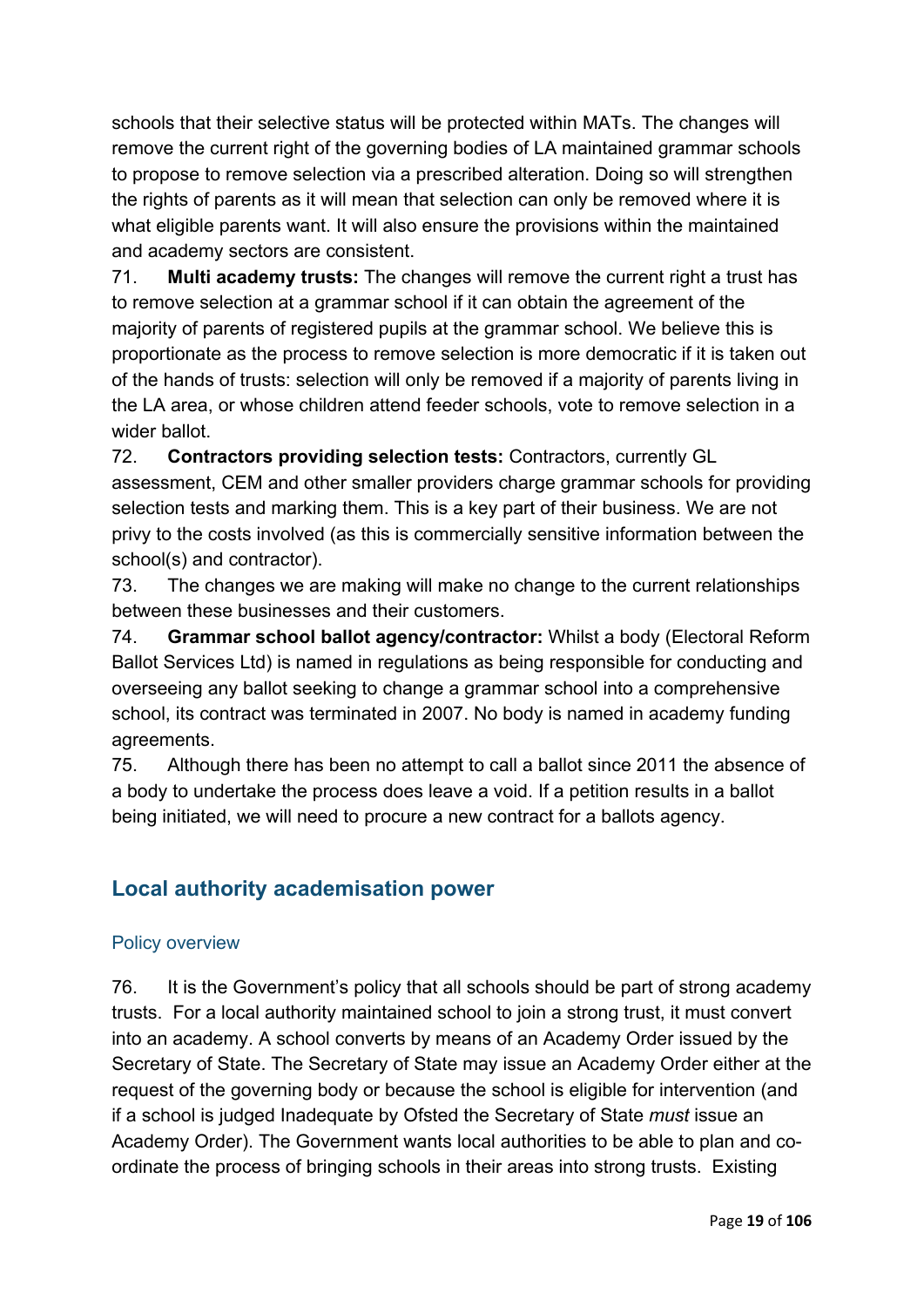legislation does not enable local authorities to request the conversion of schools which they maintain.

# **Objectives**

77. The desired objective is to enable local authorities to play a role in ensuring that schools in their areas join strong academy trusts by asking the Secretary of State to issue Academy Orders to some or all of the schools that they maintain. As well as being in the interests of schools and the pupils they serve, this will support the development of a more coherent school system in with clear roles and responsibilities for each actor in the system, including local authorities and academy trusts.In particular, the measure will support local authorities wishing to establish new multi academy trusts in areas where too few strong trusts exist and bring high performing schools into those trusts.

# Viable policy options (including alternatives to legislation)

78. Maintained school governing bodies are able to apply individually to convert into academies and join strong trusts and the Secretary of State may bring underperforming schools into trusts through intervention. Doing nothing would mean that schools continued to convert into academies and join strong trusts in an ad hoc way, with limited planning and co-ordination. While it is open to local authorities to encourage their schools to join trusts, they have no formal role in the academisation process. We envisage that local authorities may wish to accelerate the move to a fully trust-based system in their areas but will be hindered from doing so by a lack of powers, if only individual governing bodies can apply for Academy Orders. We also envisage that where local authorities take up this process to co-ordinate the conversion of their schools, this will remove some of the administrative burdens from smaller schools with limited resource to whom this has previously been an obstacle to conversion. The department is also exploring how local authorities might apply to establish trusts. We envisage that the local authority would be able to reduce the administrative burden on schools converting to join its trust (subject to Secretary of State approval) by being able to initiate the process on behalf of the schools involved. Hence, we consider that legislation is necessary to give local authorities the power to apply for Academy Orders in relation to some or all of their schools. The decision whether to issue an Academy Order in relation to any school will remain with the Secretary of State.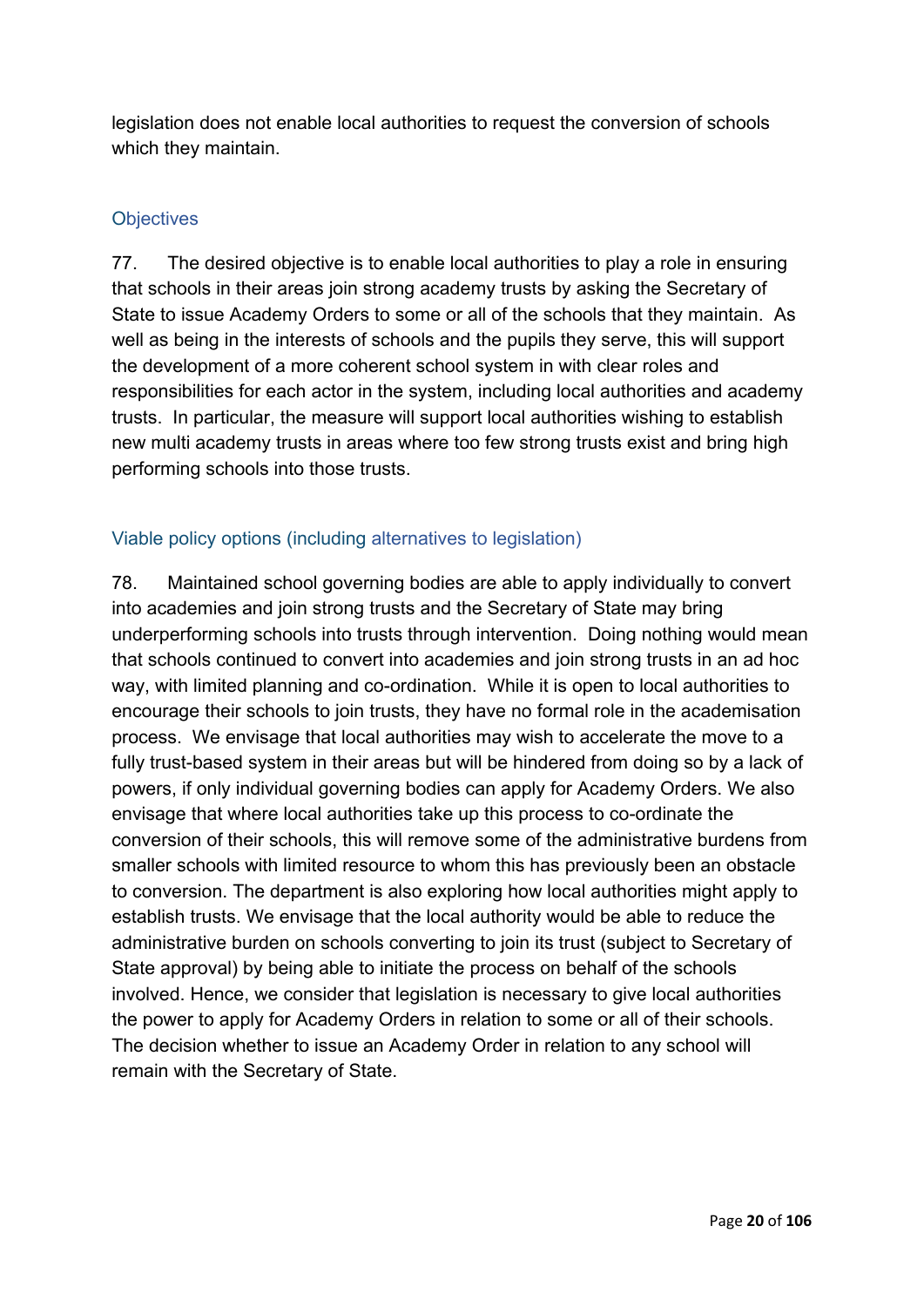#### Impact on key groups

79. **Local authorities:** The measure will give local authorities a power to apply for Academy Orders in relation to some or all of their schools, but will not place any additional duties on them except duties which are consequential to the exercise of the power, in particular duties to consult schools and facilitate their conversion into academies as described below. Local authorities considering exercising the power will be expected to discuss their plans with the Department for Education regional directors, including plans to establish new trusts. They will be required to consult their schools, and other bodies as necessary (such as foundation bodies appointing governors to schools, and bodies holding land on trust for schools), on the timing of conversion and the trusts that it is proposed that schools should join. Where the Secretary of State issues Academy Orders, the local authority will be subject to a duty to facilitate the conversion of schools, for example by making arrangements for the transfer of land. We assume that having the ability to plan and co-ordinate conversions at scale will enable local authorities to achieve efficiencies in relation to the costs both of conversion and managing the school system locally (because they will no longer be responsible for maintaining schools).

80. **Schools, pupils and parents:** The measure will not place any specific duties on schools unless and until the Secretary of State issues an Academy Order to a school, at which point the governing body will be subject to a duty to facilitate conversion. We expect local authorities to involve schools in the development of their plans to form new trusts; and local authorities will be required to consult schools formally before applying to the Secretary of State for Academy Orders. We envisage that this process will generally be consensual, but there may be circumstances in which a local authority asks the Secretary of State to make an Academy Order in relation to a school against the wishes of the school, in order to achieve its strategic plans. In these circumstances it would be for the Secretary of State to decide whether to issue the order, taking account of the views of the local authority, the school and other stakeholders. We envisage that the measure will have a positive impact, particularly for smaller schools, with regards to the local authority coordinating the process of transferring schools to trusts and shouldering any administrative burden which may have been a barrier to conversion for some schools previously. This will have a subsequent benefit for pupils and parents, as school resource can remain focussed on providing education rather than facilitating the transfer of the school.

# <span id="page-20-0"></span>**National Funding Formula reforms**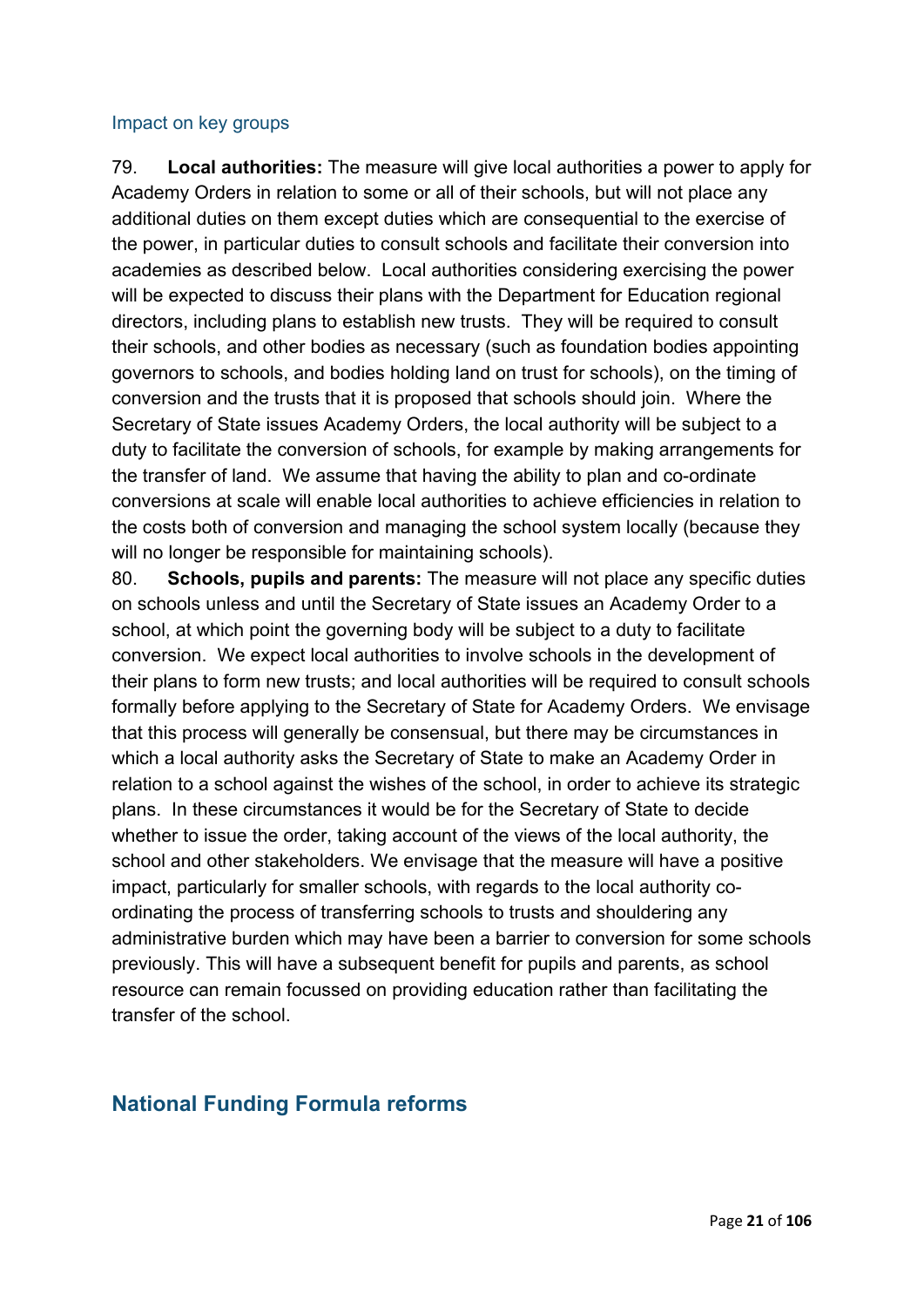#### Policy overview

81. Before the introduction of the national funding formula (NFF) in 2018, schools serving pupils with similar characteristics could attract significantly different levels of funding based on data that was over a decade out of date. The NFF aims to make the funding system fairer, allocating funding based on schools' and pupils' needs and characteristics – not accidents of location and history.

82. The introduction of the NFF means that the funding system is now much more responsive to changes on the ground and reflects the current patterns of deprivation and additional needs across the country. Whilst this was a great advance in creating fairness in funding between local areas, it remains the case that funding levels between individual schools – with similar intakes and similar circumstances – can vary significantly simply because of where they are in the country.

83. Currently the Department for Education, through the NFF, calculates funding allocations in relation to each individual mainstream school, based on its particular characteristics. These individual school-level allocations are then aggregated for each local authority (LA). The LA, from its aggregated total, then determines individual schools' final funding allocations through a local formula, which it is responsible for setting. While the department has set some parameters within which local formulae must operate, LAs have had discretion about the amount of funding put towards each factor and some flexibility over which factors to use in their local formulae.

84. With this discretion and flexibility, there continues to be significant differences in the way some LAs allocate funding compared to the NFF. For example, in the 2022-23 funding allocations, the amount of additional funding a secondary pupil with English as an additional language (EAL) attracts to their school ranges from £206 in the East Riding of Yorkshire to just over £2,860 in Westminster. The figure in the NFF is £1,530. The amount of additional funding for a primary pupil with low prior attainment varies from £356 in St Helens to just over £2,475 in Newham, compared to £1,130 in the NFF. The amount of lump sum funding a secondary school attracts ranges from just over £83,000 to £175,000 depending on the LA the school is located in. The NFF provides £121,300.

85. Such disparities mean that schools do not all operate on a level playing field, and we are not fully delivering the fairer funding system the schools NFF is designed to achieve. We want to make the funding system fairer still, by ensuring that each mainstream school is allocated funding on the same basis, wherever it is in the country, and every child is given the same opportunities, based on a consistent assessment of their needs.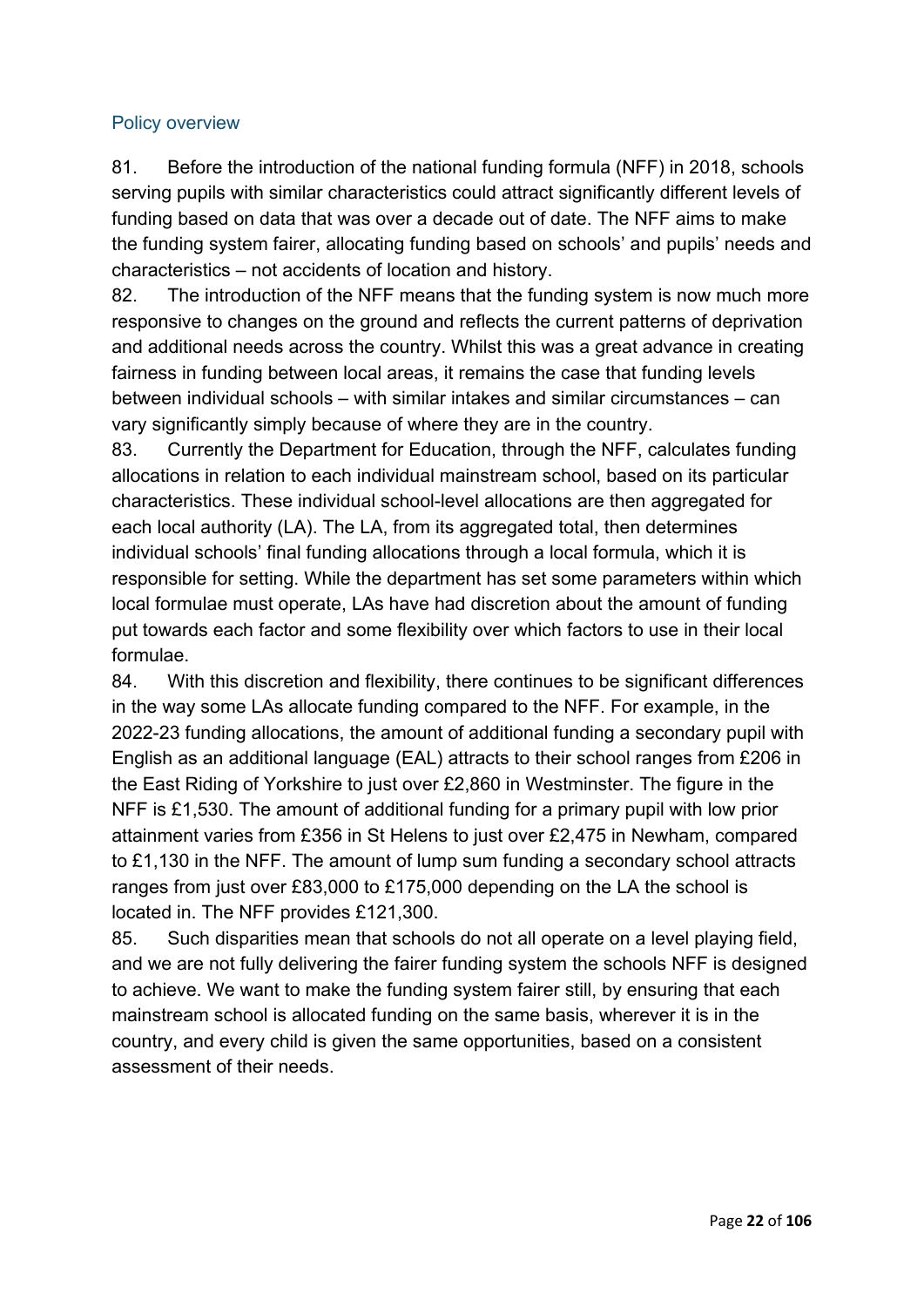# **Objectives**

86. In our 2016 consultation on the national funding formula, we consulted on the principles which should underpin a new school funding system. The majority of the sector supported the principles of a funding system for mainstream schools that:

- a. **Is fair:** each mainstream school should be funded on the same basis, wherever it is in the country, and every child given the same opportunities, based on a consistent assessment of their needs.
- b. **Is efficient:** a single national formula through which funding is matched to relative need means that resources can be distributed across the system as efficiently as possible. It will also support head teachers, governing bodies and academy trusts to compare their income, spending and outcomes with other schools and identify ways to improve.
- c. **Is transparent:** a single national formula will mean that the funding an individual school receives and the basis on which it was calculated will be transparent to all in the system.
- d. **Is simple:** one national formula is simpler to understand and engage with than 150 different local formulae.
- e. **Is predictable:** A single national funding approach will create greater predictability in funding, supporting the system to make best use of resources.

87. These principles have guided our work in developing the NFF through a lengthy consultation process. The Government introduced a "soft" NFF for 2018-19 and made a commitment over time to move to an NFF that would be directly applied to set schools' budgets, without the use of local formulae. The soft NFF was always intended as a transitional step to the eventual goal of fully fair funding through a single, national formula.

# Viable policy options (including alternatives to legislation)

88. The Secretary of State for Education allocating funding directly to schools is the only way to ensure mainstream school funding is allocated in a fair, consistent, transparent, efficient and predictable way.

89. Currently, the department provides support, guidance and a notional formula for LAs to use to support these objectives, within the context of LAs setting their own funding formulae for schools.

90. Since 2018-19, we have seen a general movement of LA formulae towards the NFF, and an increasing number of LAs are now 'mirroring' the NFF in their local funding formulae. However, it remains the case that a minority of LAs' formulae remain significantly different from the NFF. This leaves us with legislation as our only viable option to ensure that we are funding schools on a fair and consistent basis under a 'direct' NFF.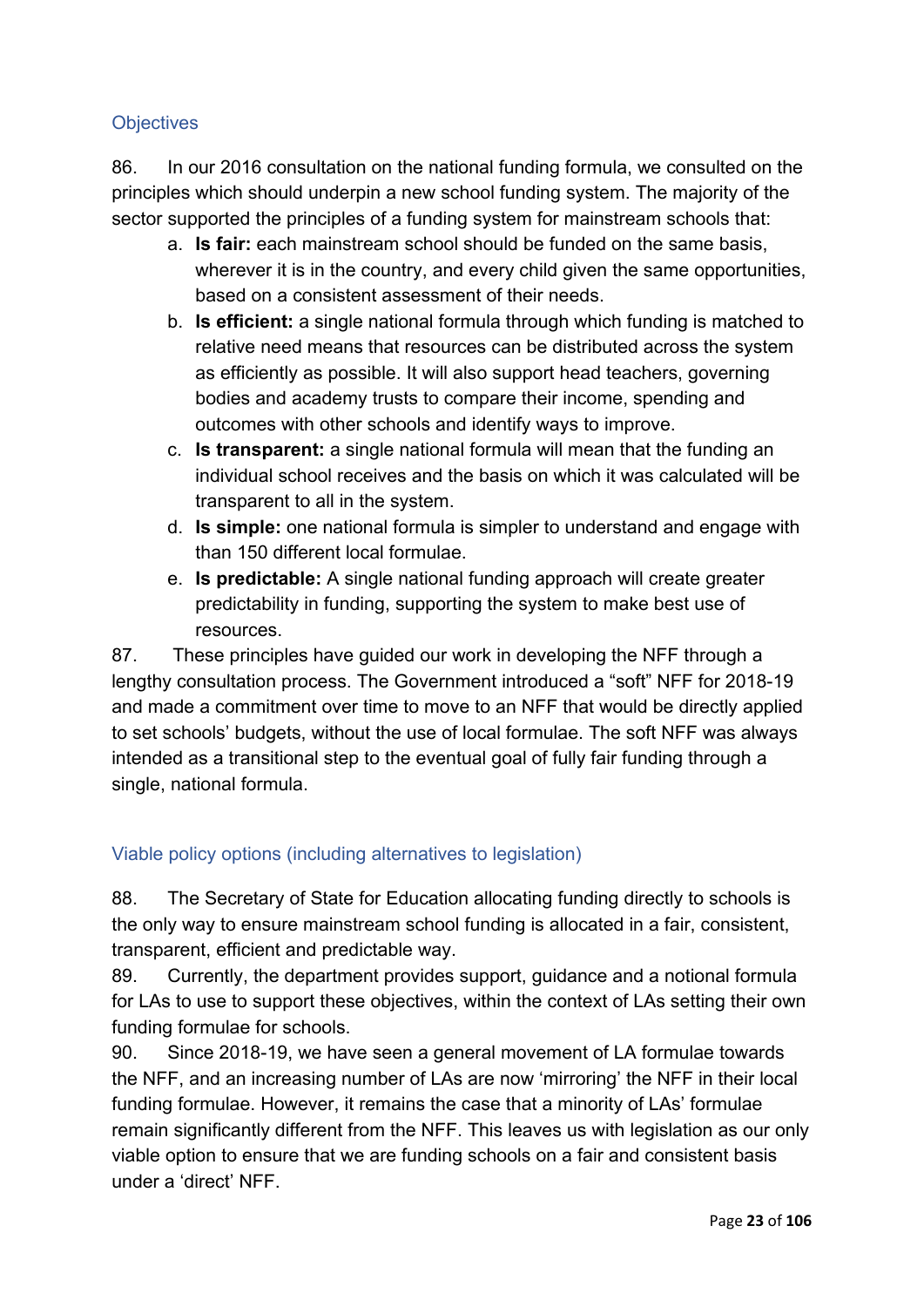# Impact on key groups

91. **Schools**: The NFF will ensure a level playing field between schools, resourced on a consistent basis to meet the needs of their pupils, rather than two schools with fundamentally similar intakes and circumstances being allocated significantly different funding simply due to being located in different LAs. Schools that are historically low funded, due to the operation of their local funding formulae, will benefit from reforms through an increase in the funding they are allocated.

92. **Multi Academy Trusts (MATs):** MATs will have the certainty that all the schools within their trust, even where this is across LA boundaries, will have funding allocated on a consistent basis – supporting them to make the best and most efficient use of resources.

93. **Local Authorities (LAs):** LAs will see a significant reduction of their role in setting funding allocations for mainstream schools.

94. **Parents and guardians:** Parents can more easily understand what funding is being allocated to an individual school and how that reflects the school's pupils and context. Parents can have increased confidence of consistent funding across schools.

# <span id="page-23-0"></span>**School attendance**

# Cost to business of preferred (or more likely) option (£m)

| <b>Total Net Present Value</b>                                 | $-E1.0m$ |
|----------------------------------------------------------------|----------|
| <b>Business Net Present</b><br><b>Value</b>                    | $-E0.3m$ |
| <b>Equivalent Annual Net</b><br><b>Direct Cost to Business</b> | £0.03m   |

**Table 1: Costs to business of preferred (or more likely) option (£m)**

#### Policy overview

95. We recognise the impact that the pandemic is continuing to have on children's education, and although recent trends in attendance levels have been largely driven by COVID-19, there are numerous entrenched, long-standing patterns of absence which existed prior to the pandemic. The government is therefore determined to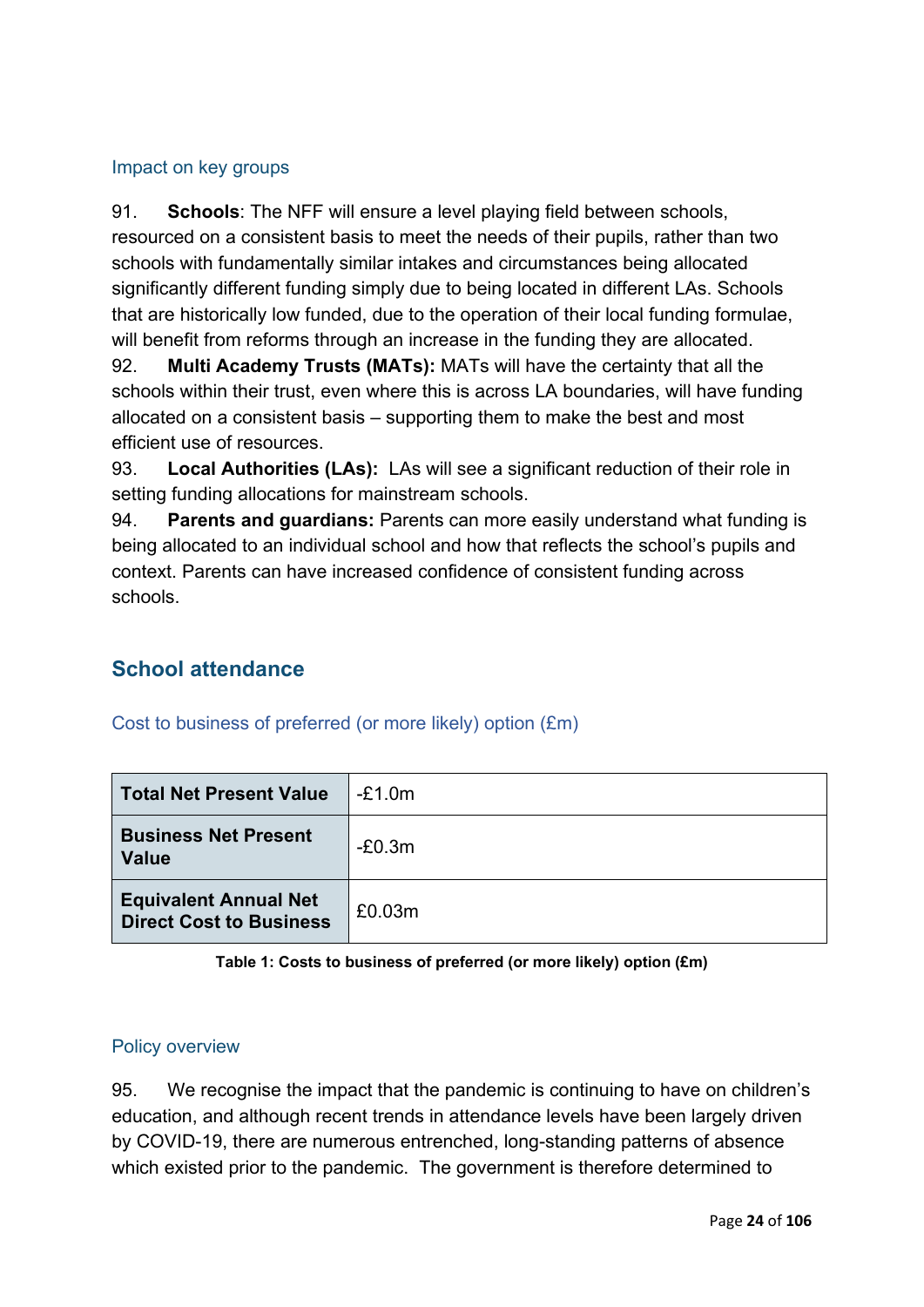address the wider underlying causes of children not being in school because it is the best place for their development and wellbeing. The four attendance measures are:

- a. requiring schools to have an attendance policy, and have regard to statutory guidance on the expectations of schools, academy trusts and governing bodies of maintained schools on attendance management and improvement;
- b. introducing guidance on the expectations of local authority attendance services;
- c. a clearer more consistent national framework for the use of attendance legal intervention, including a new regulatory framework for issuing fixed penalty notices for absence;
- d. bringing the rules for granting leaves of absence in academies in line with other state funded schools.

96. These measures are intended to deliver greater consistency of support for families across England and focus better, more targeted multi-agency support on pupils who need it most. Further, attendance support should always be offered first and only where support does not work or is not engaged with, should legal intervention be used.

# Viable policy options (including alternatives to legislation)

- 97. We have considered the following policy options:
- 98. **Schools, academy trusts and governing bodies:**
	- a. **Option 1 (intended):** Requiring schools to have an attendance policy and have regard to statutory guidance on the expectations of schools, academy trusts and governing bodies on attendance management and improvement. Building on existing effective practice, we intend to expect schools to: develop a culture of high attendance, accurately complete admission and attendance registers, utilise attendance data to target strategies, work with families to remove attendance barriers, and work collaboratively with LAs and other schools. Additionally, we intend new guidance to include specific expectations of academy trusts and governing bodies of maintained schools, including: promoting attendance across schools, ensuring school leaders fulfil expectations, utilise attendance data, ensure staff receive adequate attendance training, and share effective attendance practice.
	- b. **Option 2:** More detailed non-statutory guidance AND **Option 3:** Continue to share good practice – without a statutory footing we would not be able to hold schools to account, meaning change is unlikely to be quick enough or comprehensive enough to improve consistency of attendance support or tackle entrenched, long-standing patterns of absence.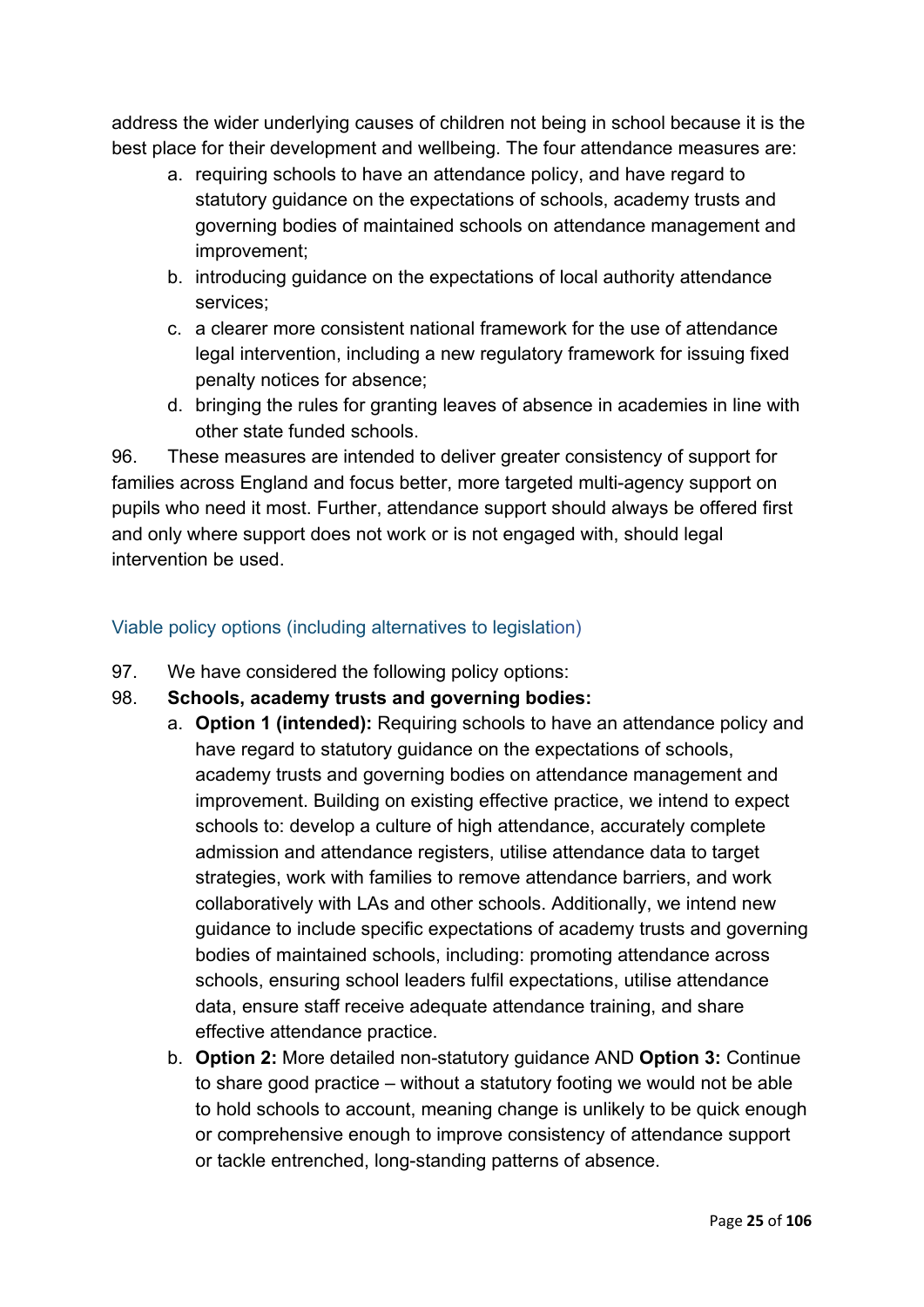# 99. **Local Authorities:**

- a. **Option 1 (intended):** Introducing statutory guidance on the expectations of local authority attendance services. There is considerable variation between local authorities in the attendance service they offer. We intend that statutory guidance sets out a minimum set of components for every local authority attendance service, namely: track local attendance data, improve attendance of children with a social worker, and have an attendance support team which provides communication and advice, multidisciplinary support for families, and legal intervention where support is not successful or engaged with.
- b. **Option 2:** More detailed non-statutory guidance AND **Option 3:** Continue to share good practice – without a statutory footing we would not be able to hold local authorities to account, meaning change is unlikely to be quick enough or comprehensive enough to improve consistency of attendance support or tackle entrenched, long-standing patterns of absence.

# 100. **Attendance legal interventions:**

- **a. Option 1 (intended):** Improved guidance on the use of the full suite of parental responsibility measures and replacing individual local authority codes of conduct with a new national regulatory framework for Fixed Penalty Notices. We intend that the new statutory guidance will set out our expectations for use of the parental responsibility measures, including recommendations on local authorities' existing duties and requirements. Local authorities would remain independent prosecutors and would continue to decide which (if any) parental responsibility measure they use for each individual case. Additionally, we intend to replace each local authority's existing duty to create a code of conduct under the Education (Penalty Notices) (England) Regulations 2007, as amended, with a new regulatory framework for the issuing of fixed penalty notices requiring individual case by case decisions.
- **b. Option 2: Sharing good practice** without a statutory footing local authorities cannot be held to account meaning they may not implement good practice, so this alone is unlikely to solve the consistency issues between local authorities or the entrenched, long-standing patterns of absence.

#### 101. **Granting leaves of absence:**

a. **Option 1 (intended):** Bringing the rules for granting leaves of absence in academies in line with other state funded schools. This would extend the power granted by section 551 of the Education Act 1996 to allow regulation of leaves of absence in all state-funded schools (community schools, foundation schools, voluntary aided schools, voluntary controlled schools, community special schools, foundation special schools, academy schools, free schools, university technical colleges, city technology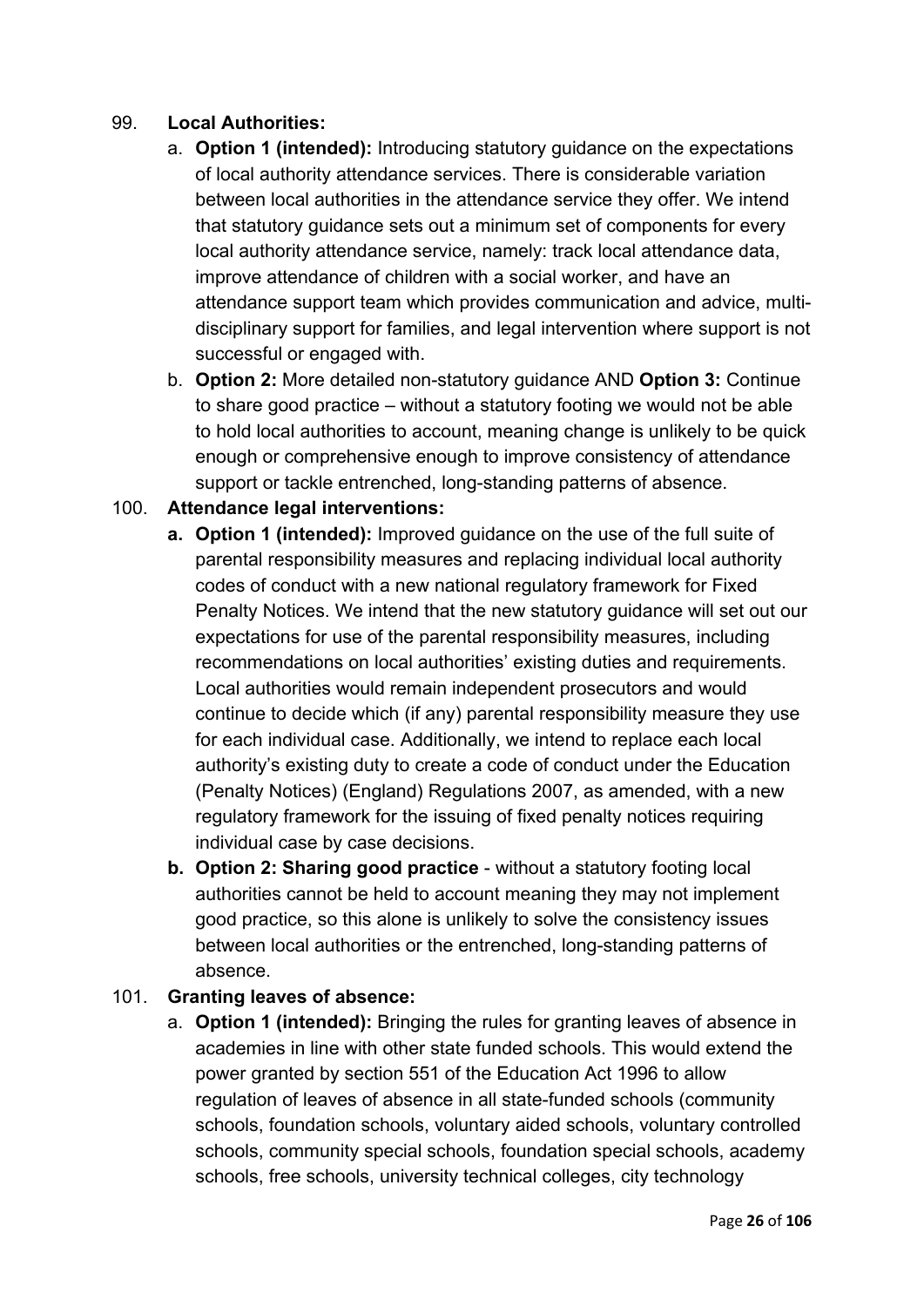colleges, pupil referral units, alternative provision academies, state boarding schools and special schools not maintained by the local authority).

b. **Option 2 (do nothing):** There is no alternative option aside from '**do nothing**' as academies can already choose to follow the existing Regulation if they wish to and not all do.

# Impact on key groups

102. **All students:** will be subject to their school's processes should they be absent; schools may also choose to recognise and reward high and/or improved attendance. Any student with attendance issues should receive earlier support from their school and local authority to overcome barriers to attendance. We expect this to improve access to education for students with attendance issues, and subsequently benefit their wider development, wellbeing and attainment.

103. **All parents:** should have a clear understanding of attendance expectations and processes from their child's school. Parents of pupils with attendance issues should receive earlier and more consistent support from their school and LA, and only face legal interventions where this support does not work or is not engaged with.

104. **Schools, trusts and their staff**: will be required to publish a clear attendance policy and follow statutory guidance on attendance support and management. This may require a small amount of initial implementation time but will result in clearer expectations and processes for staff, as well as pupils and parents, supporting improved attendance management. The statutory expectations for LAs will also benefit schools and trusts as they will know what support to expect from their LA, reducing duplication.

105. **Local authorities:** will have a far clearer understanding of what is expected from their attendance service. Although this will require some implementation changes for some local authorities, it will result in better alignment with wider early help and other support services, reducing duplication and unnecessary resource burdens. Further, improved and earlier support for pupils with attendance issues should reduce the volume, severity and cost of more intensive later stage support. By moving to a national framework for issuing Fixed Penalty Notices, the burden for local authorities to set their own code of conduct for issuing fixed penalty notices will be removed. This should provide consistency and clarity for pupils, parents, schools, multi-academy trusts (particularly those supporting geographically spread schools) and local authorities of the circumstances in which fixed penalty notices can be issued.

106. **Courts:** Introducing a new regulatory framework for issuing penalty notices will provide a standard approach across the country. Our aim is not to increase or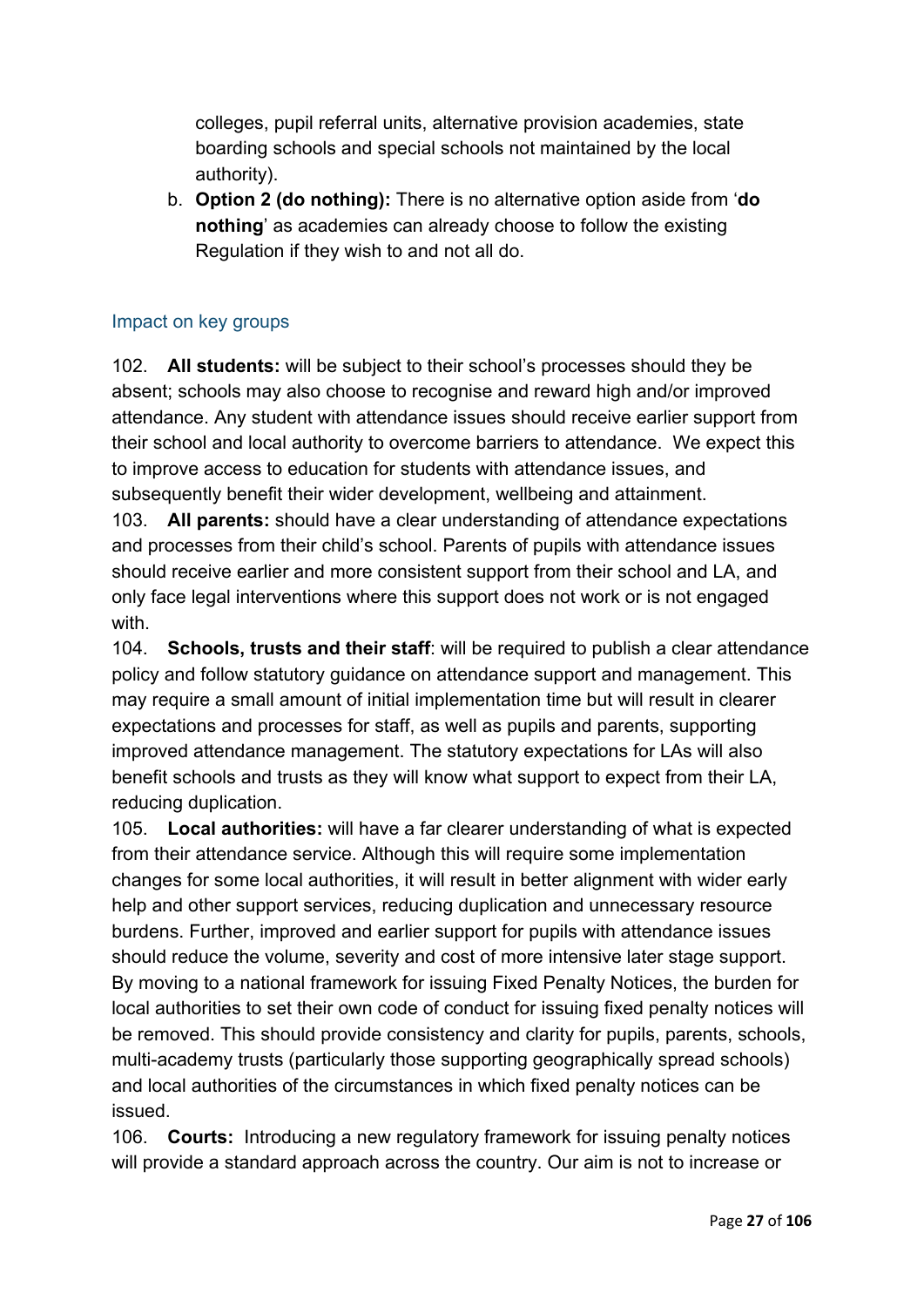decrease the number of penalty notices issued, it is to have better consistency across the country. In time, the expectations set out in the guidance of supportive approaches being explored first should reduce the number of cases for irregular attendance requiring legal intervention (and therefore the number of fixed penalty notices issued for irregular attendance).

# Direct Costs to Business or charity

107. The only businesses impacted by these measures are **independent schools** which only have new responsibilities under measure 1 (see above in this assessment). We expect the burden on independent schools to be minimal, with many schools already having an attendance policy and undertaking some or all expectations, and some components requiring much less of independent schools, e.g. where there are a high proportion of boarders. Further, schools are already required to publish a behaviour policy. We therefore expect there to be a one-off transition cost in 2023 to draw up a policy or amend an existing one to meet the new expectations, but only a small ongoing non monetisable resource pressure to implement and review, which should be absorbed as part of the school's usual business and existing budget.

108. We assume that it would take 10 hours for a school to draw up and implement a new policy. This cost would be split between a deputy headteacher (3 hours to review and discuss) and administrative staff (7 hours - 1 to read guidance, 4 to review, 1 to write the new policy, and 1 to publish). We estimate it would take 4 hours for a school to amend an existing policy, split between a deputy headteacher (1 hour) and administrative staff (3 hours). Schools with an existing policy not needing any amendments will only incur a 1-hour familiarisation cost to the deputy headteacher from reading the new guidance<sup>2</sup>. For academy schools there may also be a small increase in paid staff time required for governance (in the trust's role as the proprietor) but this is very difficult to quantify due to the variation in trusts. Due to limited burdens data, time assumptions are based on anecdotal evidence but the Independent Schools Council was comfortable with them.

109. The 2020/21 average FTE salary for leadership teachers (excluding headteachers) was  $£56,446^3$  $£56,446^3$  and the average wage for administrative staff was £29,000[4](#page-27-2). State funded school workforce census data is used as a proxy for leadership teachers due to a lack of available data on independent school pay. Monetising deputy head teachers' and administrative staff's time, gives a total hourly

<span id="page-27-0"></span><sup>&</sup>lt;sup>2</sup> Due to limited data on burdens available these time cost assumptions are based on anecdotal evidence.

<span id="page-27-1"></span><sup>3</sup> School workforce in England, Academic Year 2020/21 [https://explore-education-statistics.service.gov.uk/find](https://explore-education-statistics.service.gov.uk/find-statistics/school-workforce-in-england)[statistics/school-workforce-in-england](https://explore-education-statistics.service.gov.uk/find-statistics/school-workforce-in-england) "Other Leadership teachers" - £56,446 Average Pay 2020/21

<span id="page-27-2"></span><sup>4</sup> An average of school business manager wage and school secretary wage was used for administrative staff giving an average of £29,000 for 2021/22. [https://nationalcareers.service.gov.uk/job-profiles/school-business](https://nationalcareers.service.gov.uk/job-profiles/school-business-manager)[manager](https://nationalcareers.service.gov.uk/job-profiles/school-business-manager) <https://nationalcareers.service.gov.uk/job-profiles/school-secretary>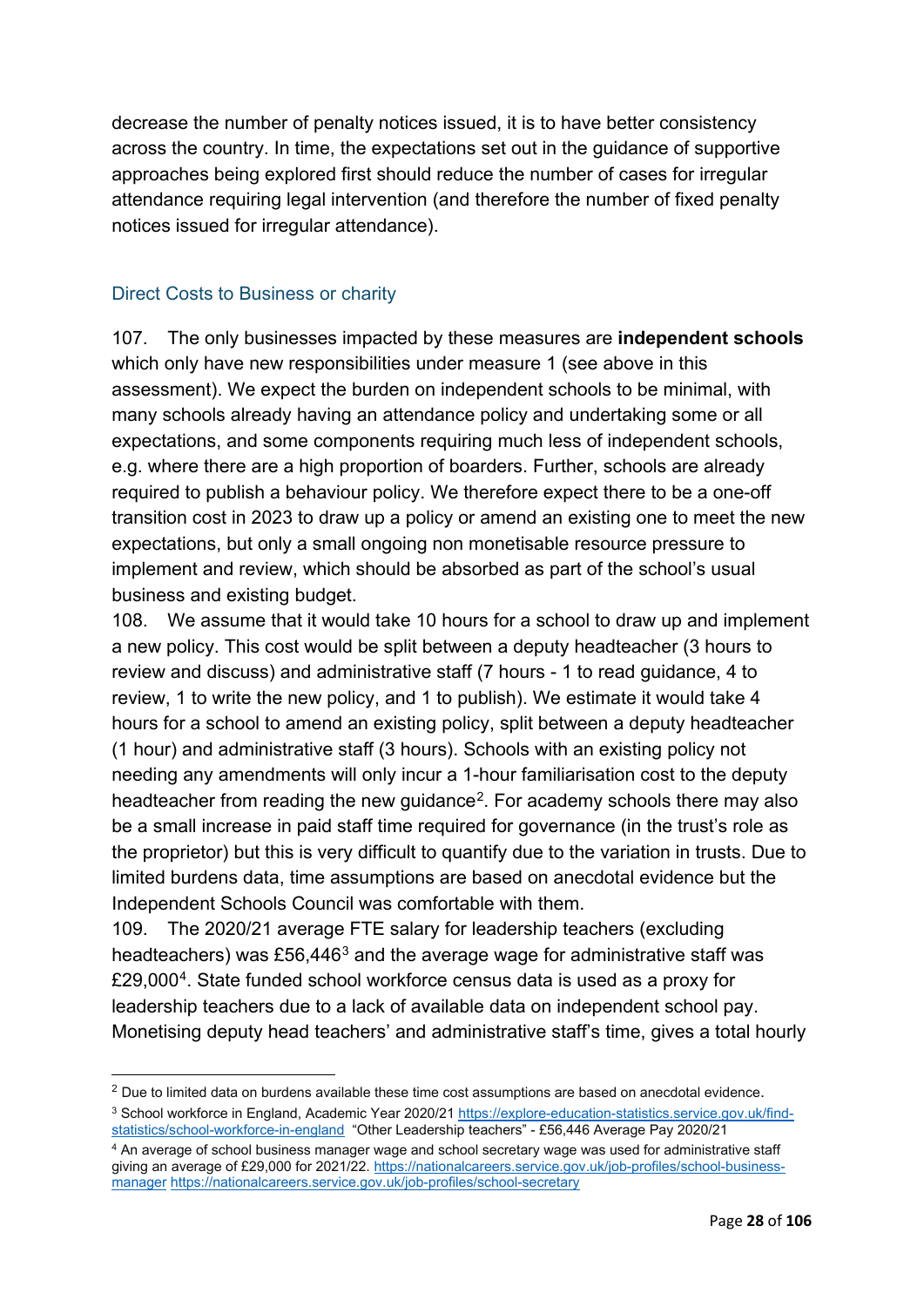wage (including non-wage costs and uprating for inflation<sup>5</sup>) of £37.72 and £19.31 respectively for 2023/24.

<span id="page-28-0"></span><sup>5</sup> A labour cost multiplier of 1.22 is applied to salaries to account for non-wage costs in total labour costs [https://ec.europa.eu/eurostat/documents/2995521/10624905/3-31032020-BP-EN.pdf/055df0e0-980d-27b9-a2a9-](https://ec.europa.eu/eurostat/documents/2995521/10624905/3-31032020-BP-EN.pdf/055df0e0-980d-27b9-a2a9-83b143d94d5b) [83b143d94d5b](https://ec.europa.eu/eurostat/documents/2995521/10624905/3-31032020-BP-EN.pdf/055df0e0-980d-27b9-a2a9-83b143d94d5b)

Wages are uprated for inflation using the latest GDP deflators: <u>https://www.gov.uk/government/statistics/gdp</u>[deflators-at-market-prices-and-money-gdp-october-2021-budget-and-spending-review](https://www.gov.uk/government/statistics/gdp-deflators-at-market-prices-and-money-gdp-october-2021-budget-and-spending-review)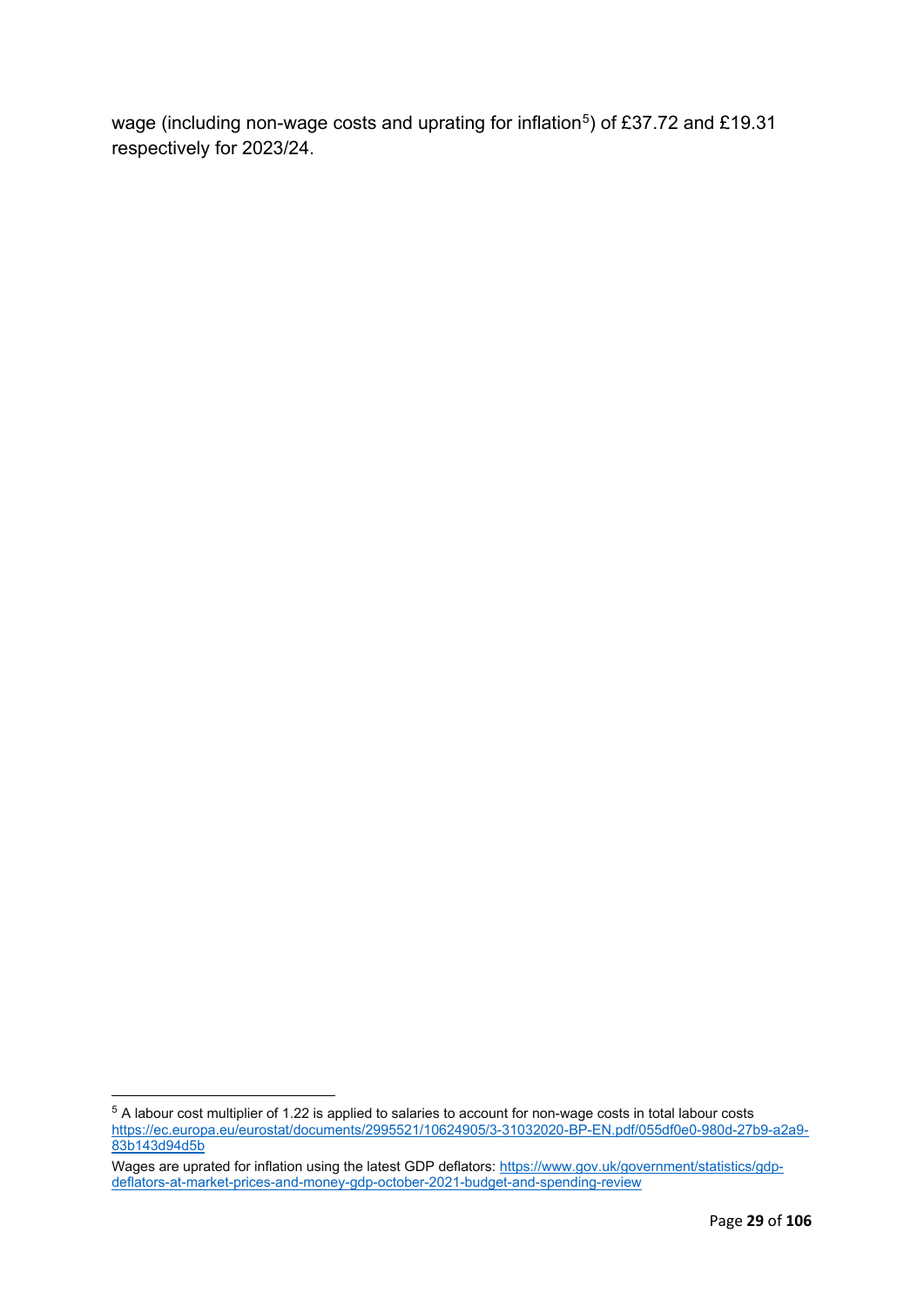110. From initial desk-based research<sup>[6](#page-29-0)</sup> we found that two thirds of state-funded schools had a policy; we assume this is similar for independent schools. Therefore, we estimate that 1,609 independent schools have a policy (two thirds of the  $2.414<sup>7</sup>$  $2.414<sup>7</sup>$  $2.414<sup>7</sup>$ independent schools in England), of which three quarters (1,207) will need to amend their policy under the new guidance, and a quarter (402) will not need any amendments<sup>[8](#page-29-2)</sup>. The remaining third (805) of independent schools will not have a policy, and therefore will need to develop a new policy. As we believe only the minority of independent schools will be impacted in this way, and our estimates for time are reasonable given the online resources and planned guidance, the true cost may be lower.

| Category                                     | <b>Schools with</b><br>a policy<br>requiring no<br><b>amendments</b> | <b>Schools with</b><br>a policy<br>requiring<br>amendments               | <b>Schools with</b><br>no policy                             | <b>Total</b> |
|----------------------------------------------|----------------------------------------------------------------------|--------------------------------------------------------------------------|--------------------------------------------------------------|--------------|
| Number of<br>Independent<br>$s$ chools $9$   | 402 (17%)                                                            | 1,207 (50%)                                                              | 805 (33%)                                                    | 2,41410      |
| <b>Time Cost</b><br>Assumption <sup>11</sup> | 1 hour (1 hour<br>deputy head<br>at £37.69)                          | 4 hours (3)<br>hours admin<br>staff at<br>£19.31, 1 hour<br>deputy head) | 10 hours (7<br>hours admin<br>staff, 3 hours<br>deputy head) |              |
| <b>Total cost</b>                            | £15,176.66                                                           | £115,441.38                                                              | £199,811.03                                                  | £330,429.07  |
| Total cost per<br>school                     | £37.72                                                               | £95.64                                                                   | £248.32                                                      |              |

111. Independent schools' transition costs (2023/24):

**Table 1: Independent schools transition costs (2023/24)**

112. We expect the measure to result in a number of ongoing non-monetisable benefits for pupils, parents, schools and wider society. This includes: reducing

<span id="page-29-0"></span><sup>&</sup>lt;sup>6</sup> Desk based research on sample of 30 state-funded schools: We do not have data on the proportion of schools that currently have a policy, but a rapid scan of 30 schools (12 Secondary, 12 Primary and 6 Special) showed 66% had one published on their website and of those that did there was significant variation in quality.

<span id="page-29-1"></span><sup>7</sup> GIAS<https://www.get-information-schools.service.gov.uk/> 03/01/2022

<span id="page-29-2"></span><sup>&</sup>lt;sup>8</sup> Assumptions for the proportions of schools with attendance policies needing to make amendments are based on the sample of 30 state-funded schools. We found the majority would need some form of amendment to meet the guidance.

<span id="page-29-3"></span><sup>&</sup>lt;sup>9</sup> Number of schools are rounded in the independent schools transition costs table

<span id="page-29-4"></span><sup>10</sup> GIAS<https://www.get-information-schools.service.gov.uk/> 03/01/2022

<span id="page-29-5"></span><sup>&</sup>lt;sup>11</sup> Staff costs per hour given in the independent schools transition costs table include non-wage costs.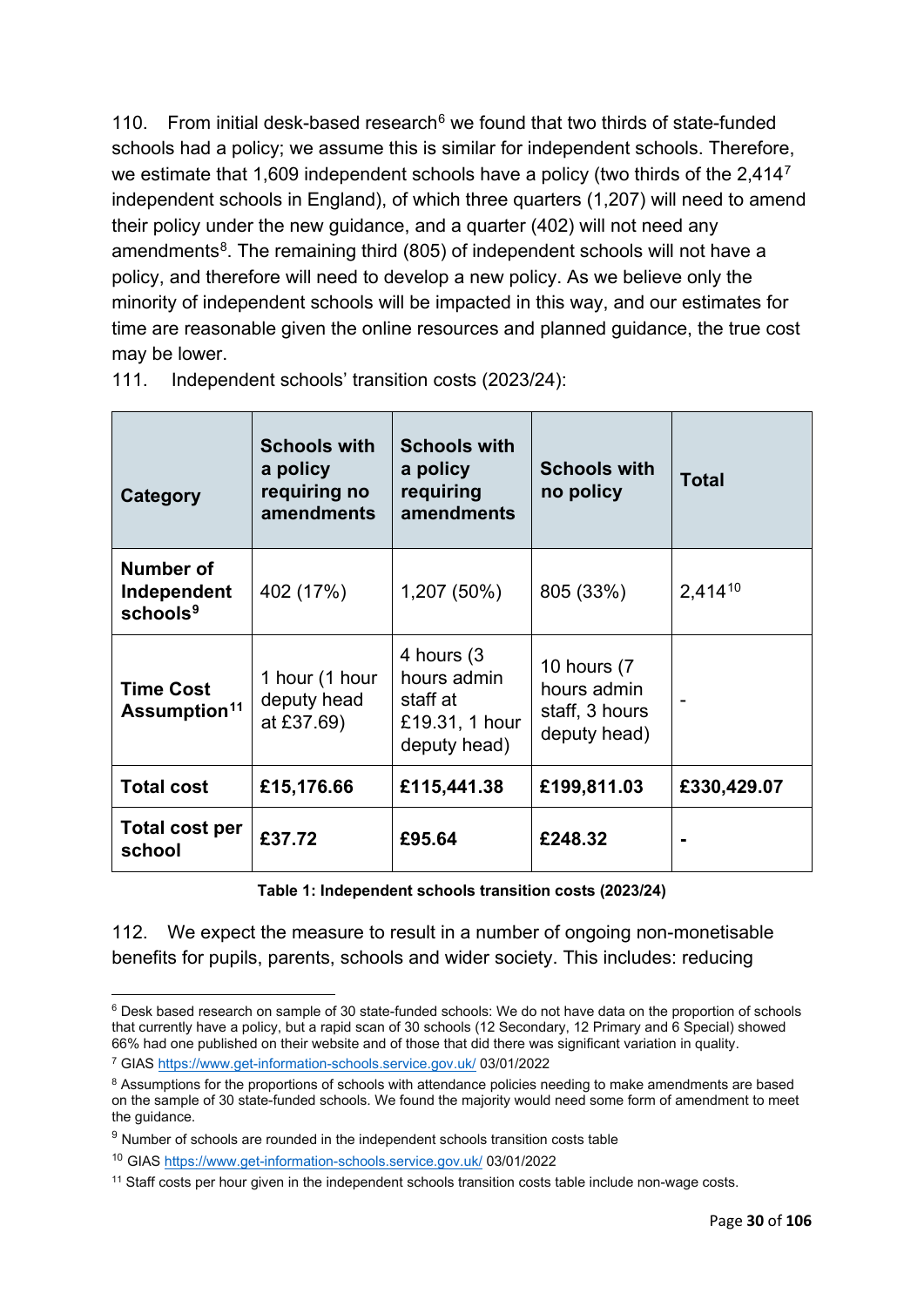absence, reducing negative societal impact, improving attainment, improving consistency for pupils and parents, earlier identification of vulnerable children, earlier and more targeted intervention, reduced requirement for later stage more intensive intervention, reduced duplication of service provision, and clearer inspection expectations on attendance for schools. One persistently absent pupil has a lifetime cost to the wider community estimated at  $£62,640^{12}$  $£62,640^{12}$  $£62,640^{12}$ , accounting for costs to the education system, lost earnings, health, crime, and social services.

113. The total monetisable costs and benefits impacting businesses give an Equivalent Annual Net Direct Cost to Business of £31,255, a total Net Present Social Value of -£1m and a Business Net Present Value of-£0.3m.

114. It is possible that these measures could have a knock on impact on **charities** which support school attendance, however, these measures do not require anything of them and we would expect any impact to be low.

# Wider Impacts and Transfers

115. **State funded schools:** With many schools already having an attendance policy and undertaking some or all expectations, we expect there to be a one-off transition cost in 2023 to draw up a policy or amend an existing one to meet the new expectations, but only a small ongoing non monetisable resource pressure to implement and review it, which should be absorbed as part of the school's usual business and existing budget.

<span id="page-30-0"></span><sup>12</sup> [NPC \(June 2007\) Misspent Youth report.](https://www.thinknpc.org/resource-hub/misspent-youth/) The NPC unit cost of persistent truancy uprated to 2021/22 prices is £62,640. This includes costs to the education system, lost earnings, health, crime, and social services.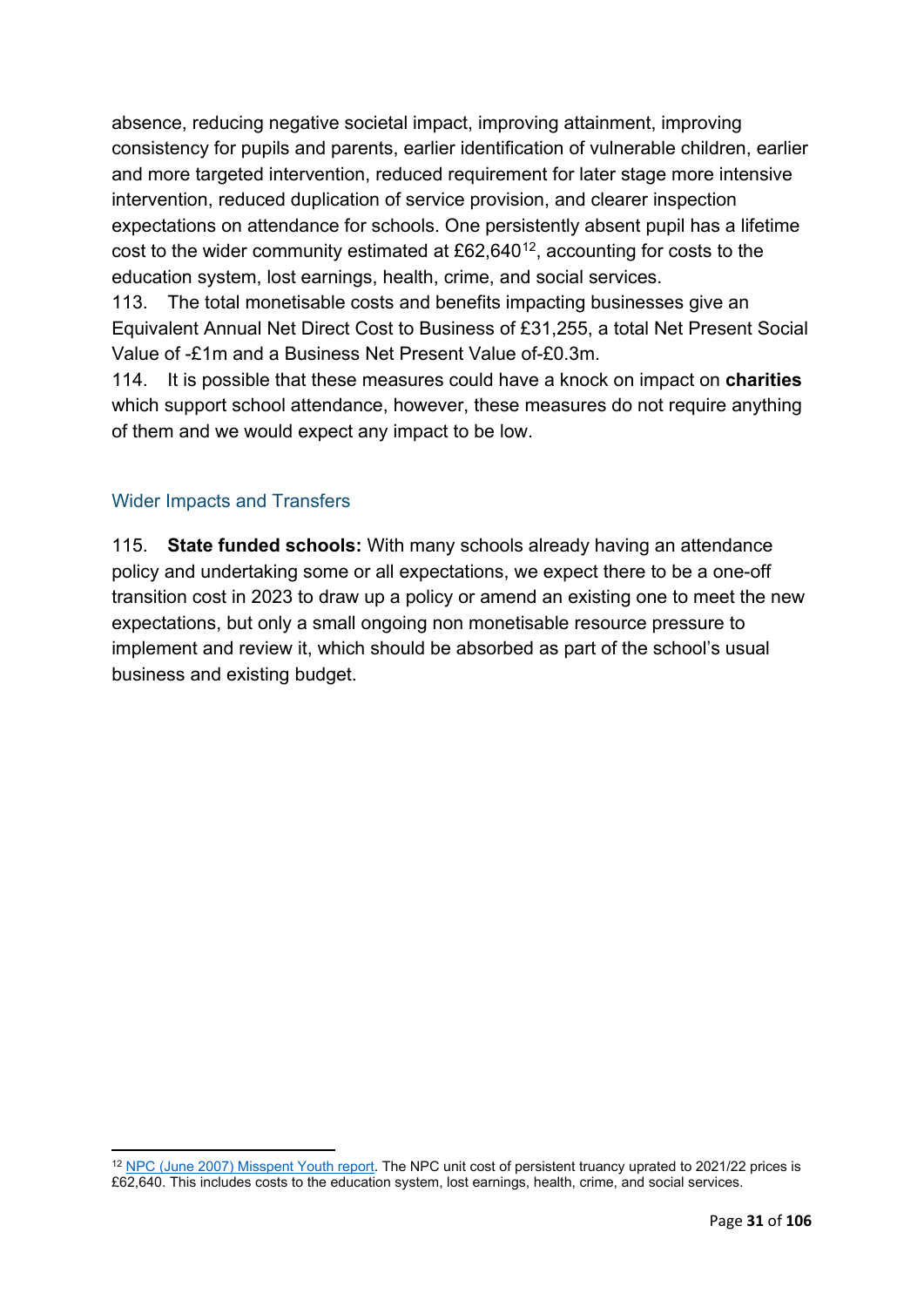| Category                                                  | <b>Schools with</b><br>a policy<br>requiring no<br><b>amendments</b> | <b>Schools with</b><br>a policy<br>requiring<br>amendments               | <b>Schools with</b><br>no policy                             | <b>Total</b>  |
|-----------------------------------------------------------|----------------------------------------------------------------------|--------------------------------------------------------------------------|--------------------------------------------------------------|---------------|
| <b>Number of</b><br>state-funded<br>schools <sup>13</sup> | 3,677 (17%)                                                          | 11,031 (50%)                                                             | 7,354 (33%)                                                  | 22,062        |
| <b>Time Cost</b><br>Assumption <sup>14</sup>              | 1 hour (1 hour<br>deputy head<br>at £37.69)                          | 4 hours (3)<br>hours admin<br>staff at<br>£19.31, 1 hour<br>deputy head) | 10 hours (7<br>hours admin<br>staff, 3 hours<br>deputy head) |               |
| <b>Total cost</b>                                         | £138,702.38                                                          | £1,055,040.45                                                            | £1,826,110.55                                                | £3,019,853.38 |
| <b>Total cost per</b><br>school                           | £37.72                                                               | £95.64                                                                   | £248.32                                                      |               |

#### **Table 3: Transition costs for state-funded schools**

116. The contents of the statutory guidance is about making better use of existing resource and schools will be able to decide how they meet the outlined expectations within their current resourcing. Similarly, it will be for multi-academy trusts to decide how they can meet expectations and DfE guidance will outline what this could proportionately look like for different sized MATs, and so we expect that this will be met as part of their usual business.

117. The same ongoing non-monetisable benefits listed under independent schools will also apply.

118. We expect measures 2 and 3 to benefit schools and trusts through providing clarity, reducing duplication and increasing the level of support they receive from their LA. Measure 4 should result in a drop in the number of requests for leaves of absence in academies, subsequently reducing the processing burden on academies. 119. **Local authorities**: We are in the process of completing a full new burdens assessment for the measures impacting local authorities. As part of this process, we

have estimated costings based on the approximate cost of local authority attendance

<span id="page-31-0"></span><sup>13</sup> GIAS<https://www.get-information-schools.service.gov.uk/> 03/01/2022. A rapid scan of 30 state-funded schools showed 66% had an attendance policy on their website, the majority of which would need some form of amendment to meet the new guidance.

<span id="page-31-1"></span> $14$  Time Cost Assumption is the same as for Independent Schools  $-$  please see previous page and footnotes. Hourly wages include non-wage costs.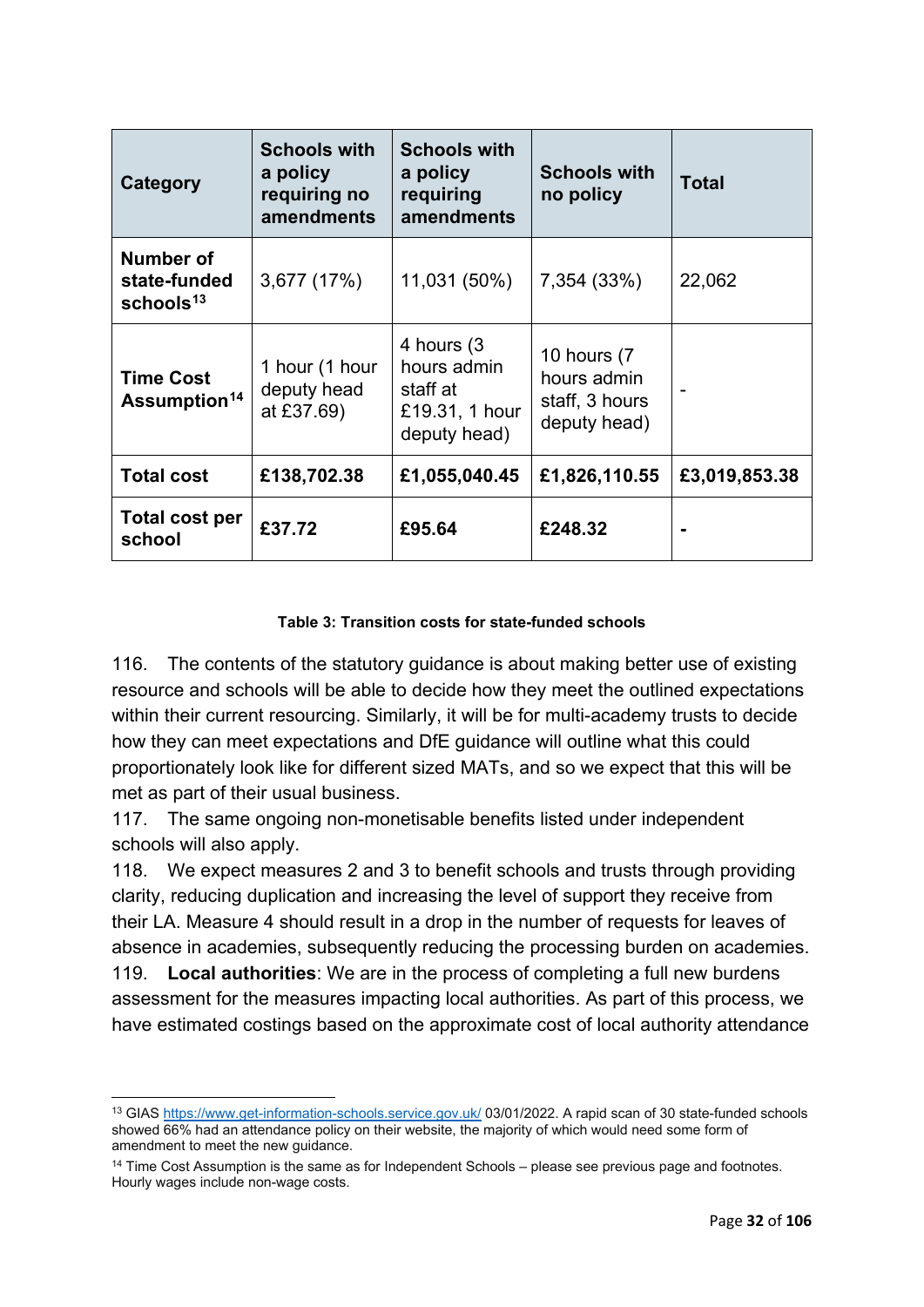staff nationally per pupil population<sup>[15](#page-32-0)</sup>, compared to cost of attendance staff in local authorities whose attendance support services already closely reflect the expectations which will be set out in the new guidance<sup>16</sup>. Through this process we expect there to be an annual saving in local authority attendance staff costs of £274,743<sup>[17](#page-32-2)</sup> across all local authorities. However, we do not expect this to be a cashable saving and there will be a one-off implementation cost in FY 2023/24. Given the variation between local authorities, it is difficult to accurately estimate this cost, however, we would expect that most local authorities will take less than 80 FTE staff hours to implement the changes. Assuming implementation requires 80 FTE LA attendance staff hours, this would equate to  $£251,101^{18}$  $£251,101^{18}$  $£251,101^{18}$  in one-off implementation costs in FY 2023/24 across all authorities, or £1652 per individual local authority. Therefore, our assessment shows there are no additional costs to local authorities as estimated costs are cost neutral or less than the estimated costs of current local authority attendance services. These costs are estimates, and the new burdens assessment will be published alongside the guidance.

120. **Courts and justice system:** We are in the process of completing the Justice Impact Test for introducing a new regulatory framework for issuing penalty notices. This will set the circumstances in which issuing a penalty notice should be considered when support does not work or is not engaged with, or support is not appropriate for example with term time holidays. We propose introducing single national thresholds at which a penalty notice is considered to replace the existing thresholds which differ in each local authority area and introducing a single national limit on the number of penalty notices that can be issued to a parent for each child in an academic year. We are working with LAs and schools to determine appropriate thresholds and will consult on them in due course.

121. Our aim is not to increase or decrease the number of penalty notices issued, it is to have better consistency across the country. Calculating any change to the number of penalty notices is challenging as there is not a direct correlation between

<span id="page-32-0"></span><sup>15</sup> Number of FTE attendance staff per pupil population nationally was derived from anonymous, self-reported data submitted by 119 local authorities via a department survey in July 2021. We assume that the LAs in the survey are representative of all LAs nationally. For all 152 LAs, there are on average 5,490 pupils per member of LA attendance staff. Given total number of pupils in England, 8.9 m, we estimate nationally there are currently approximately 1,623 FTE LA attendance staff. Education Welfare Officers' (EWOs) average wage (£31,395 including non-wage costs for FY 2023/24) was used to proxy attendance staff wages across all LAs. This gives a total current annual LA attendance staff cost of £50.96m in FY 2023/24.

<span id="page-32-1"></span> $16$  To calculate costs for all LAs running a delivery model meeting expectations, we use a sample of 4 local authorities already operating the model. The sample size is small as the number of local authorities currently running a delivery model meeting expectations is low (8). Given limited data, we assume the sample is representative of all LAs meeting the expectations. The sample's average number of pupils per LA attendance staff was approximately 6,985. Accounting for all 8.9m pupils, this suggests 1,276 FTE attendance staff would be needed if all LAs adopt the new model. The average wage from the sample data for FTE attendance staff is approximately £39,730 in FY 2023/24. Across all LAs, this gives a total annual LA staff attendance cost of £50.69m in FY 2023/2024.

<span id="page-32-2"></span><sup>&</sup>lt;sup>17</sup> Savings are indicative of the annual reduction in resource needed if all LAs were to meet the new expectations. We do not expect there to be a reduction in overall local authority staff numbers.

<span id="page-32-3"></span><sup>&</sup>lt;sup>18</sup> Based on informal consultation, we assume implementation takes approximately 80 hours per LA. This resource cost is monetised using the average LA attendance staff wage from the LA sample.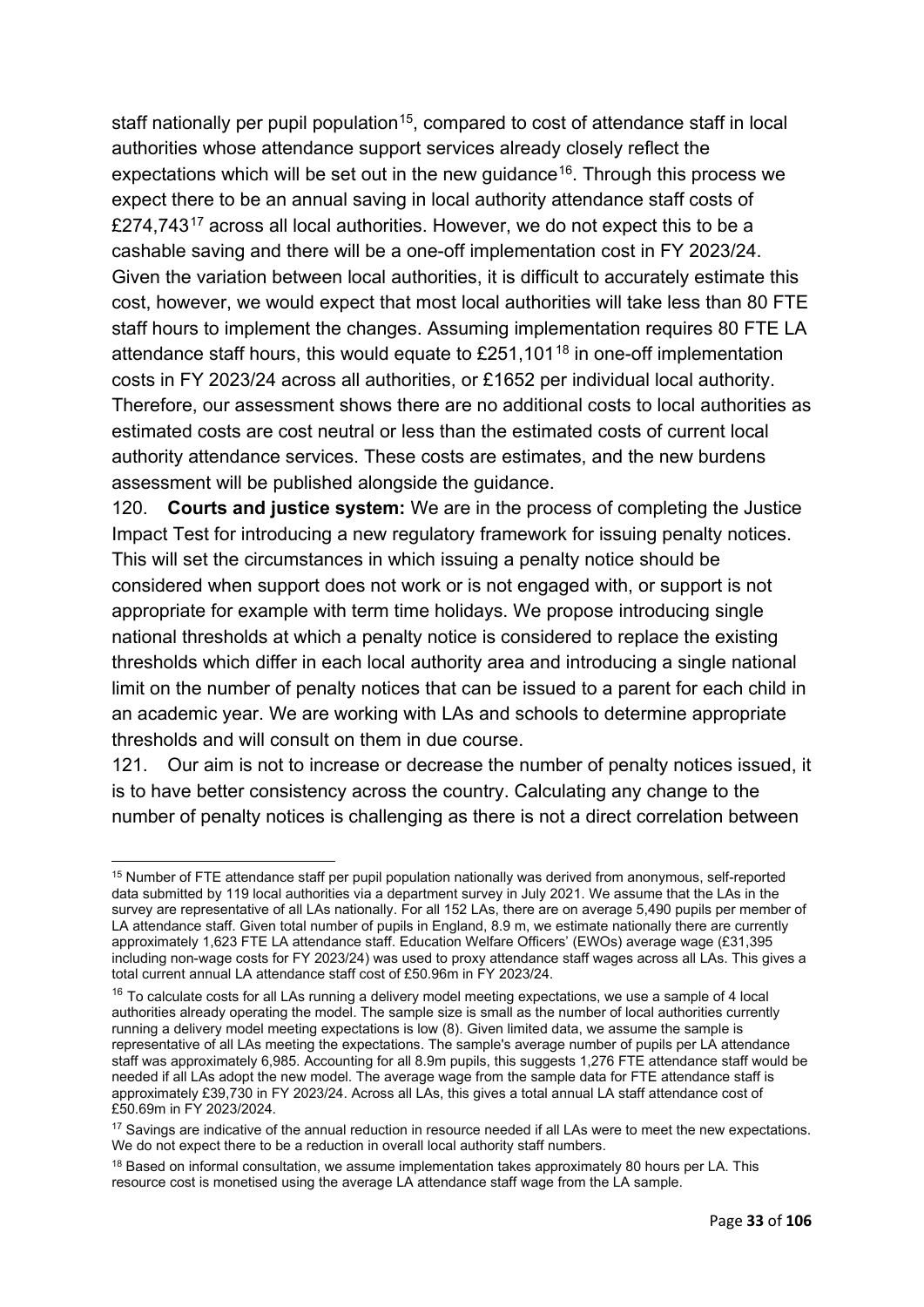absence data and penalty notices issued, therefore just because a pupil's absence met the threshold it does not mean the circumstances of the actual incident would have met the threshold. Moreover, even if an incident met the threshold, there remains discretion about whether a penalty notice is appropriate, not least in future because of this measure, and whether sufficient support has been provided and other options exhausted. Over time however, supportive approaches being explored first should reduce the need for legal intervention.

122. The resulting costs and savings from measures 1 and 2, forecast over a 10 year appraisal period result in a total Net Present Social Value (NPV) of -£1m. The NPV is negative as we are not able to monetise the variety of benefits resulting from measure 1. We are not currently able to accurately monetise costs and benefits of measures 3 and 4 (neither of which have a business impact).

# Impacts on Small Businesses

123. The only businesses impacted by these measures are independent schools which are only impacted by measure 1. We have calculated the total possible impact on independent schools as £330,429 across all independent schools, however, the true impact is likely to be lower (see "Direct costs to businesses" box) and we would expect the implementation to be proportionate to the school size. Hence we do not anticipate a disproportionate impact on small businesses.

#### Implementation and evaluation

124. We intend to publish non-statutory guidance on the expectations of schools, trusts, governing bodies, and LAs ahead of academic year 2022/23. This will then become statutory following enactment, this will be no earlier than September 2023. This will provide schools and LAs with at least a year to implement changes before the law requires it. During this year we will also seek feedback on guidance and make any required amendments before it becomes statutory. This will continue following enactment, and we will monitor attendance, prosecutions, School Snapshot and Teacher Omnibus surveys, and Ofsted inspections data.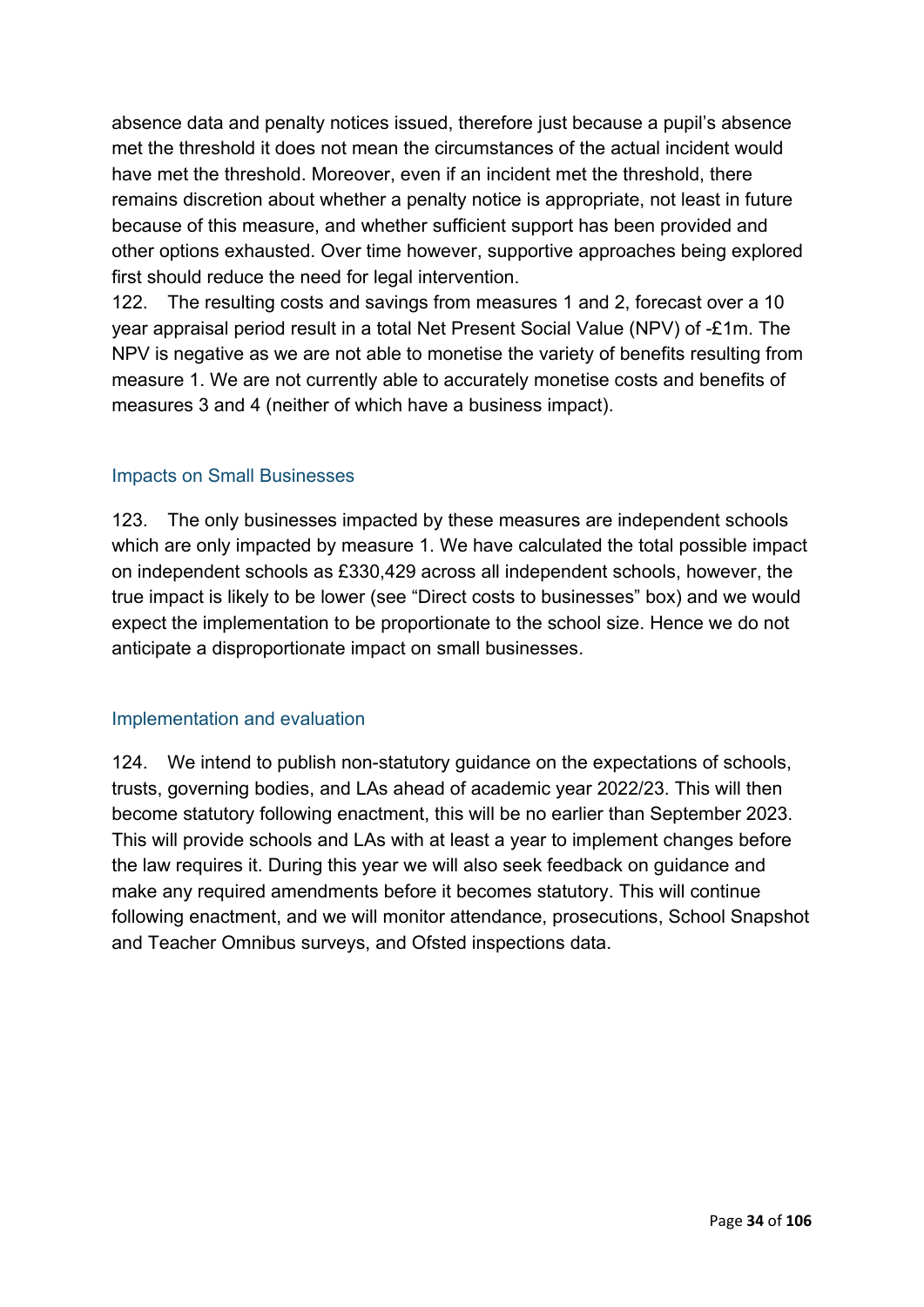# <span id="page-34-0"></span>**b. School System equalities impact: summary**

126. This set of reforms to the school system will ensure that the system is underpinned by a strong and consistent regulatory framework and ensure that barriers preventing certain types of school from benefiting from strong academy trusts are addressed. They will ensure that schools are fairly and consistently funded across the country. Through these measures, we will also drive national consistency in the school attendance framework.

127. There are five school system measures that reform the academy trust legal framework. These are: a statutory trust standards document; academy trust intervention; academy trust land; faith school academisation (Religious Education and collective worship and faith governance) and a local authority academisation power.

128. In summary, we do not expect any negative impact on those with protected characteristics in relation to advancing equality of opportunity, fostering good relations or eliminating discrimination. The statutory trust standards document and academy trust intervention reforms intend to strengthen the regulatory framework and increase educational standards on a national scale. The measure pertaining to faith school academisation are designed to take steps to support schools with a faith designation. The proportion of pupils in faith schools is a rough proxy for the number of pupils with the protected characteristic of faith and belief. Our assessment on this basis is that the reforms will advance equality of opportunity, including by ensuring existing faith protections relating to academies with a religious character are set out in legislation.

129. The reforms to the National Funding Formula will mean more consistent and fairer funding allocations to schools across the country. Funding will be allocated based on school needs rather than where it is based, this will therefore support disadvantaged pupils and those with a disability.

130. The reforms relating to the school attendance framework are designed to bring greater consistency of support and focus it on pupils who require it most. This is expected to help advance equality of opportunity and help to reduce any discrimination in attendances processes that pupils and parents with particular protected characteristics may experience.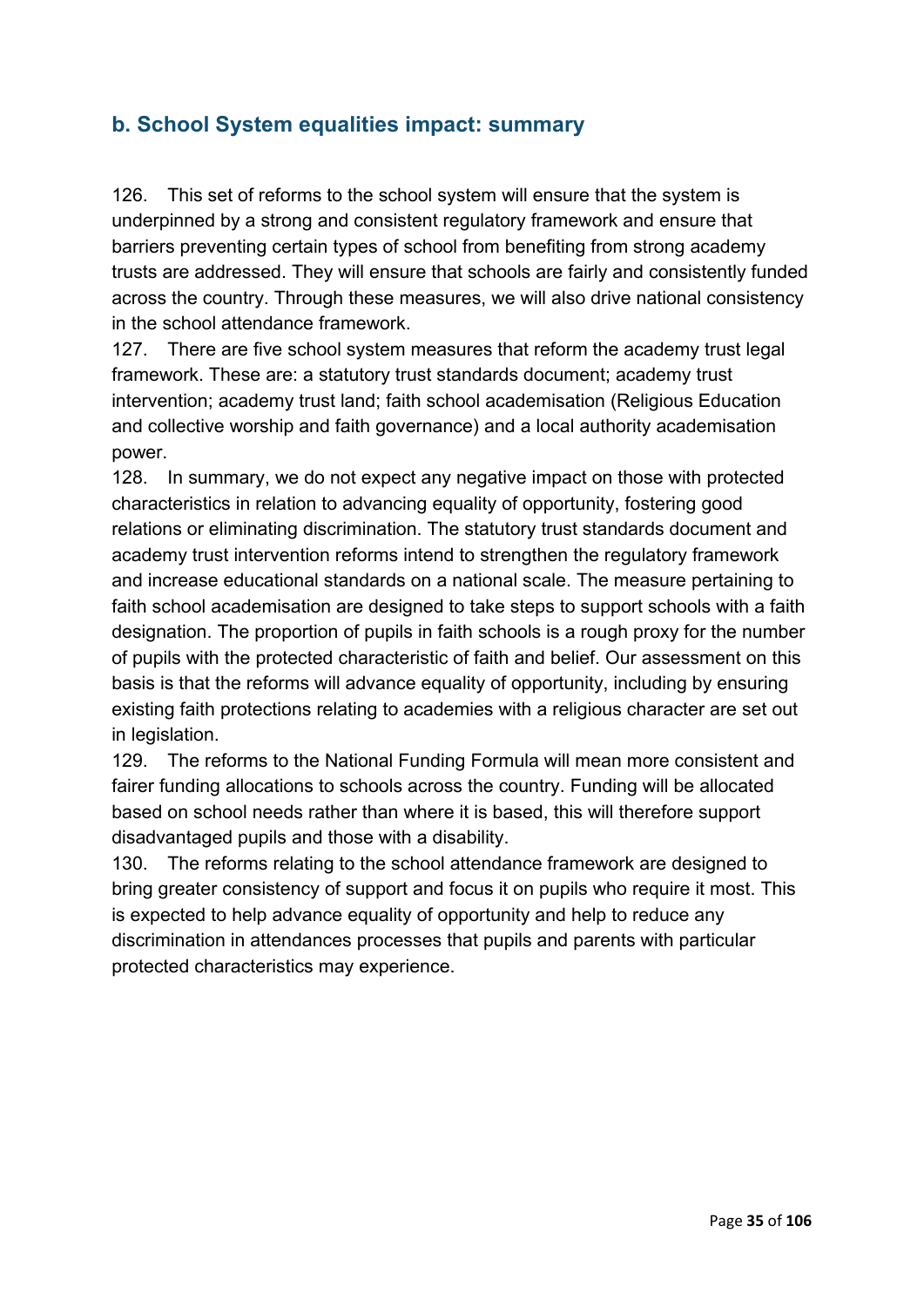# <span id="page-35-0"></span>**A Statutory Trust Standards document**

| <b>Protected characteristic</b> | <b>Type of impact</b> |
|---------------------------------|-----------------------|
| <b>Disability</b>               | <b>Positive</b>       |
| <b>Pregnancy and maternity</b>  | <b>Positive</b>       |
| Marriage or civil partnership   | <b>Neutral</b>        |
| Race                            | <b>Positive</b>       |
| <b>Religion or belief</b>       | <b>Positive</b>       |
| <b>Sex</b>                      | <b>Positive</b>       |
| <b>Sexual orientation</b>       | Positive              |
| <b>Gender reassignment</b>      | <b>Positive</b>       |
| Age                             | <b>Neutral</b>        |

#### **Table 4: Impact of Academy Trust Standard**

# Policy Context

131. This measure is intended to consolidate and strengthen the academy regulatory framework by creating a single overarching framework comprising provisions in primary legislation, secondary legislation and statutory guidance, together known as the Academy Trust Standards.

132. **Is it possible the proposed policy or activity or change in policy or activity could discriminate or unfairly disadvantage people?** – We have considered the impacts of policy against the protected characteristic groups but as the policy is intended to largely consolidate existing contractual requirements by placing them on a statutory footing, we predict its impact will be neutral and have no reason to believe that the policy is likely to disadvantage any of these groups, relative to other persons.

133. **Does bringing greater coherence, consistency, and transparency to the academy regulatory framework amount to a positive impact on protected groups?** – Yes. By improving the regulatory framework that multi academy trusts operate within, greater consistency will filter down to pupils attending schools within a trust and those with protected characteristics. The standards cover obligations on a range of topics including curriculum, governance, and safeguarding. Consistency across these areas ensure that pupils are given an appropriate environment to thrive in. This in turn will advance equality of opportunity between persons who share a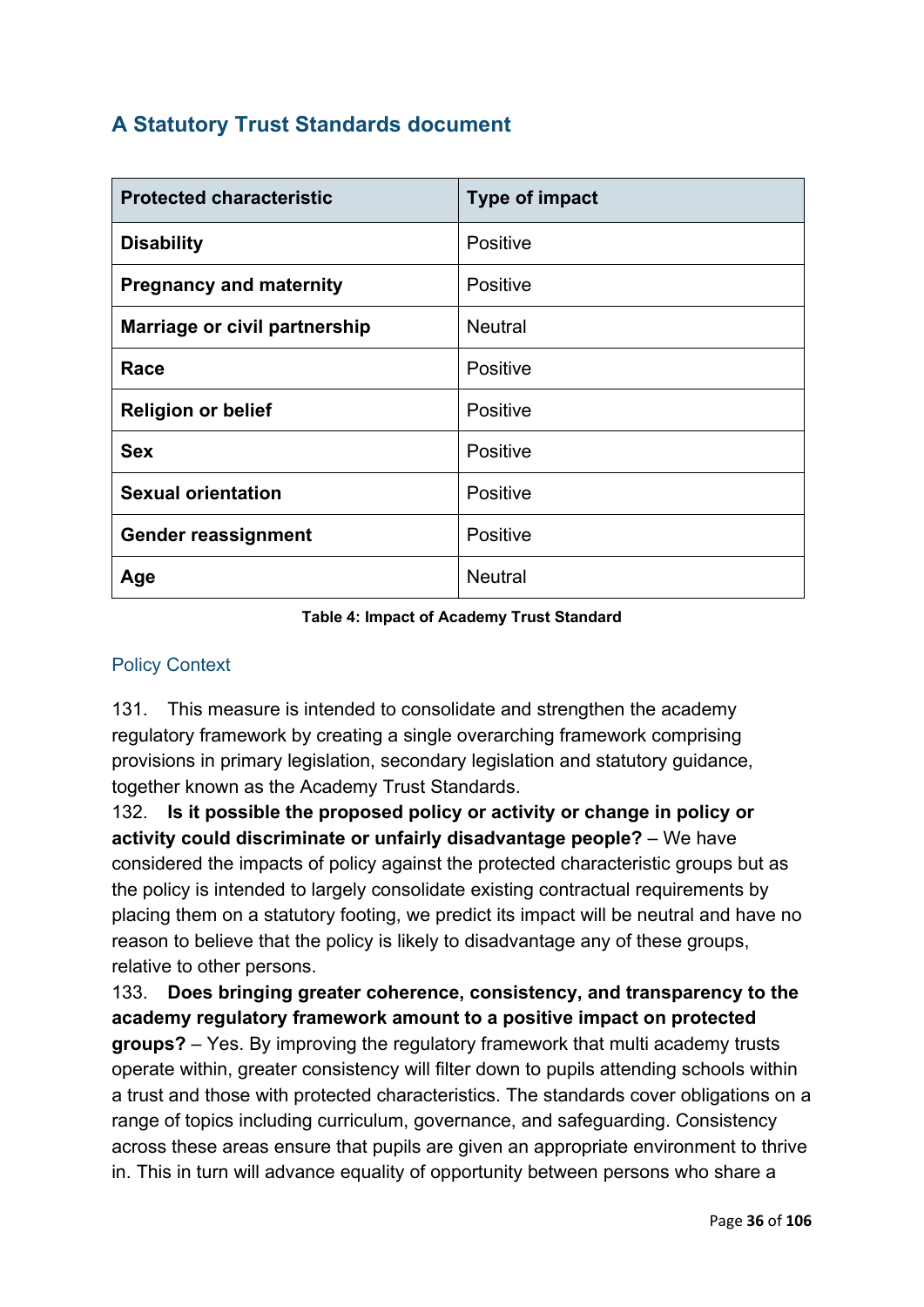relevant protected characteristic and persons who do not share it.

## **Academy trust intervention**

| <b>Protected</b><br>characteristic      | Type of impact:<br>Power to appoint<br>Interim Trust Board,<br>or additional trustees | Type of impact:<br>Power to issue notices<br>to improve, or<br>termination warning<br>notices and directions<br>at Trust level | Type of impact:<br>Move existing<br>termination powers<br>onto a statutory<br>footing |
|-----------------------------------------|---------------------------------------------------------------------------------------|--------------------------------------------------------------------------------------------------------------------------------|---------------------------------------------------------------------------------------|
| <b>Disability</b>                       | <b>Neutral - Positive</b>                                                             | <b>Neutral - Positive</b>                                                                                                      | <b>Neutral</b>                                                                        |
| <b>Pregnancy and</b><br>maternity       | <b>Neutral - Positive</b>                                                             | <b>Neutral - Positive</b>                                                                                                      | <b>Neutral</b>                                                                        |
| <b>Marriage or civil</b><br>partnership | <b>Neutral - Positive</b>                                                             | <b>Neutral - Positive</b>                                                                                                      | <b>Neutral</b>                                                                        |
| Race                                    | <b>Neutral - Positive</b>                                                             | <b>Neutral - Positive</b>                                                                                                      | <b>Neutral</b>                                                                        |
| <b>Religion or belief</b>               | <b>Neutral - Positive</b>                                                             | <b>Neutral - Positive</b>                                                                                                      | <b>Neutral</b>                                                                        |
| <b>Sex</b>                              | <b>Neutral - Positive</b>                                                             | <b>Neutral - Positive</b>                                                                                                      | <b>Neutral</b>                                                                        |
| <b>Sexual</b><br>orientation            | <b>Neutral - Positive</b>                                                             | <b>Neutral - Positive</b>                                                                                                      | <b>Neutral</b>                                                                        |
| Gender<br>reassignment                  | <b>Neutral - Positive</b>                                                             | <b>Neutral - Positive</b>                                                                                                      | <b>Neutral</b>                                                                        |
| Age                                     | <b>Neutral - Positive</b>                                                             | <b>Neutral - Positive</b>                                                                                                      | <b>Neutral</b>                                                                        |

#### **Table 5: Academy trust intervention**

#### Policy Context

134. This measure takes forward a package of academy trust intervention measures which will equip the Secretary of State with powers to intervene at academy trust level.

Protected characteristics that are significantly impacted: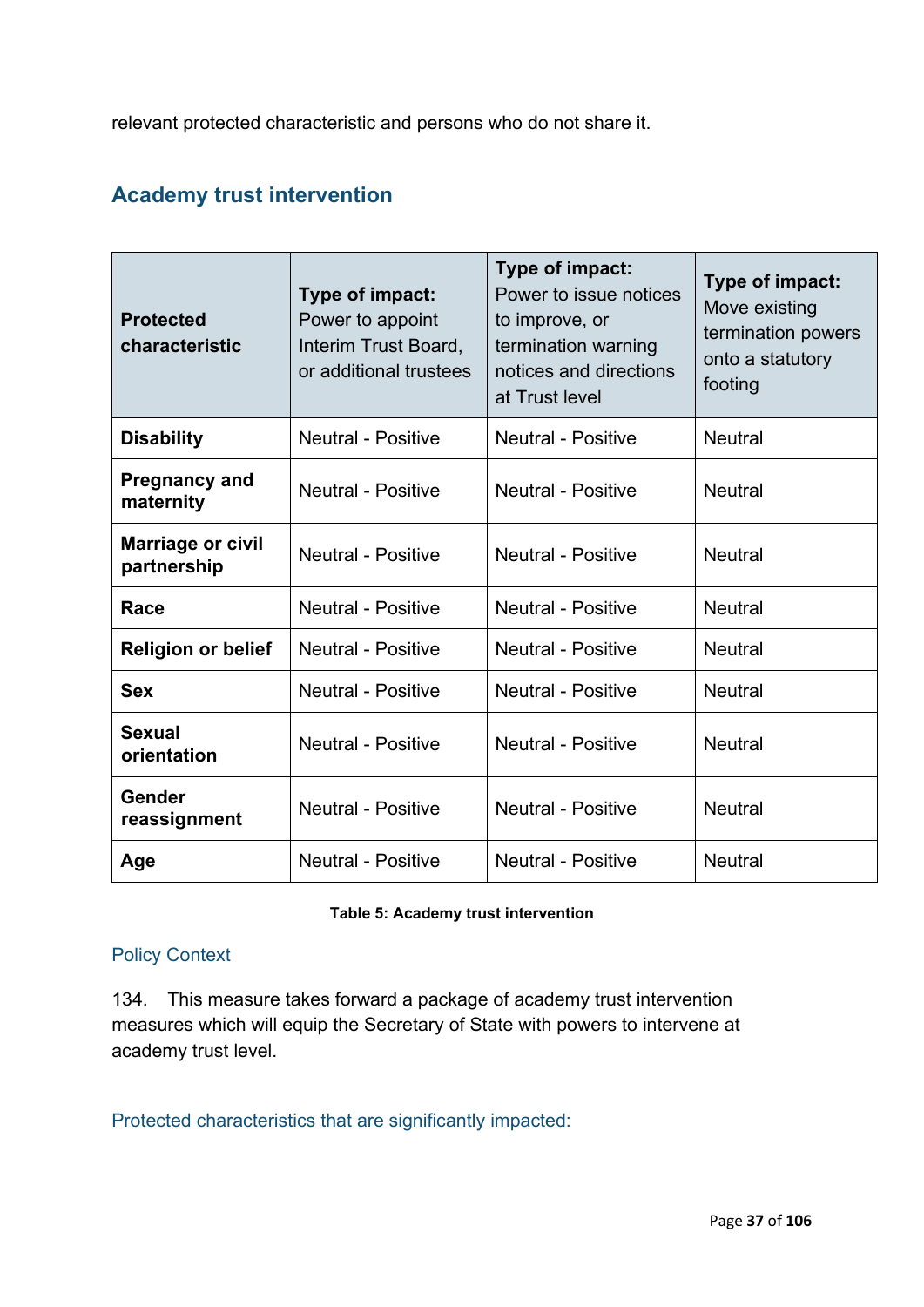135. To provide an indicative understanding of the potential equalities impact of the academy trust intervention measures, the current characteristics of academy pupils, staff, trustees and governors have been considered, as far as the data allows. These are set out below.

136. **Disability, Pregnancy and maternity, Marriage or civil partnership,** 

**Sexual orientation and Gender reassignment:** as the policy is ultimately intended to increase educational standards in academies and academy trusts, we anticipate a positive impact for all pupils, including those with these protected characteristics. 137. For staff, trustees and governors we anticipate a neutral impact on equality of opportunity relative to others and have not identified that the measures will impact on the other two limbs of the PSED (eliminate discrimination and foster good relationships).

138. Pupils, staff, trustees and governors**:** there is limited data available in relation to the proportions of pupils, staff, trustees and governors sharing each of these protected characteristics. As the policy is ultimately intended to increase educational standards in academies and academy trusts, we anticipate that the measures will have a positive impact on all pupils, including pupils with these protected characteristics. We have no reason to believe that the policy is likely to disadvantage staff, trustees or governors sharing any of these protected characteristics relative to other persons. We do not anticipate the measures will impact on the other two limbs of the Public Sector Equality Duty.

139. **Race:** We anticipate a positive impact for all pupils including those with this protected characteristic. For staff, trustees and governors we anticipate a neutral impact on equality of opportunity relative to others and have not identified that the measures will impact on the other two limbs of the PSED (eliminate discrimination and foster good relationships).

140. Pupils: the overall proportion of minority ethnic pupils in academies is 32% but this varies significantly between academies. As the proposed powers are intended to increase educational standards in academies and academy trusts, we anticipate a positive impact on equality of opportunity for all pupils, including those with this protected characteristic.

141. Staff: the table below illustrates the proportions of ethnic minority teachers in state-funded schools by phase and type. The aim of the academy trust intervention measures is to be able to intervene quickly and proportionately in an academy/academy trust where needed, and as such we do not anticipate a negative impact on equality of opportunity for staff.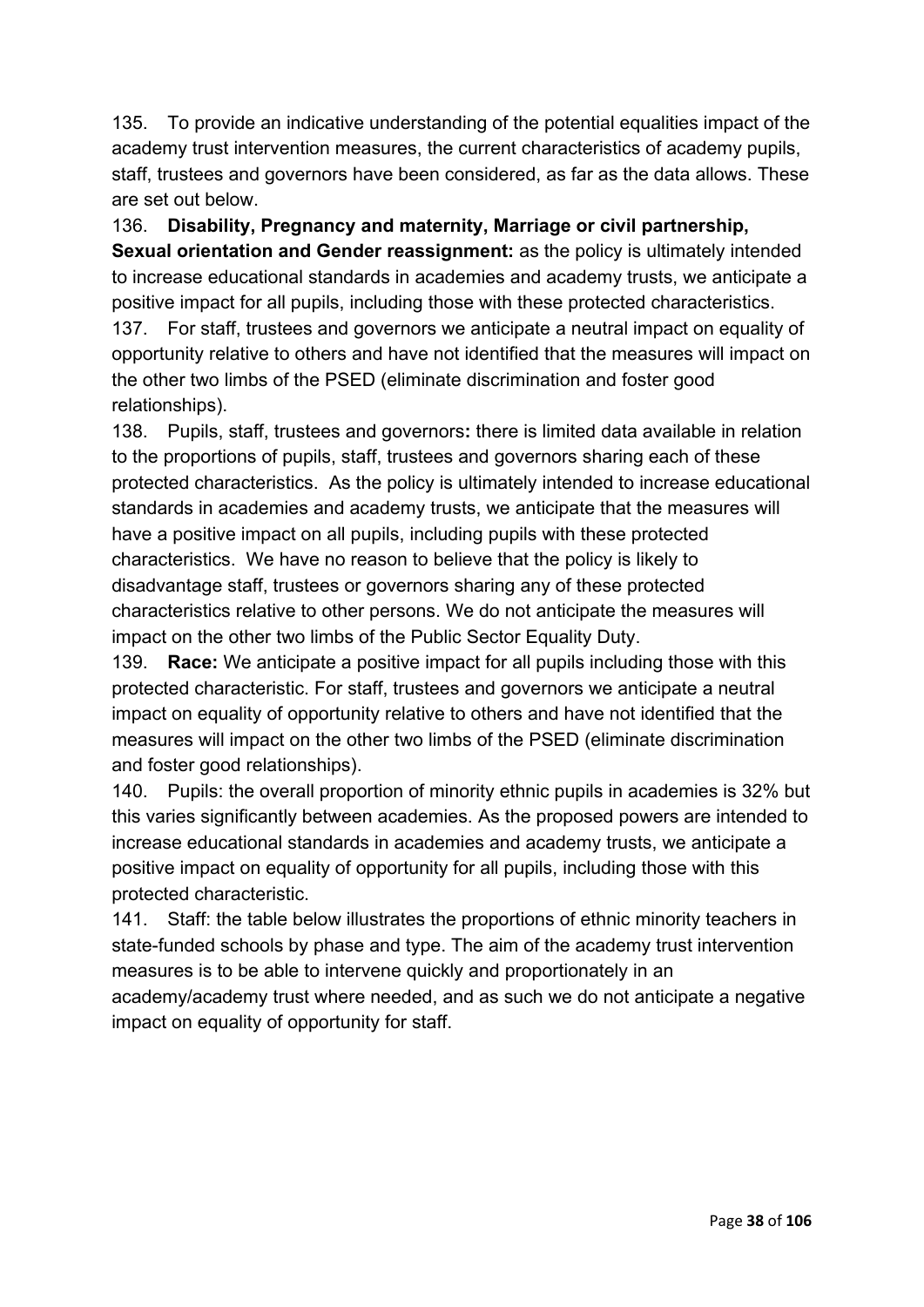| <b>School/trust type</b> | <b>Nursery and</b><br>primary | <b>Secondary</b> | <b>Special or AP</b> |
|--------------------------|-------------------------------|------------------|----------------------|
| LA maintained            | 11.76%                        | 20.92%           | 14.73%               |
| <b>MAT</b>               | 11.02%                        | 17.45%           | 13.61%               |
| <b>SAT</b>               | 10.14%                        | 17.54%           | 13.60%               |

|  | Table 6: Proportions of ethnic minority teachers in state-funded schools by phase and type |  |
|--|--------------------------------------------------------------------------------------------|--|
|  |                                                                                            |  |

142. Trustees & governors: there is limited data available showing the ethnic breakdown of trustees and governors. We have no reason to believe that the policy is likely to disadvantage trustees and governors sharing this protected characteristic, relative to other persons.

143. **Religion or belief:** We anticipate a positive impact for all pupils including those with this protected characteristic. For staff, trustees and governors we anticipate a neutral impact on equality of opportunity and have not identified that the measures will impact on the other two limbs of the PSED (eliminate discrimination and fostering good relationships).

144. Pupils: the proportion of pupils in faith schools is a very rough proxy for religion and belief and only limited assumptions can be made about the religion of pupils attending them. As the measures will increase educational standards we anticipate a positive impact for all pupils, including those with this this protected characteristic as a result of the proposed measures.

145. Staff, Trustees & governors: data is not available on the proportion of trustees and governors sharing this protected characteristic but we have no reason to believe that the policy is likely to disadvantage any of these groups, relative to other persons.

146. **Sex:** We anticipate a positive impact for all pupils including those with this protected characteristic. For staff, trustees and governors we anticipate a neutral impact on equality of opportunity and have not identified that the measures will impact on the other two limbs of the Public Sector Equality Duty (eliminate discrimination and fostering good relationships).

147. Pupils: the table below shows that there is a slightly higher proportion of girls than boys in academies. We anticipate a positive impact on equality of opportunity for all pupils, including with this protected characteristic as a result of the proposed measures, which are intended to increase educational standards for all pupils.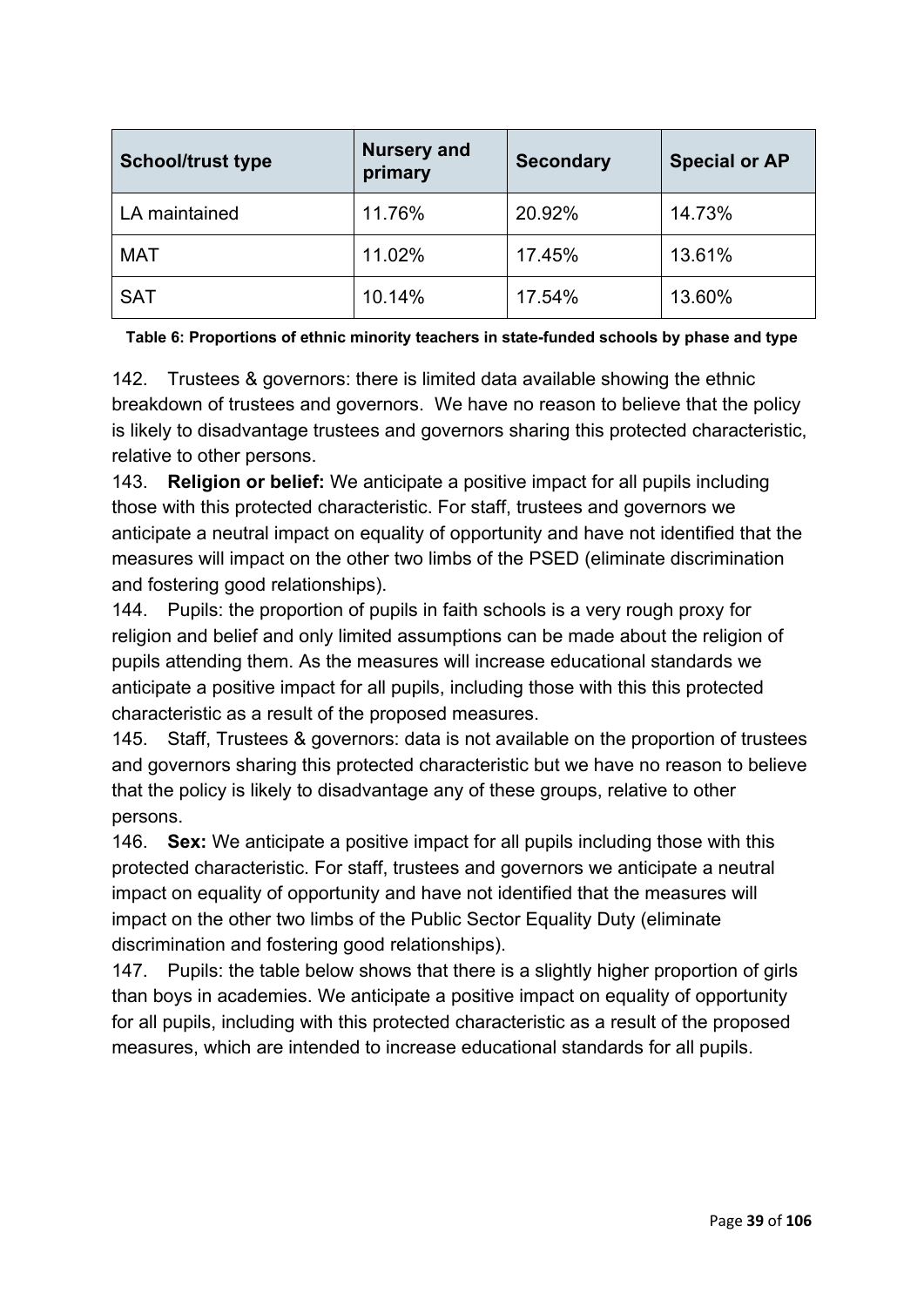| <b>Pupil sex</b> | <b>Academies</b> |
|------------------|------------------|
| % Boys           | 49.2             |
| % Girls          | 50.8             |

### **Table 7: Proportion of boys and girls in academies**

148. Staff: the school workforce is predominantly female, and there is little difference in the proportion of female staff in different school types as illustrated below. We have no reason to believe that the policy is likely to disadvantage staff sharing this protected characteristic, relative to other persons.

| <b>School/trust</b><br>type | <b>Nursery and</b><br>primary | <b>Secondary</b> | <b>Special or AP</b> | <b>Total</b> |
|-----------------------------|-------------------------------|------------------|----------------------|--------------|
| LA maintained               | 84.7%                         | 63.3%            | 74.3%                | 78.9%        |
| <b>MAT</b>                  | 84.3%                         | 63.3%            | 71.6%                | 71.5%        |
| <b>SAT</b>                  | 83.9%                         | 62.3%            | 71.1%                | 65.7%        |
| <b>Total</b>                | 84.6%                         | 63.1%            | 73.3%                | 74.1%        |

**Table 8: Proportion of female staff by school type**

149. Trustees & governors: We have limited data on the characteristics of governors. The following table from the NFER research shows the characteristics of respondents by gender, role and organisation type. Given that Interim Trust Boards (ITBs) and additional trustee appointments are likely to come from a pool of candidates with experience in school governance, the appointees for ITBs and additional trustee posts are likely to also be predominately female. We anticipate a neutral impact on equality of opportunity for trustees or governors with this protected characteristic as a result of the proposed measures.

| Gender               | <b>Maintained</b><br>school GB % | <b>SAT trust</b><br>board % | <b>MAT LGB %</b> | <b>MAT trust</b><br>board % |
|----------------------|----------------------------------|-----------------------------|------------------|-----------------------------|
| Female               | 61                               | 58                          | 58               | 52                          |
| Male                 | 37                               | 37                          | 39               | 44                          |
| Prefer not to<br>say | 3                                | 5                           | 3                | 4                           |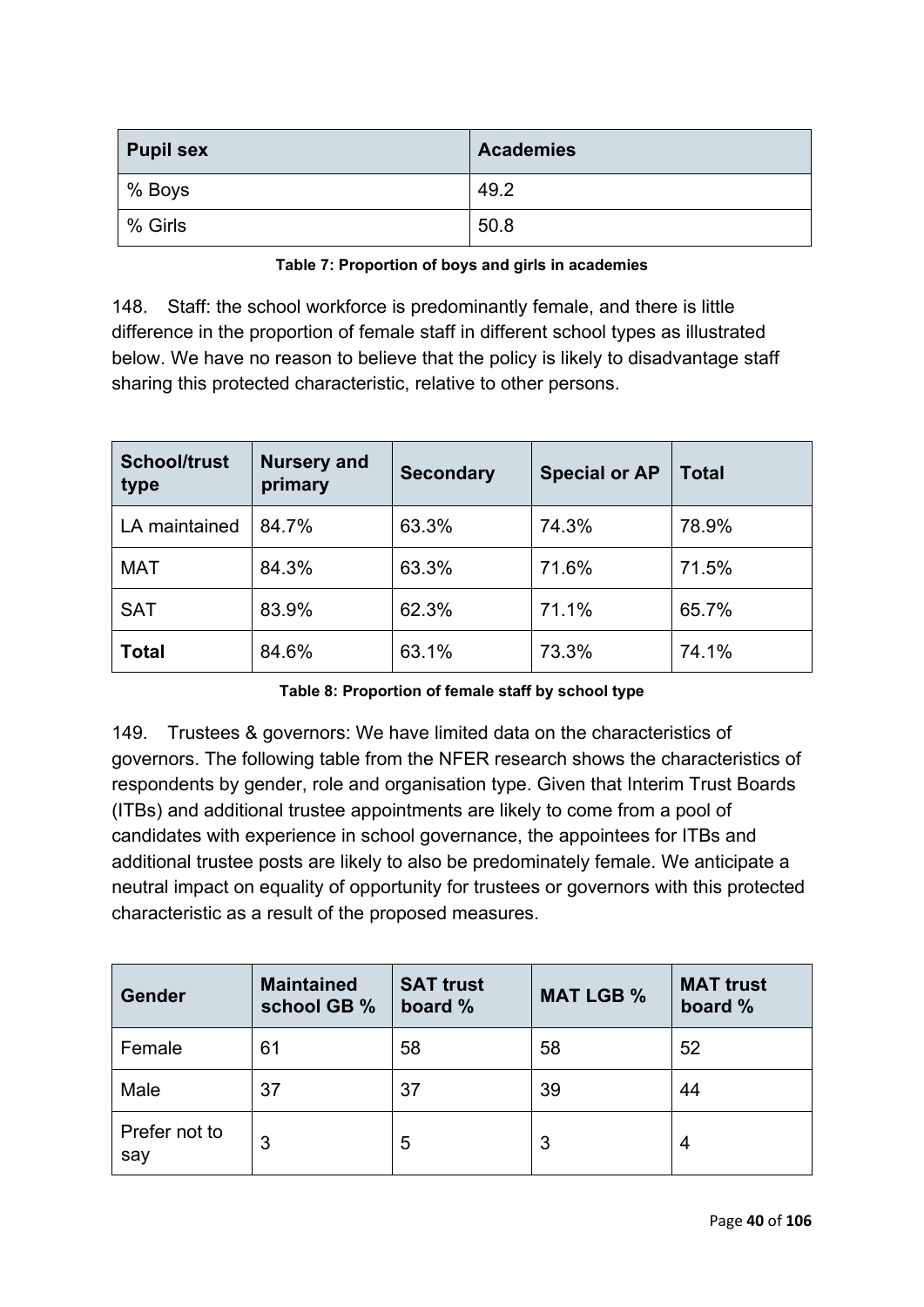### **Table 9: Proportion of male and female trustees & governors by school type**

150. **Age:** The measure is intended to improve educational standards for all school age pupils. For staff, trustees and governors we anticipate a neutral impact on equality of opportunity for those of different ages and between those of the same age. We have not identified that the measures will impact on the other two limbs of the PSED (eliminate discrimination and foster good relationships).

151. Pupils: the proposed measures will improve educational standards by strengthening the Secretary of State's powers to intervene in individual academies and providing new statutory powers of intervention at academy trust level in cases of trust mismanagement and governance failures. This will benefit all pupils regardless of age.

152. Staff: Multi Academy Trusts (MATs) tend to have a slightly younger teaching workforce than local authority maintained schools and Single Academy Trusts, and it is not anticipated that this will change under the new academy trust intervention measures.

| <b>Protected characteristic</b> | Type of impact: Land transfer measure |
|---------------------------------|---------------------------------------|
| <b>Disability</b>               | <b>Neutral</b>                        |
| <b>Pregnancy and maternity</b>  | <b>Neutral</b>                        |
| Marriage or civil partnership   | <b>Neutral</b>                        |
| Race                            | <b>Positive</b>                       |
| <b>Religion or belief</b>       | Positive                              |
| <b>Sex</b>                      | <b>Neutral</b>                        |
| <b>Sexual orientation</b>       | <b>Neutral</b>                        |
| <b>Gender reassignment</b>      | <b>Neutral</b>                        |
| Age                             | Positive                              |

# **Transfer of land by local authority**

#### **Table 10: Impact of academy land transfer measure**

Policy Context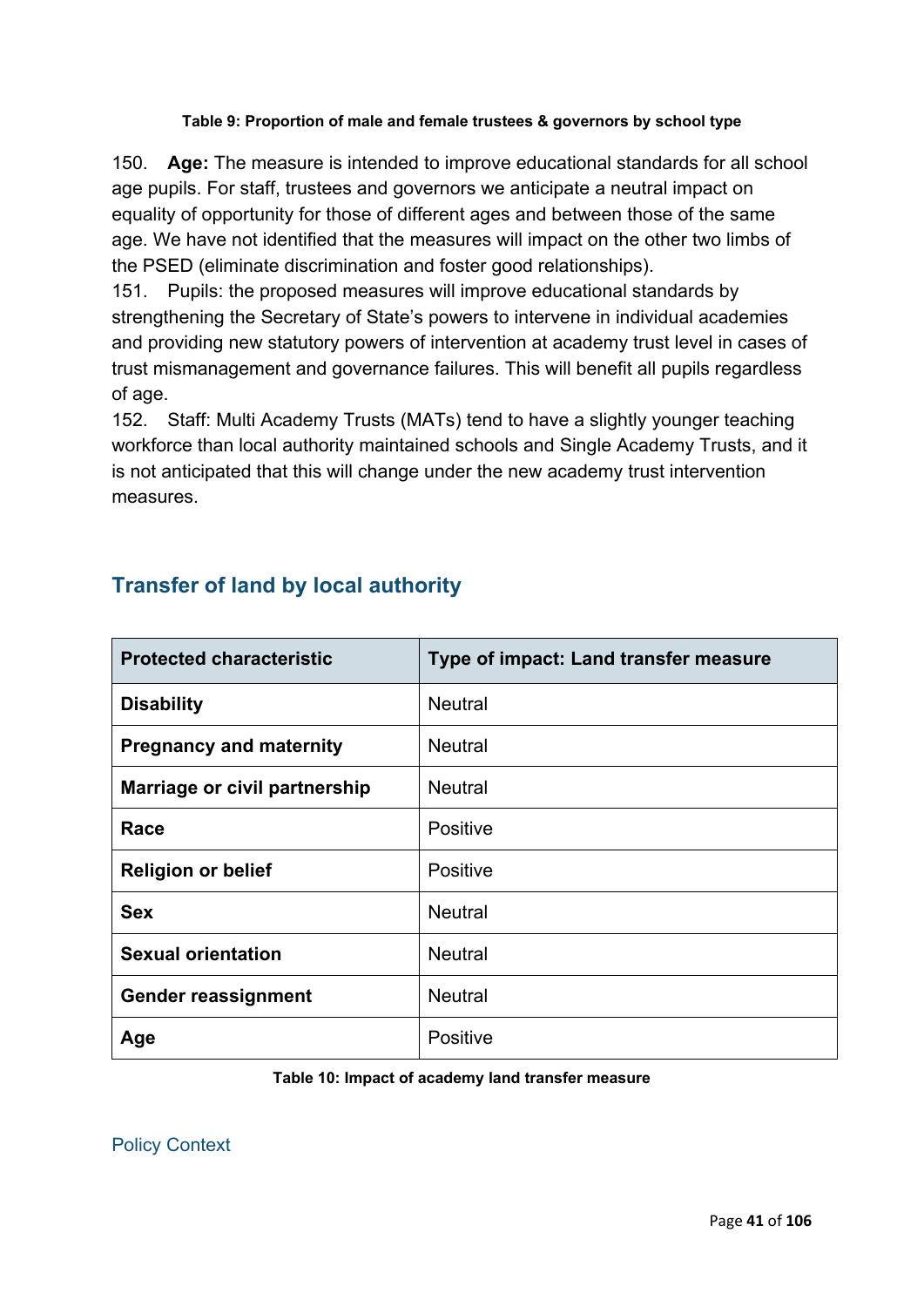153. This measure will impact on schools where land is held by separate charitable school trusts. Such trusts are most commonly, but not exclusively, linked to Church of England or Roman Catholic Dioceses. They also exist for minority faith academies and some non-religious trusts which were set up through organisations such as livery companies to provide school sites. The measure seeks to address some of the differences between maintained and academy schools in current legislation when a local authority provides a new site (other than playing field) for an existing school. The measure proposes to extend to academies an existing obligation for local authorities to transfer land to the charitable trustees of maintained foundation or voluntary schools, when there is a need to move site. This is to ensure parity between the assurance and control the charitable school trust has over the new site versus the old site which they would have surrendered, and so remove a barrier for trustees in supporting their school's conversion.

## Protected characteristics that are significantly impacted:

154. **Religion or belief**: We expect a positive impact for pupils, staff, governors and trustees with these characteristics.

155. This is because there is a predominance of church and other faith schools with these types of trust. The consideration is whether such barriers to academisation disadvantage pupils on the grounds of religion or belief. We believe the impact of the measure to be positive, as there may be cases where the impact is that a particular school is persuaded to convert and may benefit from improvements attributable to becoming an academy and joining a strong Multi Academy Trust, or from gaining a new site. Requiring local authorities to transfer the new site's freehold to the trustees best ensures they can continue their aims to serve pupils with the protected characteristics of adherence to a particular faith.

156. **Race:** We anticipate that there is a small chance of positive impact on pupils from ethnic minority backgrounds, given that the individual schools with this kind of a charitable school trust (where the majority are linked to Church of England or Roman Catholic Diocese), through their religious affiliation, cater more heavily for pupils from ethnic minority backgrounds.

157. **Age**: We anticipate that there is a small chance of positive impact on primary aged pupils, given that the Church of England in particular has a predominance of small primary schools.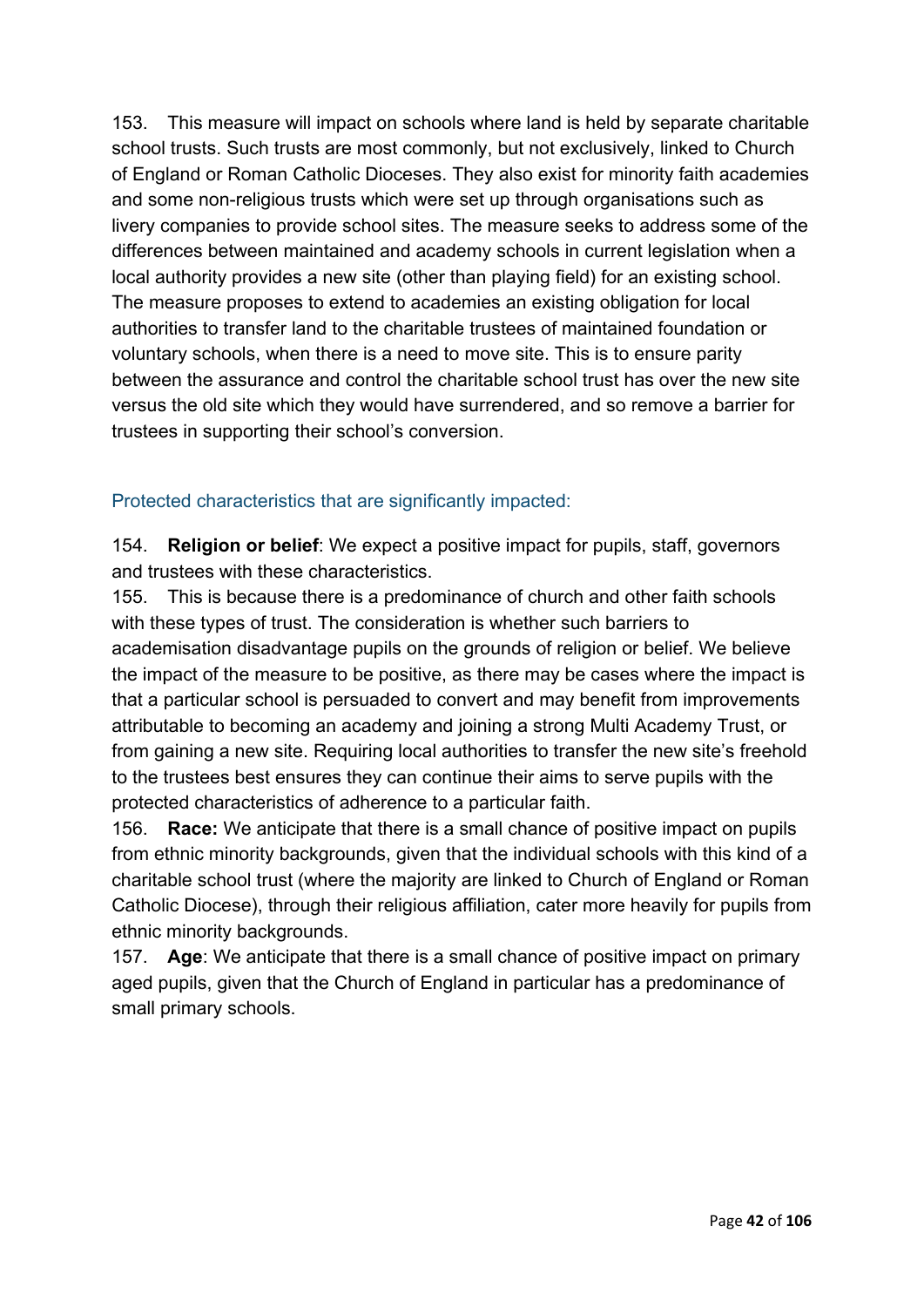# **Faith schools academisation: religious education and collective worship and faith governance**

| <b>Protected</b><br>characteristic         | Type of impact: Legislation to<br>apply maintained school<br>legislation in a similar way to<br>academy schools designated with<br>a religious character | <b>Type of impact: Duty and power</b><br>for the Secretary of State to make<br>regulations relating to academy<br>trust governance for trusts which<br>include academy schools<br>designated with a religious<br>character. |
|--------------------------------------------|----------------------------------------------------------------------------------------------------------------------------------------------------------|-----------------------------------------------------------------------------------------------------------------------------------------------------------------------------------------------------------------------------|
| <b>Disability</b>                          | <b>Neutral</b>                                                                                                                                           | <b>Neutral</b>                                                                                                                                                                                                              |
| <b>Pregnancy</b><br>and<br>maternity       | <b>Neutral</b>                                                                                                                                           | <b>Neutral</b>                                                                                                                                                                                                              |
| <b>Marriage or</b><br>civil<br>partnership | <b>Neutral</b>                                                                                                                                           | <b>Neutral</b>                                                                                                                                                                                                              |
| Race                                       | <b>Neutral</b>                                                                                                                                           | <b>Neutral</b>                                                                                                                                                                                                              |
| <b>Religion or</b><br>belief               | <b>Positive - Neutral</b>                                                                                                                                | Positive - Neutral                                                                                                                                                                                                          |
| <b>Sex</b>                                 | <b>Neutral</b>                                                                                                                                           | <b>Neutral</b>                                                                                                                                                                                                              |
| <b>Sexual</b><br>orientation               | <b>Neutral</b>                                                                                                                                           | <b>Neutral</b>                                                                                                                                                                                                              |
| Gender<br>reassignment                     | <b>Neutral</b>                                                                                                                                           | <b>Neutral</b>                                                                                                                                                                                                              |
| Age                                        | <b>Neutral</b>                                                                                                                                           | <b>Neutral</b>                                                                                                                                                                                                              |

#### **Table 11: Impact of faith schools academisation measures**

## Policy Context

158. The Government is committed to removing barriers which act as a disincentive to faith groups, including the Churches, in converting their schools to academies.

159. The specific objectives are:

160. **Religious Education and Collective Worship**: Ensure that the freedoms and protections provided in maintained school legislation (particularly sections 69-71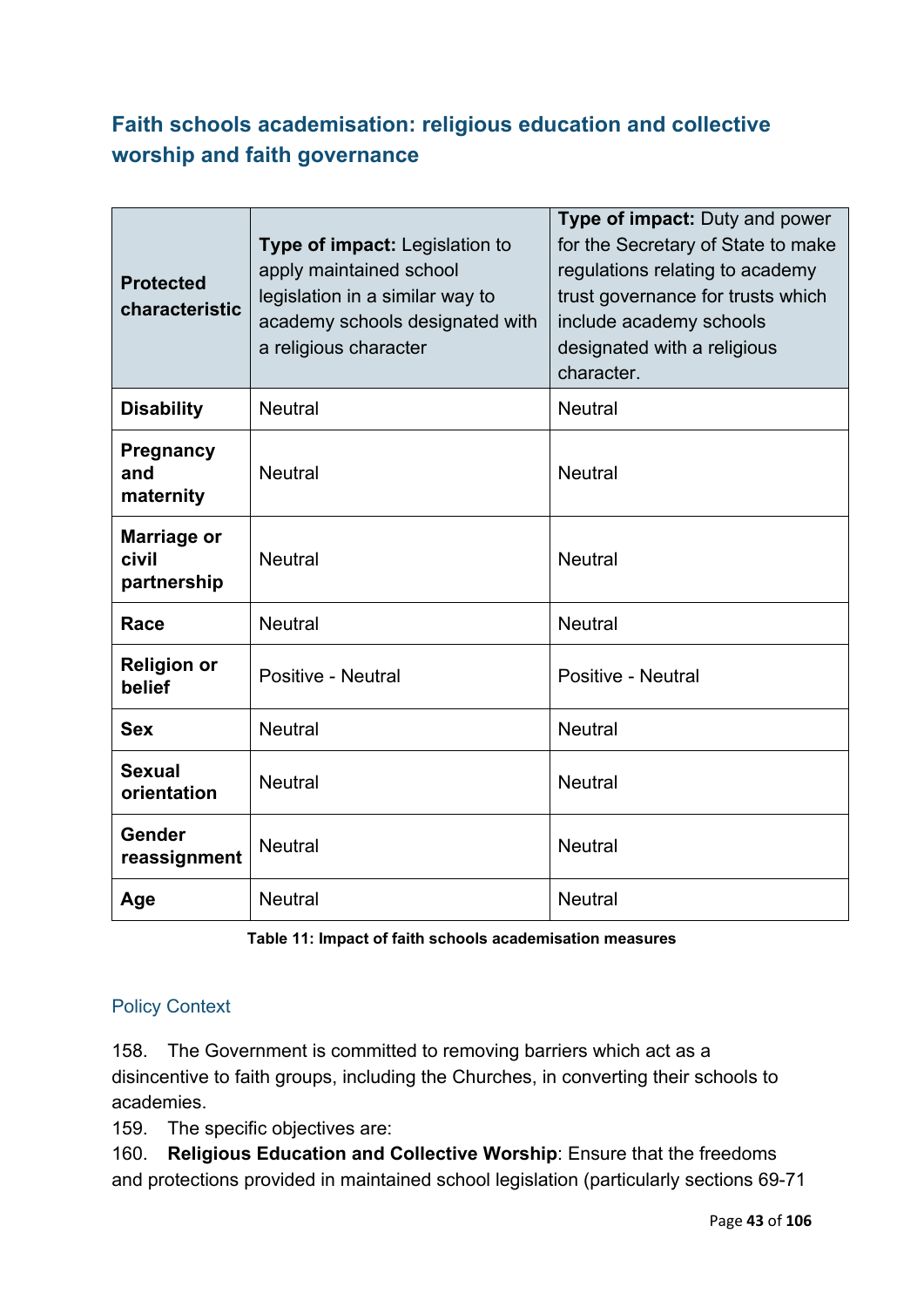and Schedules 19 and 20 of the School Standards and Framework Act 1998) apply in an equivalent way to academies designated with a religious character by enshrining them in statute.

161. **Faith school governance:** Create a regulation-making duty and power to help ensure that there are comparable, statutory protections when a maintained school converts to academy status and joins a strong trust.

## Protected characteristics that are significantly impacted:

162. These measures will predominately impact on trusts that have schools with a religious character. To provide an indicative understanding of the potential equalities impact of the faith protections measures, the current characteristics of pupils, staff, trustees and governors of maintained schools designated with a religious character and academies designated with a religious character have been considered, as far as the data allows. These are set out below.

163. **Religion or belief:** We anticipate a positive impact for the pupils, parents, staff, governors, trustees and religious bodies of schools with a religious character on eliminating discrimination and advancing equality of opportunity. We anticipate a positive impact for governors of maintained schools with a religious character, land/site trustees and religious bodies sharing this protected characteristic and a neutral impact for staff pupils and parents sharing this protected characteristic in respect of fostering good relationships.

164. Approximately one third of state funded schools in England are designated with a religious character, catering for approximately 1.9 million pupils<sup>19</sup>. The proportion of pupils in faith schools provides only very rough proxy for religion and belief and only limited assumptions can be made about the religion of pupils attending them. There is currently no data available on the proportion of staff, governors or trustees sharing this protected characteristic, however the current regulations and contractual arrangements setting out an existing role for religious bodies in agreeing aspects of the governance arrangements for schools with a religious character and the appointment of foundation governors support an assumption that a proportion of trustees, governors and staff will share this protected characteristic.

165. We anticipate a positive impact in respect of eliminating discrimination and advancing equality of opportunity for most religious bodies, trustees, governors, staff, parents and pupils sharing this protected characteristic. These measures are designed to take steps to meet the needs of people sharing this protected characteristic by ensuring existing faith protections relating to academies with a religious character are enshrined in statue, similar to the protections provided in law to maintained schools with a religious character.

<span id="page-43-0"></span><sup>19</sup> Data is taken from Get Information About Schools website, 23rd March 2022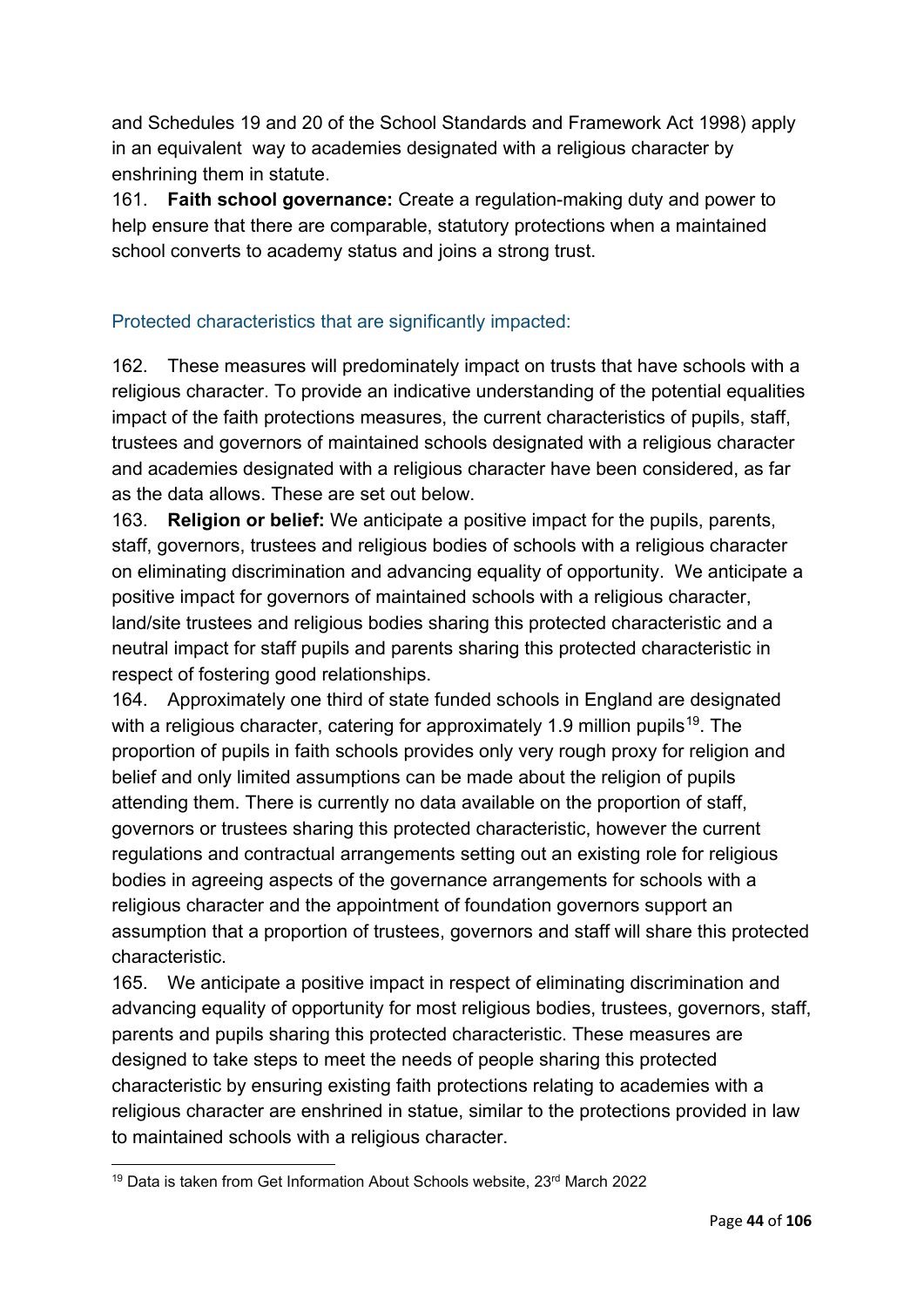166. We anticipate a positive impact for some religious bodies, trustees and governors of academies with religious character that share this protected characteristic in respect of limb 3 of PSED (fostering good relations) as the measures will help to promote understanding of the obligations of religious bodies, governors and trustees of academies with a religious character, helping to maintain and improve already good relationships between individuals in different groups. We anticipate there will be a neutral impact for parents, pupils and staff sharing this protected characteristic in respect of fostering good relationships. As the measures broadly represent a technical change to the presentation of existing obligations, we do not expect that the experience of pupils, staff or parents attending academies with a religious character will change or that new inequalities will be created.

167. We anticipate no impact in respect of organisations representing humanist or secular beliefs. We anticipate that introducing these measures may reopen a debate on the obligations and requirements of schools without a religious character in relation to the religious education (RE) curriculum and requirements for collective worship. However, these measures apply only to academies designated with a religious character and represent a broadly technical change to existing obligations. The responsibilities and obligations on schools without a religious character are unchanged and the rights of parents in respect of choosing a school for their child and withdrawing of their child from RE and collective worship remain unchanged. Therefore, we anticipate that the measures do not create any new inequalities or remove any existing rights.

168. **Race and Ethnicity:** We anticipate a neutral impact for the pupils, parents, staff, governors, trustees and religious bodies of schools with a religious character sharing this protected characteristic.

169. The table below shows that there is a slightly higher proportion of pupils of black or white ethnic origin and a slightly lower proportion of pupils of Asian ethnic origin attending a school with a religious character compared to schools without a religious character.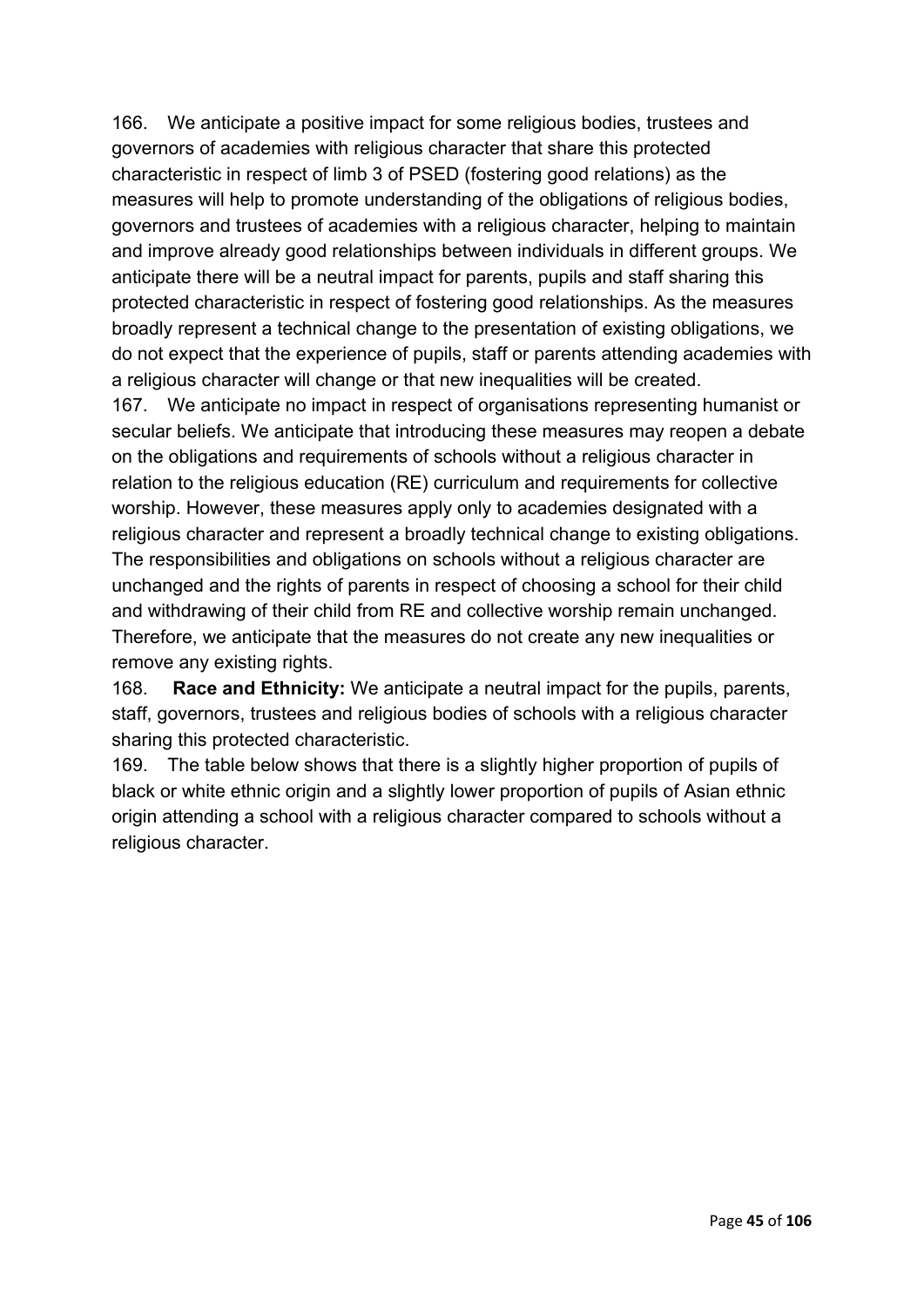| Category                                           | % Any<br>other<br>ethnic<br>origin | $\frac{9}{6}$<br><b>Asian</b><br>ethnic<br>origin | $\frac{9}{6}$<br><b>Black</b><br>ethnic<br>origin | $\%$<br><b>Chinese</b><br>ethnic<br>origin | $\frac{0}{0}$<br><b>Mixed</b><br>ethnic<br>origin | $\frac{9}{6}$<br><b>Unclassified</b> | $\frac{9}{6}$<br><b>White</b><br>ethnic<br>origin |
|----------------------------------------------------|------------------------------------|---------------------------------------------------|---------------------------------------------------|--------------------------------------------|---------------------------------------------------|--------------------------------------|---------------------------------------------------|
| <b>Schools</b><br>with a<br>religious<br>character | 1.7%                               | 8.1%                                              | 7.0%                                              | 0.4%                                       | 6.2%                                              | 1.2%                                 | 75.4%                                             |
| Schools<br>without a<br>religious<br>character     | 2.1%                               | 12.4%                                             | 5.2%                                              | 0.5%                                       | 6.2%                                              | 1.5%                                 | 72.2%                                             |

**Table 12: Proportion of pupils in schools with a religious character by ethnic origin**

170. There is greater variability across schools of different religious character. The table below shows that Church of England and Jewish schools have a greater proportion of pupils of White ethnic origin, whereas Catholic schools and other faith schools have a higher proportion of pupils of Black ethnic origin. Muslim schools are likely to have significantly higher proportions of pupils of black or Asian ethnic origin.

| <b>Faith</b>            | % Any<br>other<br>ethnic<br>origin | $\frac{0}{0}$<br>Asian<br>ethnic<br>origin | $\frac{0}{0}$<br><b>Black</b><br>ethnic<br>origin | $\frac{0}{0}$<br><b>Chinese</b><br>ethnic<br>origin | $\frac{0}{0}$<br><b>Mixed</b><br>ethnic<br>origin | $\frac{9}{6}$<br><b>Unclassified</b> | $\frac{0}{0}$<br><b>White</b><br>ethnic<br>origin |
|-------------------------|------------------------------------|--------------------------------------------|---------------------------------------------------|-----------------------------------------------------|---------------------------------------------------|--------------------------------------|---------------------------------------------------|
| Church<br>of<br>England | 1.4%                               | 6.4%                                       | 4.6%                                              | 0.4%                                                | 5.6%                                              | 1.3%                                 | 80.3%                                             |
| Hindu                   | 0.4%                               | 93.0%                                      | 0.6%                                              | 0.1%                                                | 3.8%                                              | 0.6%                                 | 1.5%                                              |
| Jewish                  | 1.1%                               | 3.0%                                       | 1.4%                                              | 0.2%                                                | 2.5%                                              | 4.8%                                 | 87.0%                                             |
| <b>Muslim</b>           | 5.5%                               | 73.0%                                      | 12.5%                                             | 0.0%                                                | 6.2%                                              | 1.6%                                 | 1.1%                                              |
| Other<br>Faith          | 3.3%                               | 13.1%                                      | 8.2%                                              | 0.6%                                                | 6.8%                                              | 1.7%                                 | 66.3%                                             |
| Roman<br>Catholic       | 2.0%                               | 7.8%                                       | 10.8%                                             | 0.4%                                                | 7.1%                                              | 1.0%                                 | 70.9%                                             |
| Sikh                    | 9.8%                               | 80.4%                                      | 1.1%                                              | 0.0%                                                | 5.9%                                              | 1.2%                                 | 1.6%                                              |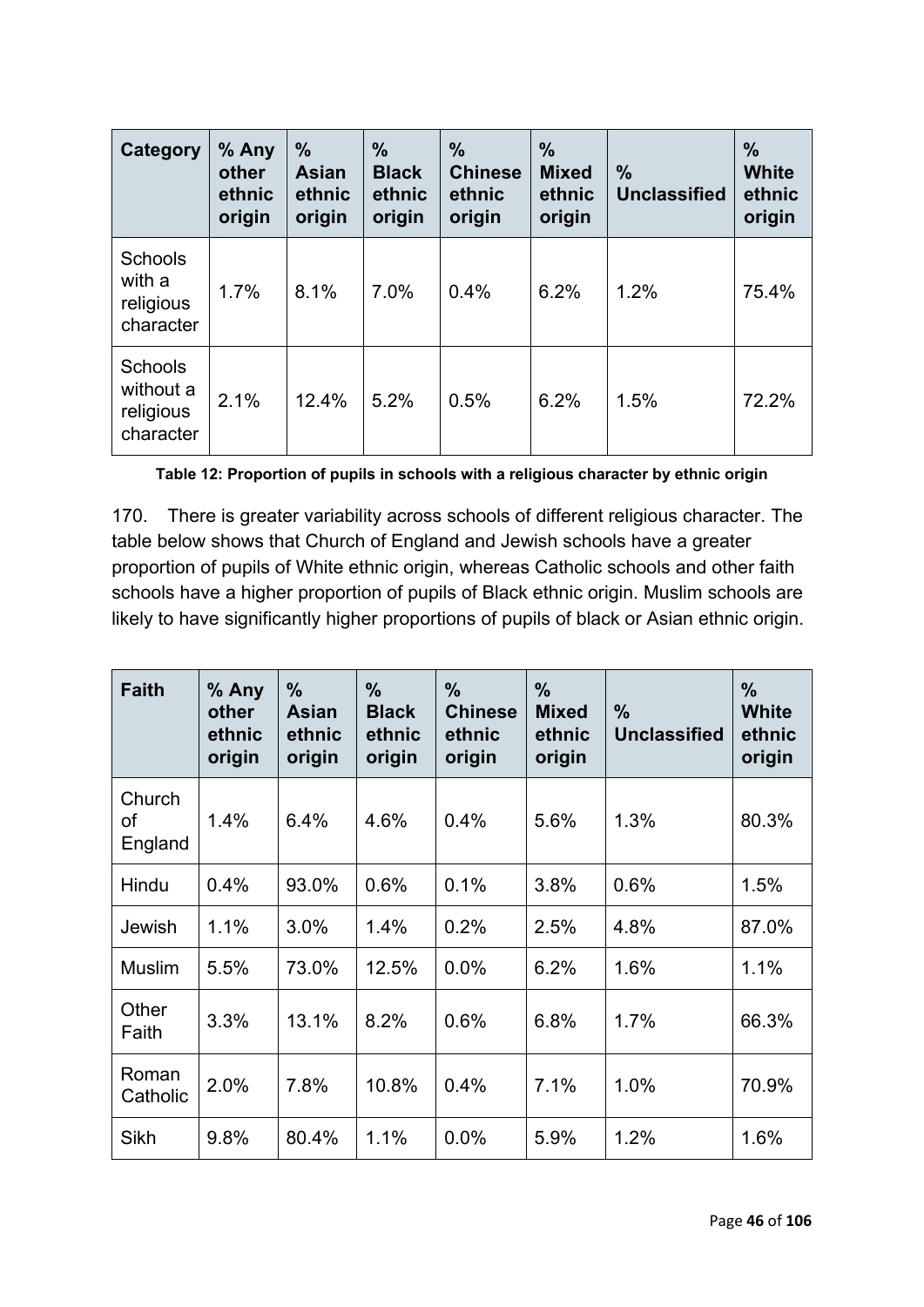### **Table 13: Proportion of pupils in schools with a religious character by ethnic origin and type of religious character**

171. We anticipate a neutral impact for pupils sharing this protected characteristic. The measures represent broadly technical changes reflecting existing obligations and do not alter any other existing rights or obligations. We have no reason to believe that the policy will materially change the delivery of education for pupils or result in any discernible difference to pupils sharing this protected characteristic that attend an academy designated with a religious character, relative to other persons.

172. There is currently no data available on the proportion of parents, staff, governors or trustees or religious bodies sharing this protected characteristic, but we have no reason to believe that the policy is likely to create any new inequalities or disadvantage these groups, relative to other persons.

173. **Age:** We anticipate a neutral impact for the pupils, parents, staff, governors, trustees and religious bodies of schools with a religious character sharing this protected characteristic.

174. The table below shows that approximately 28% of primary aged pupils and 18% of secondary aged pupils attend schools with a religious character<sup>20</sup>.

|                                          | No. of pupils in primary<br>phase | No. of pupils in<br>secondary phase |
|------------------------------------------|-----------------------------------|-------------------------------------|
| Schools with a religious<br>character    | 1, 285, 430                       | 617,179                             |
| Schools without a<br>religious character | 3,288,203                         | 2,805,123                           |

### **Table 14: Primary and secondary pupils in schools with and without a religious character**

175. We anticipate a neutral impact for pupils in both primary and secondary phases. The measures represent broadly technical changes reflecting existing obligations and do not alter any other existing rights or obligations. We have no reason to believe that the policy will materially change the delivery of education for pupils or result in any discernible difference to pupils in either age phase, relative to other persons.

176. There is insufficient data available on the proportion of parents, staff, governors, trustees or religious bodies in relation to this protected characteristic, but we have no reason to believe that the policy is likely to create any new inequalities or disadvantage any of these groups relative to other persons, regardless of age.

<span id="page-46-0"></span><sup>&</sup>lt;sup>20</sup> Data taken from Get Information About Schools, 10<sup>th</sup> March 2022.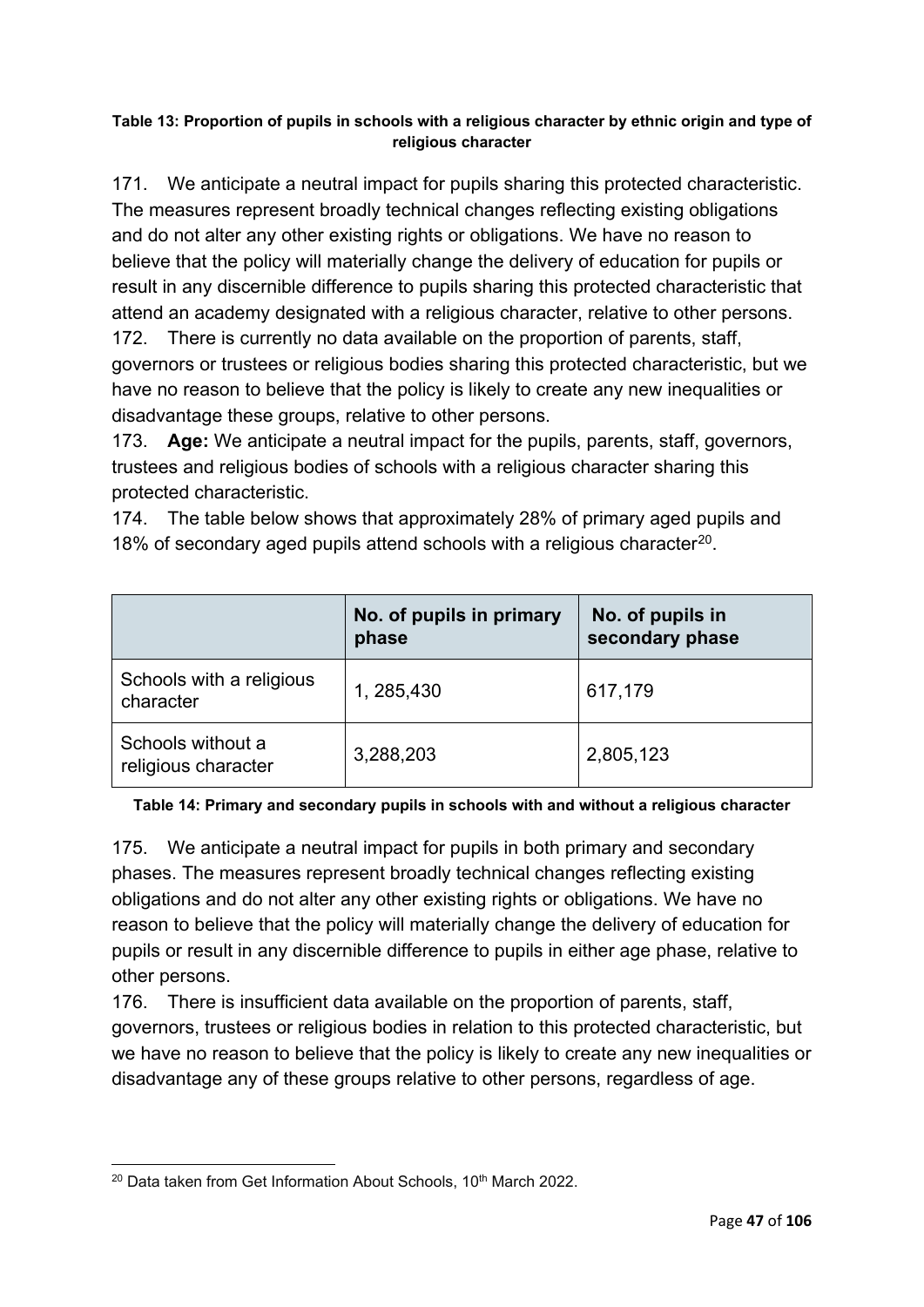177. **Disability:** We anticipate a neutral impact for the pupils, parents, staff, governors, trustees and religious bodies of schools with a religious character sharing this protected characteristic.

178. The proportion of pupils with special educational needs and disabilities (SEND) provides a rough proxy for assessing the potential impacts of this policy on pupils sharing this protected characteristic, meaning only limited assumptions can be made. The table below shows the proportion of children in schools receiving SEND support or in receipt of an Education, Health and Care Plan (EHCP).

| <b>Type</b>                              | <b>Education, Health</b><br>and Care Plan | <b>Special</b><br>educational need<br>(SEN) support | No special<br>educational need |
|------------------------------------------|-------------------------------------------|-----------------------------------------------------|--------------------------------|
| Schools with a<br>religious character    | 1.6%                                      | 11.6%                                               | 86.7%                          |
| Schools without a<br>religious character | 1.8%                                      | 12.2%                                               | 86.0%                          |

### **Table 15: SEND pupils in schools with and without a religious character**

179. Whilst the headline data suggests a slightly lower proportion of pupils with SEND attend schools designated with a religious character, underlying data suggests greater variability between schools of different religious character. The table below shows that schools of Hindu, Jewish or Sikh religious character have smaller proportions of pupils requiring SEN support whilst Jewish schools have a higher proportion of pupils in receipt of an EHCP.

| <b>Faith</b>          | <b>Education, Health</b><br>and Care Plan | <b>Special</b><br>educational need<br>(SEN) support | No special<br>educational need |
|-----------------------|-------------------------------------------|-----------------------------------------------------|--------------------------------|
| Church of England     | 1.7%                                      | 12.1%                                               | 86.2%                          |
| Hindu                 | 1.2%                                      | 3.7%                                                | 95.1%                          |
| Jewish                | 2.1%                                      | 9.6%                                                | 88.3%                          |
| <b>Muslim</b>         | 1.2%                                      | 10.4%                                               | 88.4%                          |
| <b>Roman Catholic</b> | 1.5%                                      | 11.2%                                               | 87.3%                          |
| Sikh                  | 0.8%                                      | 7.4%                                                | 91.9%                          |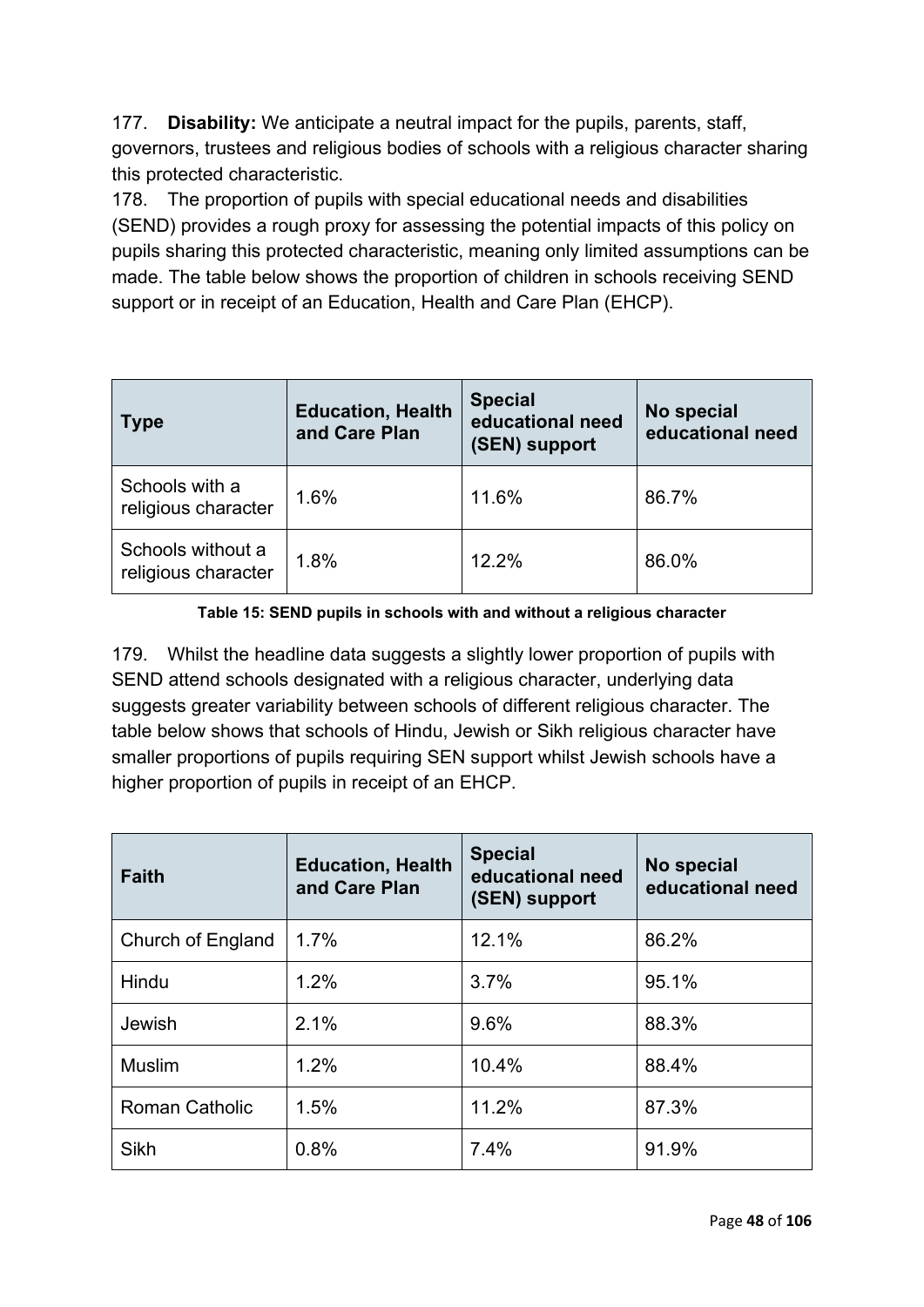### **Table 16: SEND pupils in schools with a religious character by type**

180. We anticipate that these measures will have a neutral impact on pupils sharing this protected characteristic. The measures represent broadly technical changes reflecting existing obligations and do not alter any other existing rights or obligations. We have no reason to believe that the policy will materially change the delivery of education for pupils or result in any discernible difference to pupils sharing this protected characteristic that attend an academy designated with a religious character, relative to other persons.

181. There is currently no data available on the proportion of parents, staff, governors or trustees or religious authorities sharing this protected characteristic, but we have no reason to believe that the policy is likely to create any new inequalities or disadvantage these groups, relative to other persons.

182. **Pregnancy and maternity, Marriage or civil partnership, Sex, Sexual orientation, and Gender reassignment:** We anticipate a neutral impact for all pupils, parents, staff, trustees and governors including those with these protected characteristics.

183. There is limited data available in relation to the proportions of pupils, staff, trustees and governors sharing each of these protected characteristics. As the measures represent a broadly technical change to the underpinning basis for existing obligations, we have no reason to believe that the policy will create any new inequalities or disadvantage any groups sharing these protected characterises, relative to any other person.

## **Grammar schools**

| <b>Protected characteristic</b> | Type of impact |
|---------------------------------|----------------|
| <b>Disability</b>               | <b>Neutral</b> |
| <b>Pregnancy and maternity</b>  | <b>Neutral</b> |
| Marriage or civil partnership   | <b>Neutral</b> |
| Race                            | <b>Neutral</b> |
| <b>Religion or belief</b>       | <b>Neutral</b> |
| <b>Sex</b>                      | <b>Neutral</b> |
| <b>Sexual orientation</b>       | <b>Neutral</b> |
| <b>Gender reassignment</b>      | <b>Neutral</b> |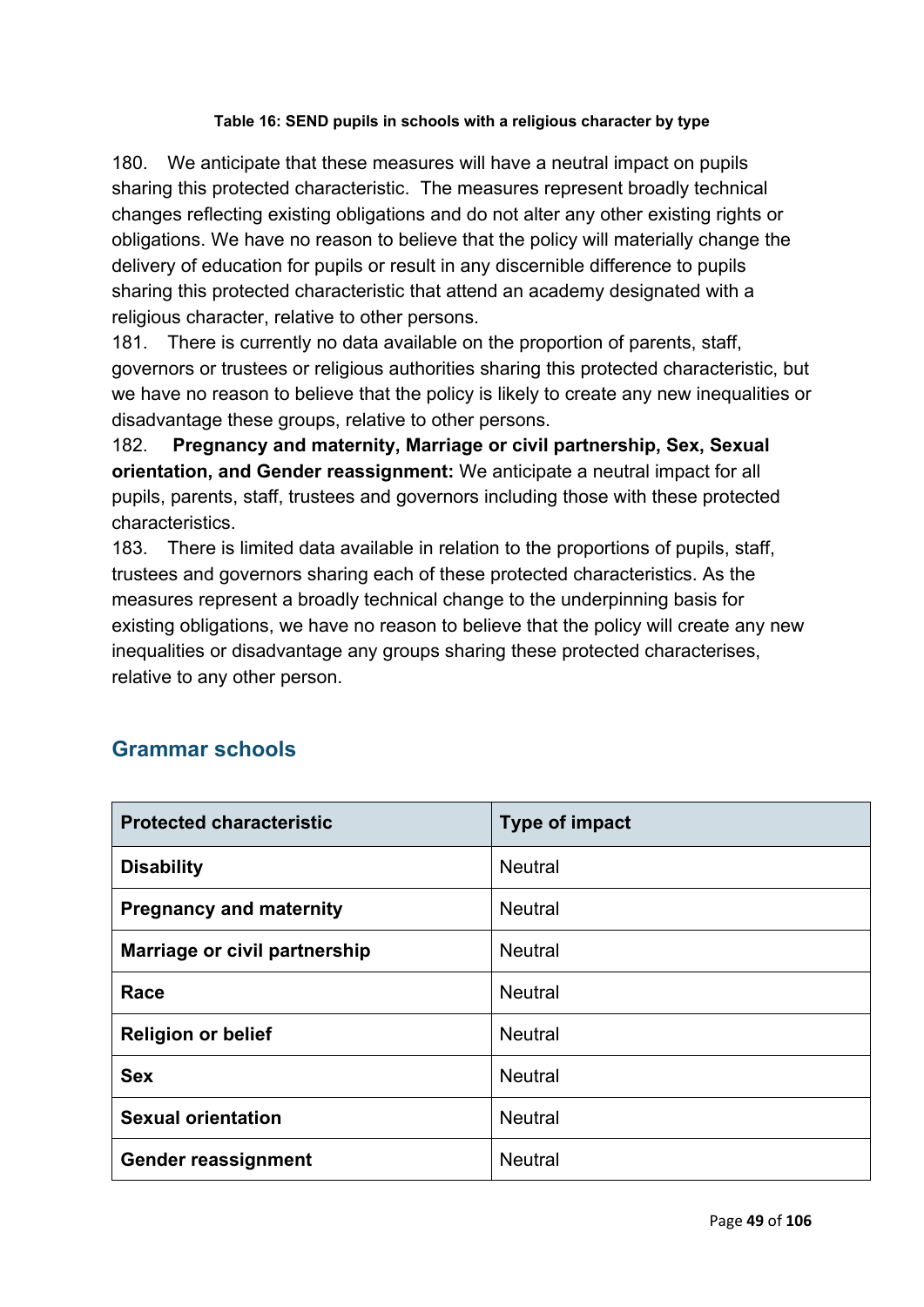| Age | ונו<br>uuai |
|-----|-------------|
|     |             |

### **Table 17: Impact of grammar schools measure**

### Policy Context

184. This measure will take forward commitments in the Schools White Paper to continue to protect grammar schools' selective status under the future system by:

- a. providing the Secretary of State with the power to designate, in law, wholly selective academy schools as grammar schools;
- b. applying the same parental ballot provisions to them as to maintained schools;
- c. removing the rights of trusts (for academies) and governing bodies (for maintained schools) to propose the removal of selection.

185. These changes will put the 143 wholly selective academies' selective status onto a legal footing rather than the current contractual basis. This will ensure that grammar schools are secure in MATs whilst parents retain the right to ballot for the removal of selection.

186. The Bill will not permit new grammar schools to open nor existing nonselective schools to introduce new selection by ability for children aged under 16.

## Protected characteristics that are significantly impacted:

187. We would expect the measures to be broadly neutral in their effect as we are not opening new grammar schools, closing them or changing the basis of selection through the Schools Bill measures

188. **Age:** Most children are assessed for entry to grammar schools at the start of year 6 (e.g., when they are aged 10). However, very small numbers of children aged 10-15 will also be assessed for in-year entry.

189. Selection, in itself, does not place any barriers in the place of applicants because of their age. However, some parents state that the selective process is stressful for their children, and this disproportionately affects children aged 9-10. It is, however, a matter of personal choice on the part of parents whether to enter their children into a selective test. The measures in the Bill will make no change to this. Impact – **neutral.**

190. **Disability:** January 2021 data shows that, nationally, 3.7% of children have an Education, Health and Care Plan (EHCP) and 12.2% receive some form of special educational needs (SEN) support. Not all children with an EHCP or who receive SEN support will be disabled, but it is a reasonable proxy.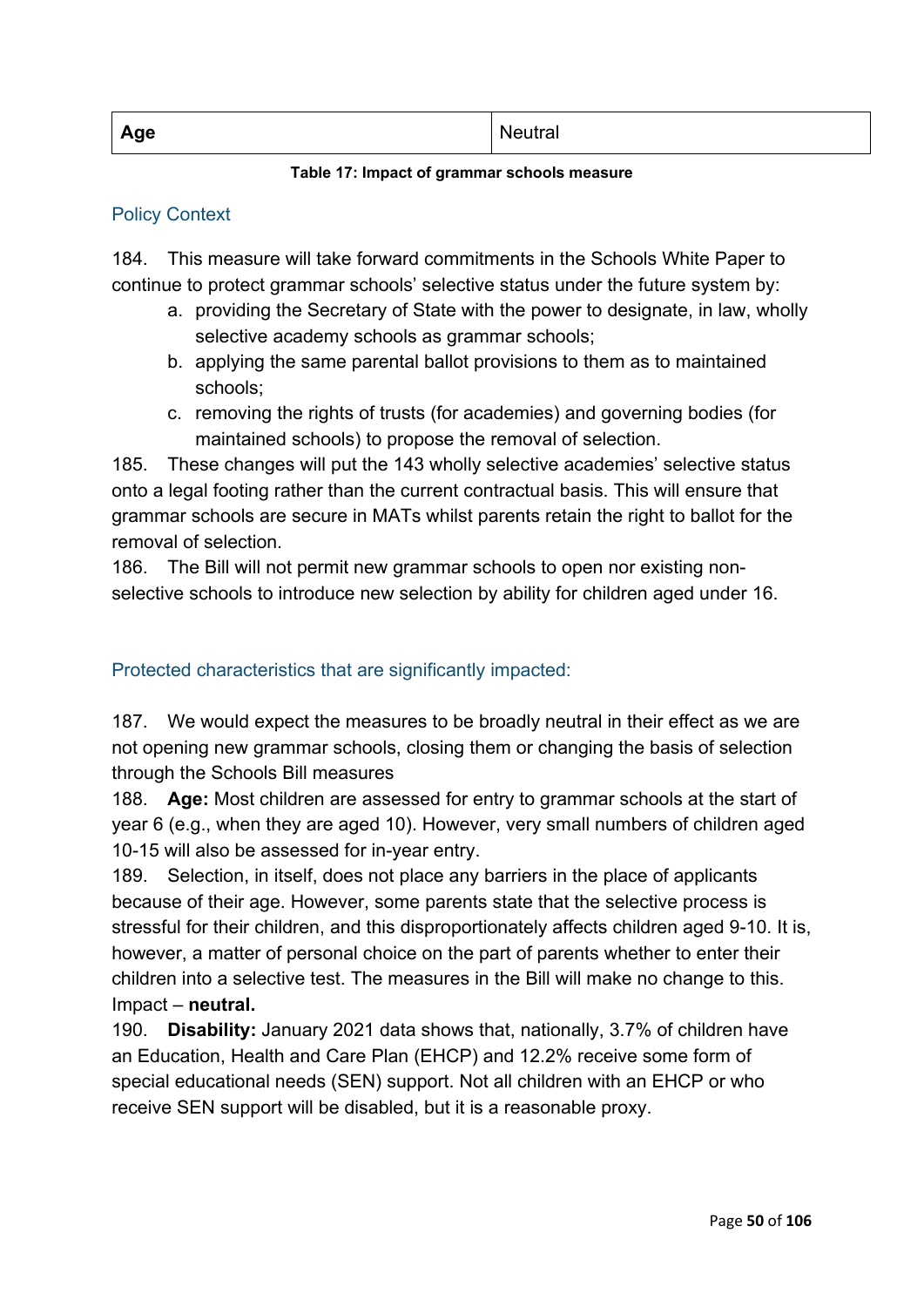191. Admission authorities are required to comply with the Equality Act 2010. The School Admissions Code<sup>[21](#page-50-0)</sup> already makes it clear that those organising selection tests must ensure that 'tests are accessible to children with special educational needs and disabilities, having regard to the reasonable adjustments for disabled pupils required under equalities legislation'.

192. Most SEN sub-groups (based on primary need) are under-represented in grammar schools, the most under-represented being those with learning disabilities; social, emotional and mental health needs; and speech, language and communication needs. However, looking only at high ability pupils, SEN pupils are proportionately represented<sup>[22](#page-50-1)</sup>.

193. It might be argued that the removal of the rights of academy trusts and maintained school governing bodies to bring forward proposals to remove selection will make it harder for selection to be removed. As a result, it could be argued that this will entrench the general under-representation of pupils with SEN in grammar schools – notwithstanding the fact that high ability pupils with SEN are not underrepresented. However, no governing body or trust has ever brought forward proposals to remove selection from a grammar school under the provisions within the School Standards and Framework Act 1998 ('SSFA') or academy funding agreements and no grammar school has become non-selective since 1999. As a result, this impact is not considered to be material.

194. The measures in the Bill will neither increase nor decrease the number of selective schools. Impact – **neutral.**

195. **Sex and Sexual Orientation:** These measures do not have any impact on the ability of parents to obtain a school place for their children because of the child or parent's sex or sexual orientation.

196. If a body organising a selection test were to adopt a testing regime that discriminated against children on the basis of sexual orientation, this would be in direct breach of the School Admissions Code and the Equality Act 2010. The measures in the Bill will make no change to this. Impact – **neutral.**

197. **Gender reassignment:** As with sex, these measures do not have any impact on children or parents undergoing gender reassignment as the changes do not contain any gender-specific requirements.

198. If a body organising a selection test were to adopt a testing regime that discriminates against children or parents undergoing gender reassignment, this would be in direct breach of the School Admissions Code and the Equality Act 2010. The measures in the Bill will make no change to this. Impact – **neutral.**

199. **Marriage and civil partnership:** We do not consider that the measures will discriminate or have any impact on people based on whether or not they are married or in a civil partnership.

<span id="page-50-0"></span><sup>21</sup> https://www.gov.uk/government/publications/school-admissions-code--2

<span id="page-50-1"></span><sup>&</sup>lt;sup>22</sup> January 2016 (spring) census and Key Stage 2 performance data.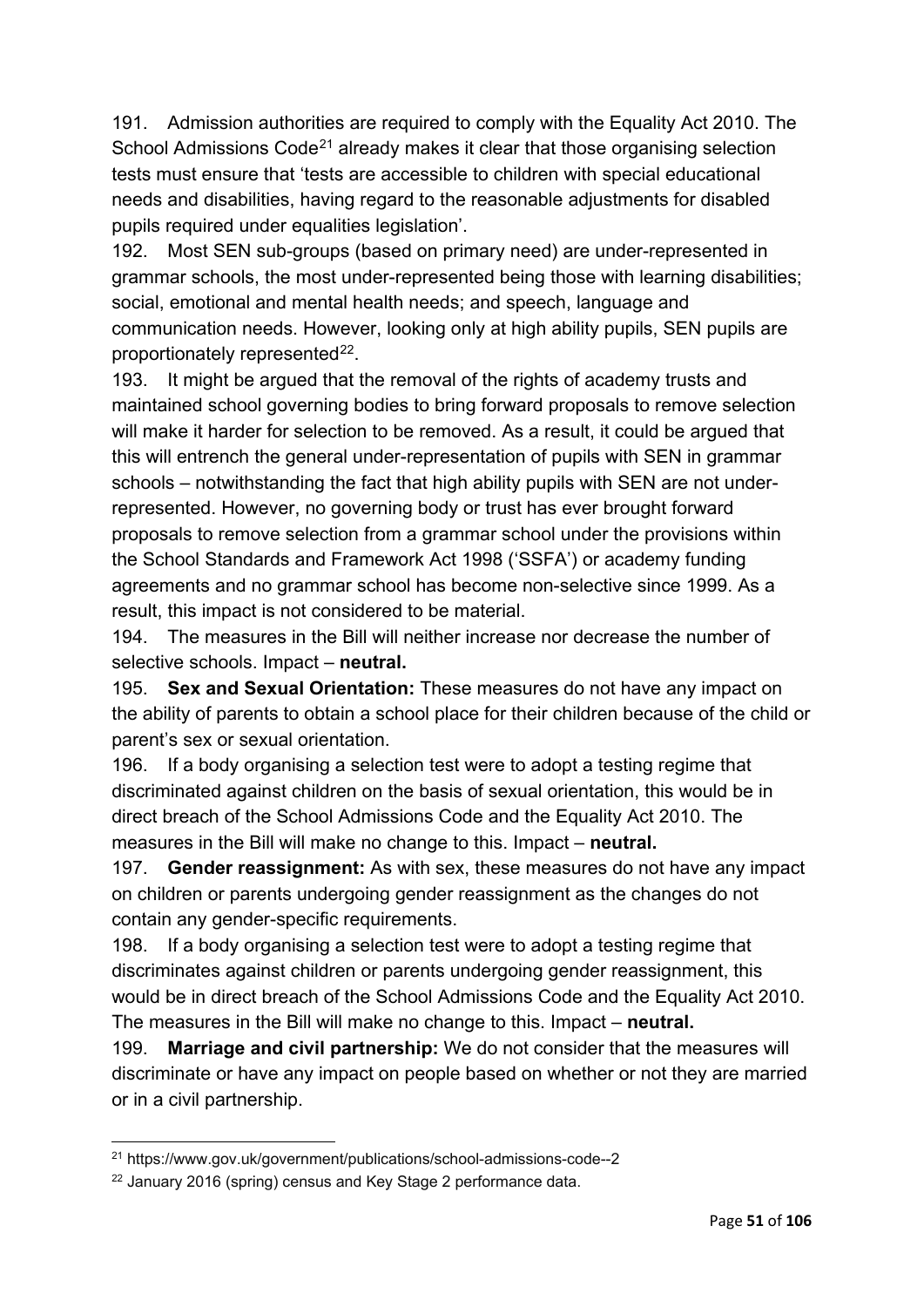200. The School Admissions Code expressly rules out admission authorities taking into account personal information (such as marital status) in the admissions process. The measures in the Bill will make no change to this. Impact – **neutral.**

201. **Pregnancy and maternity:** It is very unlikely that children aged 9-10 (the vast majority of selection testing relates to these children) will be pregnant. It is slightly more likely – but still unlikely - that older children being tested for admission for an in-year place in years 10 or 11 may be pregnant.

202. It would be a breach of the Equality Act 2010 and the School Admissions Code for a school to refuse to allow those who are pregnant, or those who have already given birth to sit a selective test or refuse to make alternative arrangements for them to sit the test if they were unable to do so on the scheduled day. The measures in the Bill will make no change to this. Impact – **neutral.**

203. **Race:** 33.9% of children in primary schools are from an ethnic minority. The figure stands at  $32.3\%$  in secondary schools<sup>[23](#page-51-0)</sup>.

204. In 2016 an Education Datalab demographic analysis<sup>[24](#page-51-1)</sup> found a greater success rate amongst ethnic minorities in obtaining grammar school places. It stated that:

'if we look at high achieving eleven-year-olds in the four fully selective local authorities of Kent, Medway, Buckinghamshire and Lincolnshire, just 29 per cent of the white British pupils who achieved a fine grade score of 5.0 on Key Stage 2 (KS2) tests goes onto a grammar school.

For Asian, black and other ethnic minority groups, these figures are 56 per cent, 61 per cent and 44 per cent, respectively.'

205. It isn't clear from the analysis what is driving this apparent disadvantage for white British pupils. It concludes that although 'little research has been carried out to explain why many ethnic minority groups are so successful at passing the 11-plus …. attitudes to education and cultural differences undoubtedly play a part'.

206. As the analysis itself states, it isn't clear whether this apparent disadvantage for white British pupils is the result of them having a wider choice of non-selective schools, whether the much larger sample group which is white British has skewed the result or because of cultural differences. As the analysis itself states, little research has been undertaken into the causes of this apparent disparity. The removal of the rights of academy trusts and maintained school governing bodies to bring forward proposals to remove selection will, arguably, make it harder for selection to be removed. It could be argued that this will entrench the disadvantage white British children have in obtaining a grammar school place in comparison with their BAME peers.

<span id="page-51-0"></span><sup>23</sup> [https://explore-education-statistics.service.gov.uk/find-statistics/school-pupils-and-their](https://explore-education-statistics.service.gov.uk/find-statistics/school-pupils-and-their-characteristics/2019-20)[characteristics/2019-20](https://explore-education-statistics.service.gov.uk/find-statistics/school-pupils-and-their-characteristics/2019-20) 

<span id="page-51-1"></span><sup>24</sup> <https://ffteducationdatalab.org.uk/2016/11/ethnic-minority-groups-are-great-at-passing-the-11-plus/>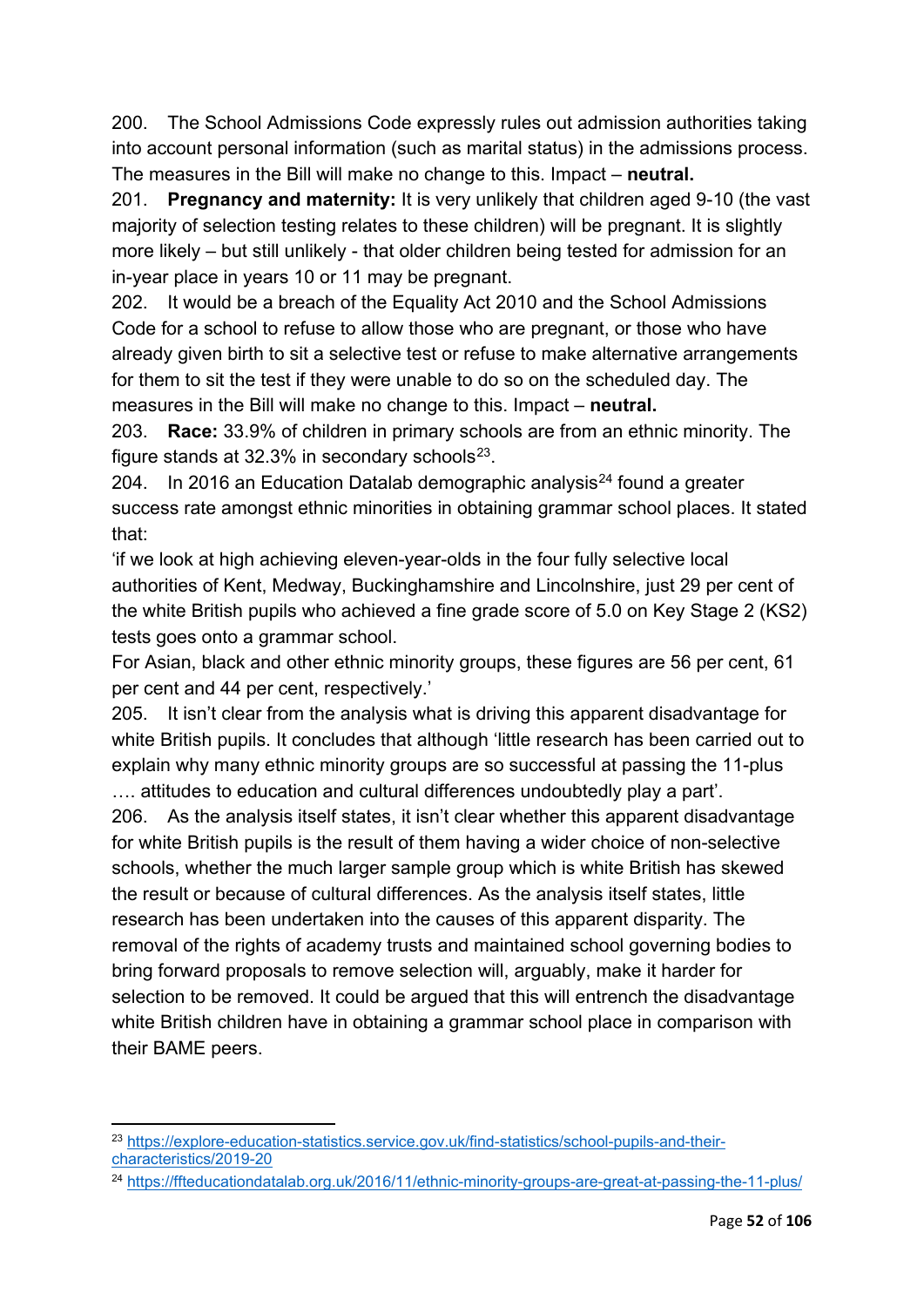207. However, the measure will neither increase nor decrease the number of selective schools and, when considering that no school has removed selection since 1999, this impact is not considered to be material. Impact – **neutral**.

208. **Religion and belief:** We do not collect data on the religion of children in schools. However, 1.9m, or 24%, of children attend state-funded faith schools. 209. 21 of the 163 grammar schools have a religious character: 3 are Church of England, 7 are Catholic and 11 are Christian. These schools may all lawfully, discriminate in admissions in favour of faith applicants (as permitted by schedule 11, paragraph 5 to the Equality Act 2010). Some of these schools do prioritise according to faith if oversubscribed, while others do not.

210. Even if all these schools discriminated on the basis of religion it would be lawful discrimination. Between 145 and 154 grammar schools take no account of an applicant's religion within their admission arrangements. The measures in the Bill will make no change to this. Impact – **neutral**.

| <b>Protected</b><br>characteristic  | Type of impact:<br><b>Pupils</b> | <b>Type of impact: Staff</b> | Type of impact:<br><b>Governors</b> |
|-------------------------------------|----------------------------------|------------------------------|-------------------------------------|
| <b>Disability</b>                   | <b>Neutral</b>                   | <b>Neutral</b>               | <b>Neutral</b>                      |
| Pregnancy<br>and<br>maternity       | <b>Neutral</b>                   | <b>Neutral</b>               | <b>Neutral</b>                      |
| Marriage or<br>civil<br>partnership | <b>Neutral</b>                   | <b>Neutral</b>               | <b>Neutral</b>                      |
| Race                                | <b>Neutral</b>                   | <b>Neutral</b>               | <b>Neutral</b>                      |
| <b>Religion or</b><br>belief        | <b>Neutral</b>                   | <b>Neutral</b>               |                                     |
| <b>Sex</b>                          | <b>Neutral</b>                   | Positive                     | <b>Neutral</b>                      |
| <b>Sexual</b><br>orientation        | <b>Neutral</b>                   | <b>Neutral</b>               | <b>Neutral</b>                      |
| Gender<br>reassignment              | <b>Neutral</b>                   | <b>Neutral</b>               | <b>Neutral</b>                      |
| Age                                 | Positive                         | <b>Neutral</b>               | <b>Neutral</b>                      |

## **Local authority academisation power**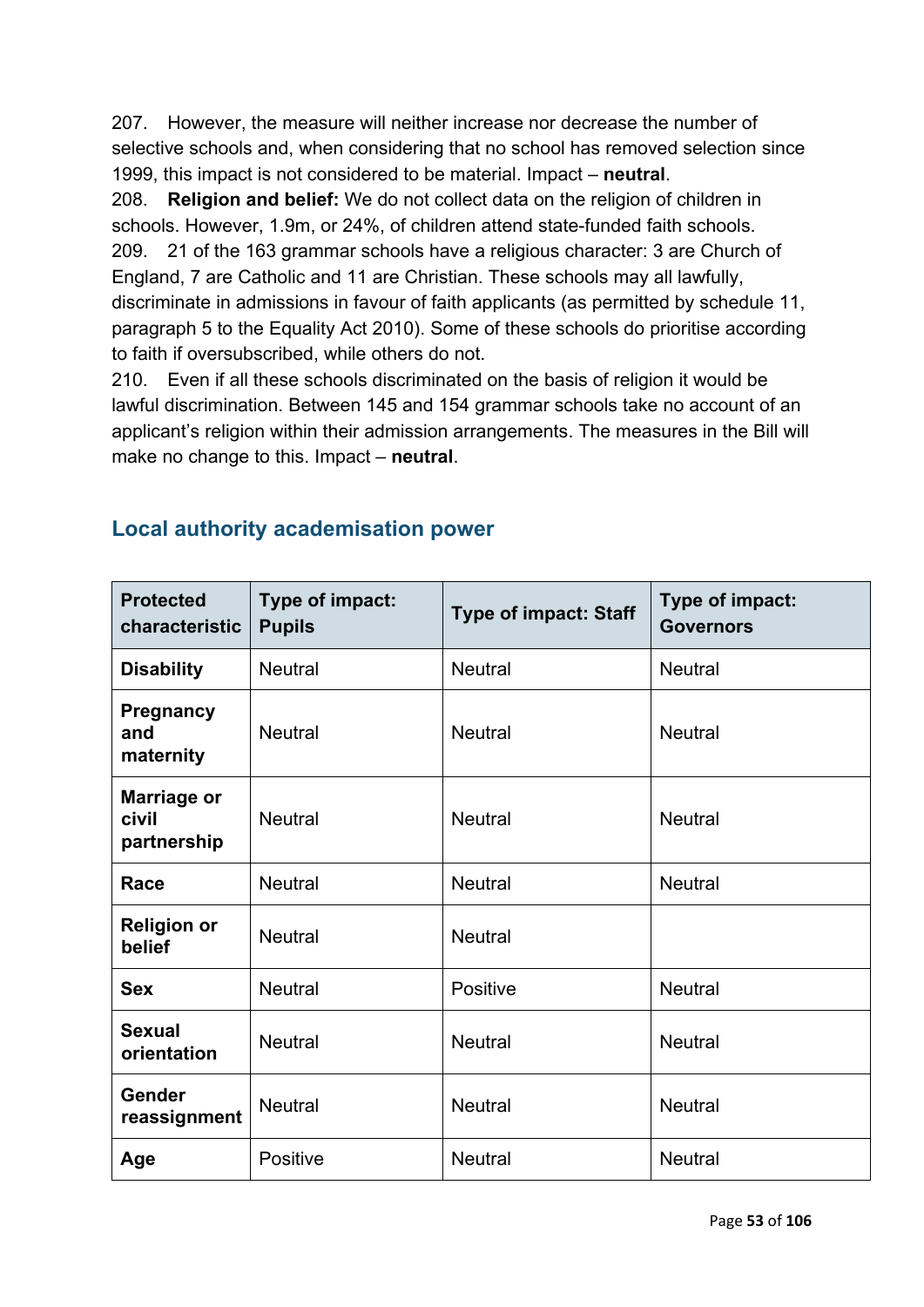#### **Table 18: Impact of local authority academisation measure**

## Policy Context

211. This measure gives local authorities (LAs) a power to request that their remaining maintained schools become academies. LAs would be able to form their own academy trust into which, with the approval of the Regional Director (formerly Regional Schools Commissioner), maintained schools would be transferred.

## Protected characteristics that are significantly impacted:

212. Overall, we would expect the measures to deliver improvements to equality of opportunity arising from the benefits to schools of being in a strong trust. We would also expect the overall effect on pupils to be positive because the measure is intended to improve educational outcomes, thereby affording young people more and better opportunities post-16/18.

213. Whilst it is not a protected characteristic under the Equality Act 2010, we have considered the impact on economic disadvantage in line with the Government's wider aim to 'level up' left-behind areas of the country, using receipt of Free School Meals (FSM) as a proxy.[25](#page-53-0) Overall, the proportions of pupils who receive FSM attending maintained schools and academies are roughly equal. We know, however, that a disproportionate number of pupils who receive FSM attend underperforming schools; and in 2019/20 the average Attainment 8 score for a child in receipt of FSM was 38.6, compared with 52.3 for non-eligible pupils.[26](#page-53-1) Given the track record of sponsored academies, we would expect the measures to benefit such pupils by increasing standards in schools that have proportionally higher rates of students receiving FSM, closing the disadvantage gap.

214. We have identified no impacts of the measure on the three limbs of the equalities duty.

215. **Age**: It is likely that younger pupils may benefit more from this measure than older ones as they will spend more of their compulsory education in a school that is benefitting from being part of a strong trust. For staff, there is evidence that teachers and middle leaders tend to achieve promotions younger in large academy trusts than elsewhere[27.](#page-53-2) Therefore, it is possible this measure will have a positive impact on younger staff.

<span id="page-53-0"></span><sup>25</sup> [Apply for free school meals - GOV.UK](https://www.gov.uk/apply-free-school-meals) (www.gov.uk)

<span id="page-53-1"></span><sup>26</sup> [GCSE results \(Attainment 8\) - GOV.UK Ethnicity facts and figures \(ethnicity-facts](https://www.ethnicity-facts-figures.service.gov.uk/education-skills-and-training/11-to-16-years-old/gcse-results-attainment-8-for-children-aged-14-to-16-key-stage-4/latest#by-ethnicity-and-eligibility-for-free-school-meals)[figures.service.gov.uk\)](https://www.ethnicity-facts-figures.service.gov.uk/education-skills-and-training/11-to-16-years-old/gcse-results-attainment-8-for-children-aged-14-to-16-key-stage-4/latest#by-ethnicity-and-eligibility-for-free-school-meals)

<span id="page-53-2"></span><sup>&</sup>lt;sup>27</sup> People power: Six ways to develop and retain educators in multi-academy trusts | [Ambition Institute](https://www.ambition.org.uk/research-and-insight/people-power/)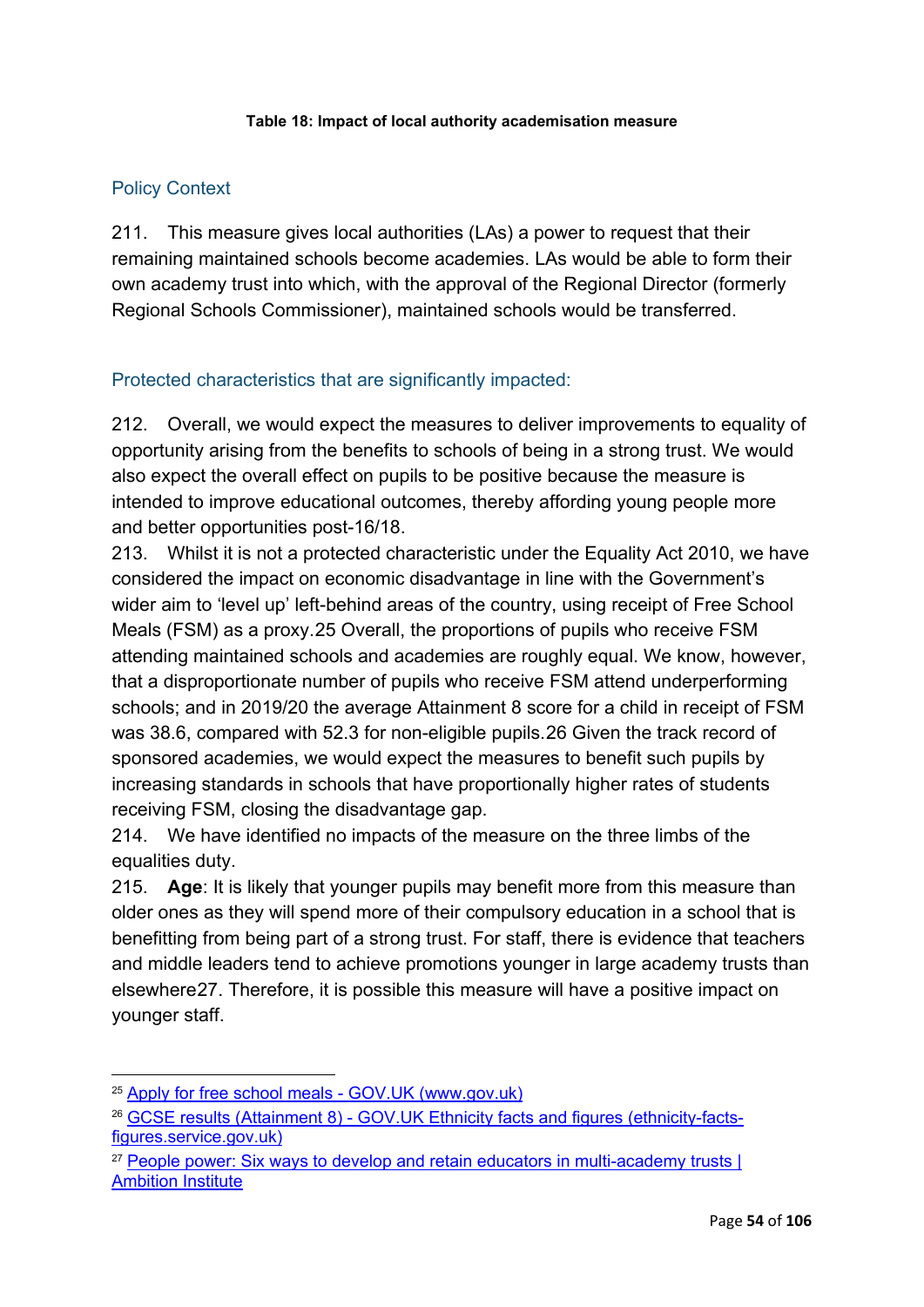216. **Disability:** On average, academies have lower proportions of pupils with an Education and Health Care plan (used as a proxy for identifying pupils with disabilities) than maintained schools. This mainly reflects the fact that 57% of special schools are LA maintained, representing nearly double the number of pupils in special academies. However, it should be noted that whilst academies and LAmaintained schools are subject to the same statutory duty to admit a pupil where they are named on an Education and Health Care plan, we are aware that it is much easier for LAs to direct maintained schools to admit. However, we expect that in converting their remaining maintained schools, an LA will have additional resource available previously focused on maintained schools which can be re-directed to working to ensuring school places for pupils with EHC plans. We therefore believe the overall impact of this measure to be **neutral**.

217. **Sex:** The measure will have a greater impact on women because most teachers, regardless of the type or phase of school, are women. There is no evidence to suggest that there are any negative impacts for women of working in academies compared to maintained school. We therefore expect the measure will have a **neutral** impact.

218. **Religion or belief:** Although we can make only limited assumptions about the religion of pupils attending faith schools and have hold limited data about the religion of pupils in non-faith schools, we do not foresee any negative impacts on equality of opportunity for pupils with this protected characteristics as a result of the measure. The aim of the measure is to improve school outcomes for all pupils, and we expect to see a **positive** improvement in educational opportunity for all pupils, including those of any religion or belief.

219. Overall, we do not foresee any negative impacts on equality of opportunity for pupils, staff or governors with protected characteristics as a result of the measures. 220. The impact on pupils is likely to be positive as improved outcomes in school are likely to lead to improved outcomes in further and higher education and, later, employment.

221. As the aim of the measure is to enable all school staff to benefit from being employed by a strong multi academy trust, particularly in relation to opportunities for professional development and progression, the policy is likely to have a positive impact on equality of opportunity between those with particular protected characteristics and those without.

222. Governors are likely to be the most affected by any changes because, where a school converts to become an academy and joins an academy trust, this will inevitably lead to changes in the governance structure. In particular, the number of roles at the highest tier of governance is likely to be reduced. It is likely that most existing maintained schools governors and single academy trust trustees will not join the multi academy trust board and may instead serve as members of Local Governing Boards, with different responsibilities and often fewer powers. Conversely, however, becoming part of a larger trust could give some governors and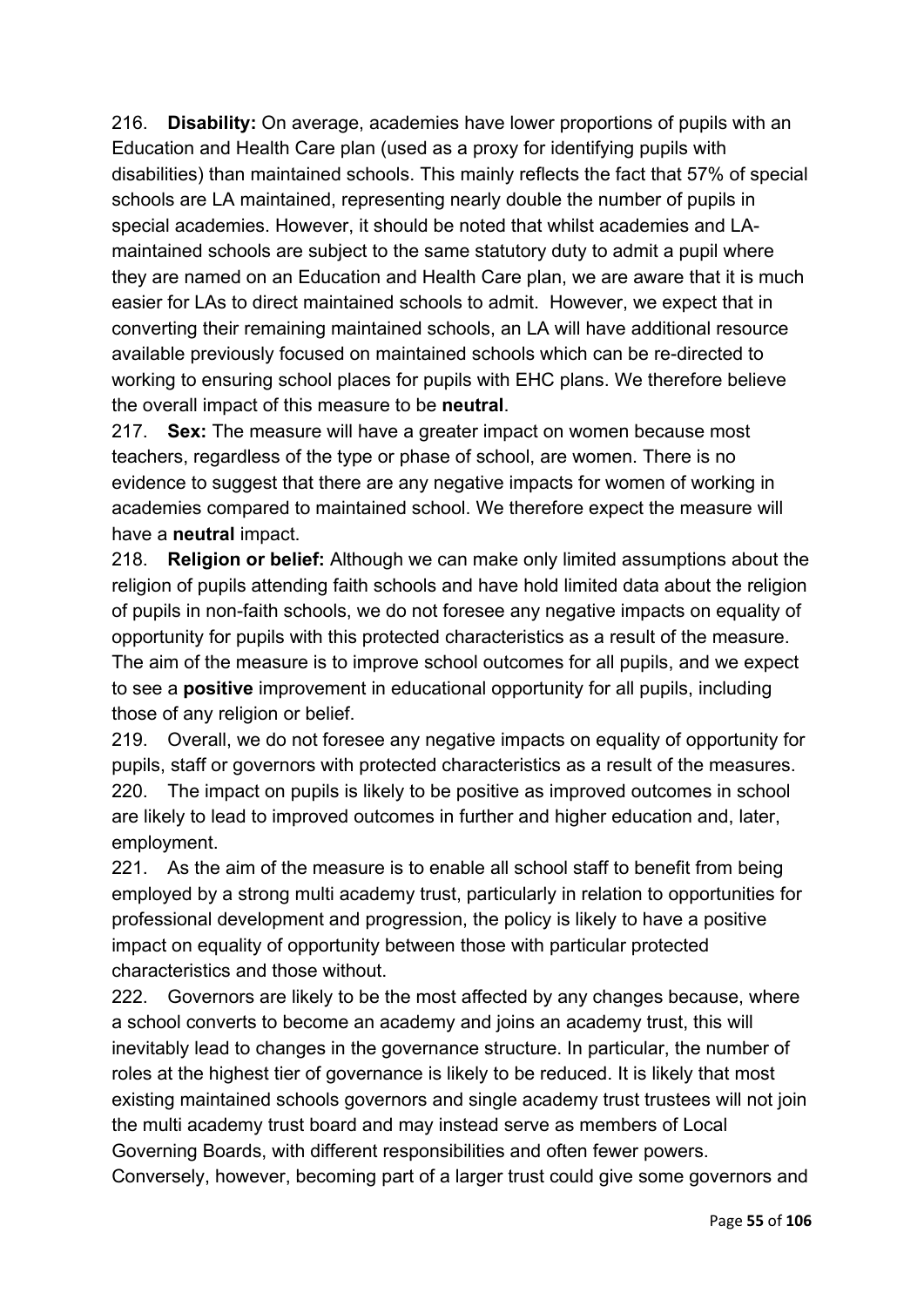trustees – those with more experience and with particular skills - the opportunity to play a more extensive role.

223. We do not foresee any negative impacts on equality of opportunity for governors with protected characteristics as a result of the measures. As explained above, the measures may impact on the types of roles that governors play and, therefore, have the potential to impact more on governors generally than on pupils and staff. Overall, our assessment is that this policy is likely to have a neutral impact on the equality of opportunity between those with and without characteristics and a neutral impact on governors with protected characteristics.

# **National Funding Formula reforms**

| <b>Protected characteristic</b> | <b>Complete National Funding Formula</b><br>reforms |
|---------------------------------|-----------------------------------------------------|
| <b>Disability</b>               | <b>Neutral</b>                                      |
| <b>Pregnancy and maternity</b>  | <b>Neutral</b>                                      |
| Marriage or civil partnership   | <b>Neutral</b>                                      |
| Race                            | <b>Positive</b>                                     |
| <b>Religion or belief</b>       | <b>Neutral</b>                                      |
| <b>Sex</b>                      | <b>Neutral</b>                                      |
| <b>Sexual orientation</b>       | <b>Neutral</b>                                      |
| <b>Gender reassignment</b>      | <b>Neutral</b>                                      |
| Age                             | <b>Neutral</b>                                      |

**Table 19: Impact of National Funding Formula reforms**

## Policy Context

224. This measure reforms the National Funding Formula, which was first introduced in 2018, so that it applies directly to all schools, rather than local authorities deciding if they would like to follow it.

225. Our expectation is that the direct National Funding Formula (NFF) will create a fairer and more consistent distribution of funding that is more closely aligned to need, rather than where a school happens to be located, and is essential to support opportunity for all children. This funding system does not seek to target specific groups of pupils simply because they are protected by the Equality Act, but instead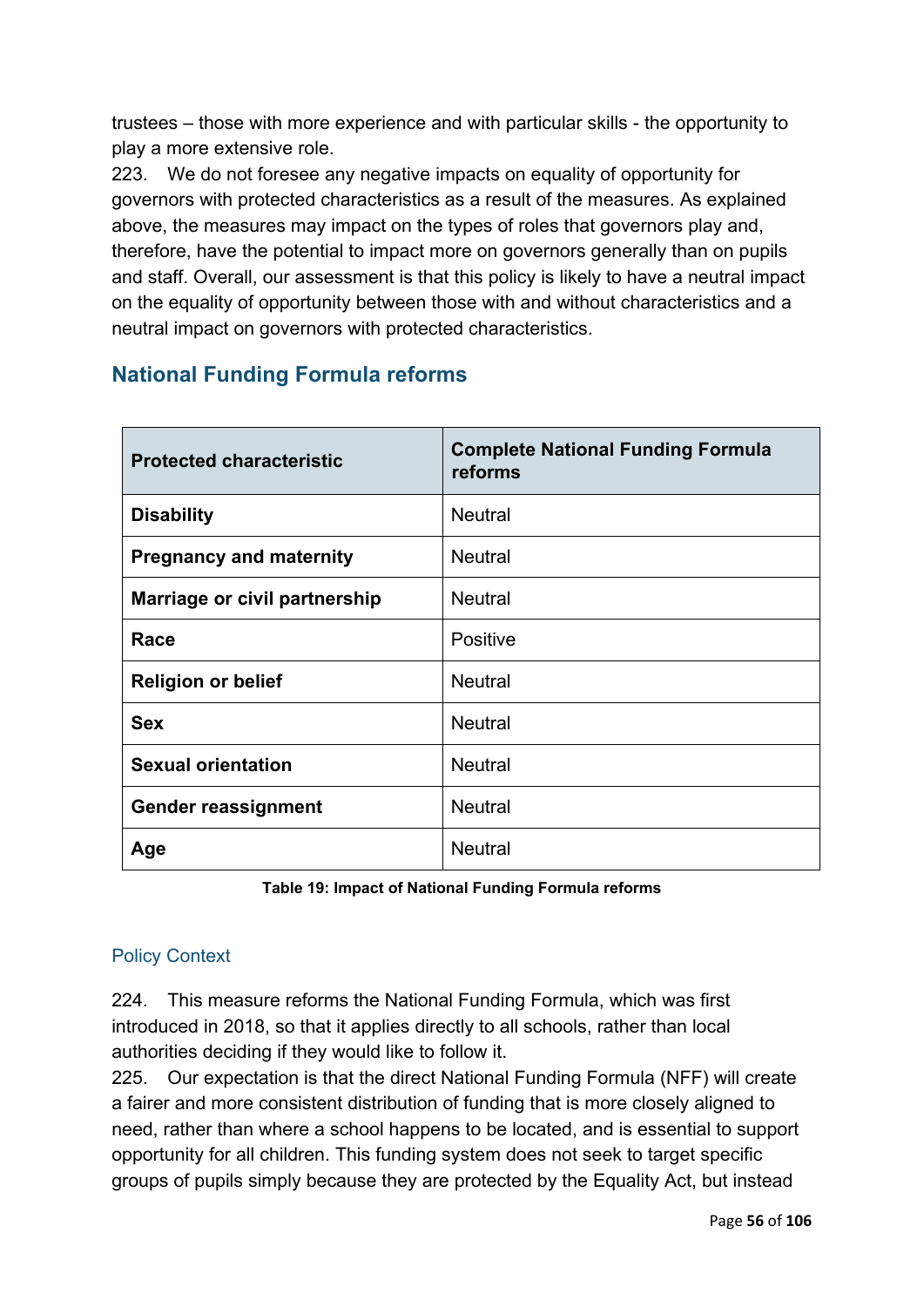targets funding to those groups which the evidence demonstrates face barriers to their educational achievement, such as disadvantage and disability.

## Protected characteristics that are significantly impacted:

226. **Disability**: The NFF currently targets proportionally more funding towards additional needs funding factors than, on average, local funding formulae do – moving towards a direct NFF should, therefore, be beneficial to schools with larger proportions of pupils with additional needs – including Special Educational Needs (SEN) and disability. Across all local authorities , 6.4% of schools block funding is being allocated through the low prior attainment factor, compared to 6.9% in the 2021-22 NFF[28](#page-56-0).

227. The move to a direct NFF will impact high needs funding as it will remove local authorities' current ability to transfer funding from the schools block to relieve pressures in the high needs block. However, we will consult on a new mechanism to replace the current 'block transfer' process so that this transfer can continue in some form under a direct NFF.

228. We will also review the additional needs factors in the NFF (which, in part, act as proxies to target additional funding to pupils with SEN or disabilities) to ensure these continue to reflect the relative prevalence of additional needs, and therefore costs. We plan that this review will follow the conclusion of the SEND Review Green Paper consultation, in order to take account of any recommendations from the review on the role of mainstream schools in SEND provision.

229. **Race:** Refugees and asylum seekers: The move to a direct NFF should direct more funding towards English as an Additional Language (EAL) pupils who have entered state education in England during the last three years, than current local authority (LA) formulae, benefiting pupils who are refugees or asylum seekers. Across all local authorities' local formulae, 1.0% of funding is allocated through this factor, compared to 1.1% in the 2021-22 NFF.[29](#page-56-1)

230. Gypsy, Roma and Traveller communities: Similarly, this should direct more funding towards the mobility factor than current local authority formulae, benefiting pupils from Gypsy, Roma and Traveller communities. The mobility factor supports schools in which a significant proportion of pupils join the school part way through the year, across all local authorities' local formulae, 0.05% of schools block funding is being allocated through this factor, compared to 0.1% in the 2021-22 NFF. $^{\rm 30}$  $^{\rm 30}$  $^{\rm 30}$ 

<span id="page-56-0"></span><sup>&</sup>lt;sup>28</sup> [Schools block funding formulae 2021 to 2022 - GOV.UK \(www.gov.uk\)](https://www.gov.uk/government/publications/schools-block-funding-formulae-2021-to-2022/schools-block-funding-formulae-2021-to-2022)

<span id="page-56-1"></span><sup>29</sup> [Schools block funding formulae 2021 to 2022 - GOV.UK \(www.gov.uk\)](https://www.gov.uk/government/publications/schools-block-funding-formulae-2021-to-2022/schools-block-funding-formulae-2021-to-2022)

<span id="page-56-2"></span><sup>30</sup> [Schools block funding formulae 2021 to 2022 - GOV.UK \(www.gov.uk\)](https://www.gov.uk/government/publications/schools-block-funding-formulae-2021-to-2022/schools-block-funding-formulae-2021-to-2022)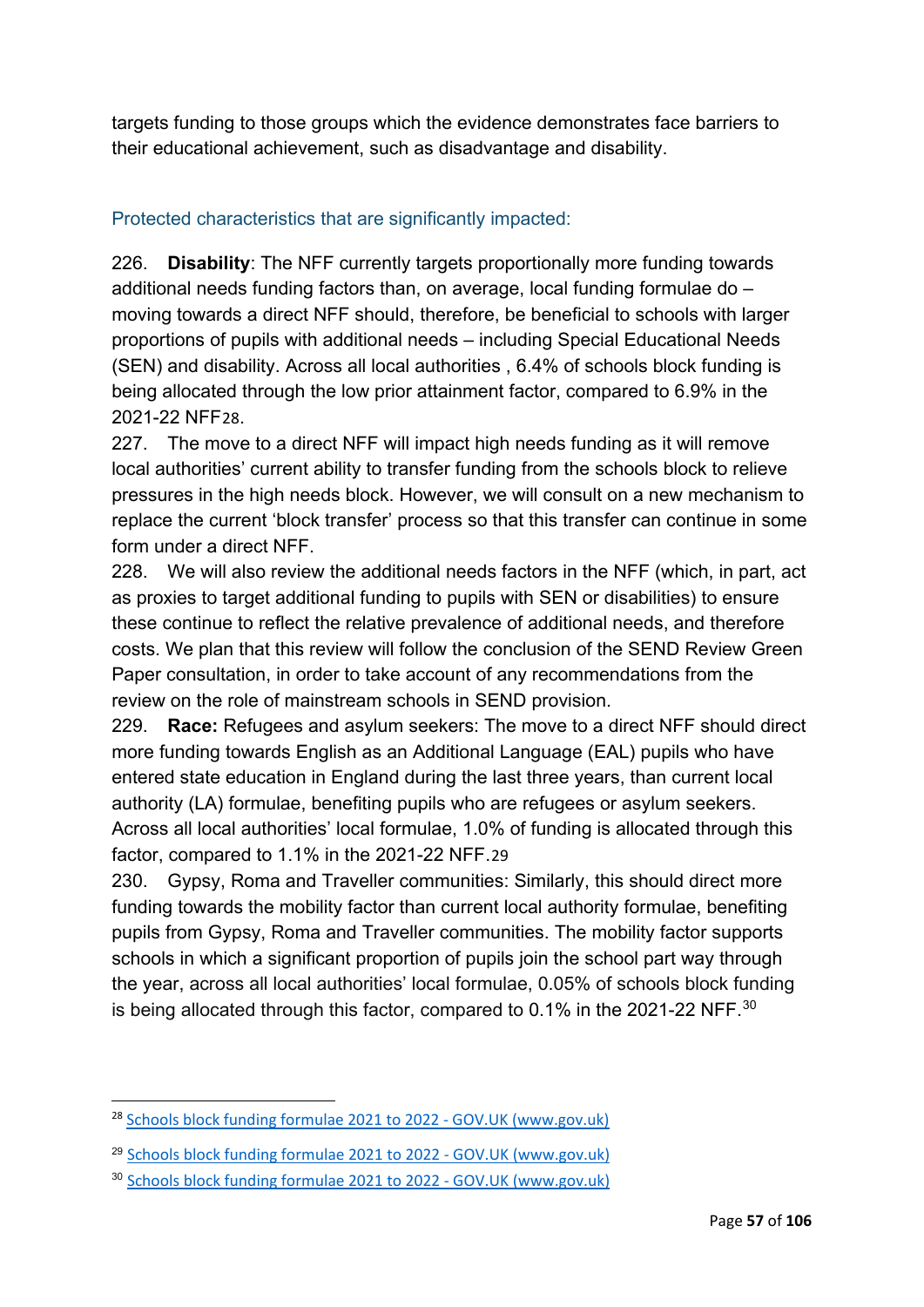## **School attendance**

| <b>Protected</b><br>characteristic  | <b>Type of</b><br>impact:<br><b>Measure 1</b><br>only | <b>Type of</b><br>impact:<br><b>Measure 2</b><br>only | <b>Type of</b><br>impact:<br><b>Measure 3</b><br>only | <b>Type of</b><br>impact:<br><b>Measure 4</b><br>only |
|-------------------------------------|-------------------------------------------------------|-------------------------------------------------------|-------------------------------------------------------|-------------------------------------------------------|
| <b>Disability</b>                   | Positive                                              | Positive                                              | Positive                                              | <b>Positive</b>                                       |
| <b>Pregnancy and</b><br>maternity   | Positive                                              | Positive                                              | n/a                                                   | n/a                                                   |
| Marriage or<br>civil<br>partnership | n/a                                                   | n/a                                                   | n/a                                                   | n/a                                                   |
| Race                                | Positive                                              | Positive                                              | Positive                                              | Positive -<br><b>Neutral</b>                          |
| <b>Religion or</b><br>belief        | Positive                                              | Positive                                              | Positive                                              | Positive -<br><b>Neutral</b>                          |
| <b>Sex</b>                          | Positive                                              | Positive                                              | <b>Neutral</b>                                        | Positive                                              |
| <b>Sexual</b><br>orientation        | Positive                                              | Positive                                              | Positive                                              | Positive                                              |
| Gender<br>reassignment              | Positive                                              | Positive                                              | Positive                                              | Positive                                              |
| Age                                 | Positive                                              | <b>Positive</b>                                       | Positive                                              | Positive                                              |

**Table 20: Impact of school attendance measure**

## Policy Context

231. We recognise the impact that the pandemic is continuing to have on children's education, and although recent trends in attendance levels have been largely driven by COVID-19, there are numerous entrenched, long-standing patterns of absence which existed prior to the pandemic. The government is therefore determined to address the wider underlying causes of children not being in school because it is the best place for their development and wellbeing. The four attendance measures are:

a. Requiring schools to have an attendance policy, and have regard to statutory guidance on the expectations of schools, academy trusts and governing bodies of maintained schools on attendance management and improvement.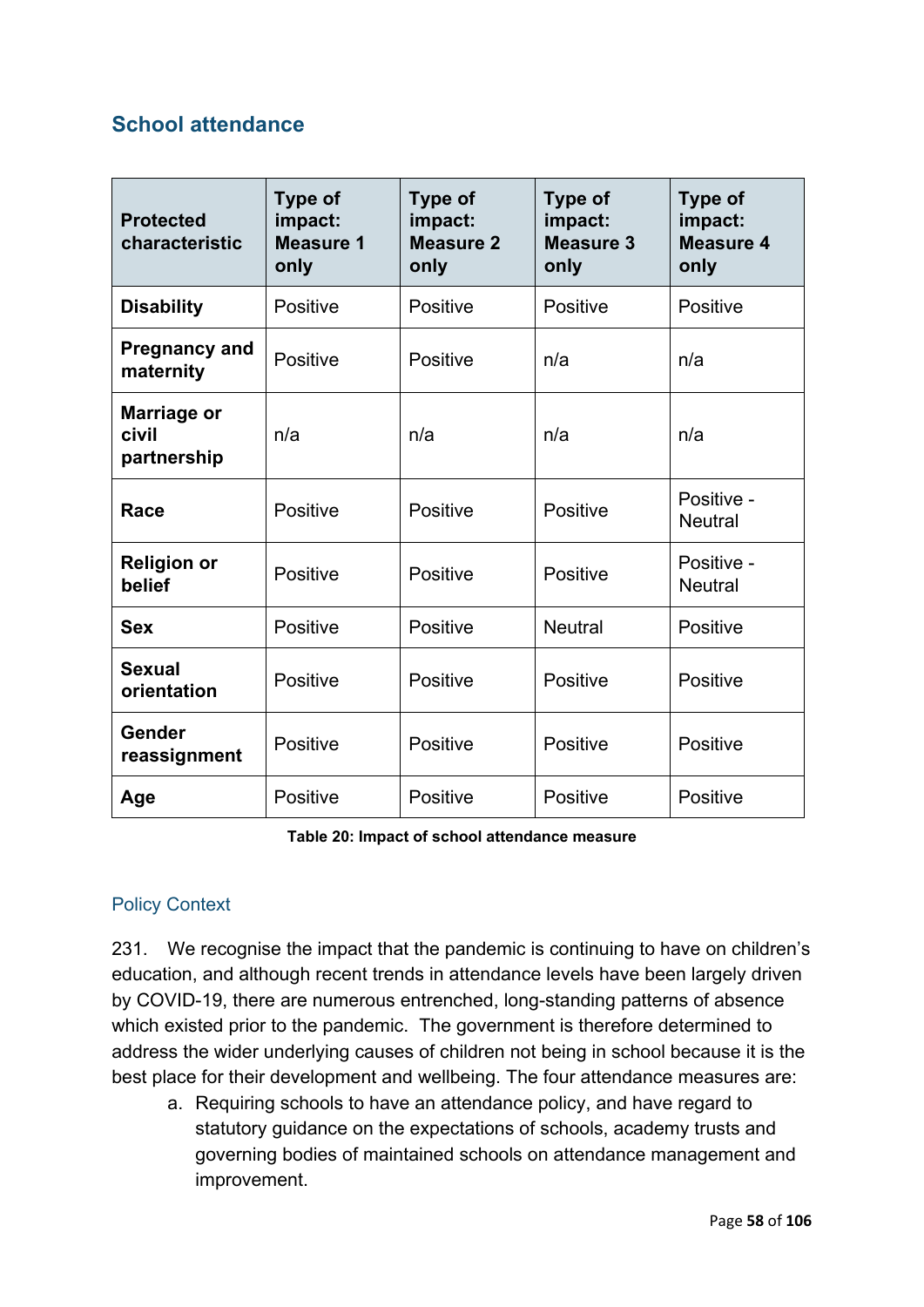- b. Introducing guidance on the expectations of local authority attendance services.
- c. A clearer more consistent national framework for the use of attendance legal intervention, including a new regulatory framework for issuing fixed penalty notices for absence.
- d. Bringing the rules for granting leaves of absence in academies in line with other state funded schools.

232. These measures are intended to deliver greater consistency of support for families across England and focus better, more targeted multi-agency support on pupils who need it most. Further, attendance support should always be offered first and only where support does not work or is not engaged with, should legal intervention be used.

## Protected characteristics that are significantly impacted:

- 233. General considerations applying to all protected characteristics:
	- a. These measures are intended to bring greater consistency of support and focus it on pupils who require it most. This is expected to help further advance equality of opportunity, help reduce any discrimination in attendance processes that pupils and parents of pupils with protected characteristics may experience, and help remove tensions and foster good relations between parents when there are perceptions, true or perceived, that certain groups may be more or less likely to: receive effective attendance support (measures 1 and 2), face attendance legal intervention (measure 3), or be granted a leave of absence (measure 4).
	- b. Due to the small cohorts of pupils with certain protected characteristics in individual schools (e.g. pupils with the gender reassignment characteristic, pregnancy/maternity, certain races, religions, disabilities, or sexual orientation), encouraging schools, academy trusts and local authorities to make better use of attendance data and share best practice (measures 1 and 2) means that they are more likely to be able to spot patterns in absence and share effective practice to support the attendance of such cohorts in order to make more targeted interventions.
	- c. Many respondents to our public consultation highlighted the additional barriers that pupils of all protected characteristics can face from mental ill health and emotional based school avoidance (which may or may not present or constitute a long term medical condition or disability). These proposals will help reduce any discrimination in attendance processes and advance equality of opportunity for these pupils by moving the attendance system towards a support first approach and requiring schools, trusts and local authorities to reduce or remove any barriers they may face.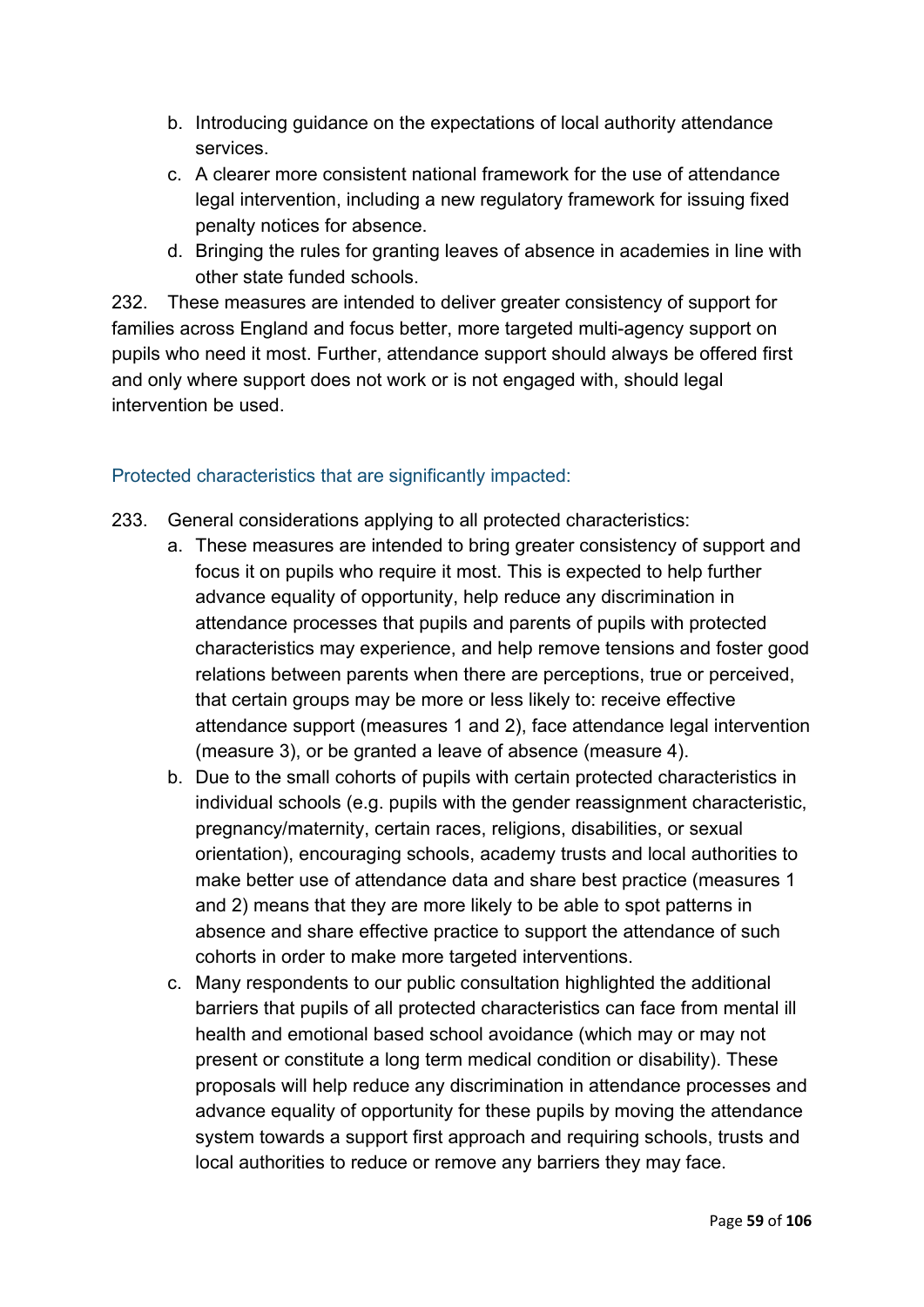d. Moving away from blanket policies of issuing or not issuing penalty notices in particular kinds of cases which some current LA codes of conduct stipulate, to a national framework instead (measure 3), may have a small impact on parents of pupils with certain protected characteristics that historically have lower levels of attendance $31$  in LAs which historically issue very few or none $32$ . That said, the negative consequences of missing school unnecessarily are far greater.

234. **Disability**: As pupils with certain disabilities tend to have lower levels of attendance[33](#page-59-2), we expect our measures, which improve attendance support, to increase access to education. These measures will not set numerical attendance targets and will make clear that school attendance policies and processes, including on medical appointments and rewards if used, should account for individual circumstances and not discriminate against or between pupils with certain protected characteristics, such as those with a disability (including the overlap with pupils of special educational needs and/or long term medical conditions including mental ill health).

235. Moreover, these proposals will improve the access of pupils with disabilities and long-term medical conditions to reasonable adjustments and individual health care plans by more quickly and precisely identifying any needs or barriers to attendance and encouraging schools and local authorities to work closely with pupils and parents to put the right types of support in place.

236. This measure will require LAs to ensure that support is always offered first and will move away from blanket policies of issuing Fixed Penalty Notices, instead allowing individual case by case decisions which are bound by equalities considerations and should therefore reduce any discrimination in attendance processes.

237. **Pregnancy and maternity:** As outlined under "General considerations applying to all protected characteristics", improved support, use of data and sharing of effective practice from these measures may benefit this group as a small cohort. Further, guidance will continue to make clear that pupils who are pregnant should be granted a leave of absence from school based on the individual circumstances to balance the needs of pregnancy (both before, during and after) and getting back to

<span id="page-59-0"></span> $31$  These include, although are not limited to: pupils with mental health difficulties, long term medical conditions, physical disabilities, mixed White and Black Caribbean pupils [\(DfE \(2020\) Academic Year 2018/19: Pupil](https://www.gov.uk/government/statistics/pupil-absence-in-schools-in-england-2018-to-2019)  [absence in schools in England\)](https://www.gov.uk/government/statistics/pupil-absence-in-schools-in-england-2018-to-2019)., and pupils with intersectional impacts, for example travellers of Irish Heritage who are also classified as having special educational needs or disabilities (DfE (July 2019) [Special educational](https://www.gov.uk/government/statistics/special-educational-needs-in-england-january-2019)  [needs in England: January 2019\)](https://www.gov.uk/government/statistics/special-educational-needs-in-england-january-2019). Special educational needs are most prevalent in travellers of Irish heritage and Gypsy/Roma pupils with 30% and 26% respectively.

<span id="page-59-1"></span><sup>&</sup>lt;sup>32</sup> Two local authorities have not issued any fixed penalty notices in the last 6 years in which data was collected [DfE \(2021\) Academic Year 2020/21: Parental Responsibility Measures Data](https://explore-education-statistics.service.gov.uk/find-statistics/parental-responsibility-measures/2020-21)

<span id="page-59-2"></span><sup>&</sup>lt;sup>33</sup> For example, pupils with Social, Emotional and Mental Health needs and pupils with a physical disability had overall absence rates of 9.5% and 9.2% respectively in 2018/19, compared to 4.7% for all pupils [\(DfE \(2020\)](https://www.gov.uk/government/statistics/pupil-absence-in-schools-in-england-2018-to-2019)  [Academic Year 2018/19: Pupil absence in schools in England\)](https://www.gov.uk/government/statistics/pupil-absence-in-schools-in-england-2018-to-2019).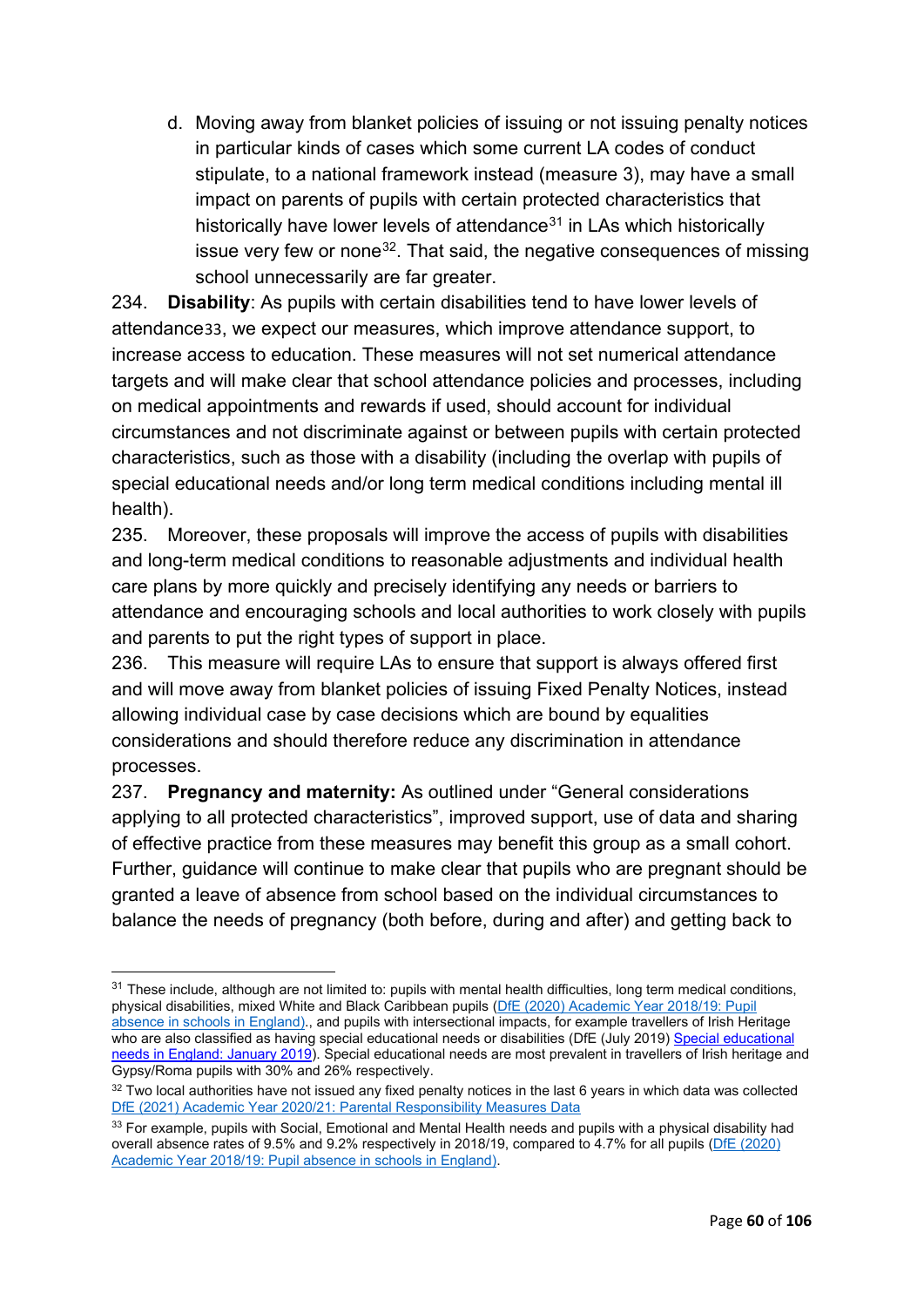school as quickly as possible to reduce as far as possible any lost learning (and the wider impact on attainment, wellbeing and life chances).

238. **Marriage or civil partnership:** No impact.

239. **Race:** Certain ethnicities historically have lower levels of attendance[34](#page-60-0) and so providing increased support to those who need it most should improve attendance for such groups and advance equality of opportunity through greater access to education.

240. From informal consultation, we are aware that some members of the Gyspy, Roma and Traveller community feel that certain schools authorise their absence in circumstances where other schools do not; if all schools are restricted to only granting leaves of absence in exceptional circumstances (measure 3) then this may increase the level of attendance for such groups**.** Further, the Women and Equalities Committee (2019)<sup>[35](#page-60-1)</sup> found that some schools treat these pupils differently due to the assumption that "they will leave school early anyway and have no use for schooltaught skills", and respondents to our public consultation stressed the need for schools to consider and be sensitive to the cultural attitudes and build this into their attendance approach. Clearer expectations and greater consistency in attendance support and legal intervention (measures 1, 2, 3) should help to address this. 241. As some races and ethnicities (noting the important intersectionality with religion) are more likely than others to have pupils board overseas, family connections overseas and/or wish to make visits overseas for important religious occasions, there is potential for rules preventing leaves of absence in term time in academies (measure 4) to be perceived as unfair to pupils and parents from these ethnicities. Pupils are, however, only required to be in school for 190 out of 365 days and there remains a significant amount of time for trips outside of term time which would prevent any lost learning and the negative impacts that creates for the child. Moreover, where there are exceptional circumstances all head teachers will continue to make individual case by case decisions on leave in term time (e.g. a family emergency abroad) and should do so with cultural sensitivity. Moreover, schools and areas with high proportions of pupils of particular religions may wish to mitigate this further by considering restructuring their school year around important religious days. Measure 1 will improve understanding of this issue for pupils and parents by being clear on a) the importance of being in school and b) the process for requesting a leave of absence.

<span id="page-60-0"></span><sup>&</sup>lt;sup>34</sup> Travellers of Irish heritage and Gypsy / Roma pupils had the highest overall absence rates at 18.0% and 12.6% respectively, and Mixed White and Black Caribbean pupils were next highest at 6.1%, compared to Chinese and Black African ethnicity pupils who had the lowest overall absence rates at 2.3% and 2.9%, respectively in 2018/19 [\(DfE \(2020\) Academic Year 2018/19: Pupil absence in schools in England\)](https://www.gov.uk/government/statistics/pupil-absence-in-schools-in-england-2018-to-2019) <sup>35</sup> [Women and Equalities Committee \(2019\) Tackling inequalities faced by Gypsy, Roma and Traveller](https://publications.parliament.uk/pa/cm201719/cmselect/cmwomeq/360/full-report.html#heading-9) 

<span id="page-60-1"></span>[communities](https://publications.parliament.uk/pa/cm201719/cmselect/cmwomeq/360/full-report.html#heading-9) found that "some schools perpetuate stereotypes, assuming that there is little point in educating Gypsy and Traveller children, as they will leave school early anyway and have no use for school-taught skills", and found "anecdotal evidence that schools were treating Gypsy and Traveller girls and boys differently, on the understanding that girls would grow up to be homemakers while boys would be working in elementary occupations".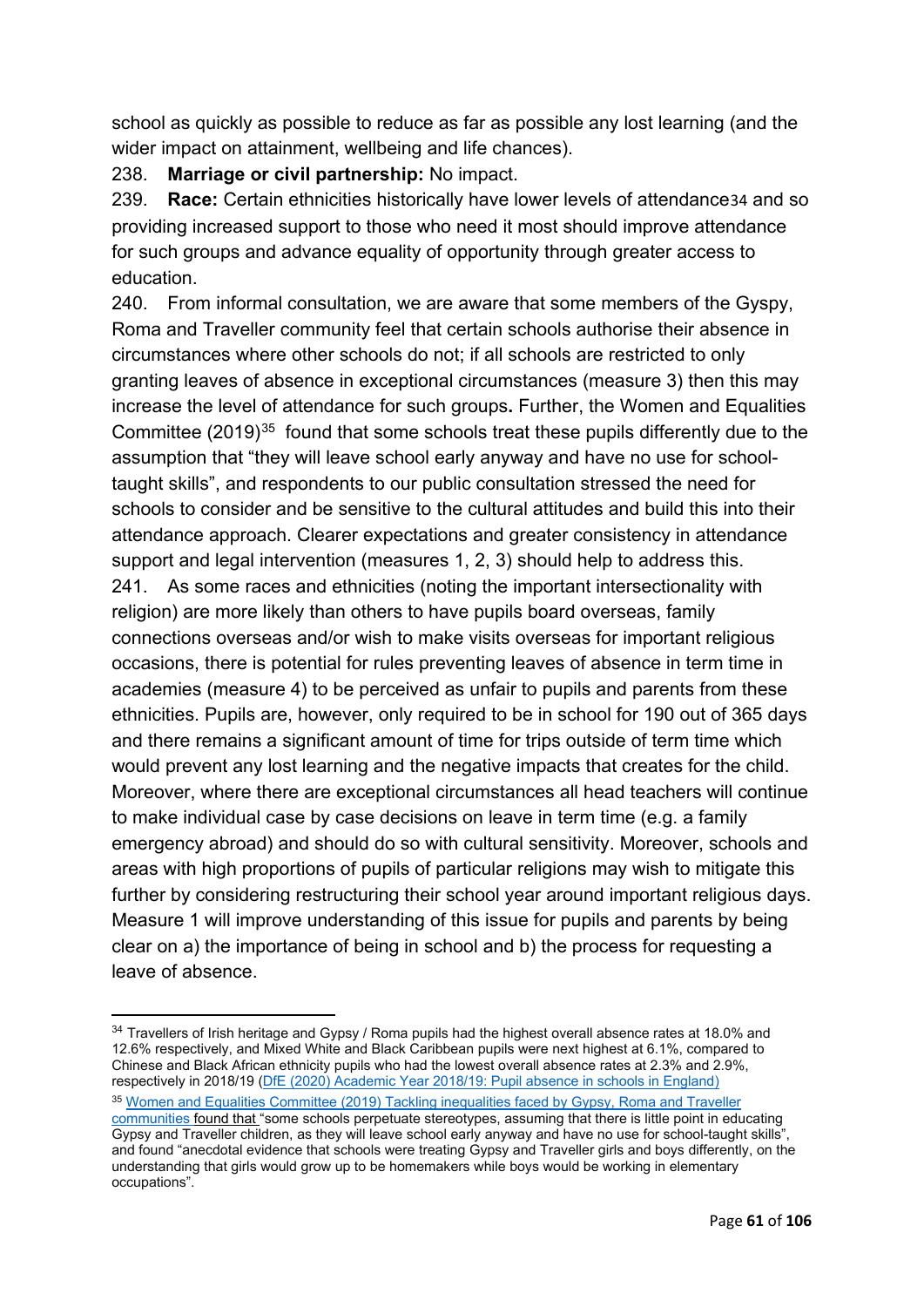242. **Religion or belief:** Existing law provides a statutory exemption for days set aside for religious observance by the parents of a pupil – this means no parent is committing an offence in keeping their child off school for a major religious festival or observation. Regulations also require schools to authorise such absence, but from informal consultation and correspondence, we are aware that there are occasionally discrepancies in the granting of leaves of absence for religious observance and how it is recorded. We will seek to address these as part of measures (1, 2 & 4 and the planned modernisation of the Pupil Registration Regulations) and we therefore believe these measures will go some way to helping improve consistency for pupils and families.

243. **Sex:** As boys had marginally higher overall absence rates of 4.8% in 2018/19, compared to girls with 4.6%[36](#page-61-0), improving attendance support may benefit more boys (all measures).

244. We are aware that convictions related to absence are disproportionately issued to women<sup>[37](#page-61-1)</sup> and respondents to our public consultation raised the wider issue of mothers often being the primary carer and/or primary contact for schools and therefore any parental efforts on attendance often disproportionately impact on women. This is likely particularly the case for single parent families. The law guards against this in terms of prosecution and legal action by making clear the definition of parent is wider than this (in section 576 Education Act 1996), but we will explore other opportunities to test the extent of this and consider how the department can help raise awareness of this issue with schools and local authorities.

245. If measure 3 results in an increase in the issuing of fixed penalty notices in certain local authorities which do not currently issue many, then this may disproportionately impact women. However, whilst measure 3 will not specifically look to address this issue, we would expect that any long-term reduction in legal intervention due to the promotion of earlier, supportive intervention should subsequently benefit women.

246. **Sexual orientation:** Schools do not collect attendance data that shows attendance rates for pupils by sexual orientation. That said, research has shown the LGBT pupils, or pupils questioning their sexuality, are more likely to be bullied and/or suffer from mental ill health[38](#page-61-2), meaning it is likely that they may face greater barriers to attendance. Measure 1 will likely have a disproportionately positive impact for advancing the equality of opportunity for these pupils by helping schools to identify patterns of absence and hold sensitive conversations to understand the causes and provide support. Where a pattern of absence prompts a conversation from school staff for a pupil uncomfortable in, or questioning, their sexuality it could have an impact on the pupil in the short term (e.g. prompting a difficult conversation at home).

<span id="page-61-0"></span><sup>36</sup> DfE [\(2020\) Academic Year 2018/19: Pupil absence in schools in England](https://www.gov.uk/government/statistics/pupil-absence-in-schools-in-england-2018-to-2019)

<span id="page-61-1"></span><sup>37</sup> [MoJ \(2021\) Criminal justice system statistics quarterly: December 2020.](https://www.gov.uk/government/statistics/criminal-justice-system-statistics-quarterly-december-2020) Outcomes by offence data tool, filtered for female (sex) and 112A Education Acts – Truancy (Offence).

<span id="page-61-2"></span><sup>38</sup> National LGBT: Survey report (Government Equalities Office - July 2018)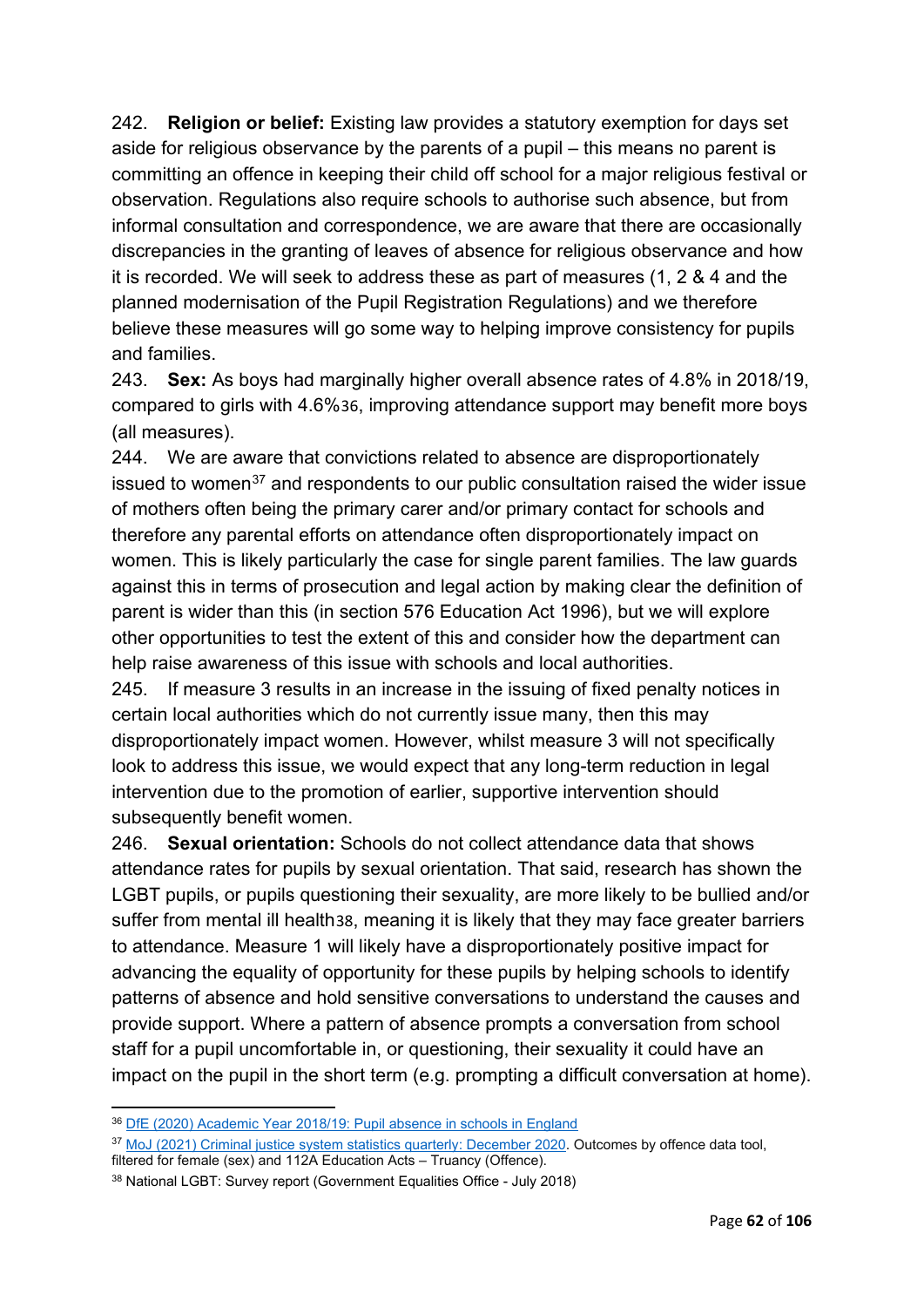As respondents of the consultation who mentioned sexual orientation highlighted, this should be mitigated by sensitivity in approach and providing any additional support necessary to the extra barriers pupils with this protected characteristic face. 247. **Gender reassignment:** As with sexual orientation, the government does not collect specific attendance data for transgender pupils which means we cannot give a clear indication of their attendance versus peers who have other gender identities. Research from the UK and US has however shown that transgender pupils are less likely to feel safe in school because of their sexual orientation or how they express their gender than their peers of other gender identities[39](#page-62-0), meaning they may face greater barriers to attendance. Therefore, as outlined under "General considerations applying to all protected characteristics", improved support, use of data and sharing of effective practice from these measures may benefit this group as a small cohort. 248. **Age:** Considering absence is higher amongst secondary school pupils[40](#page-62-1), improvements in attendance support may benefit more secondary school pupils (all measures). Further, secondary school pupils may be more likely to have access to attendance support, both because secondary schools tend to be larger and therefore may be more likely to have staff with a dedicated attendance function, and because a higher proportion of secondary schools are academy trusts and therefore they may benefit from pooled attendance staff and resources which some multi-academy trusts offer (measure 1).

249. **Intersectional impacts:** Fixed penalties and other financial sentences may continue to have a disproportionate economic impact on families from lower socioeconomic groups, including intersectional groups, such as those in certain ethnic minority communities with historically higher levels of absence and living in more deprived neighbourhoods[41](#page-62-2). That said, our measures aim to ensure support is always offered first and therefore reduce the likelihood of sanctions being needed. Further, even when one is needed where support does not work or is not engaged with, the benefits of being in school continue to be greater than the negative consequences of any sanction. Moreover, requiring local authorities to move away from blanket policies of issuing fixed penalty notices will allow individual case by case decisions which are also bound by equalities considerations and families' circumstances.

250. Where leaves of absence may currently be without restriction in academies, the measure (4) preventing this might disproportionately impact families from a lower socio-economic background, including intersectional groups such as those with lower incomes in certain ethnic minority communities, as they may be less able to

<span id="page-62-0"></span><sup>&</sup>lt;sup>39</sup> National LGBT: Survey report (Government Equalities Office - July 2018) and Greytak, Kosciw and Diaz, *Harsh Realties: The Experiences of Transgender Youth in Our Nation's Schools*, (2009)

<span id="page-62-1"></span><sup>40</sup> DfE (2020) Academic Year [2018/19: Pupil absence in schools in England](https://www.gov.uk/government/statistics/pupil-absence-in-schools-in-england-2018-to-2019)

<span id="page-62-2"></span><sup>&</sup>lt;sup>41</sup> In 2019 people from all ethnic minority groups except Indian, Chinese, White Irish and White Other groups were found to be more likely than White British people to live in the most overall deprived 10% of neighbourhoods in England. Office for National Statistics (June 2020) [People living in deprived neighbourhoods.](https://www.ethnicity-facts-figures.service.gov.uk/uk-population-by-ethnicity/demographics/people-living-in-deprived-neighbourhoods/latest)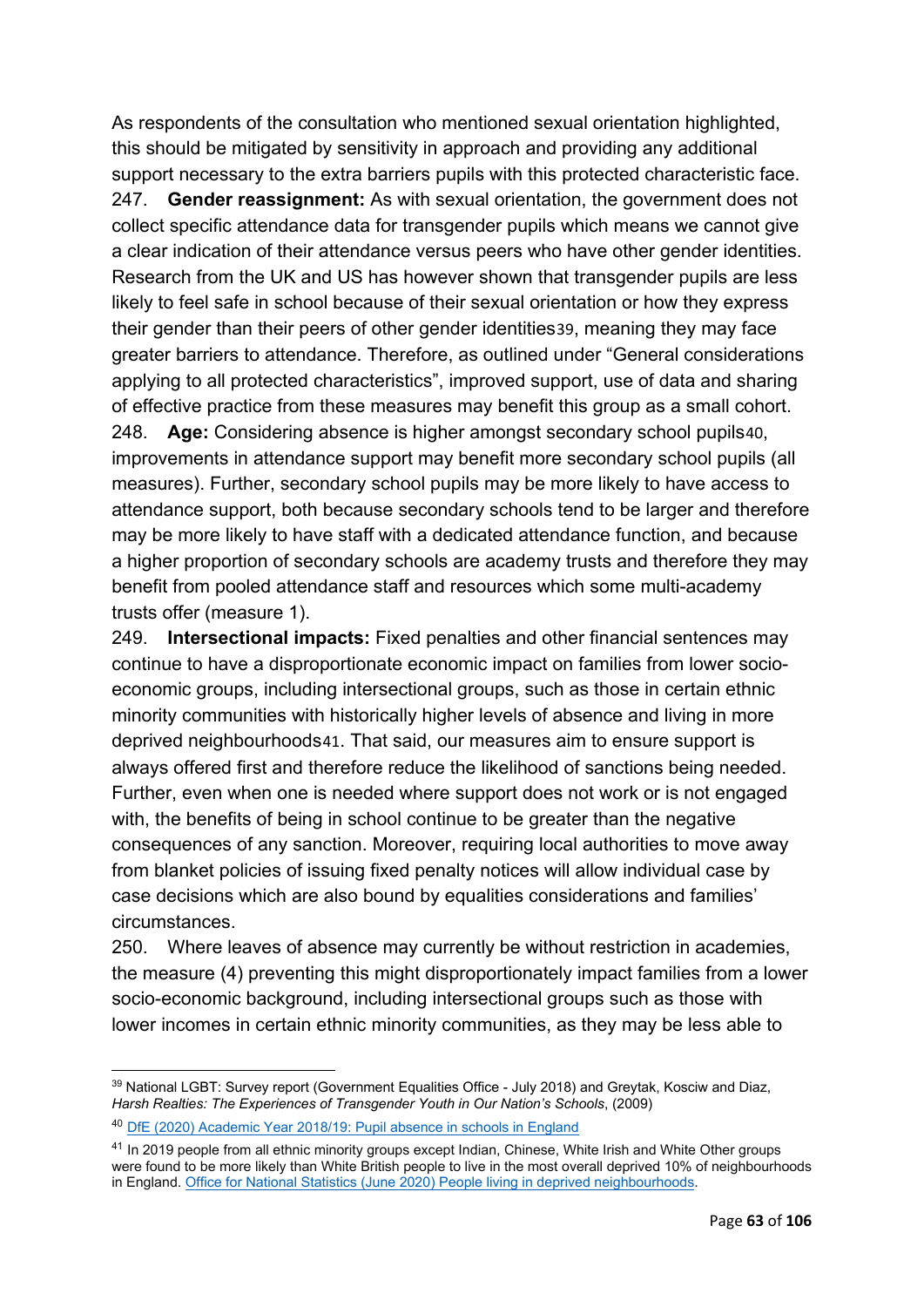afford to visit family or make journeys during school holidays. The department is, however, clear that all children of compulsory school age are entitled to a full-time education and the negative consequences of being out of school are more detrimental.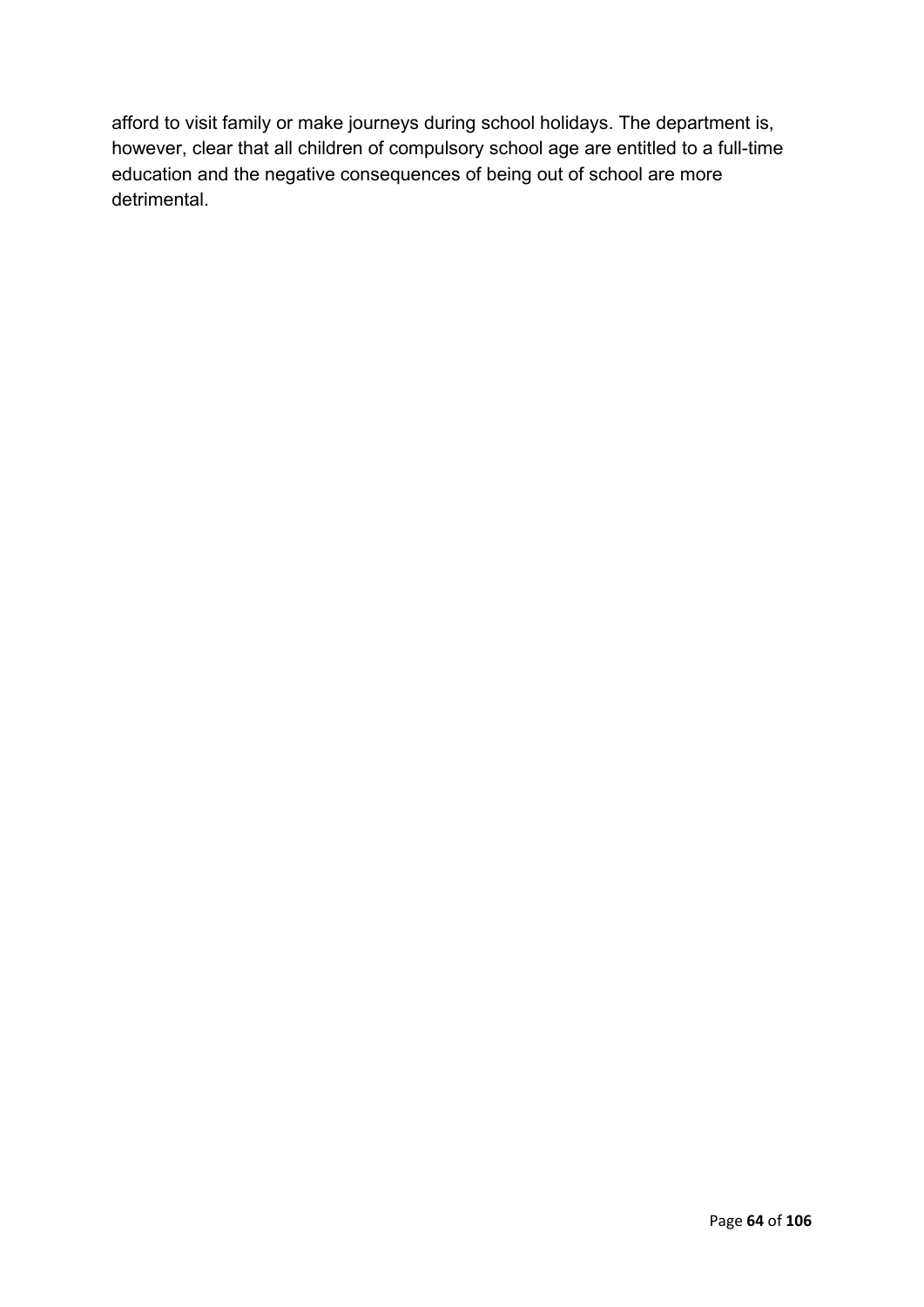# **3. Safeguarding measures**

## **a. Safeguarding policy impacts: summary**

251. The measures regulating independent educational institutions are all judged as having low impact on businesses. The vast majority of independent educational institutions will not feel an impact. The new provisions will mainly impact on the small minority of settings which operate unlawfully without registration, are registered but do not meet applicable standards or which will be brought into the department's regulatory regime for the first time. Some measures will generate zero or negligible impact on businesses.

252. Costs incurred by businesses due to the need for these settings to **register** as independent educational institutions for the first time will be variable. If these settings choose to continue offering full-time provision, they are likely to incur direct "start-up" costs in order to meet relevant quality and safety standards to register as an independent educational institution. Alternatively, these settings could amend their provision and so avoid the need to register and not incur any costs. We think that the majority of settings are likely to choose this latter option. Therefore, we predict that the total cost is likely to be towards the low end of the range from £0 to £1.7m. The overall number of settings who will pay these costs is very small given the size of the population they serve.

253. The biggest costs to businesses from these new provisions will be incurred by settings impacted by changes to enforcement powers. There are around 2,400 independent educational institutions, and we estimate that four of these per year may face enforcement action under the new provisions. These institutions may lose out on student fees while their registration is suspended, potentially on average for approximately one term or until they can make the required changes. We estimate that this may cost £1m for each affected institution.

254. Changing how appeals against some de-registration decisions may be decided is predicted to save approximately 10 settings per year costs of Ofsted inspections. Increasing the powers available to impose a relevant restriction following an unauthorised material change may give rise to appeal costs for two settings per year. We estimate the net additional cost to the sector as a whole to be £20,000 per year for this measure.

255. Increasing the number of types of material change which require the Secretary of State's approval should have a negligible administrative impact on businesses. The types of material change will be broadly similar to those types which apply under current legislation, and the process for applying for a material change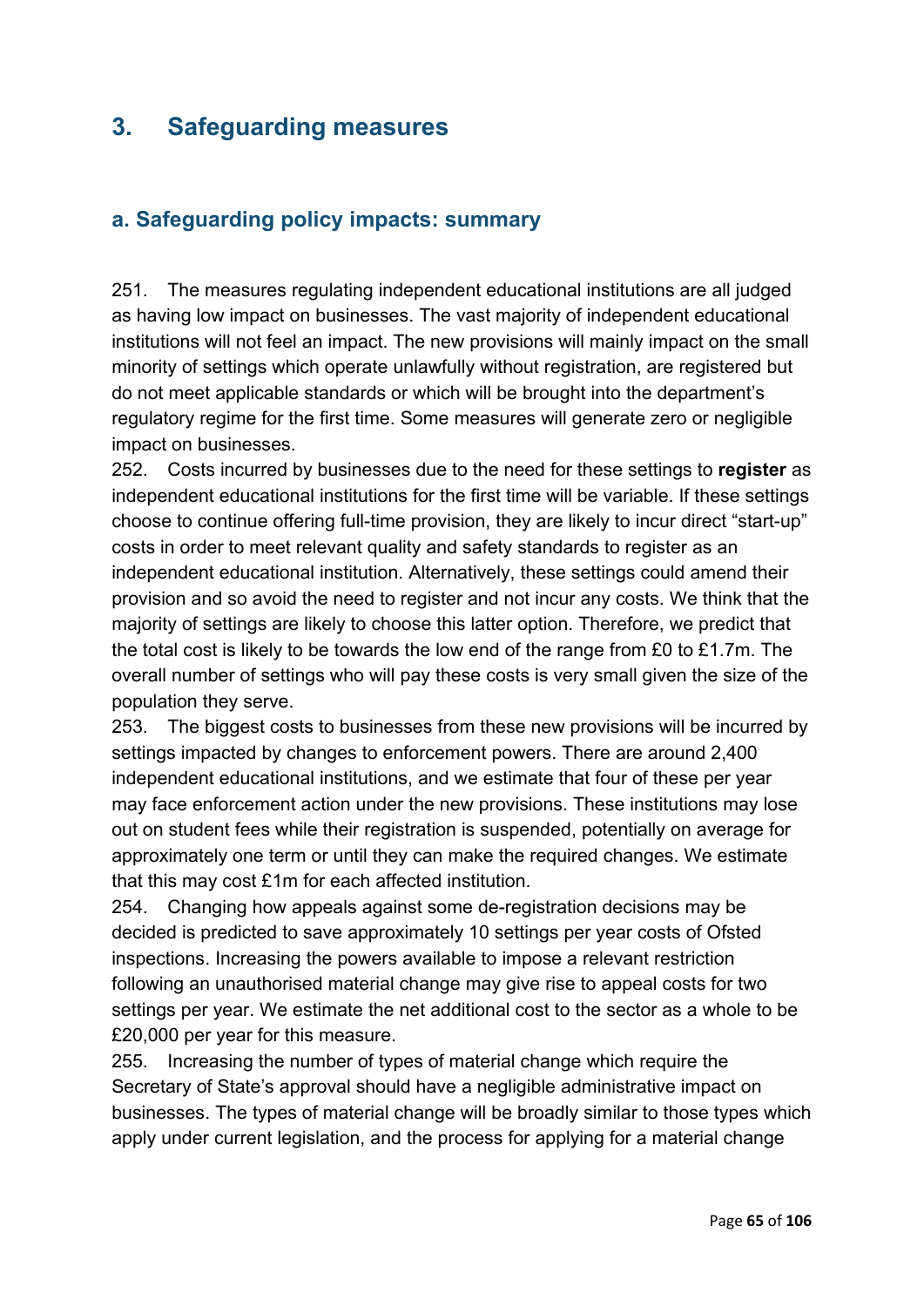will remain the same. The measure giving new powers to investigate has no direct costs to businesses.

256. The impact of the children not in school registration on businesses will be negligible as: not all home educators will use out-of-school education settings as part of their arrangements to secure a suitable education for their child; and fewer still are likely to be above the threshold, to be set out in regulations, which will determine when they fall within scope of the duty to supply information to the local authority on request. The threshold will specifically be targeted at those providers who are likely to provide a substantial proportion of a child's home education provision. In addition, when information is requested, this should be information that is already in possession of the provider – for good safeguarding reasons, the settings should already hold information on which children are in the setting. Whilst all out-of-school education settings are likely to incur a familiarisation time cost, only those who provide a substantial proportion of a child's education will incur reporting costs, or data collection time costs if they do not already hold this information. Due to the oneoff familiarisation cost, the impact of business is estimated to be approximately £250,000 in year one, and then approximately £20,000 in subsequent years. There would only be extensive impact on an individual setting in scope if it did not comply with the duty and therefore be subject to a civil penalty which would require further resource.

257. The impact on businesses of bringing more settings (further education colleges, independent training providers , special post-16 institutions, online education providers and some independent educational institutions) within the teacher misconduct regime will be: the one-off cost of £222,184 for these settings to read and understand the teacher misconduct legislation and guidance; the small ongoing cost of £4 per prospective employee to undertake a prohibited teacher check with the Teaching Regulation Agency (because of the duty to not employ prohibited teachers); and the small unknown ongoing cost to consider making a referral to the Teaching Regulation Agency where they dismiss a teacher (or would have dismissed if the teacher hadn't resigned) for serious misconduct. The majority of these settings (Further Education Colleges, independent training providers and special post-16 institutions) are already required via their funding agreement to undertake the prohibited teacher check, and so this will be a new cost only for the small number of online education providers and independent educational institutions that will be newly brought into the regime. We do not believe that these are particularly onerous tasks as we expect that these requirements will be additional steps that settings will include within the pre-employment checks and disciplinary action they would already have conducted.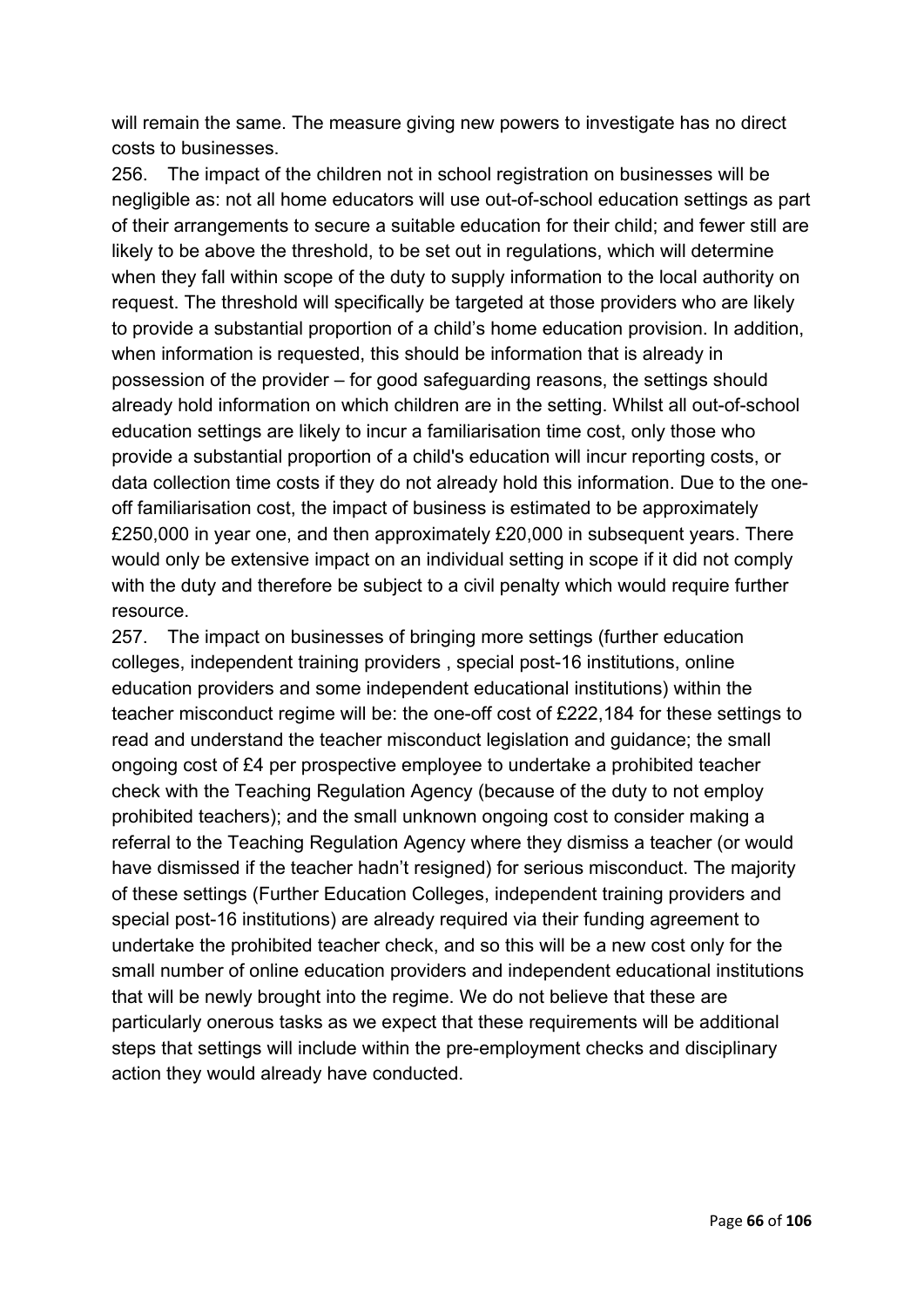# **Children Not in School registration & School Attendance Order**

## Cost of Preferred (or more likely) Option (£m)

| Total Net Present Value                                        | £293k - 403k (10-year time horizon) |
|----------------------------------------------------------------|-------------------------------------|
| <b>Business Net Present</b><br>Value                           | £293k - 403k (10-year time horizon) |
| <b>Equivalent Annual Net</b><br><b>Direct Cost to Business</b> | $£34k - 47k$                        |

**Table 21: Cost of preferred (or more likely) option (£m)**

### Policy overview

258. The department is establishing a local authority administered registration system for children not in school i.e. those that are educated otherwise than at a state or independent school (e.g. elective home education (EHE)) or in unregistered settings, or those considered to be children missing education). The introduction of the registration system will create the following duties:

- a. duty on local authorities to maintain a register of Children Not in School;
- b. duty on parents to provide information to local authorities for inclusion on their register;
- c. duty on providers of out-of-school education to provide information to the local authority in cases where they are providing education to an eligible child above a prescribed threshold (which will likely represent a substantial proportion of a child's education), or where the local authority reasonably believes them to be; or
- d. duty on local authorities to provide support to home-educating families where it is requested.

259. Currently no consistent system of local authority registration exists for electively home educated children or those in unregistered settings or those considered to be children missing education (CME). Some local authorities have a form of voluntary registration but parents are not required to provide this information. This means that government (national and local) has incomplete or poor data on numbers of children not in school or receiving home education. The only centralised collection of such information is a voluntary, annual survey of local authorities conducted by the Association of Directors of Children's Services (ADCS). The registers will enable local authorities and government to undertake existing responsibilities to ensure that all children are receiving a suitable education and are not at safeguarding risk, better understand numbers and trends, target support and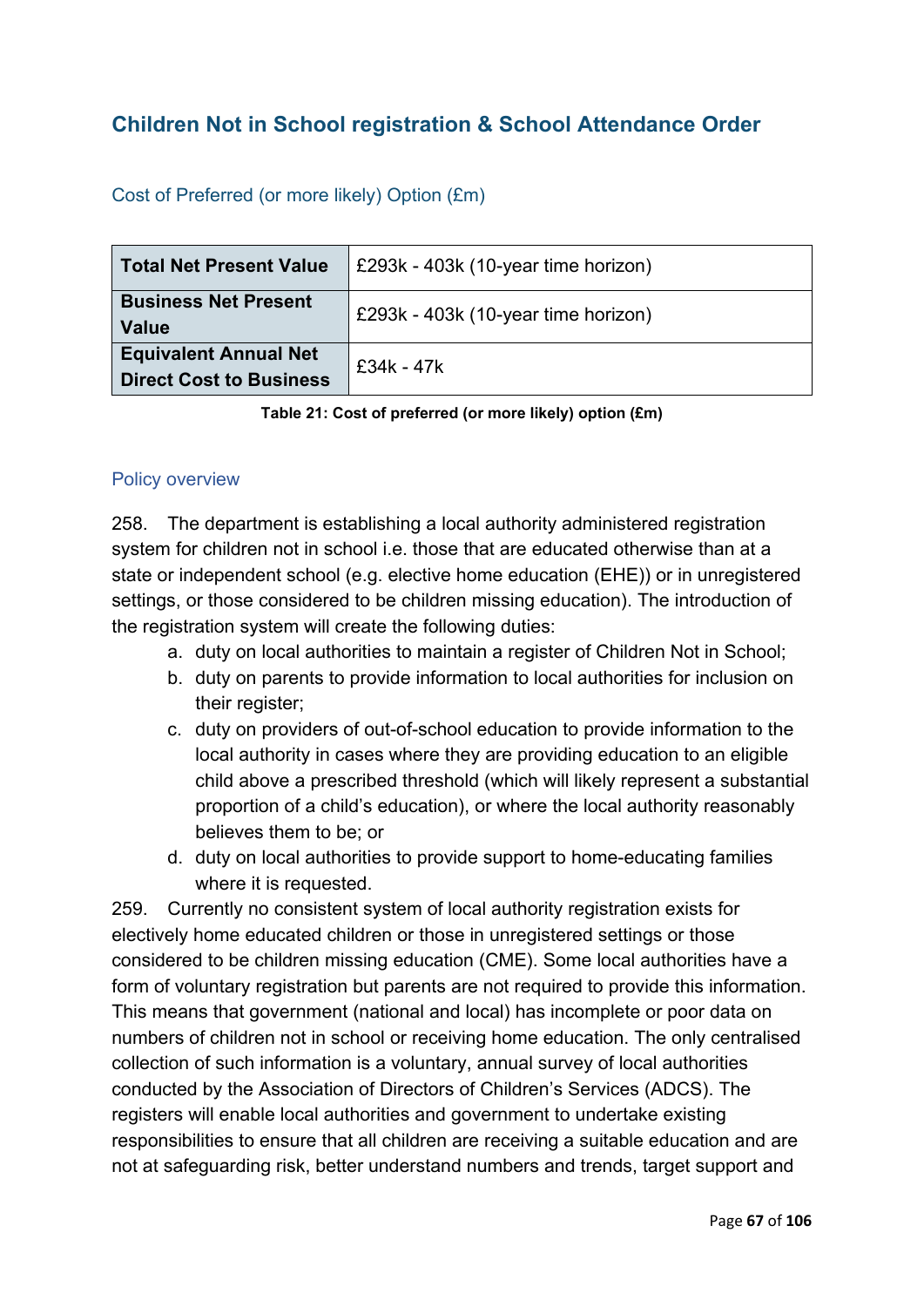assistance where it is needed most, and inform the development of better policy in this area. There is a need to take this action now in response to growing concerns from local authorities about the increasing number of CME and EHE children, particularly as a result of the pandemic and a rise in parents opting to home-educate due to Covid-related health concerns. There are also growing concerns that some families are removing their children from school for reasons other than in the best educational interests of the child, and that because local authorities don't know where all these children are they are unable to fulfil their existing duties effectively, both to safeguard all children in their local area and ensure children are receiving an suitable education.

260. The duty on providers of out-of-school education (number 3, listed above) will require providers to confirm, on request from the LA, whether they are providing education to a child eligible for registration, as well as to provide certain information they have to the local authority in relation to the child (such as their name, address, date of birth and contact details for their parents) where they meet a certain threshold representing a quantity or proportion of a child's time or education, or where a local authority reasonably believes them to be. This is a key component to identifying children, particularly those who may be attending illegal schools. The inclusion of this duty will enhance the accuracy of the registers, by helping with the identification of children eligible for registration. It will also support local authorities in their assessments to determine if a child is receiving a suitable education, by confirming whether a child is in actuality attending an out-of-school education setting as part of their parents' arrangements home educating arrangements; as well as support local authorities to recognise and respond to instances where children may be receiving their education in illegal schools.

261. Only certain types of out-of-school settings are likely to be within scope of this duty, based on a prescribed threshold to be set out in regulations. This threshold will be targeted at those providing a substantial proportion of a child's education without any parent of the child being present, and provision will be made for those settings unintended to be caught, such as museums or informal groups of home educating parents, to be removed from scope. If a setting fails to provide information requested, or provides false information, they could be issued with a civil financial penalty.

262. We have determined that a low impact assessment should be conducted in relation to this policy measure. This is due to the low financial value of the costs we estimate may fall upon businesses that are within scope of the third duty listed above.

263. Since there will likely be a more significant impact and new burden placed on local authorities to keep and maintain a register of children not in school, funding will be provided to local authorities for the creation and maintenance of their CNIS registers totalling 11.4m in 23-24 and £7.6m in 24-25 onwards. This funding does not factor in the (fourth) duty for local authorities to provide support to home educators.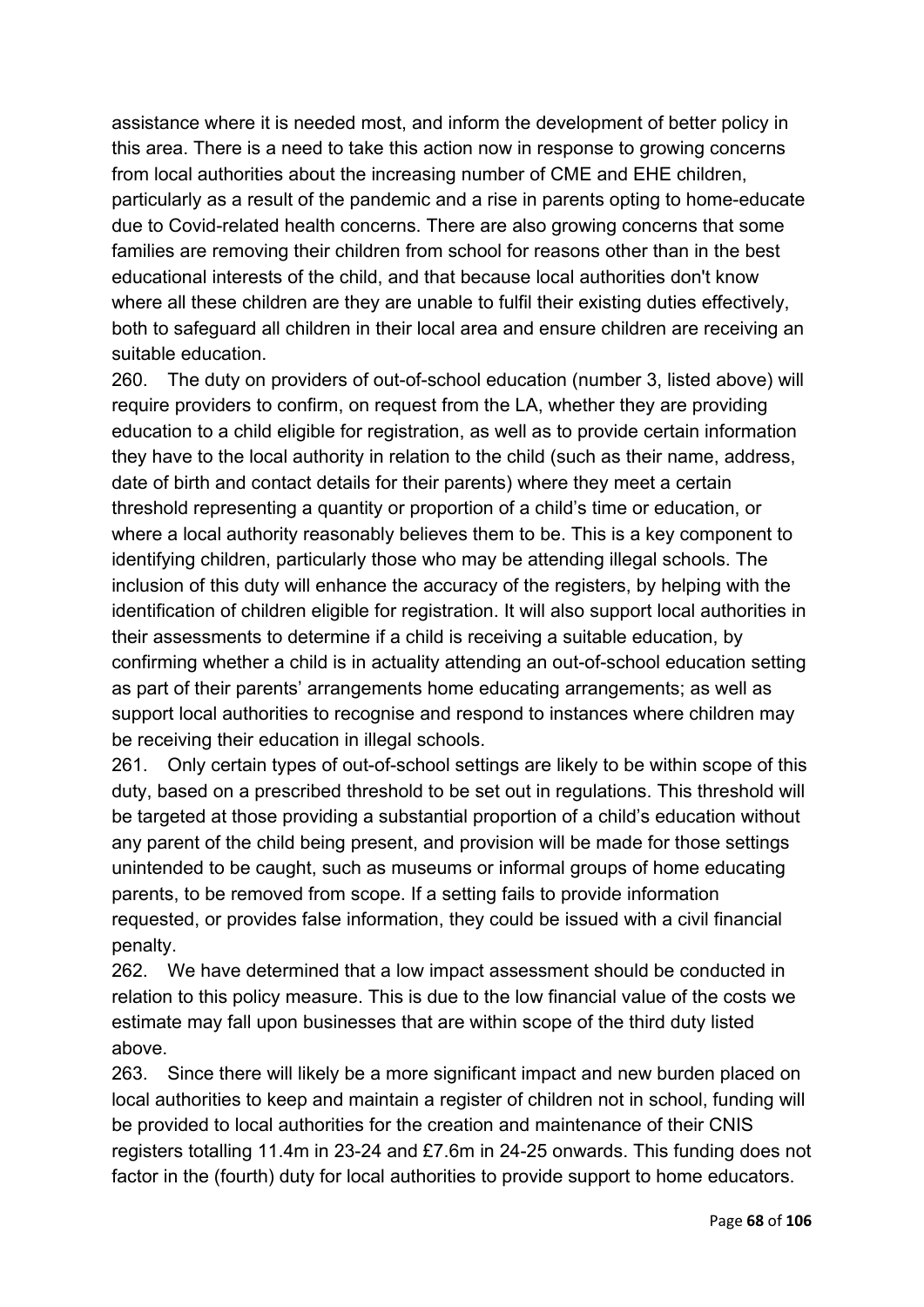The intention is to consult on the support duty as part of the consultation on the statutory guidance that will follow. This will help identify costs and feed into a future new burdens assessment.

### Viable policy options (including alternatives to legislation)

- 264. We have considered the following policy options:
	- a. **The legislative option laid out above**. This is our preferred option as it would capture the widest range of children and settings in order to meet our objective of securing the best possible data on children not in school and help local authorities identify children missing education and in most need of assistance, in order for local authorities to better undertake their existing responsibilities.
	- b. **The legislative option above, but with the exception of either one or both of the following:** 
		- i. **The requirement for local authorities to share information with the Secretary of State removed**. The absence of this duty, however, would significantly limit the department's ability to use data from the registers to inform future policy creation, as it would reduce the extent to which the department could analyse or identify trends to feed into wider policy decisions. In addition, a centralised data collection would aid with the potential identification of children missing education, which would be an opportunity missed, if the department were unable to collect the data from local authorities.
		- ii. **The removal of the duty on providers of out-of-school education to supply information to local authorities on request**. Although not essential to the operation of the registers, the inclusion of the duty would help enhance their accuracy, as it will allow local authorities to be able to gain confirmation from settings that a child is attending, if parents had said it was the case. In addition, the duty will support local authorities to safeguard children, and ensure they are not missing education or attending illegal schools. Without the duty on providers, there could be scenarios of local authorities being aware of EHE children attending a particular setting, but unable to confirm this or receive information to help them identify possible children missing from their register. The exclusion of this duty would therefore significantly limit the effectiveness of the registers, and would mean there is more likelihood of children being missed.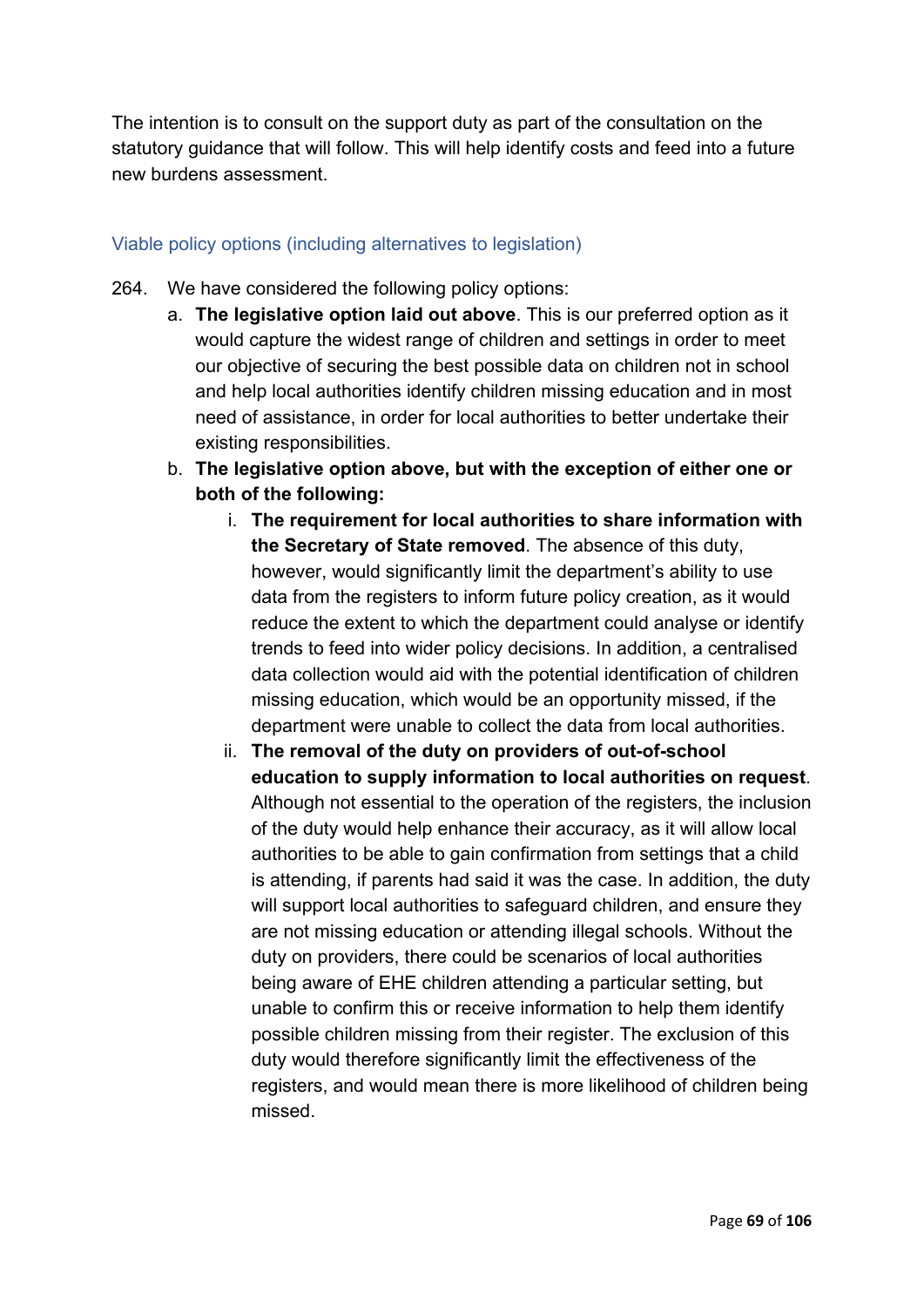- c. **Update and strengthen existing non-statutory guidance (2019 Elective Home Education: Guidance for Local Authorities/Parents)**, through the inclusion of one or more of the following:
	- i. **Recommend and strongly emphasise the advantages of keeping a formal register of children not in school to local authorities**. However, without a duty on parents or on out-of-school education settings to supply information to local authorities, the accuracy and comprehensiveness of any registers would be significantly reduced. In addition, non-statutory guidance does not hold the same legal weight as legal duties to maintain a register or have regard to statutory guidance. It would therefore be less likely to ensure consistency of approach across local authorities, with the regards to the collection of data and maintenance of registers.
	- ii. **Advise local authorities where they could or should provide support to families**. However, as existing guidance is nonstatutory, it would be less effective in changing local authorities' behaviour. As the offer of support would continue to be discretionary, it could limit the positive impact for electively home educating families and, in particular, those that would welcome additional support to ensuring they are promoting a suitable education for their child. Having a duty to provide support will mean that minimum requirements can be set by the department, so that there is more, and improved support, showing the value attributed to home education. This would not be offered to such a degree if it were discretionary.
	- iii. **Establish a voluntary data collection from local authorities to the department.** While this would provide a stronger data picture than presently available, it would not contain a mechanism to ensure the provision of high-quality data, to inform DfE's policy understanding and objectives. Government would be unable to prescribe the categories of information provided and could only accept whatever local authorities chose to provide, which may vary from area to area across the country. This voluntary system would also not be backed by the mandatory participation of families or settings providers, leaving an incomplete picture. This option would also not address the issue local authorities have raised about being unable to obtain a full picture of children not in school in their area, nor would the department be able to ensure greater consistency of data collection across local authorities.

265. The key issue with options 2 and 3 is that neither would address the safeguarding concerns that are cited by local authorities in relation to children not in school and who are not known to be home-educated. Safeguarding partners (e.g.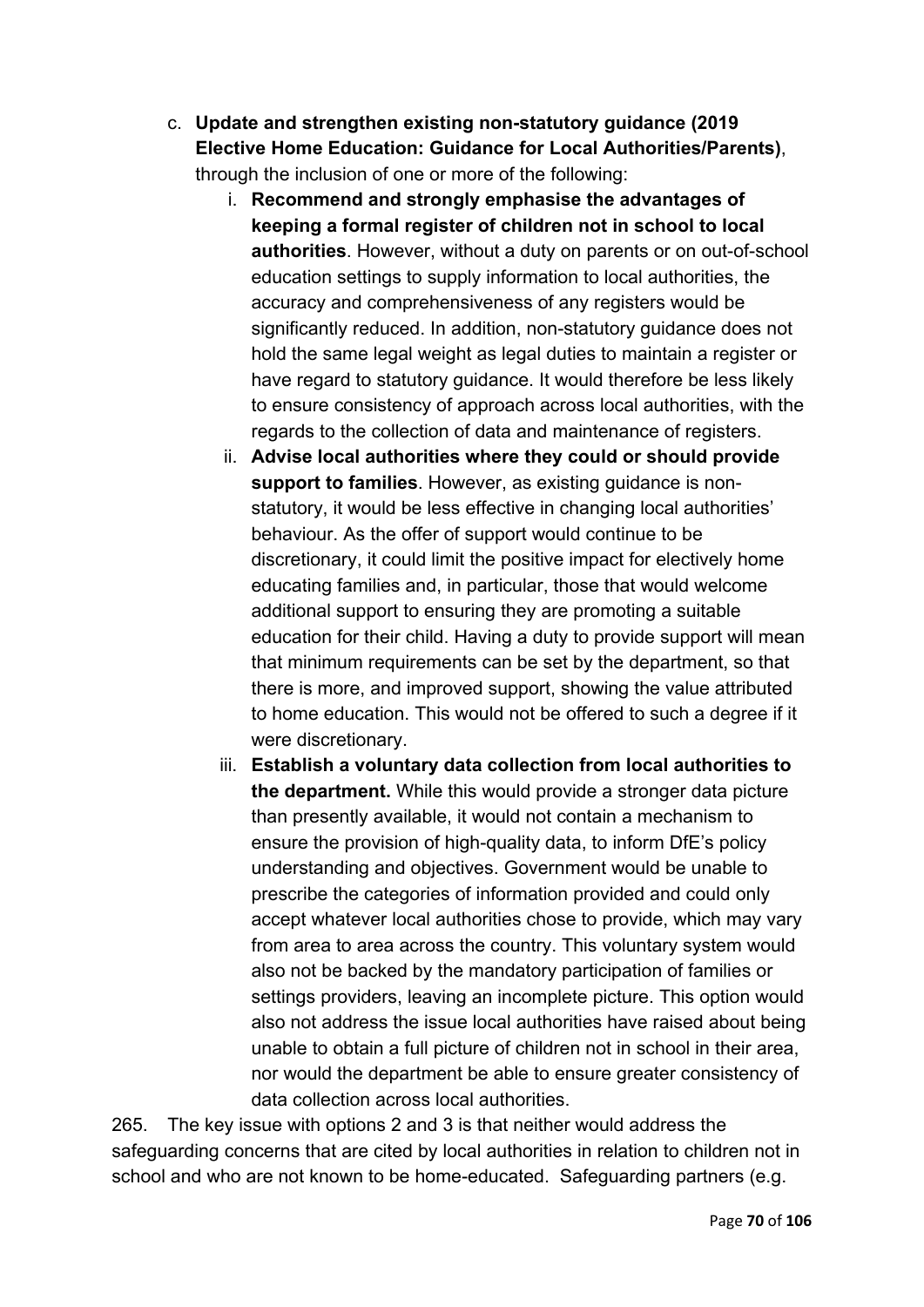local authorities, ADCS, LGA, Ofsted) have called for the introduction of a registration scheme for children not in school to ensure both that children are safe and not receiving an unsuitable education. The best way to achieve this goal is for the duty to maintain a register to be a statutory duty and for there to be duty upon parents and certain providers of out-of-school education to supply the requested information to it.

## Impact on key groups

266. Local authorities will be affected as they will require some level of additional infrastructure or resource to create and maintain their registers and devise feasible ways in which they can provide support where it is requested. However, most local authorities already have a form of voluntary registration in operation. A New Burdens Assessment has been completed to ascertain the level of cost burden that these duties may create and how funding could be made to help implement and maintain the statutory registers. As referenced in the 'Policy overview' section, a further New Burdens Assessment will be undertaken for the local authority support element of the measures.

267. Parents will be affected as they will now have to inform the local authority of their intention to home educate, where currently no such obligation exists. We believe that this small burden is justified to ensure children are receiving a safe and suitable education. It would bring EHE into line with school provision where pupils are registered with the school, ensuring all children are registered in one form or the other. Providers of out-of-school education, where they meet a prescribed threshold representing a proportion or quantity of a child's time or education (or where a local authority reasonably believes them to be) would also be subject to a duty to share relevant information with a local authority, when requested. We would not expect this to result in any additional burden in terms of data collection, as settings should already be collecting this information, in line with basic safeguarding standards, outlined in the department's guidance ['Keeping children safe in out-of-school](https://www.gov.uk/government/collections/keeping-children-safe-in-out-of-school-settings)  [settings: code of practice'.](https://www.gov.uk/government/collections/keeping-children-safe-in-out-of-school-settings) However, as these settings are unregulated, we do not currently have a solid evidence base to determine that our measures would have a minimal impact on them. That said, we are able to extrapolate from our evidence of similar, regulated settings, where we assess there will be a minimal impact from these measures.

## Direct Costs to Business or charity

268. We do not have detailed data on settings that may be in scope. The department has previously estimated that there could be around 100,000+ out-ofschool settings (OOSS), based on figures available to us in relation to the sports,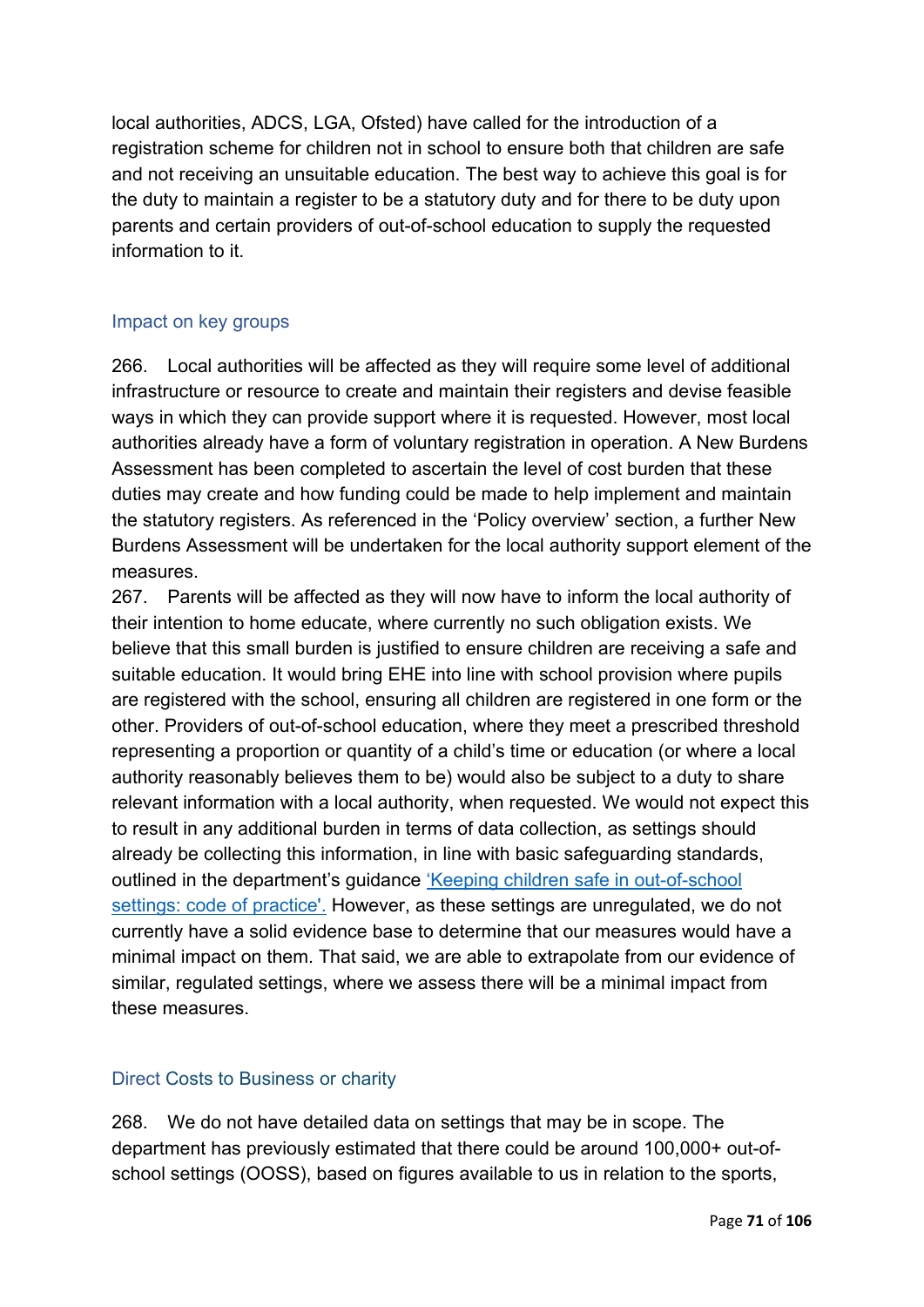youth, education and faith sector. Many of these settings will not be in scope of our proposals (for instance the 75,000+ sports clubs, Sunday schools, etc.) on account of not providing a substantial amount of education to children not in school. We have calculated that over 1.25 million children are likely to receive a form of tuition (whether that be a centre or with a tutor). However, there are extensive limitations to this data, which require caution, in part because there is no requirement for any of these types of settings to formally register (e.g. with Ofsted or the Local Authority), and because there is a potential for double counting.

269. In addition to those services provided at a particular non-school setting, some children will also be receiving their education from a provider at that child's own home in the form of private tuition. It is proposed that these tutors should also be subject to the duty to provide information to local authorities where it is requested. We estimate that this cohort could add up to between 70,000 and 100,000 further education providers to the 100,000 settings referred to in the previous paragraph, giving an estimated total of 175,000-200,000 providers who would be subject to the duty to provide information for the CNIS register.

270. The Association of Directors of Children's Services (ADCS) estimate of children who are home educated is 81,196 (as of 7 October 2021), but again the data on this is unreliable due to parents not being required to register their children when home educating nor a consistent approach across local authorities. Not all of these children will be attending out-of-school education settings for a substantial proportion of their education, as their education may take place entirely at home or they may not attend these settings regularly.

271. It is not envisaged that businesses/charities will bear any additional costs in order to comply with their duty to supply information to local authorities where they meet a prescribed threshold (or the local authority reasonably believes they do). The information would not be supplied proactively, and instead would only be shared on request of the local authority. The information that will be requested is information that these businesses/charities should possess about children in their care anyway (name, address, parent details, etc.) as per ['Keeping children safe in out-of-school](https://www.gov.uk/government/collections/keeping-children-safe-in-out-of-school-settings)  [settings: code of practice'](https://www.gov.uk/government/collections/keeping-children-safe-in-out-of-school-settings) (albeit this is not legally mandated on account of out-ofschool education settings being unregulated) and so any increased impact should be minimal. Providers would only be required to provide any relevant information they hold to the local authority.

272. We assume there are potentially three types of costs to providers of out-ofschool education associated with the new legislation:

- a. **Familiarisation time**: All providers of out-of-school education will need to familiarise themselves with the new legislation, to check whether any actions apply to them or not.
- b. **Reporting time:** Providers of out-of-school education who meet the prescribed threshold must supply relevant information to the LA on request.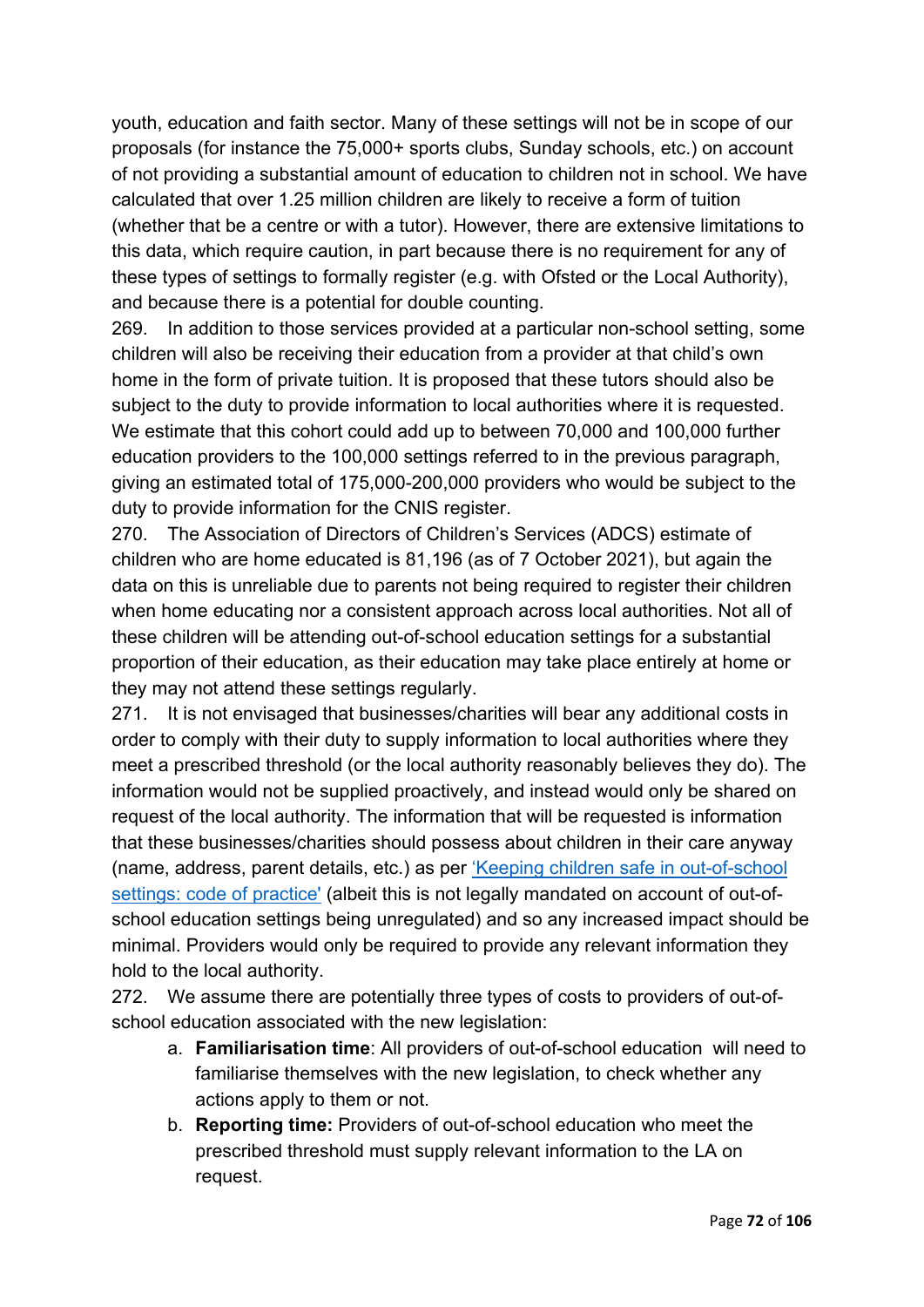c. **Data collection time:** If providers of out-of-school education are not already collecting the data required for inclusion on the register, then settings may spend time collecting this data.

273. Whilst all providers of out-of-school education will likely incur a familiarisation time cost, only those who meet the prescribed threshold to be set out in regulations (which will likely be targeted at those providing a substantial proportion of a child's education with no parent present) will incur reporting time, or possible data collection time, costs. We are uncertain how many providers of out-of-school education already collect the required data (although expect most will already), therefore we have considered the overall cost of the legislation both with, and without, a new data collection time burden for these settings.

274. In order to quantify these costs across the system, we assume the following time demands on a provider of out-of-school education from the new legislation:

- a. 15 minutes familiarisation time per setting; this is a one-off cost in the first year
- b. 5 minutes reporting time per student; this is an annual cost
- c. 10 minutes data collection time per student; this is an annual cost

275. We assume that these tasks draw on administrative staff time, who are paid at minimum wage.

276. Estimated annual costs are shown in the table below, presented in 2022 prices. The largest cost is incurred in the first year, due to the cost of familiarisation with the legislation across all settings; this cost remains small, however, particularly on a per setting basis (£2.57 per setting). In all following years, the cost of the legislation to out-of-school education settings is very small.

|                           | Year 1   | <b>Year 2 onwards</b> |  |
|---------------------------|----------|-----------------------|--|
| Incl. data collection     | £256,784 | £19,284               |  |
| Not incl. data collection | £243,928 | £6,428                |  |

## **Table 22: Estimated costs**

277. Reassuringly, whether data collection costs are included or not, there is only a minimal impact on total costs; as such, our uncertainty over how many settings might need to collect new data should not be of concern.

278. If we appraise this regulation change over 10 years, the present value of the costs to business is between £293,000 and £403,000.

# Wider Impacts and Transfers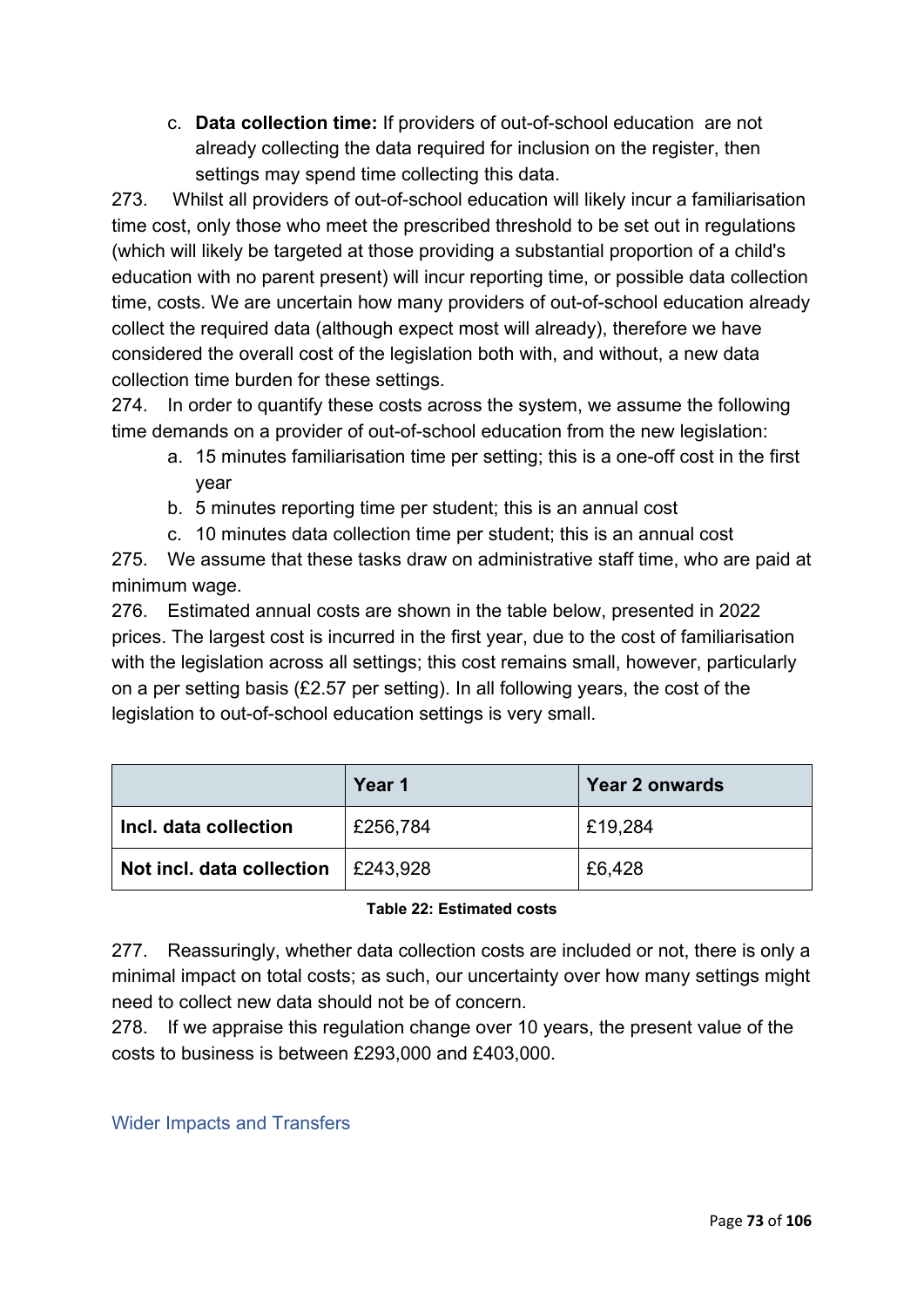279. As outlined above, any impact on businesses will be negligible as (1) not all home educators will use out-of-school education providers as part of their arrangements to secure a suitable education for their child; (2) fewer still are likely to be above the threshold, to be set out in regulations, which will determine when settings fall within scope of the duty to supply information to the local authority on request – as the threshold will specifically be targeted at those providers who are likely to provide a substantial proportion of a child's home education provision, without the presence of a parent; and (3) when information is requested, this should be information that is already in possession of the provider. In addition, the legislation will only require them to supply any information they already have in relation to a child to the local authority. There would only be extensive impact should a setting in scope not comply with the duty and therefore be subject to a civil penalty which would require further resource.

## Impacts on Small Businesses

280. Small businesses (i.e. certain out-of-school education providers above the prescribed threshold) would have minimal or no burden placed on them beyond the provision of relevant information about certain children attending their setting. This is information that they should possess for safeguarding purposes. This should therefore only involve bare minimum costs of correspondence with the local authority (i.e. the time it would take to source information and send an email or letter), if any additional cost to current operations at all.

# Implementation and evaluation

281. Officials have conducted a Public Sector Equality Assessment in relation to these proposals. It determined that no individuals or groups will be discriminated against nor disproportionately affected by the measures on the basis of their protected characteristics when they are implemented.

282. Local authorities' adherence to their duties will be assessed by Ofsted in line with existing inspection and evaluation procedures.

283. Parents who fail to provide information required, or provide false information, will leave the local authority able to make an assessment under relevant provisions of the Education Act 1996 that a child is not receiving a suitable education and commence the procedures for issuing a School Attendance Order for that child. Where an Order is made and not complied with, the recipient may be prosecuted in line with existing law.

284. Providers of out-of-school education providing education above a prescribed threshold, who fail to provide required information may be issued with a financial penalty notice. This amount will be prescribed in regulations, and would only be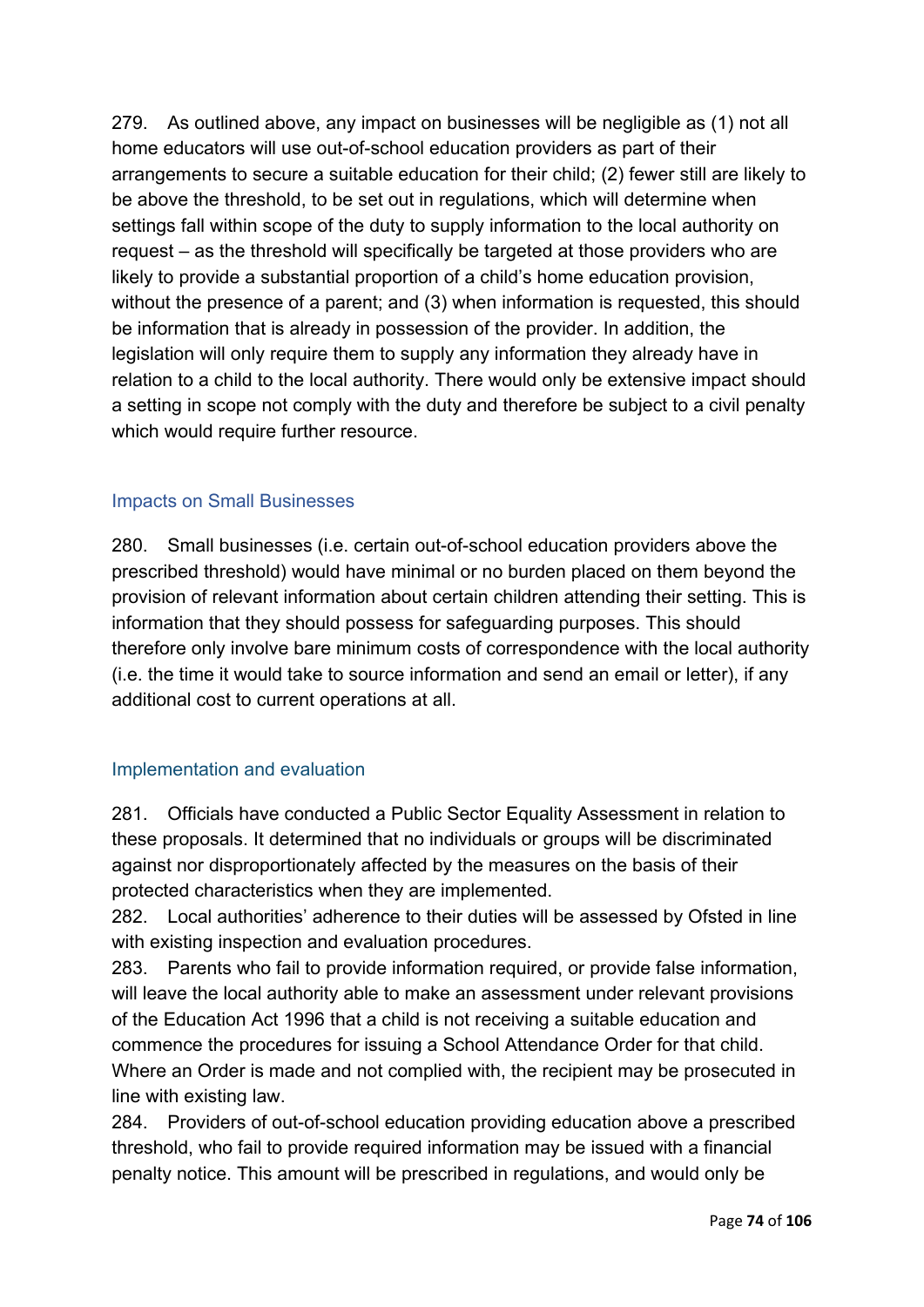enforced if requests, notices, and warnings for information was not adhered to. As part of the department's data collection, we will ask local authorities to provide data on the number of requests they have made to providers and/or amounts issued with penalties for non-compliance, so we can evaluate the potential impact.

# **Independent Educational Institutions (IEI): Registration requirements**

| <b>Total Net Present Value</b>                                 | [£0, £1,683,285] |  |  |
|----------------------------------------------------------------|------------------|--|--|
| <b>Business Net Present</b><br><b>Value</b>                    | [£0, £1,683,285] |  |  |
| <b>Equivalent Annual Net</b><br><b>Direct Cost to Business</b> | [£0, £195,556]   |  |  |

Cost of Preferred (or more likely) Option (£m)

**Table 23: Cost of preferred (or more likely) option (£m)**

## Policy overview

285. It is a criminal offence under section 96 of the Education and Skills Act ("the 2008 Act") to conduct an independent educational institution if that institution is not registered with the Secretary of State. There are some very 'school-like' settings which provide education on a full-time basis which can currently operate without the need for registration because the teaching they offer is so narrow that they are not considered to be an educational institution. They are not subject to the system of regulation under Chapter 1 of Part 4 of the 2008 Act; they are not subject to inspection, nor is it a criminal offence to conduct such a setting. This creates a safeguarding risk because the children attending these institutions are not attending registered settings which are subject to standards related to welfare and regular inspection against such standards; these settings provide no assurance as to the quality of education provided or suitability of staff employed or the quality of the leadership and management.

286. We intend to reduce these risks by amending the definition of an independent educational institution, so that any setting which provides full-time education to five or more children (or one with special educational needs, or who is 'looked after') will be required to register with the Secretary of State (or change their provision to reduce, for instance, the amount of education offered), or be committing an offence if they do not. Once registered these settings will be subject to regular inspection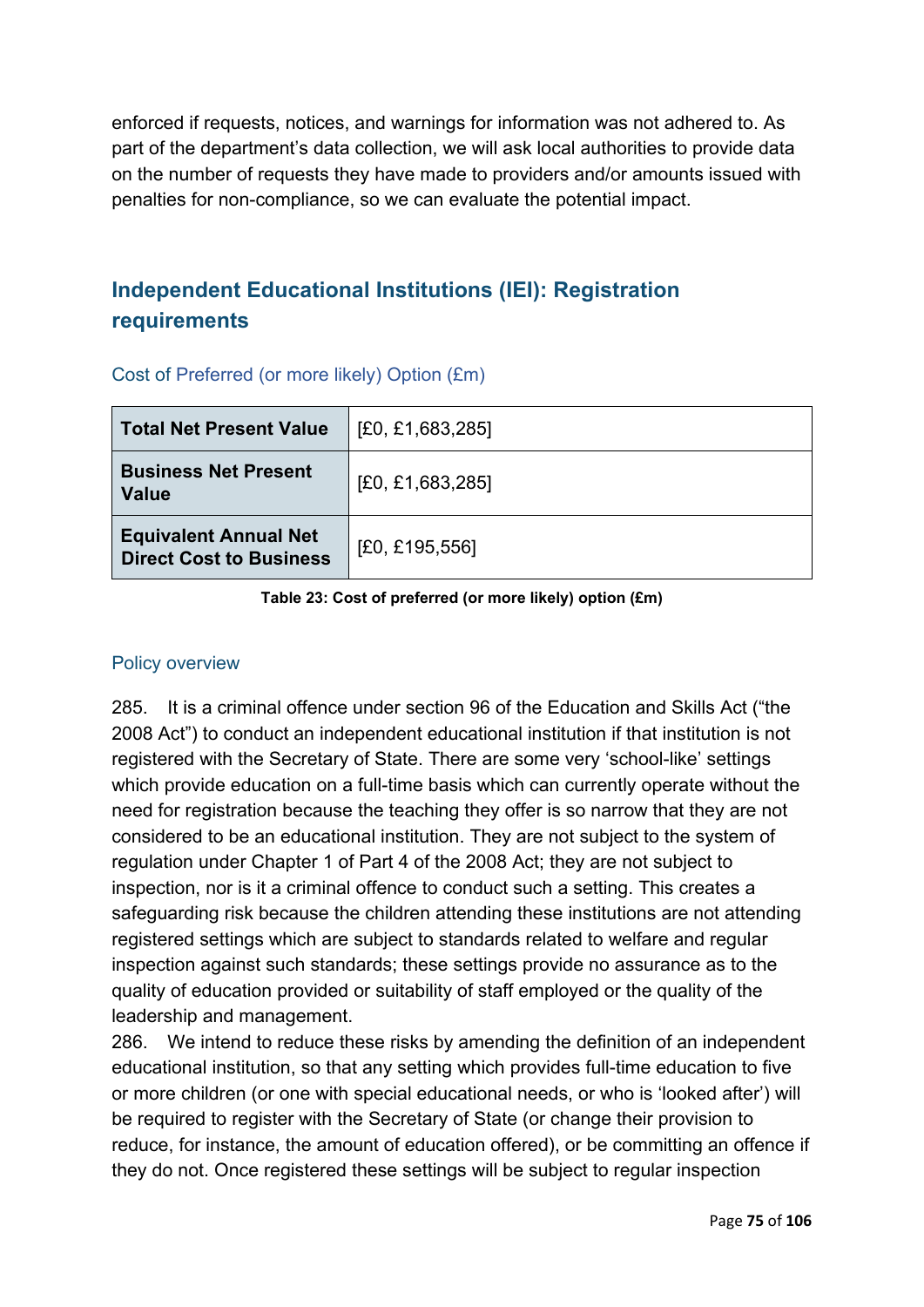against relevant standards relating to, for example, the quality of education offered, or the suitability of staff employed.

287. The intention is that almost all settings which are attended full-time by children of compulsory school age are caught by our regulatory regime. This will help us ensure that all children receive a safe and effective education.

# Viable policy options (including alternatives to legislation)

288. These proposals are based on our experience of operating under the current regulatory regime in Chapter 1 of Part 4 of the 2008 Act and interacting with full-time, 'school-like' settings which currently do not need to register.

289. The only other option is to do nothing and maintain the existing regime. This would mean that some settings which provide education to children of compulsory school age could continue to operate without a suitable system of regulatory oversight. This means that there is inadequate assurance as to the quality of education provided by the settings, the suitability of the staff employed or the quality of leadership and management. These settings would continue to pose a safeguarding risk and may diminish the life chances of the children attending.

## Impact on key groups

290. The settings which will become regulated will in very many cases be institutions which currently provide a very narrow, predominantly religious education to conservative faith communities, especially some Charedi Jewish communities concentrated in Manchester, Gateshead and (particularly) North London/Essex. 291. The impact of this measure will significantly impact on these communities, those within the communities who operate and conduct these settings, and the children within them who attend these religious-education settings. The number of these settings is unknown since, by definition, they operate without our oversight. However, as a guide, in 2015 the Interlink Foundation, an Orthodox Jewish charity, using numbers from the 2011 census estimated the number of strictly Orthodox Jews to be between 30,900 and 43,500 depending on definition. Given the relatively high birth-rate of this community, we have a working estimate that the current Orthodox Jewish population of England is around 50,000.

292. Set against this, not all of these individuals will make use of institutions that fall outside the regulatory system to educate their children. There are some independent educational institutions of a Charedi Jewish religious character already registered with the Secretary of State and some children of a Charedi background may attend non-religious schools. We have no reliable estimate of the number of people (adults and children) impacted by this change. However, the total number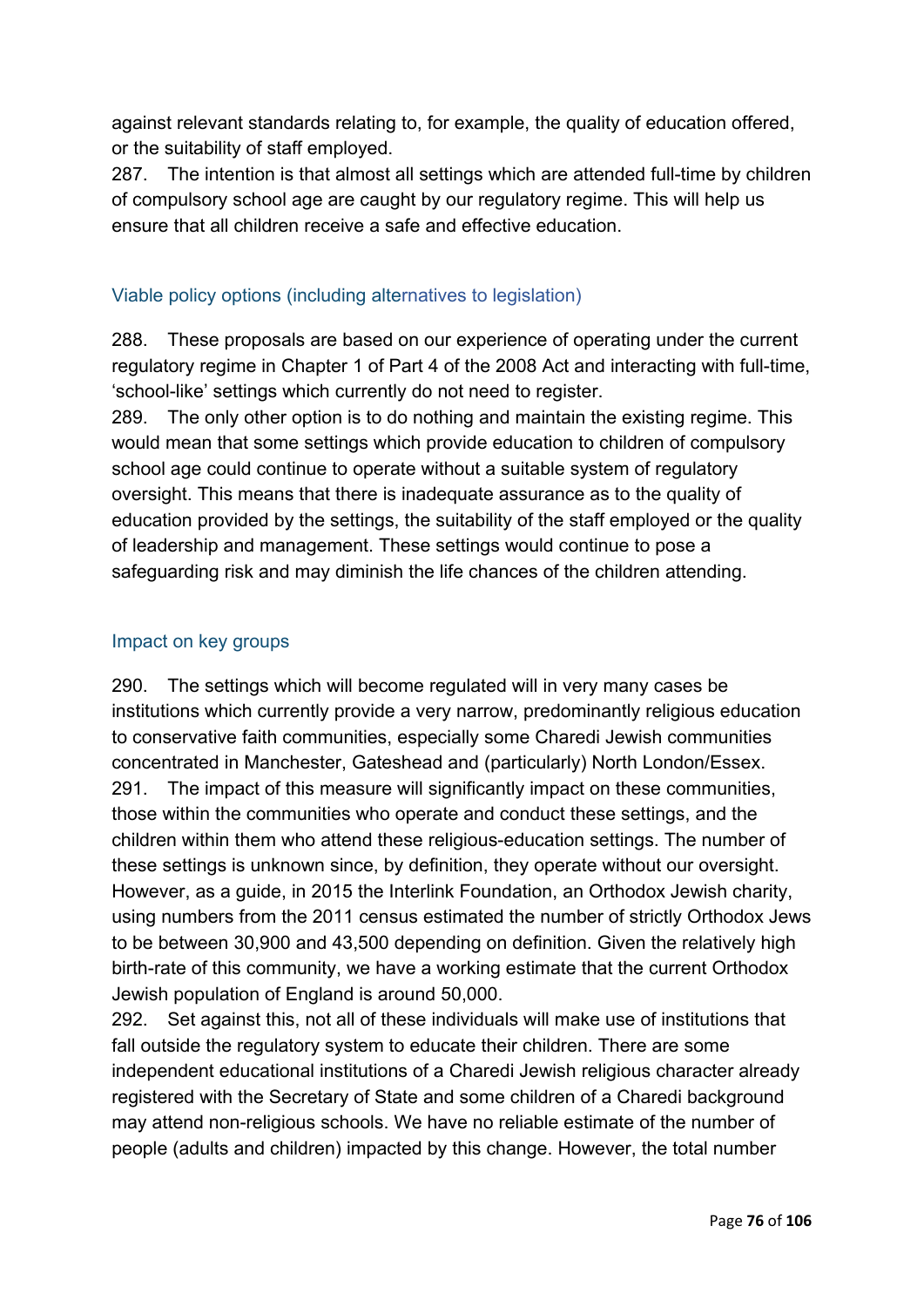should be small, and definitely fewer than 50,000, and the number of settings impacted should be commensurate with the provision of education to this population. 293. There are two possible positive outcomes from these changes. Those running the affected institutions can either (a) register, meeting all relevant standards with regards to, among other things, safeguarding and education, or (b) reduce the hours that they operate, or otherwise change their educational provision so that they need not register. Scenario (a) would be a positive outcome for the children attending these settings since for example, the quality of the education they receive is likely to be better and greater assurance can be given as to their welfare, for instance, regarding the safety of the buildings in which they learn. Scenario (b) may also be a positive outcome if it means that the children attend a registered institution during normal school hours and attend these settings for 'supplementary' education only.

## Direct Costs to Business or charity

294. The proprietors of the settings impacted by this proposal are usually ownerproprietors or registered charities. Any costs created by this proposal will be paid by these individuals/groups. Some potential identified costs occur if the settings seek registration in response to these changes. There is a fee payable to Ofsted (currently £2,500) for the necessary pre-registration inspection, plus ancillary costs if before registration the setting needs to purchase new textbooks, train staff and repair/improve buildings etc. These ancillary costs cannot be reliably estimated since they are case-dependent but to note that the settings which we know about and which do not currently need to register, often have premises which are in a poor state of repair.

295. Such costs are already paid by registered independent schools. The overall number of settings who we anticipate will pay these costs is very small given the size of the population they serve, and not paying these costs by not operating "full-time", obviating the need to register, is a viable option.

## Wider Impacts and Transfers

296. Any wider impacts are likely to be most experienced by independent schools and maintained schools in the Manchester, Gateshead, and Hackney areas if the impacted settings in these areas respond to this measure by ceasing to provide "fulltime" education and so are not required to register. In this scenario, the children who previously attended the institution may need to attend elsewhere for their education. This may create pressure for places at schools nearby, especially registered independent schools which educate in line with Charedi Jewish teaching. 297. However, this scenario (children attending registered settings and only using Yeshivas for supplementary education) appears unlikely given the nature of the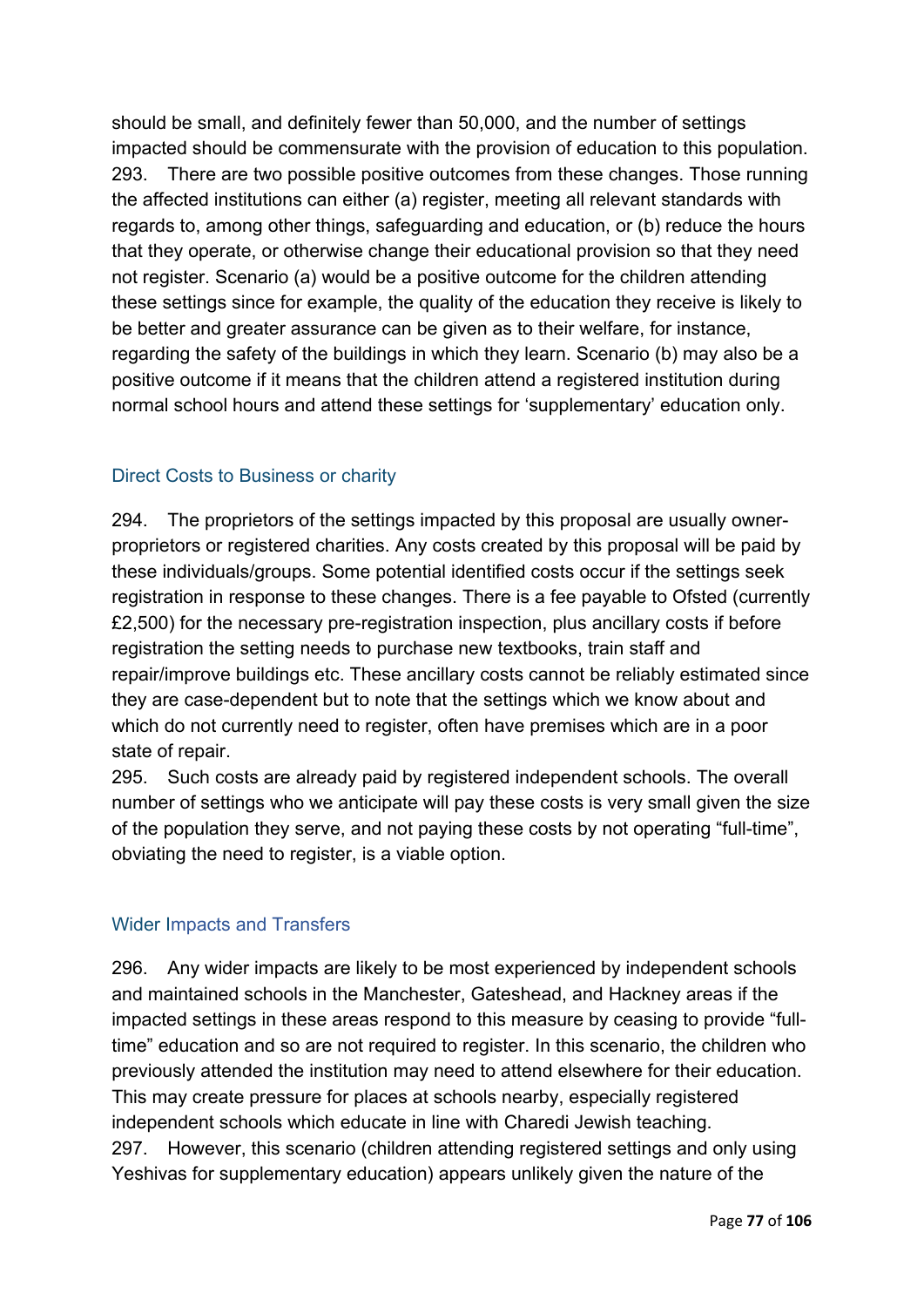Charedi Jewish communities. A more likely outcome is that the children who currently attend Yeshivas will be classified as electively home educated, attending the Yeshivas on evenings and weekends.

298. Regardless, the numbers involved in such a scenario are expected to be small albeit concentrated in specific geographic areas.

## Impacts on Small Businesses

299. We assume the impact on small business will be the costs to unregistered settings of responding to this policy change; no other businesses are affected by this policy. These settings can either choose to adjust their hours of operation so that they do not need to register or choose to formally register.

300. In terms of the number of settings affected, we assume this is in practice could be close to the total number of settings in the ultraorthodox Jewish community. Given the lack of information available, we have had to make some rough assumptions to estimate this total. We took the upper size limit of the community – 25,000 individuals (for source, see "Impact on key groups" box) – to avoid underestimating costs. We then use evidence on the child: adult: elderly ratio in ultra-orthodox Jewish communities to calculate that c. 49% of these individuals are children. Based on an illustrative example of the size of a setting – c.450 students in Yeshiva Luzern – we approximate that these costs apply to 27 settings. 301. We consider the costs of all affected institutions adjusting their hours and all

affected institutions formally registering, because these reflect the lower and upper bound of the impact on small businesses.

a. Adjusted hours: If we assume all settings just adjust their hours of operation to outside standard school time, then there are no costs (the education that happens does not change, only the timing of it in the day). However, note that there may be increased costs to the public sector if children decide to go to mainstream schools alongside other settings. This may be somewhat counterbalanced by the added educational benefit of children receiving a better quality of education. The present value of the impact on small businesses is £0.

b. Formal registration: If settings choose to register, they will need to prove their ability to meet the applicable standards, for example, relating to the curriculum and building standards. As such, if these standards are equivalent to those in the current independent school standards, there will be significant costs in terms of teacher time, building adjustments. There will also be inspection fees. We have estimated these "start-up" costs for settings to register as just over £60,000. Given our estimated number of settings, we estimate the total cost to small business could be around £1.7m.

302. Overall, we find the cost to small businesses will be somewhere in the range of [£0, £1.7m]. However, given the high cost of registering we expect many settings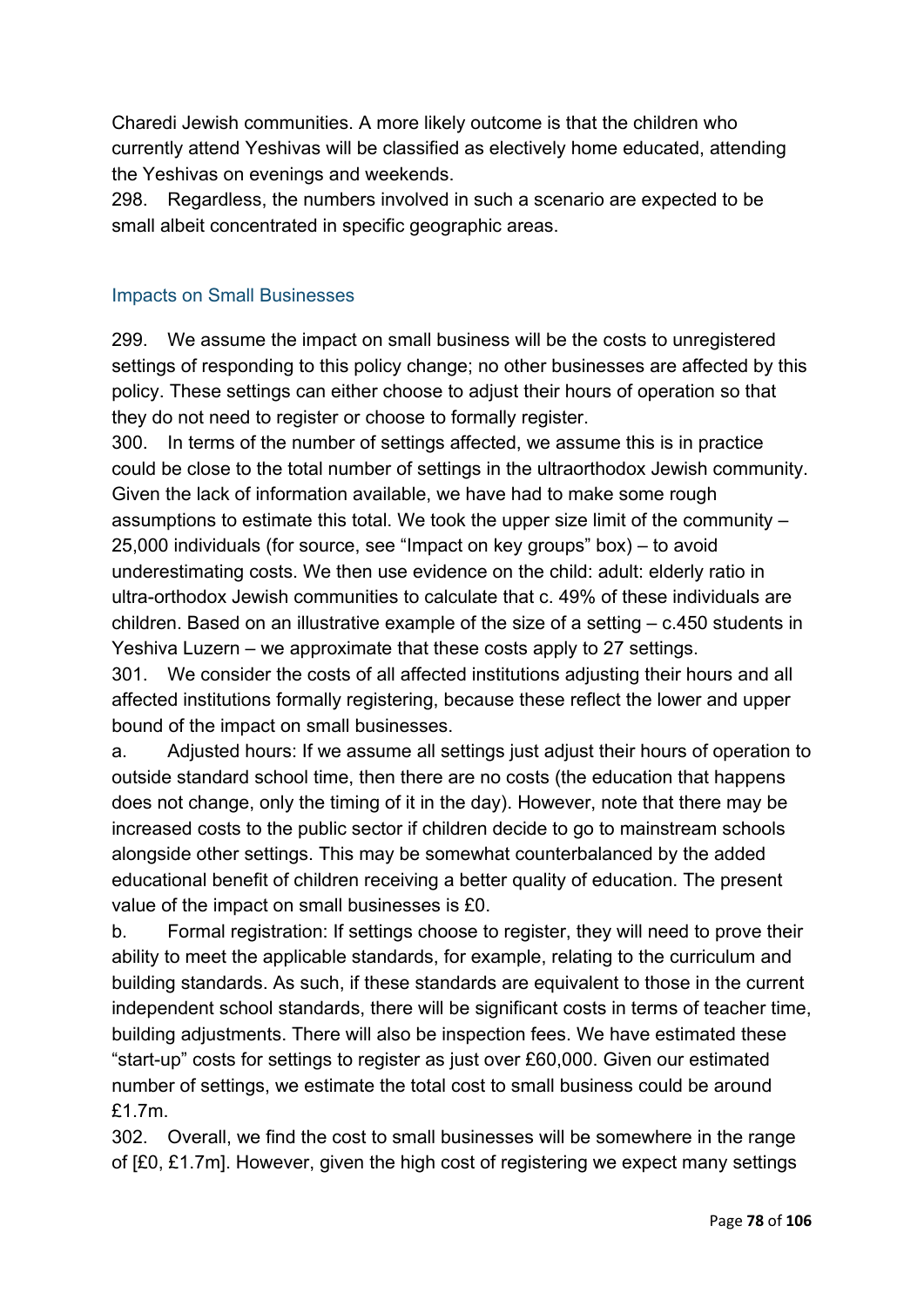to merely change operating hours; as such, we assume the total cost will be realised towards the low end of this range.

## Implementation and evaluation

303. We have a pre-existing relationship with various groups representing some Jewish faiths. The success of this policy will be judged through engagement with these groups as well as by monitoring the number of institutions who seek registration in response and the number of settings who are identified as operating unlawfully without registration.

# **IEI: Material Change and De-registration appeals**

| <b>Total Net Present Value</b>                                 | £172,160 |
|----------------------------------------------------------------|----------|
| <b>Business Net Present</b><br><b>Value</b>                    | £172,160 |
| <b>Equivalent Annual Net</b><br><b>Direct Cost to Business</b> | £20,000  |

#### Cost of Preferred (or more likely) Option (£m)

**Table 34: Cost of preferred (or more likely) option (£m)**

## Policy overview

304. All independent educational institutions must register with the Secretary of State for Education. Institutions which are registered must meet the Independent School Standards, and where applicable the Early Years Foundation Stage (the Standards). Institutions which fail to meet the Standards can face enforcement action up to and including removal from the register, or "de-registration", under section 116 of the Education and Skills Act 2008 ("the 2008 Act"). In addition, institutions which wish to vary the details of their registration in specified ways (for example, to increase their capacity) must apply to the Education Secretary for approval to make a 'material change'.

305. We wish to change the basis upon which certain appeals against deregistration decisions made by the Education Secretary may be decided. The effect is that if the Education Secretary makes a de-registration decision under section 116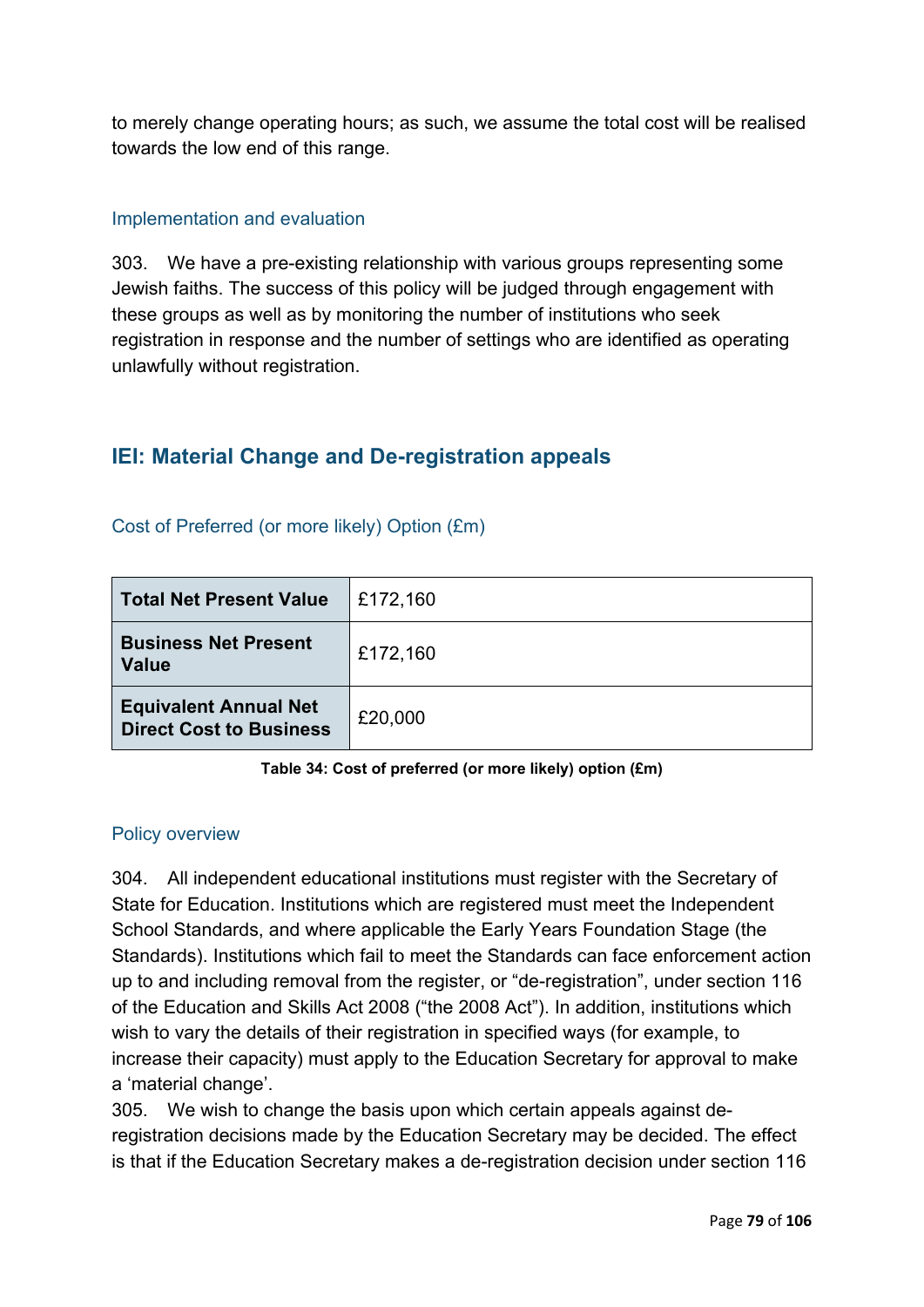of the 2008 Act and that proprietor appeals the decision and certain conditions are met, that appeal will be considered on the basis of judicial review principles (i.e. the First-tier Tribunal will review the Education Secretary's decision at the time it was made and decide whether to uphold it). If those conditions are not met, the proprietor may still exercise the existing right to appeal under section 124 of the 2008 Act and their appeal will be decided on the basis of a full-merits review (i.e. the First-tier Tribunal will review the evidence at the time of the hearing and decide whether to uphold the decision, deciding for itself whether de-registration is appropriate). 306. We also wish to change the material change regime in the 2008 Act so that more types of changes, under that Act, require the Secretary of State's approval and increase the powers available to the Education Secretary to impose a relevant restriction upon a proprietor of an institution where there has been an unauthorised material change.

# Viable policy options (including alternatives to legislation)

307. Proposals are based on experience of operating under the current regulatory regime. The only identified alternative option would be to do nothing. 308. Doing nothing would allow identified faults in the current system to continue. It is in the public interest that appeals against de-registration decisions of long term, persistently failing institutions are resolved expeditiously, as whilst an appeal is pending a school (which is potentially subjecting pupils to substandard safeguarding and education) remains open. A judicial review may be resolved more swiftly than a full-merits appeal, as it only involves a review of the Education Secretary's decision at the time it was made, as opposed to a full-merits review, which ordinarily requires the commission of another inspection to allow the First-tier Tribunal to consider contemporaneous evidence at the hearing. In addition, the only current enforcement power available for an unauthorised material change is de-registration, which is often disproportionate. The power to impose a relevant restriction would give the Education Secretary a more proportionate option for enforcement, where necessary.

## Impact on key groups

309. Key groups identified are the proprietors of those institutions which face deregistration, and the children (and their parents) attending these settings. The intended impact will be that de-registration decisions against long term, persistently failing institutions which do not meet the Standards (and could be unsafe) will take effect more quickly meaning that the children attending will go elsewhere, hopefully to a safer site with better education.

310. There are very few institutions which face de-registration so the numbers impacted are small.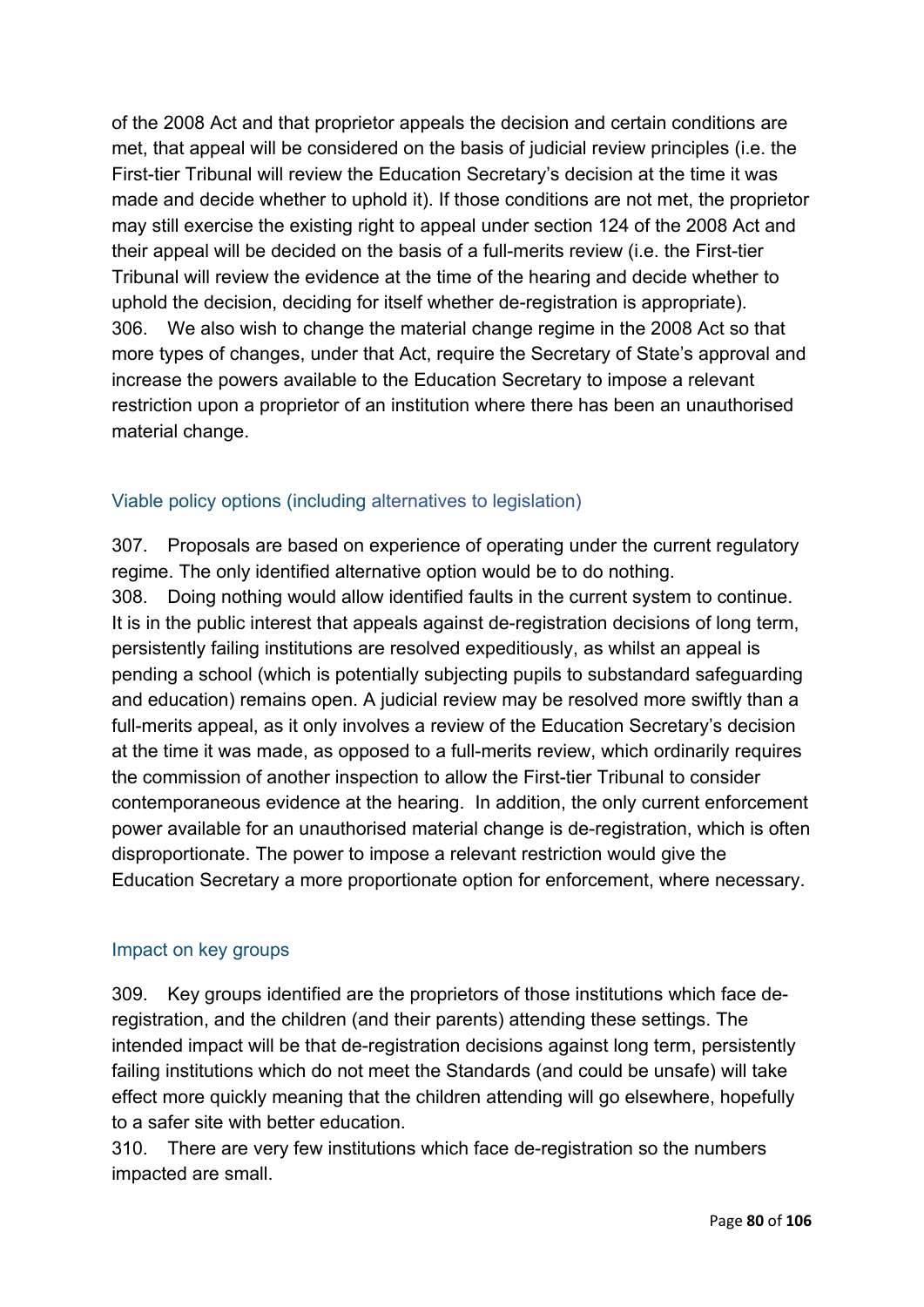311. The same will apply for relevant restrictions which may be imposed upon proprietors where there has been an unauthorised material change. The intended impact is that proprietors will ensure the operation of the institution falls into line with that for which it is registered.

# Direct Costs to Business or charity

312. Most independent educational institutions are operated by charities or businesses, so any move to make it easier to take effective enforcement action against these institutions or impose greater regulatory requirements on them (by requiring the Education Secretary's approval to more changes) will lead to a nominal administrative cost on these charities/businesses. In the case of increasing the number of types of change which require the Education Secretary's approval, we expect the administrative cost to be negligible as notification of a material change can simply be in the form of a brief email, such as "can we increase [our capacity] from [50] to [100]". Applications for material change approval often necessitate an OFSTED inspection. However, institutions are not currently required to pay for OFSTED material change inspections. We expect legislation to be amended in the future (approx. 18 months) so that institutions are required to pay a fee for these inspections, but we have not included these costs in this LIA as they are not relevant at this time.

313. There may be an increase in the costs to institutions incurred as a result of appeals made by them in relation to decisions by the Secretary of State connected to material changes. Institutions may appeal against refusals to approve a material change and in the case of unapproved material changes, a new power is to be provided to the Secretary of State to impose a restriction on the institution's operation. We estimate that two institutions per year may incur these costs, which we estimate to be £25,000 (based on DfE's budgeting for such appeals). 314. In contrast to this, the system by which certain appeals against de-registration are heard will be streamlined, resulting in savings to institutions by removing the need for further inspections. We estimate this to result in £3,000 savings per institution up to approximately ten institutions. The net additional cost to the sector per year therefore is £20,000.

# Implementation and evaluation

315. Policy intention is to improve existing regulatory regime. Success of this policy will be judged through individual cases which are subject to this proposed new regime. Key metrics will be time taken for institutions to meet the Standards (or time spent not meeting the Standards) and/or for certain institutions that meet the above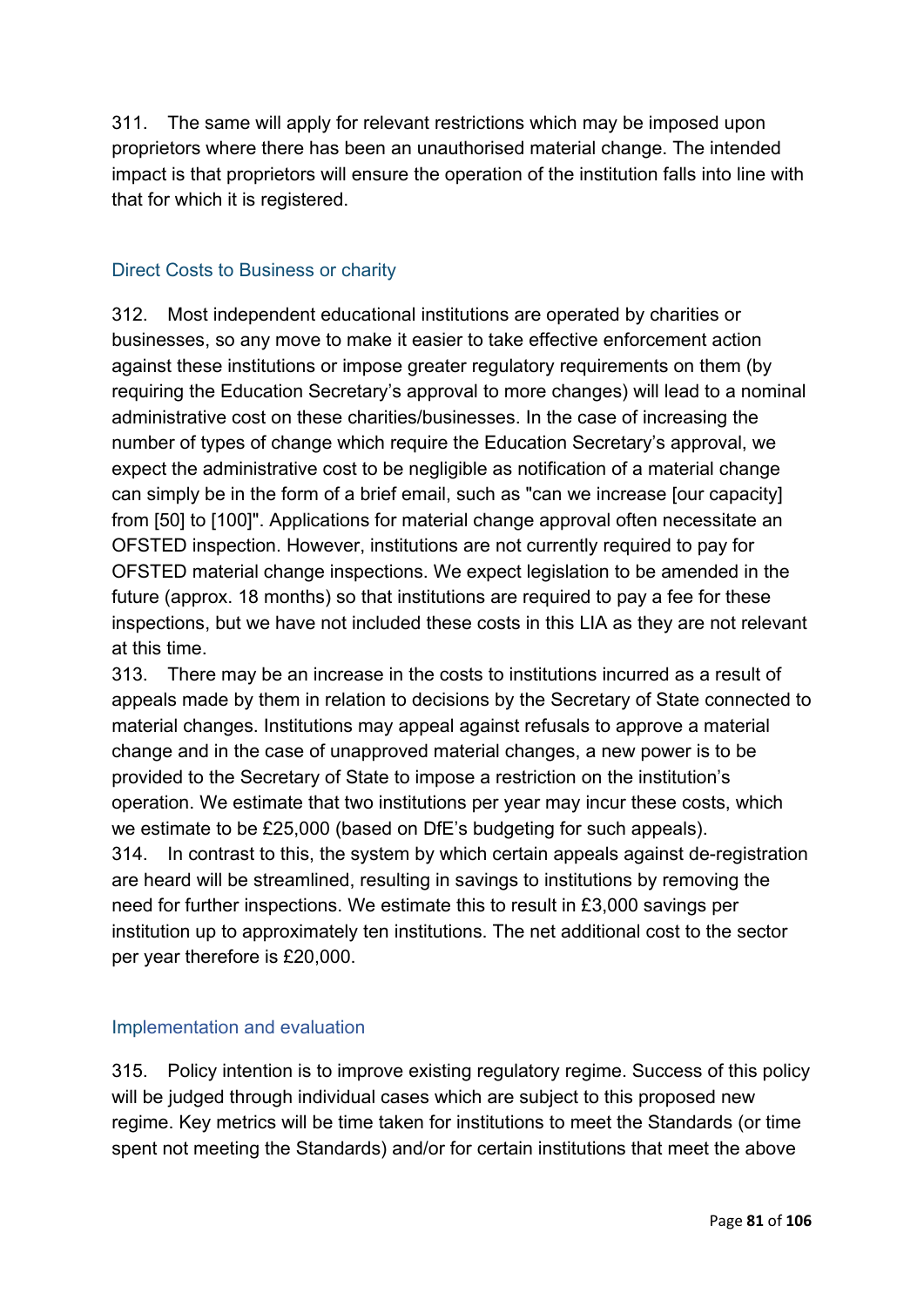conditions to be de-registered following a decision under section 116 of the 2008 Act while under enforcement action.

# **IEI: Enforcement**

### Cost of Preferred (or more likely) Option (£m)

| <b>Total Net Present Value</b>                                 | £34.4m |
|----------------------------------------------------------------|--------|
| <b>Business Net Present</b><br><b>Value</b>                    | £34.4m |
| <b>Equivalent Annual Net</b><br><b>Direct Cost to Business</b> | £4m    |

**Table 25: Cost of preferred (or more likely) option (£m)**

## Policy overview

316. All registered independent schools are inspected against the Independent School Standards (and where applicable the Early Years Foundation Stage). Schools that fail to meet these standards can face regulatory action, up to and including de-registration (which in effect means they need to close). We wish to increase the department's regulatory options with regards to any independent schools or other independent educational institutions which fail to meet the standards.

317. There are presently situations where regulatory action cannot be effectively taken, where there is a risk of harm to students at an institution, because our existing options would not be an appropriate response or would be disproportionate. This means that institutions, which do not meet the standards but which because of this pose a risk to students, can remain open for lack of viable alternatives.

318. We are therefore proposing that the Secretary of State is given an additional enforcement power with regards to independent educational institutions which do not meet the standards. This would be a power to temporarily suspend registration where the Secretary of State considers that students are at risk of harm.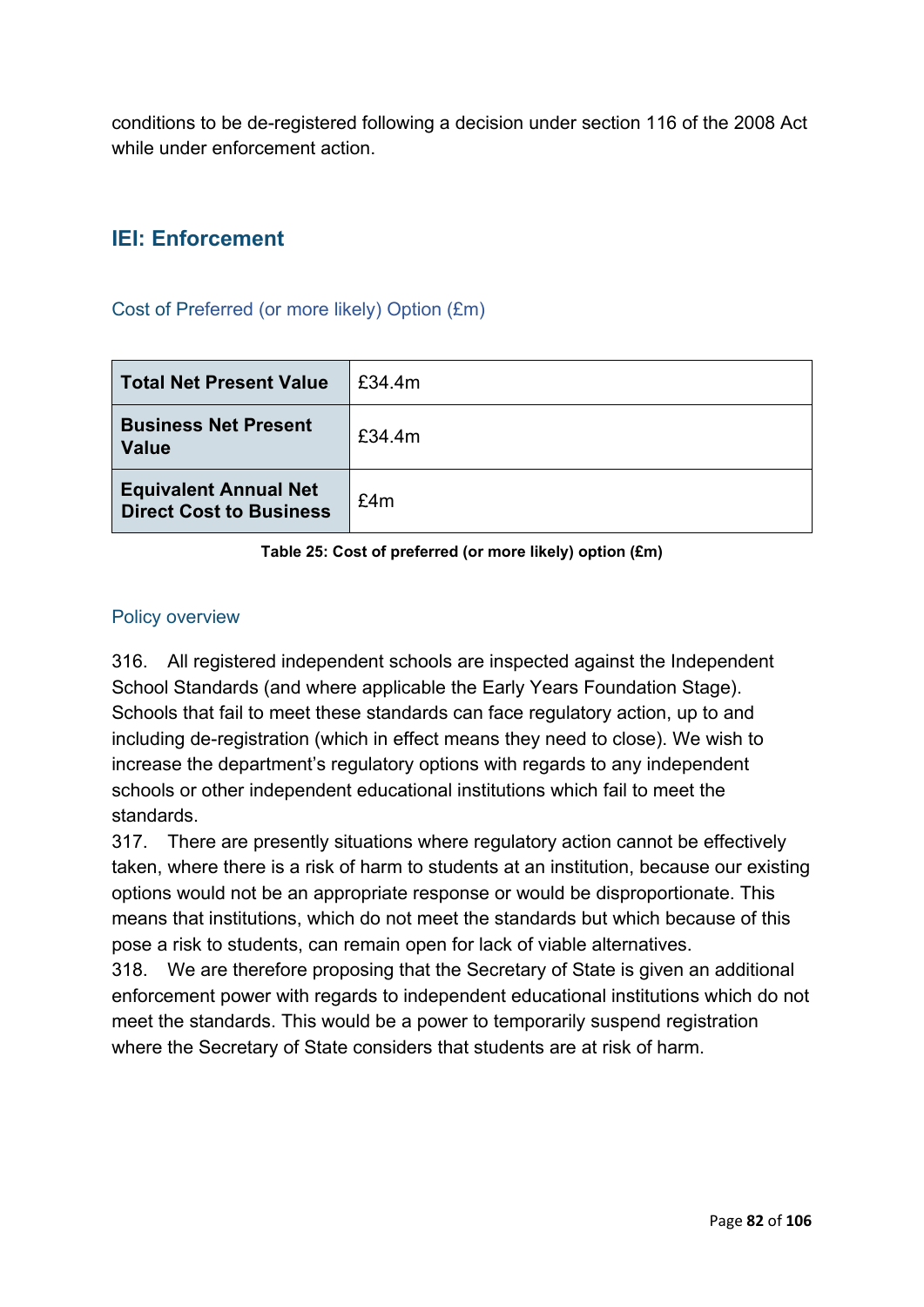# Viable policy options (including alternatives to legislation)

319. The only alternative option would be to do nothing and make no changes. We have identified the changes as necessary based on our experiences operating the existing regime since 2016 and attempting to take regulatory or enforcement action against independent schools. From this experience, we have identified the need for greater flexibility in the department's potential response to institutions which do not meet the standards. To make no change would perpetuate current problems where action cannot be taken against potentially unsafe schools for lack of viable options for enforcement.

#### Impact on key groups

320. The only group(s) impacted by these measures will be those running those institutions which are failing to meet the standards, and the children (or parents of children) attending these institutions. The impact will be positive overall in that the intention is that institutions can and will more readily and consistently meet the standards.

321. The number of children impacted by these measures is expected to be small. As of February 2022, there were eight schools catering for approx. 2,800 pupils under ongoing enforcement action.

## Direct Costs to Business or charity

322. In cases where institutions have their registration suspended due to not meeting the standards, they will be impacted by not receiving student fees during this time, until they have made the required changes and demonstrated they will be able to meet the standards and are then able to reopen. We have estimated that, on average, institutions would have their registration suspended for a maximum of one term, the number of pupils per institution to be 300, and the fee per pupil to be £10,000 a year (upper bound). On average this results in a cost of £1m per institution impacted. We estimate that 4 (of 2,410) institutions will be impacted per year, resulting in a total cost to the sector per year of £4m. Across a ten-year period, the total discounted cost to the sector is estimated to be £34.4m.

323. The new enforcement provisions may have a deterrent effect on some institutions, encouraging them to make changes and improvements to comply with the required standards before enforcement action is taken. There may be some indirect costs for these changes and improvements, but we are unable to estimate these both in terms of their timeframes and costs involved, as this will depend on what standards need to be improved and how. Examples might be making repairs to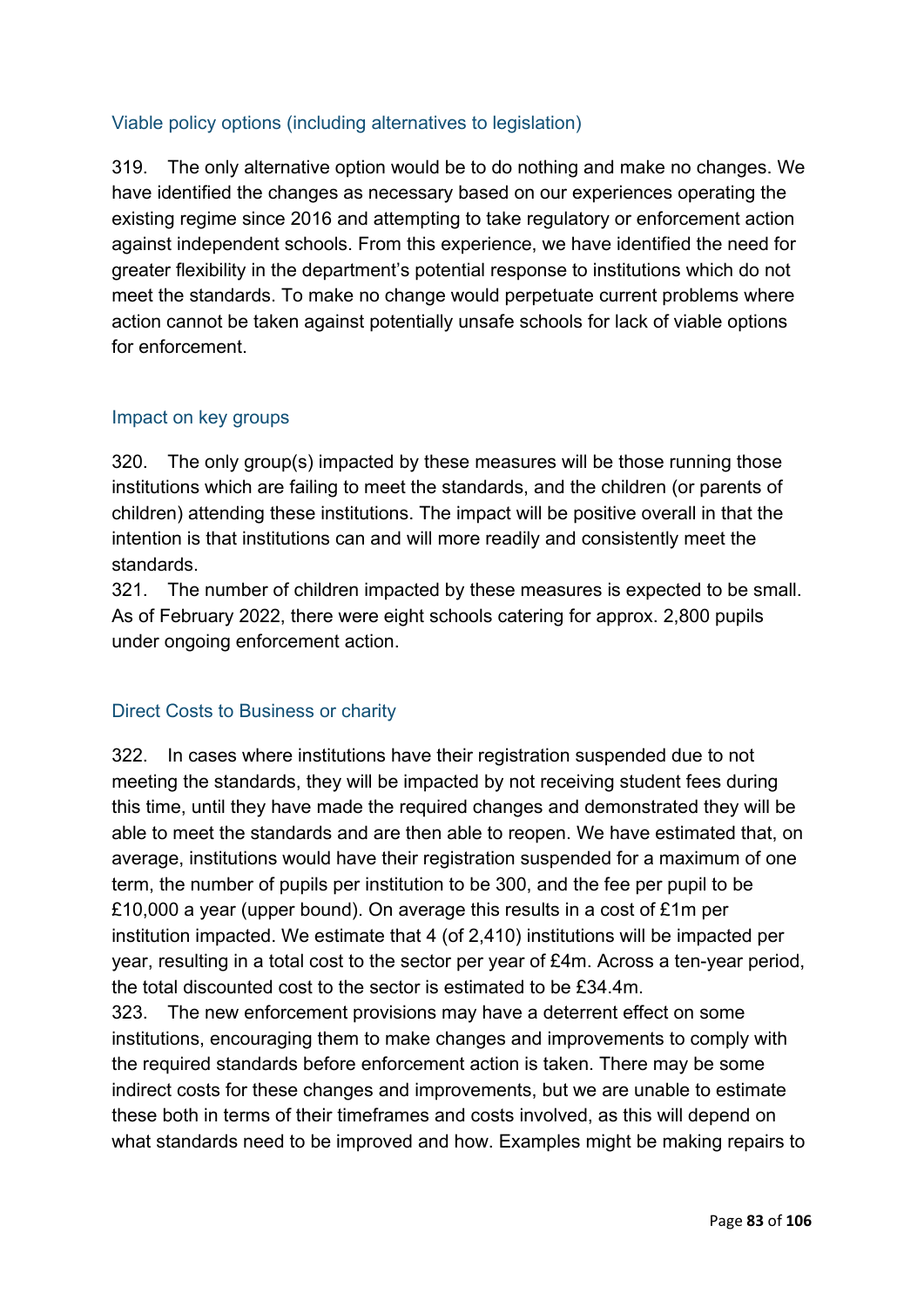a building, employing teachers or additional staff training. Any such costs will be paid by the proprietor of these institutions, which tend to be businesses or charities.

## Wider Impacts and Transfers

324. Wider impacts will be felt if more children attend institutions which consistently meet the standards and as a result receive a better, safer education. However, the overall number of such children is small so the wider impact is expected to be small.

## Implementation and evaluation

325. The policy intention is to improve existing regulatory regime. The success of this policy will be judged through individual cases which are subject to this proposed new regime. Key metrics will be time taken for institutions to meet the standards (or time spent not meeting the standards) and/or close while under enforcement action.

# **IEI: Power to Investigate and Data sharing**

| <b>Total Net Present Value</b>                                 | N/A |
|----------------------------------------------------------------|-----|
| <b>Business Net Present</b><br><b>Value</b>                    | N/A |
| <b>Equivalent Annual Net</b><br><b>Direct Cost to Business</b> | N/A |

# Cost of Preferred (or more likely) Option (£m)

#### **Table 46: Cost of preferred (or more likely) option (£m)**

## Policy overview

326. It is a criminal offence under section 96 of the Education and Skills Act 2008 ("the 2008 Act") to conduct an unregistered independent educational institution ("an independent school"). Section 97 of the 2008 Act permits Her Majesty's Chief Inspector of Education, Children's Services and Skills ("Ofsted") to conduct no notice inspections of suspected unregistered independent schools, and grants powers to Ofsted inspectors which they can use during these inspections (broadly, to 'enter and inspect' the premises and take copies of documents found).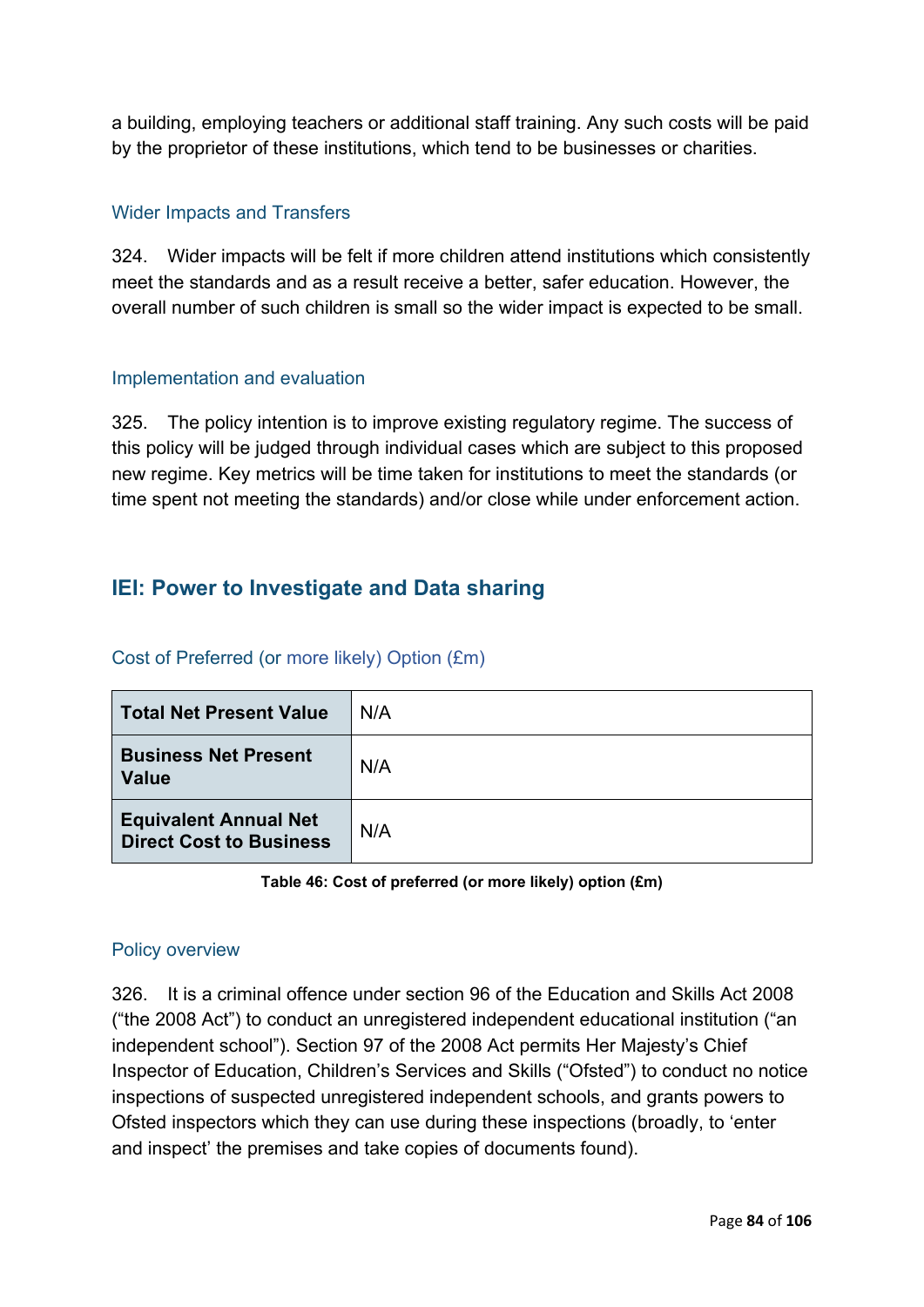327. It is also a criminal offence under sections 118, 121 and 127 of the 2008 Act for a proprietor of a registered independent educational institution to breach a "relevant restriction" (a requirement imposed on a proprietor under section 116 as a form of enforcement action).

328. The purpose of the measure is to facilitate improved inspection of settings which are believed to be operating unlawfully.

# Viable policy options (including alternatives to legislation)

329. We wish to increase the powers available to investigate, prosecute and sentence criminal offences under Chapter 1, Part 4 of the 2008 Act. Our intention is to allow more 'intrusive' activity which can better gather evidence to determine whether an educational setting is operating unlawfully as an unregistered school or is otherwise committing a criminal offence in Part 4 of the 2008 Act. Other minor changes will make it easier to prosecute those suspected of committing this offence. Increasing the powers will mean that during investigations of this type it will be permitted to search for and seize (take away) evidence, make recordings. An obligation will be placed on those present during an inspection to provide specified documentation, information, facilities and assistance.

330. In addition, we plan to increase the maximum penalty of obstructing Ofsted inspectors during an investigation into a suspected offence under Chapter 1, of Part 4 of the 2008 Act and increase the limitation period for bringing a prosecution for an offence under Chapter 1 from six to twelve months.

331. The current proposal is based on experiences of operating the current inspection regime (as contained in the 2008 Act) since 2016. The other option is to continue to operate under the existing powers, do nothing and maintain the existing regime. This would perpetuate current problems where unlawful (and unsafe) settings can easily avoid detection by refusing to make evidence available to inspectors who are unable to search for it themselves. The precise additional powers proposed are in line with those already available to other non-police Government inspectorates (such as the Health and Safety Executive and the Environment Agency). We therefore consider that this policy introduces a proportionate suite of powers to identify, investigate and prosecute criminal activity.

# Impact on key groups

332. The main impacted groups will be those running unlawful sites who will no longer be able to avoid detection by hiding, or impeding the discovery of, evidence and the children attending these schools. There is no one group or community which operates unregistered schools or schools which operate in breach of a relevant restriction.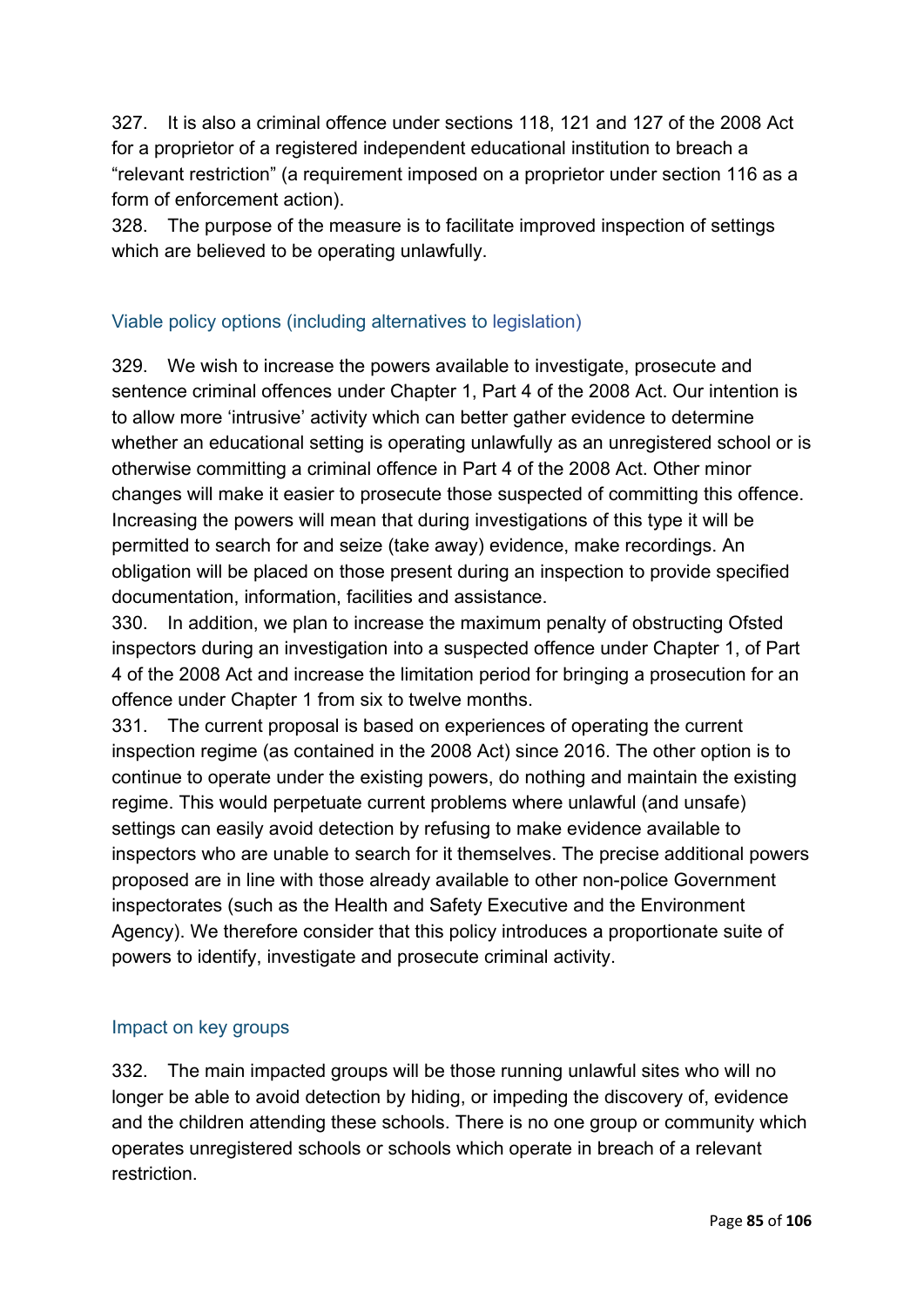333. The main benefit of this change will be experienced by those children who currently attend an unregistered school or a registered school operating unlawfully. By making it easier to target and prosecute those running unregistered settings, we aim to encourage all children to attend a registered setting which is subject to regular inspection and thus provides assurance that the setting is proving education in line with the contents of the relevant standards, for example with regards to the quality of education provided, the welfare of children attending, and the suitability of staff employed.

334. We have no figures on the number of unregistered schools currently in England since by definition these schools operate 'off-grid'. We (DfE and Ofsted) have identified 114 settings operating unlawfully since 2016, but the majority of these comply with our registration requirements upon detection.[42.](#page-85-0) We therefore anticipate that the number of inspections which identify a school operating unlawfully and where the proprietor seeks to hide evidence of this – necessitating an intrusive inspection to gather evidence to support a subsequent prosecution - to be small. 335. Since we began operating our regime there have been a handful (8-12) inspections where these additional powers would have been used if they were available at the time. This figure is a combination of settings which have been inspected but no conclusive evidence could be found [43](#page-85-1), settings which have not yet been inspected because, for instance, entry to the premises has been refused and settings where no inspection has been attempted in anticipation that inspectors entry would be refused.

336. We do not know how many new settings will open and operate unlawfully and, upon inspection, act in such a way as to necessitate an intrusive inspection. However, based on the evidence gathered since 2016 there is no reason to believe that there will be large numbers of such settings.

# Direct Costs to Business or charity

337. No direct costs identified. To date, individuals, small businesses, including those registered as charities have been prosecuted for breaching s96 of the 2008 Act. It follows that the impacts of this policy will be felt by individuals, businesses or charities acting unlawfully, rather than the sector(s) as a whole.

<span id="page-85-0"></span><sup>42</sup> All figures taken from Ofsted, Unregistered schools management information - 1 January 2016 to 31 August 2021: link [here](https://www.gov.uk/government/statistical-data-sets/unregistered-schools-management-information)

<span id="page-85-1"></span><sup>&</sup>lt;sup>43</sup> Four settings where "No further action taken", from tab 3 of the above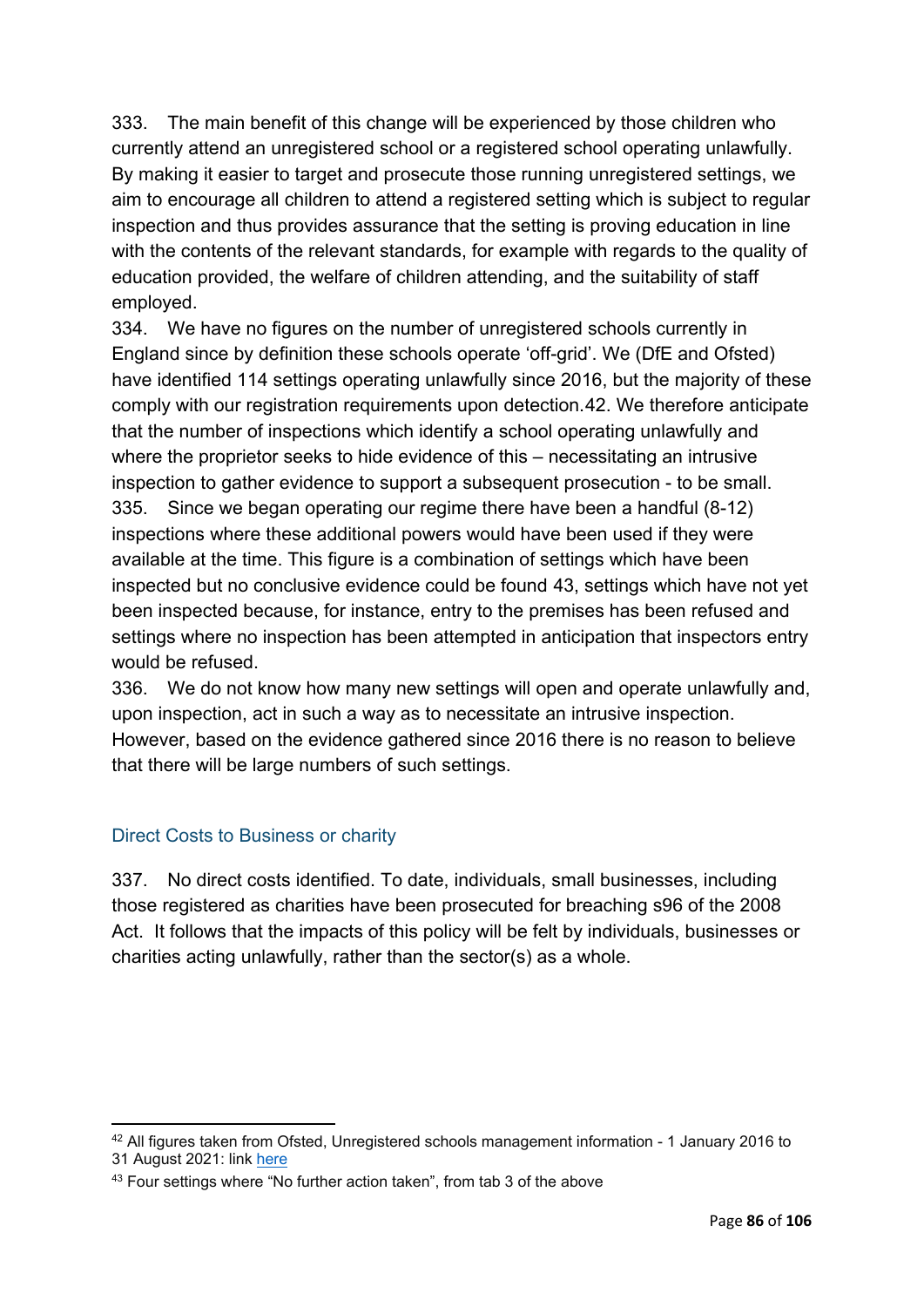## Wider Impacts and Transfers

338. The overall policy intention is to reduce the number of criminal offences committed under Chapter 1 of Part 4 of the 2008 Act, and the number of compulsory school age children affected by such offences. This will be achieved by either encouraging settings to register with the Secretary of State, by closing unregistered schools so that the children attending learn elsewhere and/or by more effectively investigating and prosecuting breaches of relevant restrictions. There may be some wider pressures on school places at registered schools if the children currently attending unregistered sites start to attend these; however, the numbers involved are very low. In 2019, Ofsted estimated that there were 6,000 children currently attending an unregistered school. Since then, we have identified more unlawful and potentially unlawful settings, which leads us to think that the figure of 6,000 is an underestimate. Separately, according to DfE's records around 3,000 children attended a registered school under active enforcement action (who therefore could feasibly breach a restriction placed on them) (figures accurate Jan 2022).

## Impacts on Small Businesses

339. Persons conducting unregistered independent educational institutions and proprietors breaching relevant restrictions may include small businesses. 340. We assume there are currently approximately 12 settings which may be operating unlawfully but evading a full inspection (there are four settings known to us but which we have been unable to inspect thoroughly due to limitations in our current regime). We estimate that there are a similar number of settings which we know of but have not inspected in anticipation that our current powers will prevent effective investigation, and a similar number of settings not yet known to us but where intrusive inspection powers would be necessary in order to gather evidence. We also assume that in the future, new unlawfully operating settings may continue to emerge in spite of the legislation. No other businesses will be impacted by this regulation. No new regulatory burdens are being imposed as these measures improve an existing regime.

# Implementation and evaluation

341. Department for Education officials meet regularly with colleagues from Ofsted to review all inspections conducted under section 97 of the 2008 Act and inspections of registered schools suspected of operating unlawfully. These meetings review each inspection carried out into suspected unregistered schools and provide an opportunity to assess the effectiveness of the regulatory regime for independent schools and will monitor the impact of these changes.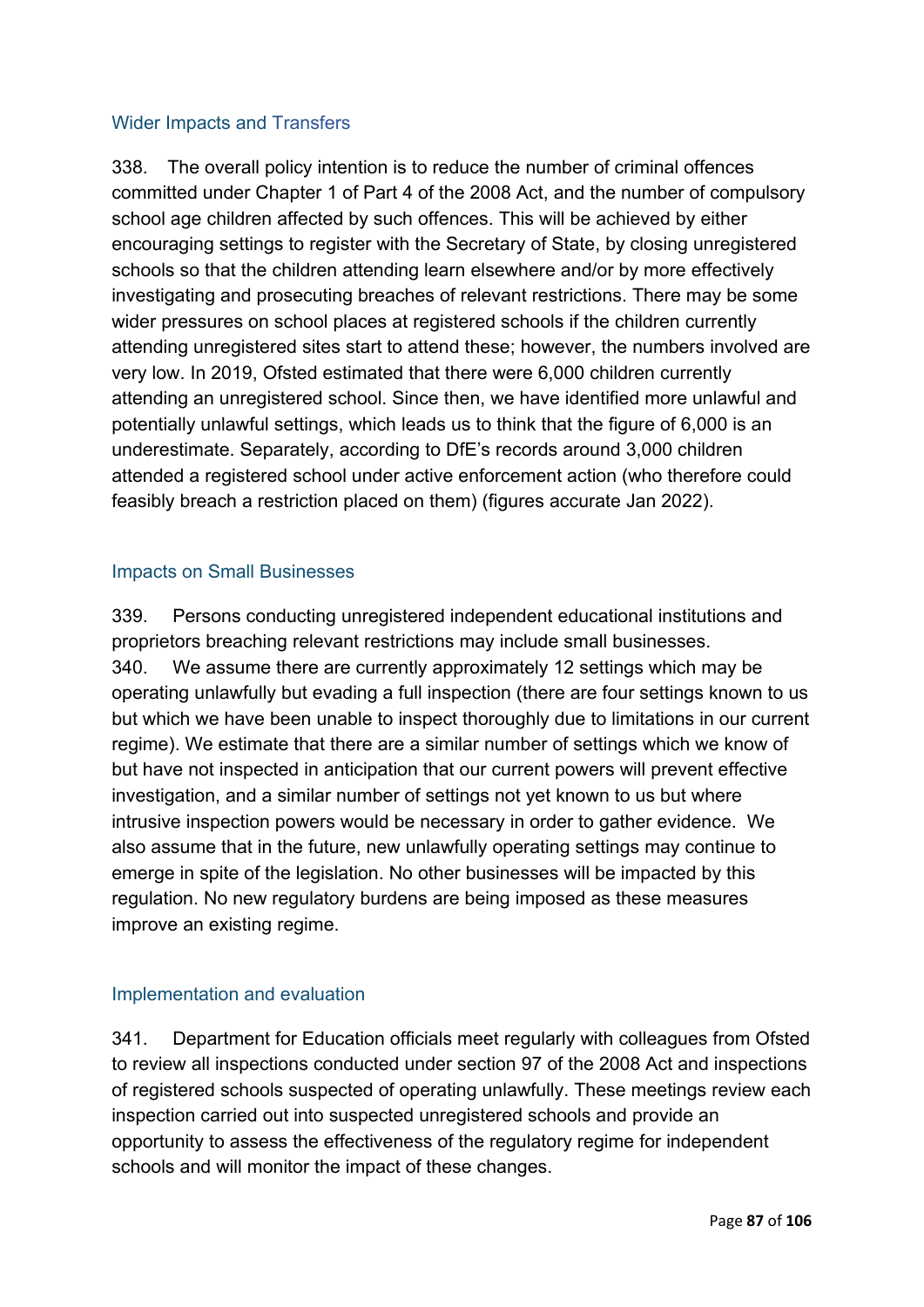# **Teacher misconduct**

Cost of Preferred (or more likely) Option (£m)

| <b>Total Net Present Value</b>                                 | N/A                 |
|----------------------------------------------------------------|---------------------|
| <b>Business Net Present</b><br><b>Value</b>                    | N/A                 |
| <b>Equivalent Annual Net</b><br><b>Direct Cost to Business</b> | £0.2m $(E222, 184)$ |

**Table 57: Cost of preferred (or more likely) option (£m)**

## Policy overview

342. The current teacher misconduct legislation gives power to the Secretary of State for Education to consider and decide on cases of serious teacher misconduct and to determine whether prohibition from teaching is appropriate. A prohibition order prevents individuals from carrying out teaching work in a range of specified educational establishments. The Teaching Regulation Agency operates the teacher misconduct regime and exercises this power on behalf of the Secretary of State. 343. Legislation sets out the framework within which the regime must operate, and this includes defining those to whom the regime applies. Currently in order to be within scope of the teacher misconduct regime an individual must be employed or engaged to undertake teaching work (as defined in regulation 3(1) of the Teachers' Disciplinary (England) Regulations 2012) within a specified setting (specified settings are currently a school, sixth form college, 16-19 Academy, relevant youth accommodation or children's home). It also sets out that the Secretary of State may investigate a case where an allegation is referred to him.

344. A Judgement in the High Court narrowed the interpretation of the teacher misconduct legislation to only permit referrals to be considered by the Teaching Regulation Agency if the teacher was in employment when the misconduct was committed or when the referral is made.

345. If an individual commits misconduct whilst they are employed at a setting not currently defined in legislation, that misconduct also cannot be investigated by the Teaching Regulation Agency.

346. Additionally, the Secretary of State is not able to investigate cases of misconduct where that misconduct is referred by a DfE official – all referrals must come from outside of the department. This presents difficulties in some instances where DfE officials are aware of misconduct, but no referral is made by a third party – often because the third party assumes that someone else will make the referral, or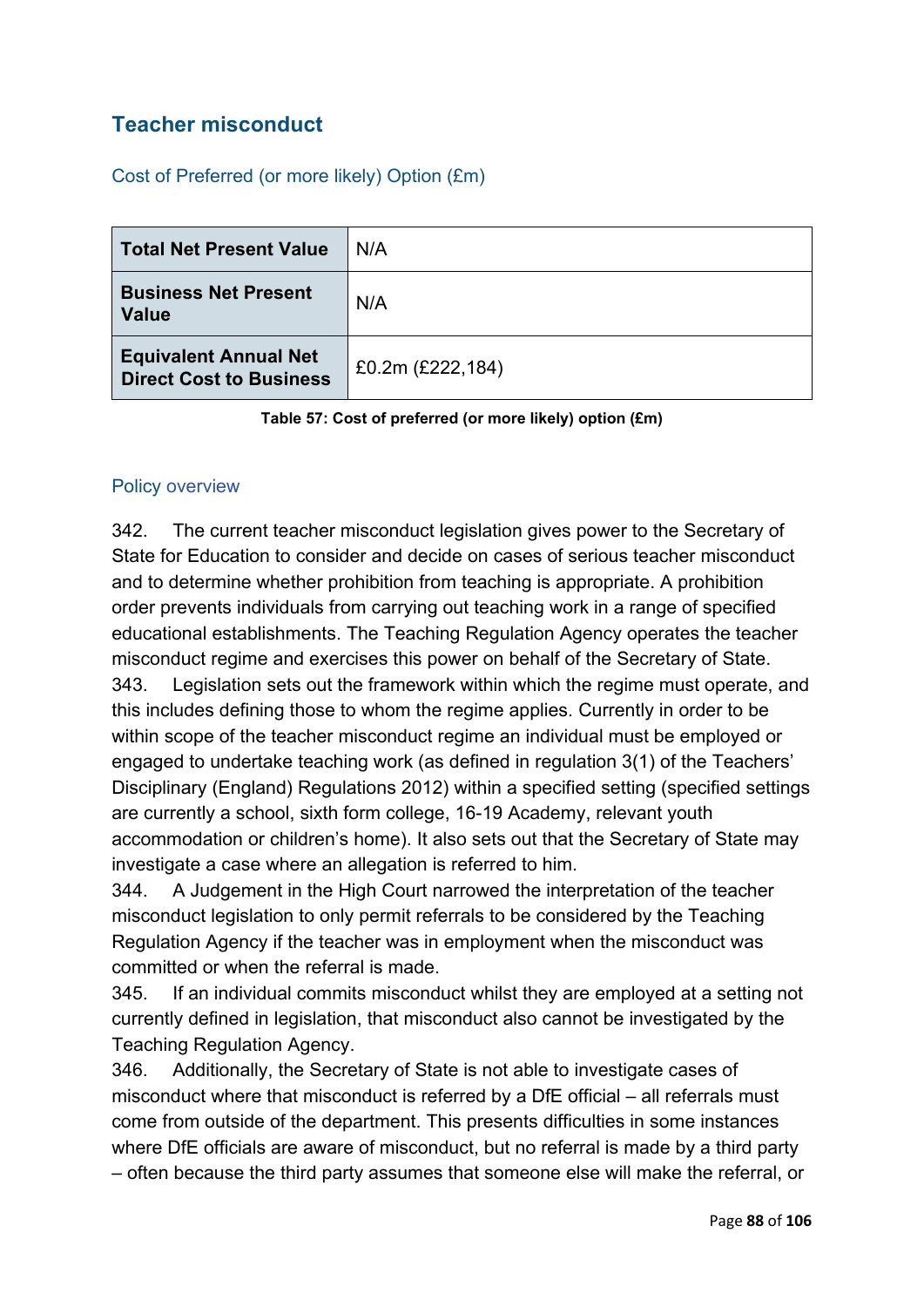because the matter is so high profile that they believe the Secretary of State will be aware and already investigating.

347. All of the above limitations currently placed on the teacher misconduct regime by the legislation mean that there are currently potential cases of serious misconduct that the Teaching Regulation Agency is not able to investigate, and which we believe should be within scope of the Teaching Regulation Agency in order to afford the same level of protection and safeguarding to pupils wherever they receive their education.

348. The overarching objective of the teacher misconduct regime is to protect and safeguard pupils, maintain public confidence in the teaching profession, and uphold proper standards of conduct, whilst ensuring the regime is operated fairly and with maximum efficiency. Educational establishments that are subject to the teacher misconduct regulatory regime are required to not employ prohibited teachers (which requires a specific check to be made with the Teaching Regulation Agency to establish whether or not an individual is prohibited) and are also required to consider making a referral to the Teaching Regulation Agency when they dismiss a teacher for serious misconduct.

349. An internal review of the teacher misconduct regime was undertaken in 2017, which included independent scrutiny and review, to ensure existing policy arrangements were effective in meeting the objectives of the regime and properly took account of the various options for young people to receive education (in particular, those in the 14-19 age group who are increasingly choosing to study in further education settings).

350. The review identified a range of opportunities to make procedural improvements without the need for legislative change, and where possible these have already been implemented. For example, all funding agreements issued by Education and Skills Funding Agency (including to Further Education colleges, Special Post-16 Institutions and Independent Training Providers) now contain a clause which prevents them from employing a prohibited teacher to undertake teaching work with students under the age of 19.

351. However, other more significant changes can only be implemented through legislative change.

352. The increase in the range of institutions providing education to students under the age of 19, in particular the increase in online education over the last two years of the pandemic, has also highlighted that these sectors currently fall outside of the teacher misconduct regime.

353. Changes to legislation are necessary to extend the scope of the teacher misconduct regime, by ensuring that the Teaching Regulation Agency is able to consider the misconduct of teachers regardless of how long ago the teacher last taught, regardless of the type of provider, and regardless of how the misconduct comes to light and is referred to the Teaching Regulation Agency.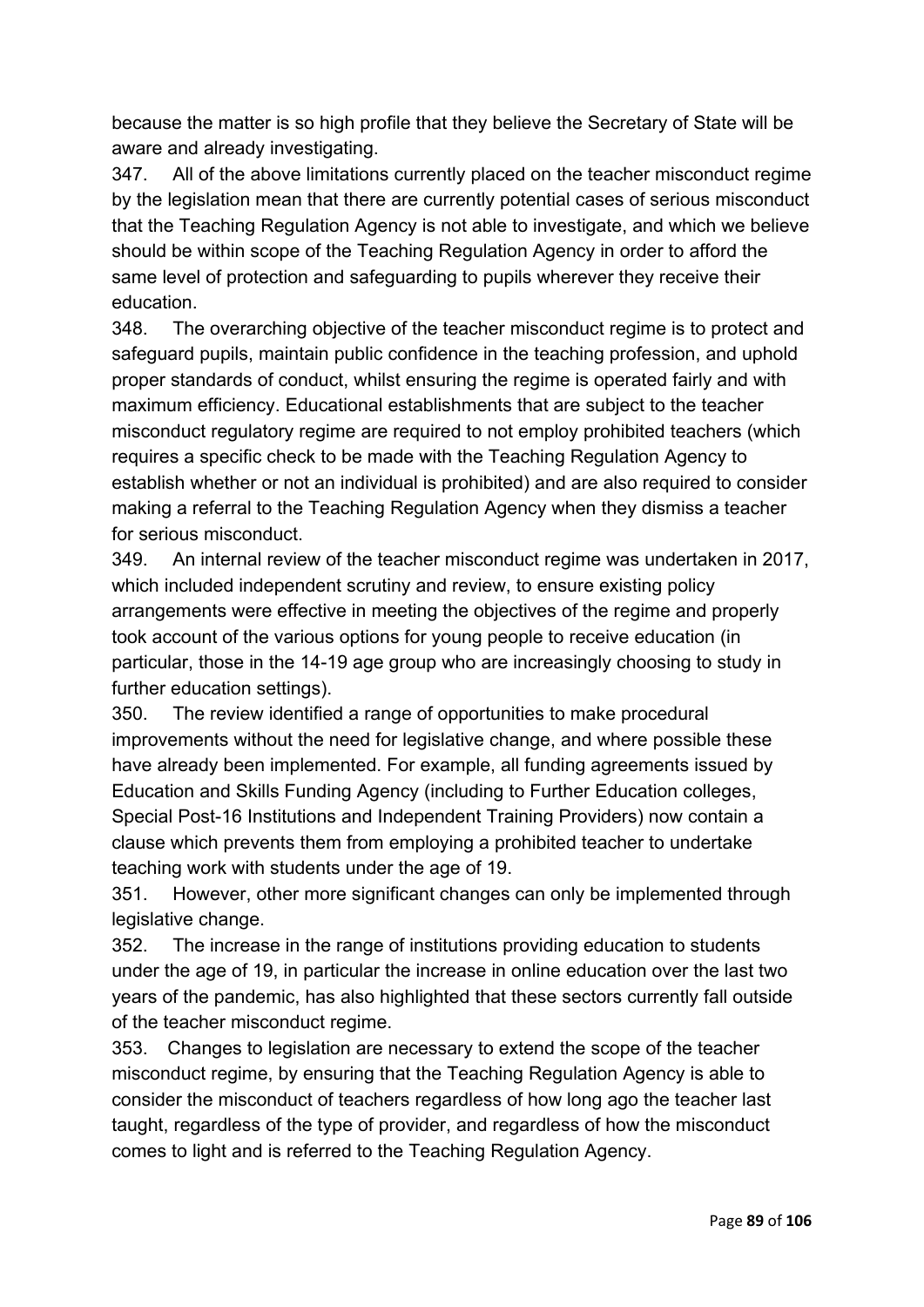354. This will ensure that we provide the highest level of protection and safeguarding to all pupils throughout their time in education and regardless of where they access that education.

## Viable policy options (including alternatives to legislation)

- 355. We have considered the following policy options:
	- a. **Option 1:** Do nothing.
		- i. To make no changes would mean that the cohort of children and young people who are receiving education at a Further Education college, Special Post-16 Institutions, Independent Training Providers, online education provider or some independent educational institutions do not have the same protection and safeguarding as those who study in a school or other setting that is already covered by the teacher misconduct regime. Those who receive education at the settings we propose including within the regime are often some of the most vulnerable young people or are students pursuing vocational or technical education not available in a school or sixth form college. It is important that these students are given an equal opportunity to be taught by a suitable teacher. A key consideration in determining whether prohibition is appropriate is whether it is in the public interest to do so, and such public interest considerations would include the need to protect pupils and students.
	- b. **Option 2:** Seek voluntary agreement from online education providers not to employ prohibited teachers; and continue to take necessary action to remind third parties that cases of serious misconduct could be referred to the Teaching Regulation Agency.
		- i. Further Education colleges, Special Post-16 Institutions and Independent Training Providers are already prevented (via a clause in their funding agreement) from employing prohibited teachers, and we expect that a similar requirement will be included in the criteria for the Online Education Accreditation Scheme which is expected to launch later this year (2022) to give accreditation to online education providers (but this would obviously only apply to those who successfully register with the scheme).
		- ii. Seeking similar voluntary agreements with those not within the Online Education Accreditation Scheme and with the Independent Education Institutions not currently covered by the misconduct regime would probably require negotiation with individual providers and would therefore be particularly resource intensive for the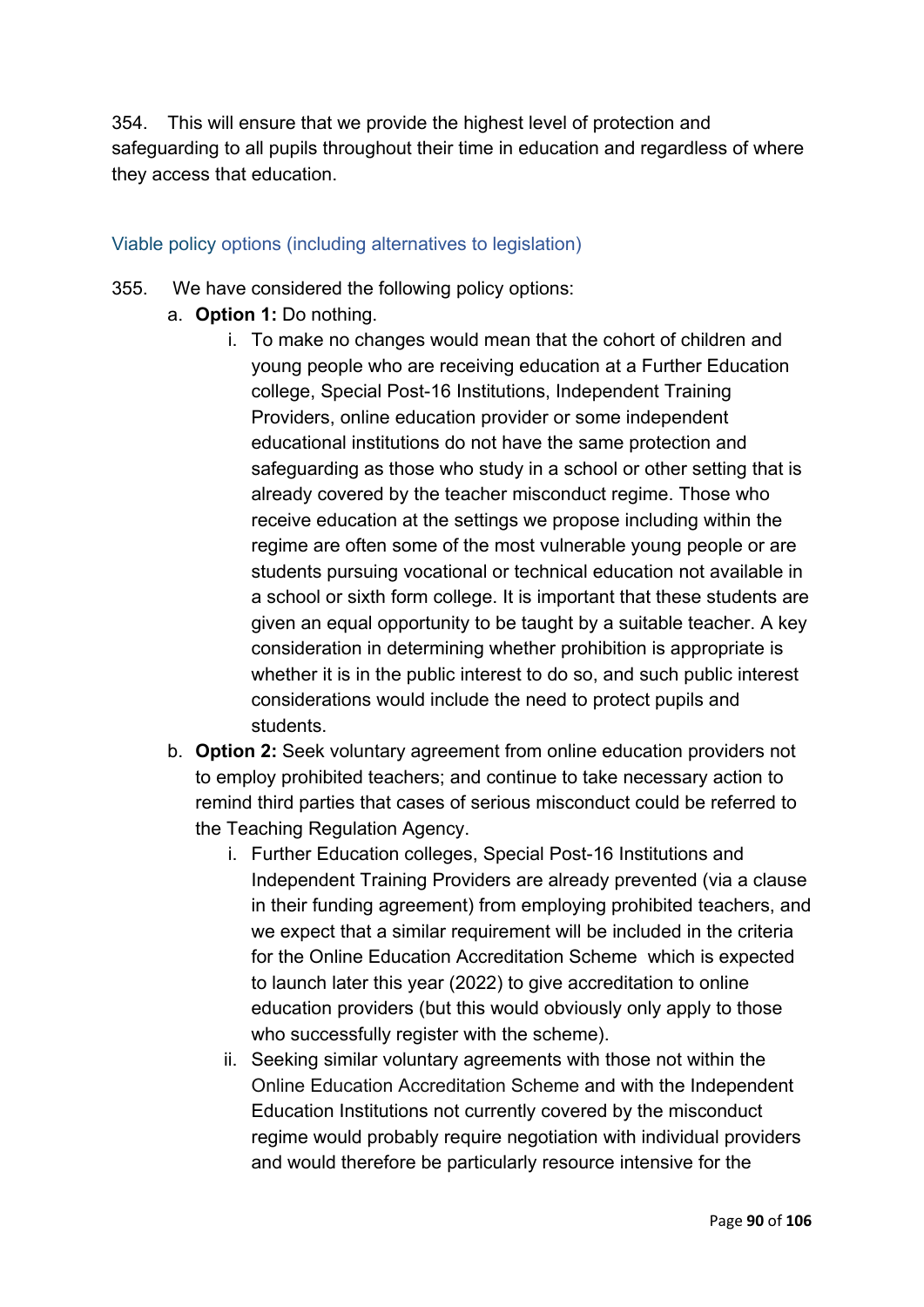provider and for DfE, and there would be no power for DfE to be able to challenge if the provider reneged on the agreement.

- iii. Also, whilst this option would help to ensure that all of these education institutions do not employ prohibited teachers, it would not give the Teaching Regulation Agency jurisdiction to consider serious misconduct of individuals employed in these settings.
- iv. Additionally, this option does nothing to enable the Teaching Regulation Agency to accept referrals from DfE officials who identify serious misconduct in the course of their normal duties. It would mean we would still need to rely on third parties being aware of the misconduct and making a referral to the Teaching Regulation Agency.
- c. **Option 3:** Make Legislative changes.
	- i. Extending the scope of the teacher misconduct regime, to cover additional institutions where 14-18 year olds are increasingly taught, broadens the protection provided to pupils and students by the regime. It provides additional certainty in respect of the standard and suitability of individuals who will be permitted to teach young people in all settings where those under the age of 19 are most likely to be accessing their education. This will give parity of treatment for all young people in education.
	- ii. Only by amending legislation can we provide certainty that online education providers, all Independent Education Institutions, Independent Training Providers, Special Post-16 Institutions and FE colleges will engage fully with the teacher misconduct process, including considering and then making referrals to the Secretary of State thereby giving the Teaching Regulation Agency authority to investigate those referrals. We believe that this certainty is vital in order to properly protect and safeguard both the interests of the pupil and the pupil themselves.
	- iii. Removing the current requirement, which stipulates that in order to investigate and consider whether to prohibit an individual from teaching the Secretary of State must receive a referral from a source external to the DfE, requires an amendment to primary legislation. The existing legislation sits within the Education Act 2002 and cannot be amended by any other method.

356. It is for these reasons that we consider Option 3 to be the most appropriate to progress.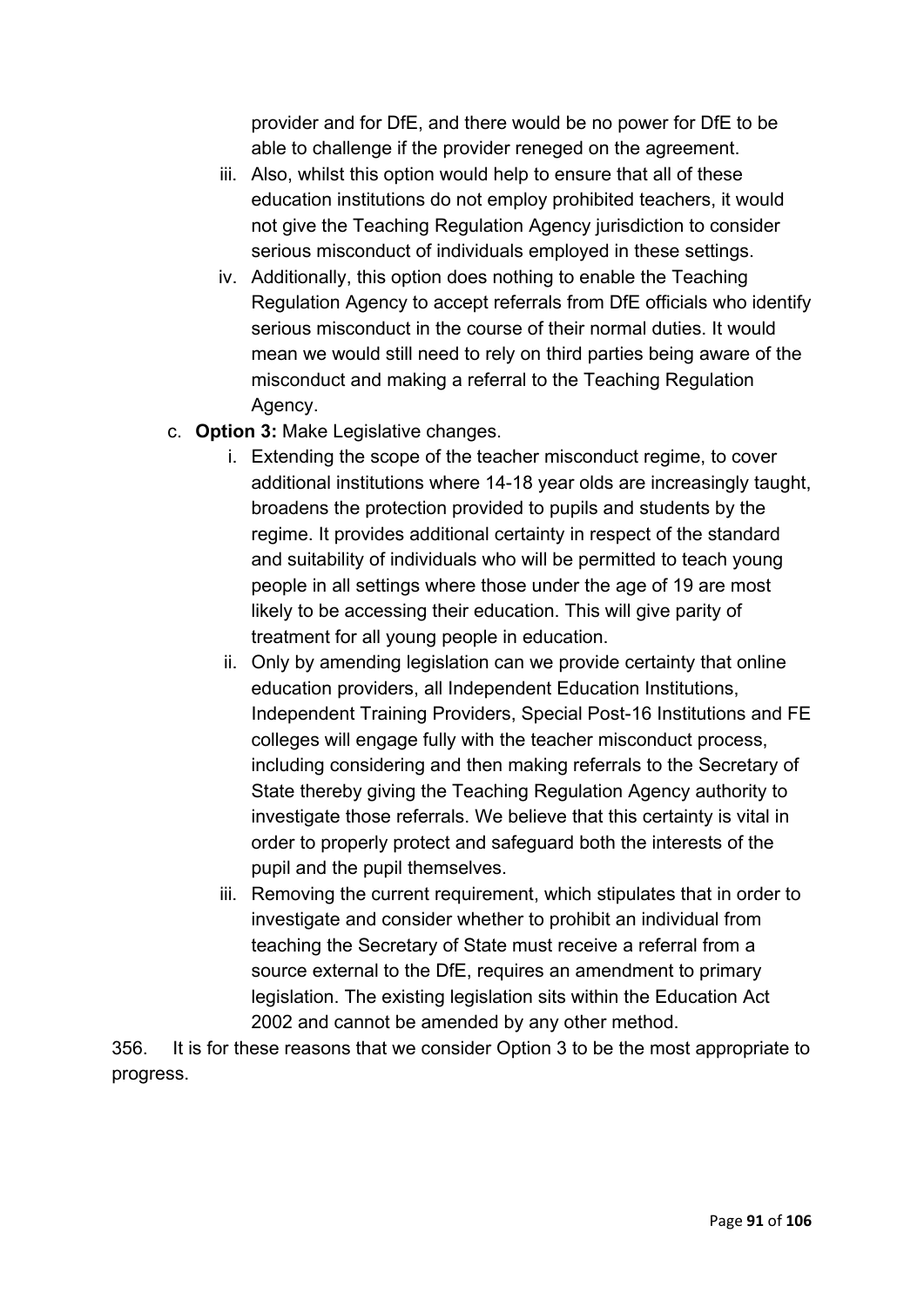## Impact on key groups

357. Online education providers not registered with the Online Education Accreditation Scheme and Independent Education Institutions that are not already covered by the teacher misconduct regime will incur a small resource cost as a result of having to undertake a check to confirm whether any new staff (employed to teach students under 19 years) are prohibited from teaching work.

358. We expect this to be minimal, given that we would expect that these providers will already be undertaking pre-employment checks when engaging new staff to teach students in order to satisfy themselves that they are employing suitable individuals.

359. As set out above, online education providers registered with the Online Education Accreditation Scheme, some Independent Education Institutions, Further Education Colleges, Special Post-16 Institutions, and Independent Training Providers will already be undertaking these checks and so will not incur any additional costs.

360. All of the providers we want to bring into the teacher misconduct regime will incur a small resource/administrative cost for considering making, and then subsequently making, a referral to the Teaching Regulation Agency when they dismiss staff for serious misconduct

361. Again, we would expect this to be minimal, and an additional step in the process they already operate in relation to disciplinary action and staff dismissal. 362. Our proposals to enable the Teaching Regulation Agency to consider the misconduct of an individual who has previously undertaken teaching work, and to enable DfE officials to refer cases of serious misconduct to the Teaching Regulation Agency, will not specifically impact on providers.

# Direct Costs to Business or charity

363. We have quantified costs associated with estimated time spent by staff to conform to new regulation. We expect there to be 3 cost impacts on education settings following the new legislation:

- a. Labour costs from time spent reading the new regulation documentation
- b. Labour costs from time spent performing checks to ensure prospective staff have not been prohibited
- c. Labour costs from time spent deciding if a teacher being investigated for misconduct should be referred to the teaching regulation agency

364. **Labour costs from time spent reading the new regulation documentation.** We estimate the labour costs from reading the regulation guidance, a total of 31 pages, to be £166 per education setting. This assumes a headteacher, safeguarding lead and an administrative (support) staff read the guidance. This is a one-off cost incurred once the legislation is enacted.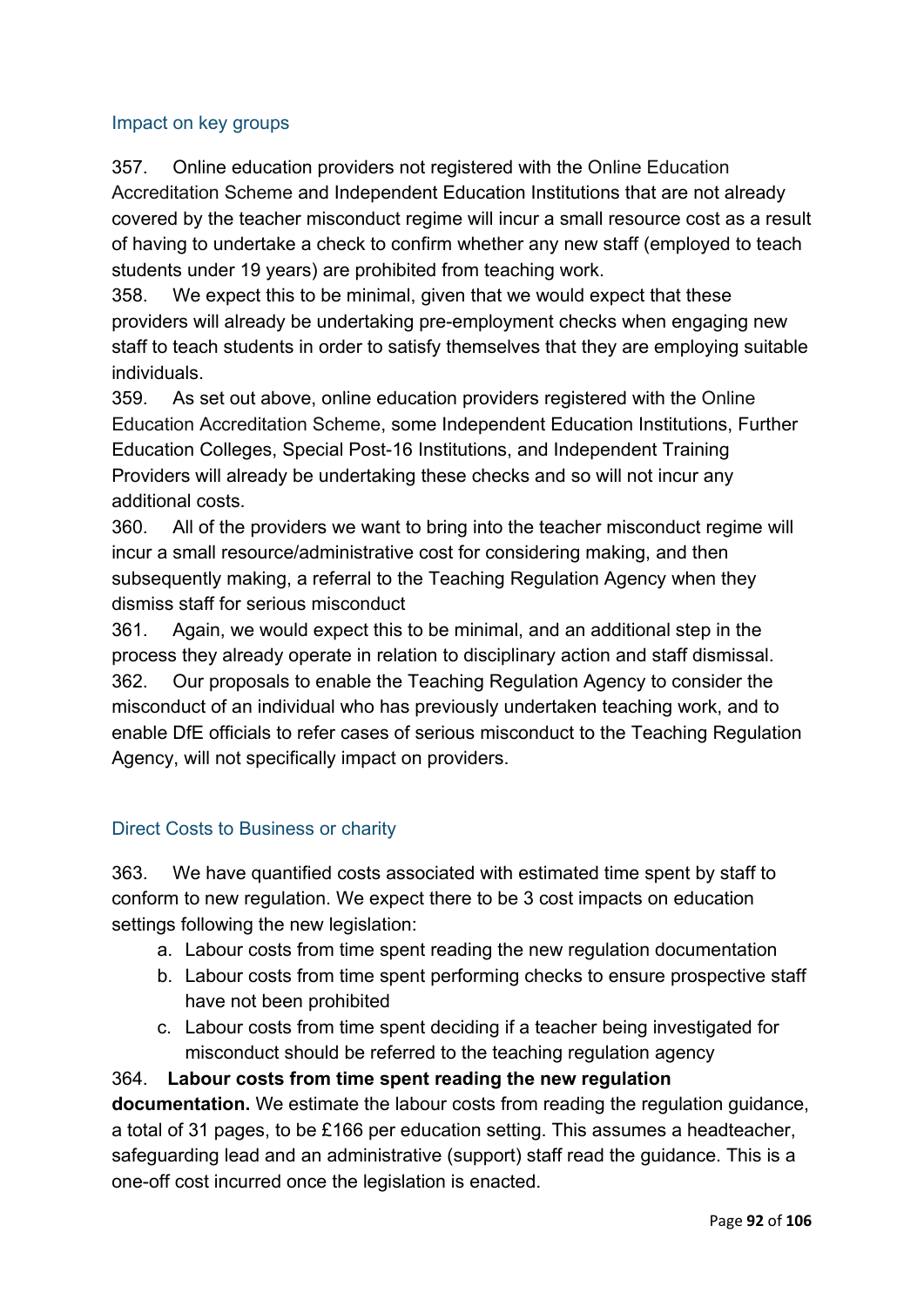365. We estimate that 1,110 education settings will be affected. This results in a total cost of £222,184.

366. Note that DfE is only aware of 6 Independent Education Institutions that will now be included under new legislation, but this is likely a lower bound. There could be many more Independent Education Institutions that the department is not aware of, which would be included under the new regulations. This would increase the predicted cost.

367. **Labour costs from time spent performing checks to ensure prospective staff have not been prohibited from teaching.** When employing a new member of teaching staff, education settings will have to check that the prospective employee has not been prohibited from teaching. There is no explicit cost for these checks, but we approximate a cost for the time taken, a maximum of 20 minutes. Where a setting has a DfE sign-in account (which is used for a wide range of DfE activities, not limited to teacher misconduct), they will be able to access the Employer Services system (operated by the Teaching Regulation Agency) to input the teacher's details (e.g. name, date of birth, teacher record number etc) to perform an automatic check against the prohibition record maintained by the Teaching Regulation Agency. Depending on how familiar the member of staff is with DfE sign-in and the Employer Services system this may take only a few minutes or it may take much longer. 368. Where the setting does not have a DfE sign-in account, this check would involve a member of support staff contacting the Teaching Regulation Agency via email or telephone, who can then confirm from their records whether the teacher has been prohibited.

369. The time taken for either of these options is an educated guess: whilst some of the settings will have a DfE sign-in account, some will not, and of those that do some will be more familiar with it than others. For those who do not have such an account we have estimated the time it would take to draft and send an email and read the reply or make a telephone call. For some settings, these checks will only take a few minutes, and for other they may take longer than this. Taking this into account, and after discussion with Teaching Regulation Agency staff, we have taken an educated guess that 20 minutes would be a realistic average time.

370. We estimate the cost of a member of support staff running appropriate checks to be £4 per prospective employee. This is an ongoing cost, incurred each time a member of teaching staff is employed. The £4 cost is calculated as 20 minutes of a member of support staff's time at £10.68/hour salary. Wage assumptions were provided by the Central Economics Team within DfE, and are based upon school workforce census figures.

371. If the checks were to take 3 times longer than estimated, i.e. 60 minutes, the cost would increase to £14 per prospective employee.

372. We are unable to estimate the number of checks that would be undertaken per setting, per year, since this would depend on the size of education setting,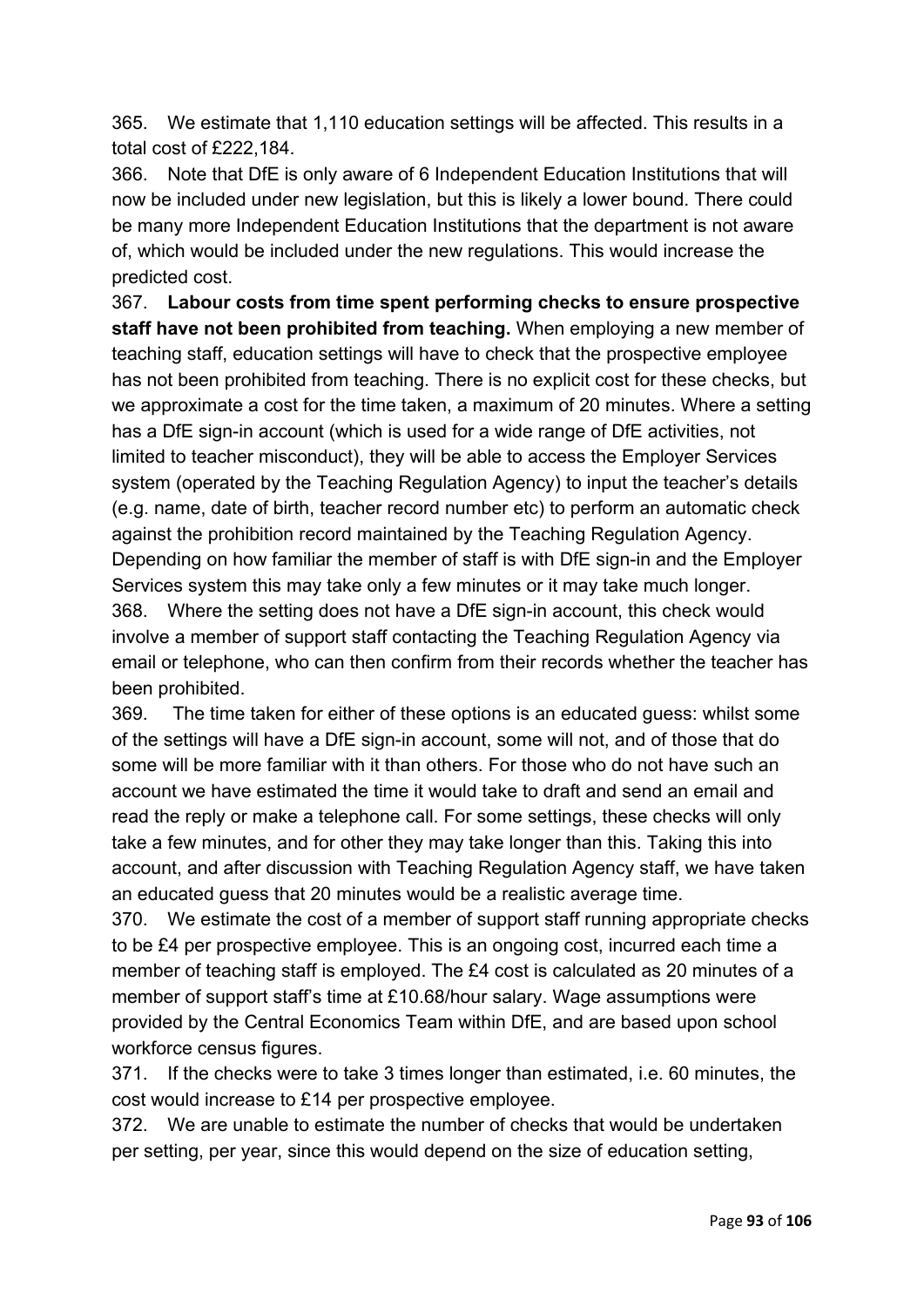number of teaching staff etc., which we do not have data on, nor can we make a reliable assumption of.

373. Note that of the new types of education settings being included under new regulation, only online education providers (n=30) and independent education institutions (n=6, although this is a lower bound) will be impacted by the employment check cost. Other institutions such as further education colleges, special post-16 institutions and independent training providers will already be undertaking these checks as required by their fundings arrangements, since 2017.

# 374. **Labour costs from time spent deciding if a teacher being investigated for misconduct should be referred to the Teaching Regulation Agency.**

Education settings that will be included in the new regulation will be required to decide whether a teacher facing misconduct proceedings should be referred to the Teaching Regulation Agency. There is no direct cost for this referral, but again there will be some time cost associated with this process. We have not been able to quantify this, as the number of teaching staff in online education providers and Independent Education Institutions is unknown.

375. Nonetheless, we expect that the cost will be low, since the proportion of teachers referred for misconduct in the existing teaching staff population is very low. Of the 511,387 teaching staff subject to regulation in 2020, only 628 were referred in 2020-21. This equates to 0.12% of teaching staff. These figures do not include teachers in independent schools, as these are not included in the department's workforce censuses from which this is sourced. The pandemic has meant that this is lower– in 2019-20 there were 900 referrals.

376. This is an ongoing cost, incurred each time a member of teaching staff is referred for misconduct.

377. As discussed above, we have not been able to fully quantify the ongoing costs from staff checks and time taken for referrals. As such, the EANDCB of £222,184 comprises a one-off cost from reading the new documentation. The calculator has not been used to estimate 10-year costs, as we have not fully quantified the ongoing costs, thus there is only a one-off cost in the first year.

# Wider Impacts and Transfers

378. There are no specific wider impacts: this policy only directly applies to the settings which will become subject to the teacher misconduct regime. The only requirements placed on these settings are to undertake administrative action to ensure they do not employ prohibited teachers, and to consider making a referral to the Teaching Regulation Agency where they dismiss a teacher on the ground of misconduct and where they believe a consideration of teacher prohibition by the Teaching Regulation Agency may be appropriate.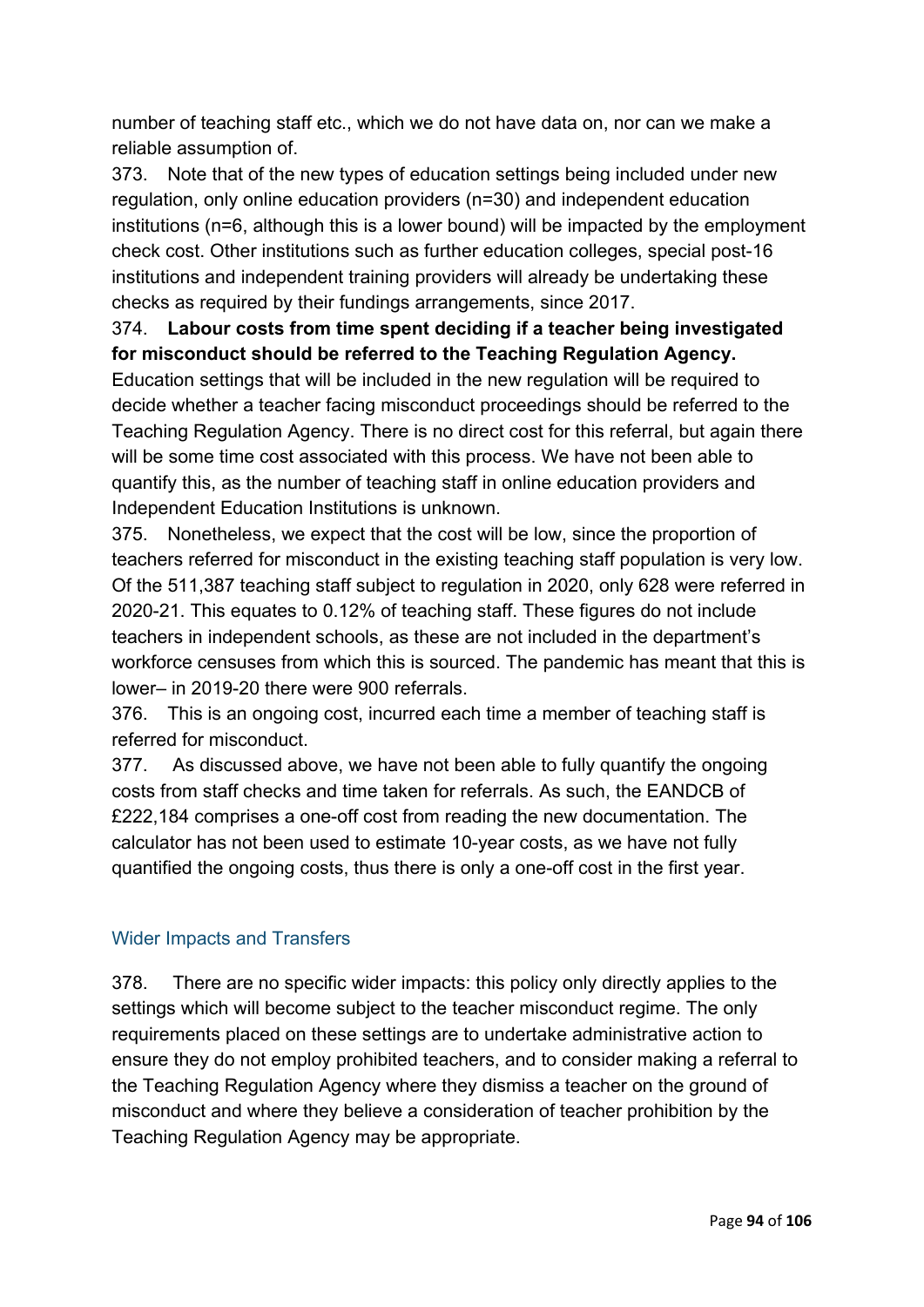379. However, an unintended consequence might be that teachers who are no longer able to be employed by these settings because they are prohibited, may seek teaching employment elsewhere in unregulated settings (e.g. out of school settings) and therefore not be subject to the teacher misconduct regime. It is likely that prohibited teachers may have sought and been successful in securing employment in such settings before this policy proposal in any event. Narrowing the number of settings which in the future may be able to employ them may mean that prohibited teachers, who may have previously sought work in unregulated settings, may continue to do so but in a much smaller pool.

## Impacts on Small Businesses

380. Some of the settings above will be managed by a small business who will face administrative/resources costs of having to undertake the checks to ensure they do not employ prohibited teachers, and for considering whether to make a referral to the Teaching Regulation Agency following dismissal for serious misconduct. 381. However, this same requirement is placed on all settings subject to the teacher misconduct regime and is considered proportionate in order to protect and safeguard pupils, maintain public confidence in the teaching profession, and uphold proper standards of conduct.

# Implementation and evaluation

382. We will undertake communications with the providers and settings that will be impacted by the changes to the teacher misconduct regime. We will identify as wide a range of available communication channels and opportunities both internally within DfE and externally, for example with representative bodies or organisations or other stakeholder groups. Where this is not possible (because we have not been able to identify providers/settings) we will consider how best to target information to make such providers aware of how they are affected by our changes.

383. We will undertake initial communications to alert the providers and settings that they will become subject to the teacher misconduct regime and ensure that they have access to appropriate information and guidance. We will also utilise existing safeguarding stakeholder networks once the measures are in place, to gauge general understanding and how providers and settings are complying with the duties placed on them by the regime. We will also identify a sample of providers and settings that we can contact to seek feedback directly.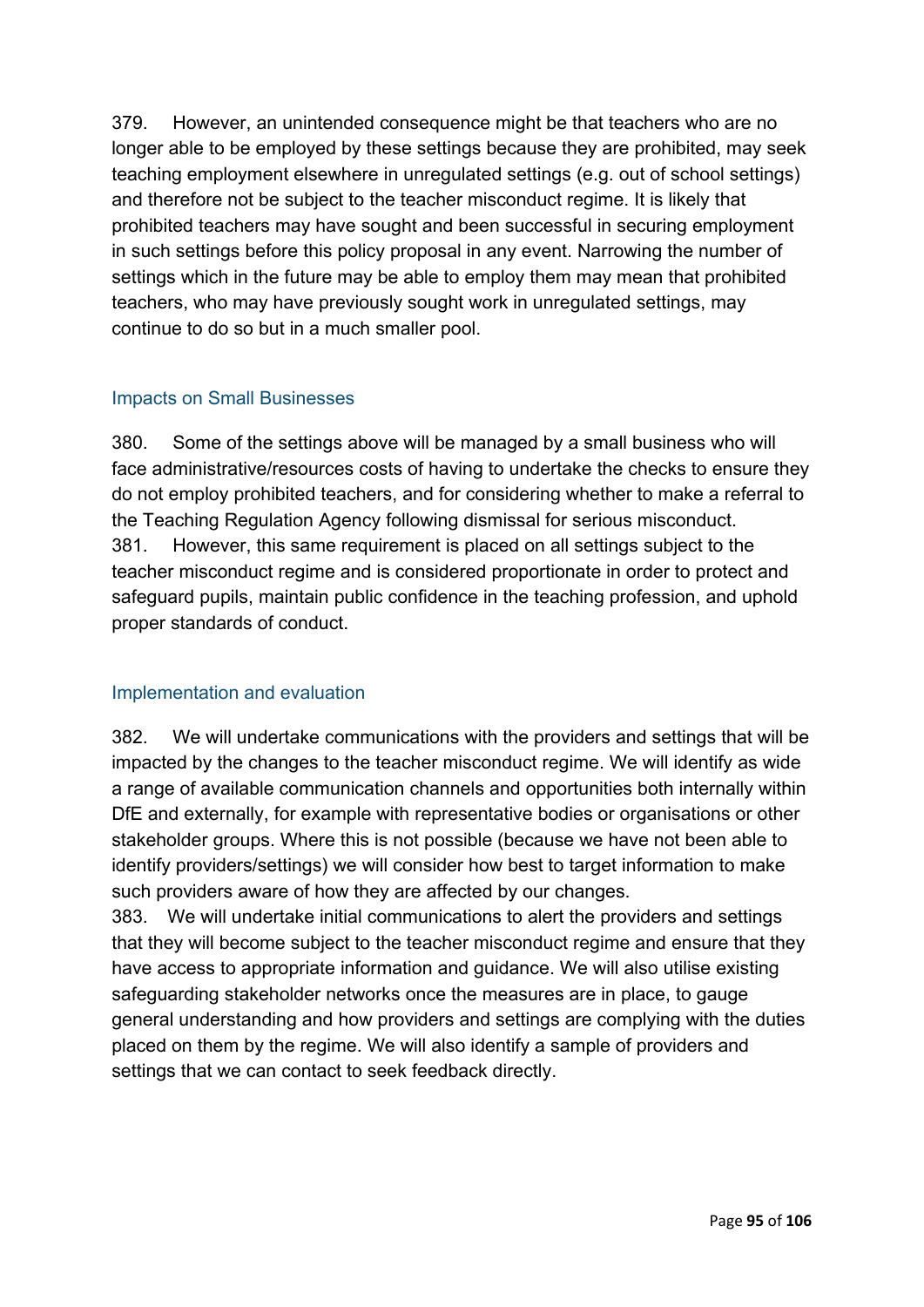# **b. Safeguarding equalities impact: summary**

384. The measures regulating independent educational institutions will generate positive equalities impacts, or maintain current impacts on children in independent educational settings. Since unregistered institutions largely exist outside the department's regulatory regime, they are under no requirement to, and provide no assurance that they, meet any particular set of standards, for example, relating to quality of education or safeguarding. Our measures to make it easier to identify and prosecute people running unregistered independent educational institutions should lead to more children attending registered settings which meet relevant regulatory standards. Changes to enforcement powers and to how certain appeals against deregistration are heard should encourage independent educational institutions to improve their adherence to the applicable standards and reduce the incidence of them operating for long periods without full compliance. Material change proposals will give increased flexibility to approve changes to independent educational institutions that are in the educational interests of the pupils and the ability to prevent proprietors who are not fit and proper from running these institutions. Overall, improved quality and consistency of education should mean that pupils benefit more from their education in these settings. In turn, this will mean that they are better prepared to succeed when they leave school. Therefore, we judge that these proposals will broadly support and protect pupils at independent educational institutions.

385. Creating local authority Children Not In School registers will enable better local authority support to be made available to more families who are electively home educating. The registers will also potentially improve understanding of those children in scope, who share particular protected characteristics; and will help local authorities undertake their existing responsibilities to ensure a suitable education is being provided, and, where appropriate, to safeguard children. We therefore are of the view that these proposals will broadly have a positive or neutral equalities impact.

386. Expanding the scope of the teacher misconduct regime will protect more children by capturing more teachers who commit misconduct and ensuring that those teachers are able to be dealt with appropriately by the Teaching Regulation Agency. The measure will have a neutral equalities impact. While there are more female teachers in the workforce, data shows that male teachers are more likely to face to misconduct procedures that result in prohibition.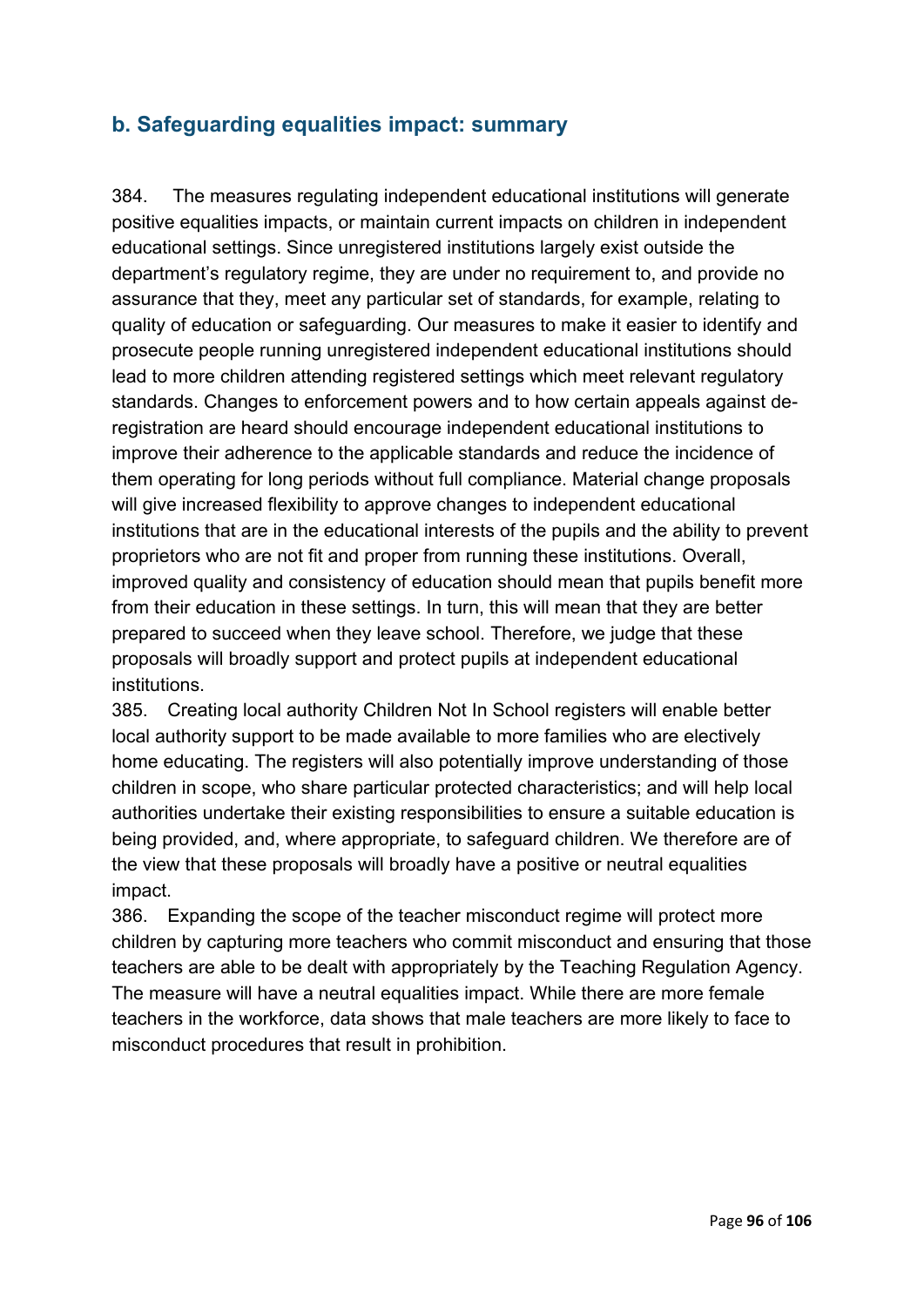# **Children Not in School registration & School Attendance Order**

| <b>Protected characteristic</b>         | Type of impact:<br><b>Children Not In School</b><br>registration | Type of impact:<br><b>School Attendance</b><br><b>Order</b> |  |
|-----------------------------------------|------------------------------------------------------------------|-------------------------------------------------------------|--|
| <b>Disability</b>                       | <b>Positive</b>                                                  | Positive - Neutral                                          |  |
| <b>Pregnancy and maternity</b>          | <b>Neutral</b>                                                   | <b>Neutral</b>                                              |  |
| <b>Marriage or civil</b><br>partnership | <b>Neutral</b>                                                   | <b>Neutral</b>                                              |  |
| Race                                    | Positive - Negative                                              | Positive - Negative                                         |  |
| <b>Religion or belief</b>               | Positive - Neutral                                               | <b>Positive</b>                                             |  |
| <b>Sex</b>                              | <b>Positive</b>                                                  | <b>Positive</b>                                             |  |
| <b>Sexual orientation</b>               | <b>Neutral</b>                                                   | <b>Neutral</b>                                              |  |
| <b>Gender reassignment</b>              | <b>Neutral</b>                                                   | <b>Neutral</b>                                              |  |
| Age                                     | Positive - Neutral                                               | <b>Neutral</b>                                              |  |

**Table 68: Impact of Children Not in School registration & School Attendance Order**

## Policy Context

387. Creating local authority **Children Not In School registers** will enable better local authority support to be made available to more families who are electively home educating. The registers will also potentially improve understanding of those children in scope who share particular protected characteristics; and help local authorities undertake their existing responsibilities to ensure a suitable education is being provided, and, where appropriate, to safeguard children.

Protected characteristics that are significantly impacted:

388. **Age:** Currently, there is no data on the age of children not in school; however, we can assume that children aged 4-18 years old will be impacted by the proposed measures. Compulsory school age children (4-16 years old) will be positively impacted by these measures. The creation of CNIS registers and accompanying duties (such as a duty on parents) will support local authorities (LAs) identification of children not in school, resulting in a positive impact. By identifying this cohort of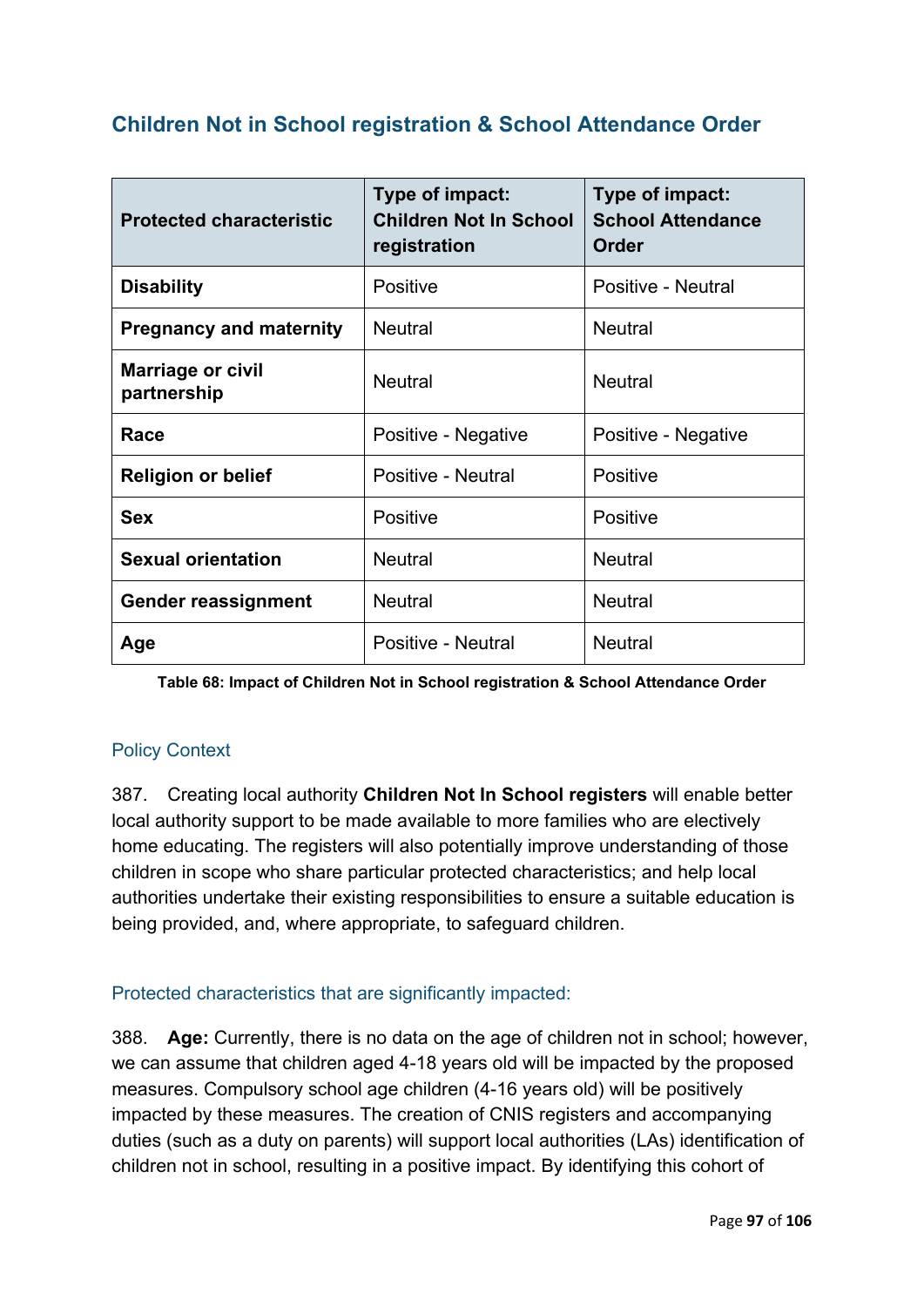children, LAs can assess whether children are receiving a suitable education, and, where necessary, safeguarded. In 2021, the Association of Directors of Children's Services (ADCS) Elective Home Education (EHE) data showed that 50% of responding LAs reported that KS1 students made up the lowest proportion of EHE ch[i](#page-105-0)ldren in their respective areas.<sup>i</sup> However due to the steady increase of children on roll from reception to Year 3 in school roll data, we can assume that some children do not enter school until aged 7-8 (KS2).<sup>[ii](#page-105-1)</sup>

389. The LA duty to provide support to home educators will have a positive impact for children, for instance within GCSE age groups (typically ages 14-16) where the duty to support could include assistance with exams. These measures could potentially have a neutral impact for children aged 16-18 as they are not within the scope of CNIS, yet legally must still be educated or trained in some manner. Some of these home-educating children may be taking A-levels or equivalent qualifications, but the support duty would not cover them. We will therefore as part of our statutory guidance suggest LAs consider including children aged 16-18 on their registers and providing support.

390. **Disability:** In 2021, there were 3,660 children with EHCPs being home educated (out of an estimated 81,196 home educated children).<sup>[iii](#page-105-2)</sup> We do not have detailed data, but LAs and SEND stakeholders such as the National Network of Parent Carer Forums (NNPCF) have provided feedback to suggest that there is a high percentage of children with SEND (both diagnosed and undiagnosed) not in school. Although the percentage of children not in school with SEND appears to be lower than the percentage attending school, we believe this group will nevertheless be affected by CNIS measures.<sup>[iv](#page-105-3)</sup> We know from engagement that some home educating parents feel their child's SEND needs are not being met by schools, and so feel they are forced to home educate. By creating a duty for LAs to provide data from registers to the department, we will be able to identify the proportion of children with SEND and highlight potential challenges. LAs will have a duty to provide support to families if requested, which could include SEND specific support. The changes to School Attendance Orders (SAOs), including the increase to level of sanction for a breach, could also have a greater impact on families with SEND children whose disability may ha[v](#page-105-4)e been central to the decision to home educate.<sup>v</sup> Some families may not wish to send their child to a school in any circumstances, but SAOs will continue to be issued if unsuitable education is being provided at home, or there is insufficient information is provided to an LA to reach such a conclusion. A clearer SAO process will reduce the burden on LAs therefore creating more capacity to provide support to those who desire it. There may also be accessibility concerns for parents with disabilities providing information to LAs. We will encourage LAs to consider accessibility as part of the measures, in line with their public sector equality duty.

391. **Race**: LAs report that Gypsy, Roma, Traveller (GRT) children are overrepresented in their cohorts of children not in school. The Traveller Movement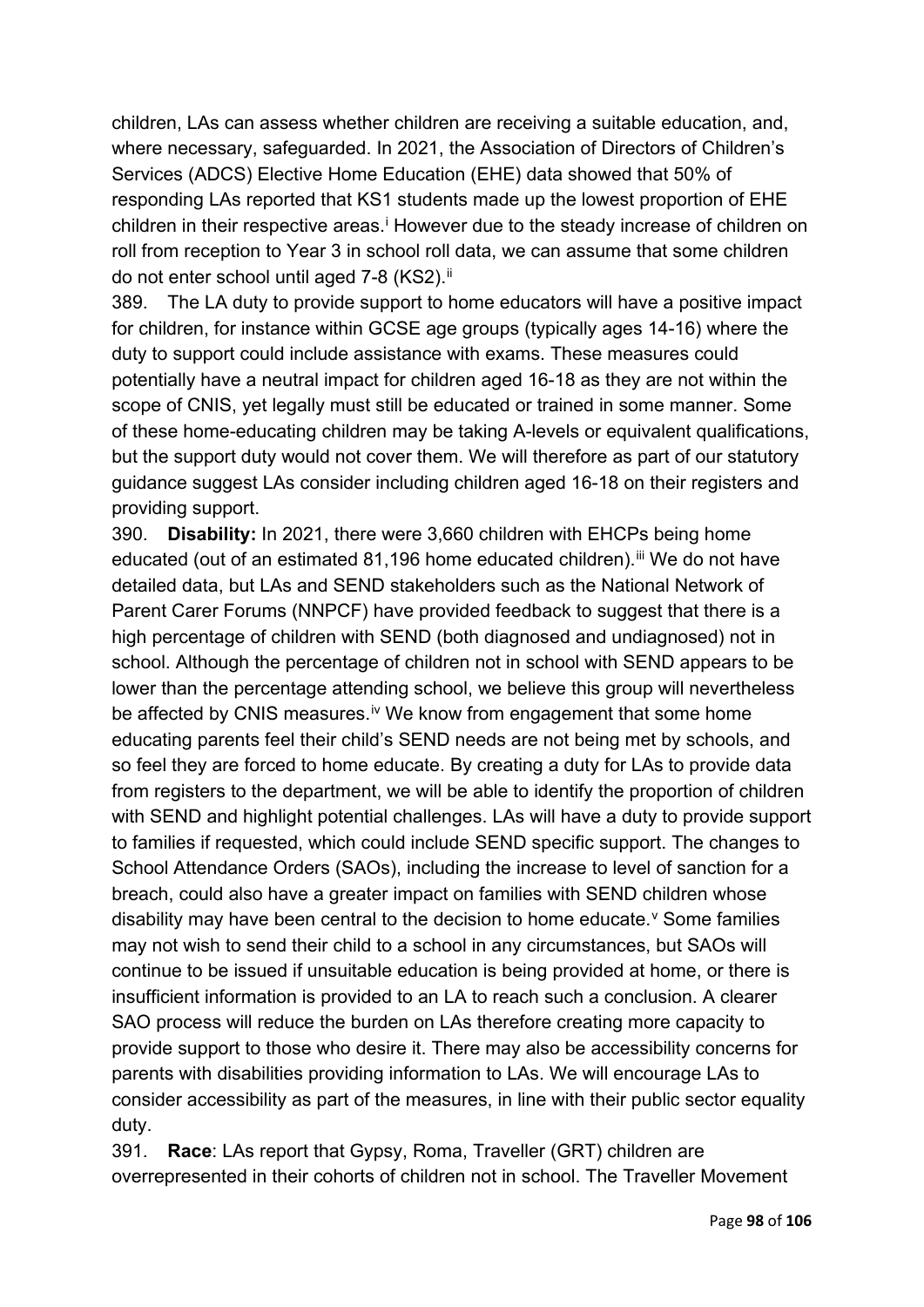found that 61% of 40 GRT students surveyed left school straight after primary or during secondary school.**[vi](#page-105-5)** This LA data demonstrates a likelihood that a higher percentage of GRT children will home educate or be missing education, and would likely be disproportionately affected by the CNIS and SAO measures. The LA registers may impact some GRT families adversely if they do not have a fixed address and/or frequently move between LAs. We have noted this disadvantage as specific to this group, and we will ensure any regulations and guidance considers this through engagement with GRT representative groups. The changes to SAO response timeframes could negatively impact GRT children who may be more likely to be subject to SAO and the potential difficulty of ensuring relevant information reaching parents. SAOs would only be issued if unsuitable education is being provided at home. We believe that simplifying the SAO process will reduce burdens on LAs therefore creating more capacity to provide support. Data collected through the registers will provide information needed for government to make policy decisions in this space.

392. There would also be impacts to Jewish families. However, where this group can come under both Race and Religion, we have considered these in more detail below under Religion.

393. **Religion:** CNIS measures may affect persons who attend unregistered religious education settings, in particular those that cater for Jewish and Islamic faiths. We know of cases where children are home educated but receive some or all of their education in such settings, which could bring these providers in scope of the new duty for providers of out-of-school education, meeting a prescribed threshold, to provide information to LAs. Creating a registration system and duty on providers might lead to a view amongst those affected, particularly those belonging to the Jewish or Islamic faith, that they are being unfairly singled out for their faith/ethnicity, or that they are not allowed to practice their faith how they wish to – given that religious settings, such as Yeshivas and Madrassas, may potentially be more likely to fall within scope of the duty, due to offering education provision or religious teaching to children for longer periods, compared to settings of other faiths, such as Christian Sunday Schools. In addition, we are aware of cases where Jewish home educating families use supplementary or full-time Jewish education, such as Yeshivas, as part of their education provision. Ofsted and DfE have also recently prosecuted six large settings for being illegal schools, of which five catered to children of Islamic faith and, in all of those, the children were listed as being home educated.

394. The registration system will not result in LAs treating children differently relating to their faith. All EHE parents will be asked to provide information on the settings they are using. LA requests to providers for information will in general be focused on *all* types of settings – belonging to particular faiths or none – that may be, or which they reasonably believe to be, providing education to an eligible child that meets the prescribed threshold (likely to be targeted at those providing a substantial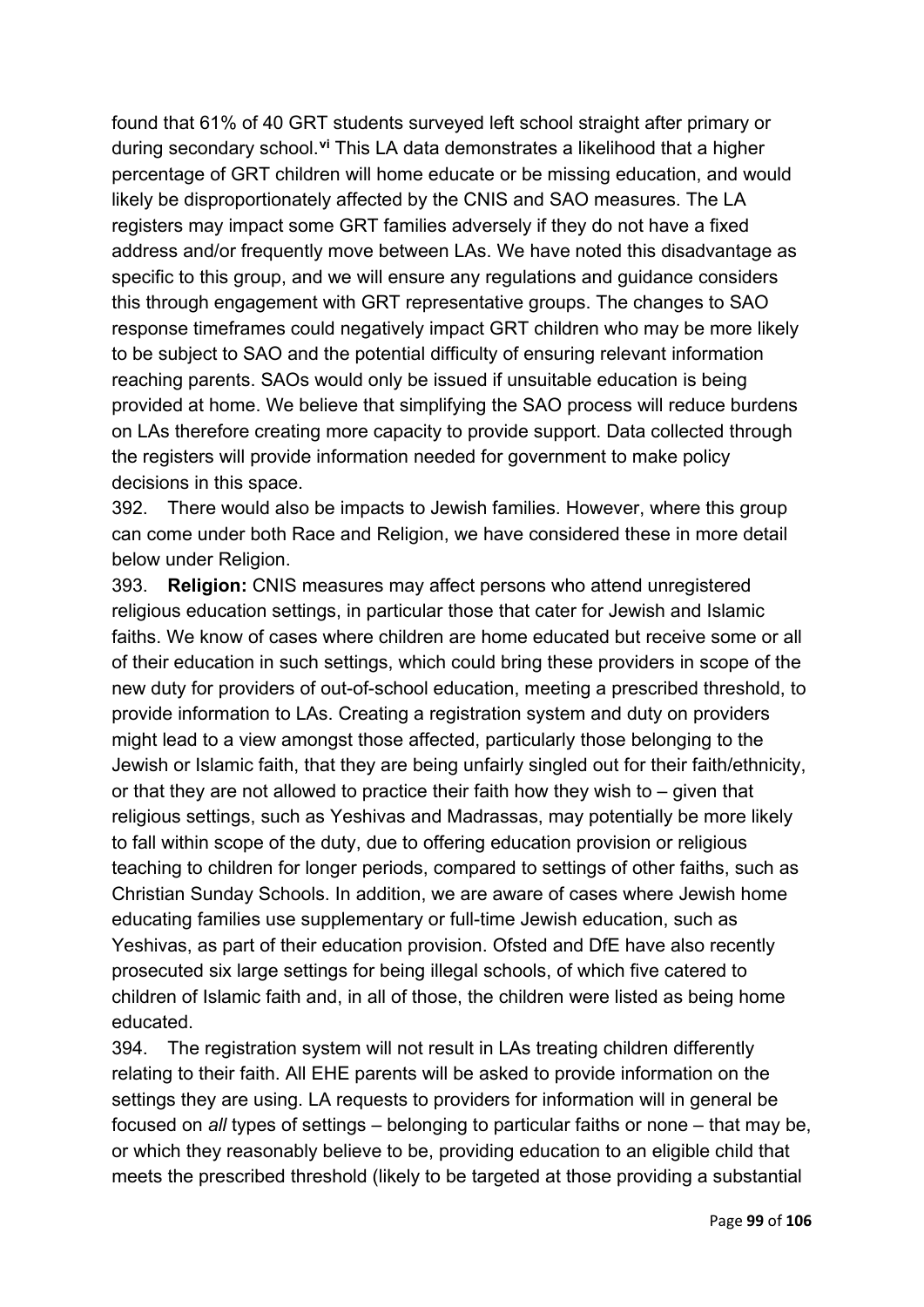proportion of a child's education, without a parent's presence). However, there may still be a disproportionate impact to certain faith settings compared to secular settings. We believe this impact is justified as it will allow children to be safeguarded and ensure that a suitable education is being provided. Data collected through registers may also allow for tailored support to be given and could enhance the safeguarding of these children, by supporting the identification of illegal schools. 395. **General impact for all protected characteristics:** Creating LA CNIS registers will enable better support to be made available to families by the LA, potentially focused on specific protected characteristics, and help LAs undertake their existing responsibilities to ensure a suitable education is being provided, and, where appropriate, to safeguard children. Data collected through registers by LAs and central government will also provide information needed to aid policy decisions. Therefore, we believe our proposed registration system and duty on LAs to offer support to home educators should benefit both children and parents with protected characteristics. A separate Children's Rights Impact Assessment will also be undertaken for the CNIS measures.

| <b>Protected</b><br>characteristic  | Type of<br>impact:<br>Investigator<br>y powers | Type of<br>impact:<br><b>Registration</b><br>requirement   | Type of<br>impact:<br><b>Material</b><br>change                               | <b>Type of</b><br>impact:<br><b>Appeals</b> | <b>Type of</b><br>impact:<br><b>Enforcement</b> |
|-------------------------------------|------------------------------------------------|------------------------------------------------------------|-------------------------------------------------------------------------------|---------------------------------------------|-------------------------------------------------|
| <b>Disability</b>                   | <b>Neutral</b>                                 | <b>Neutral</b>                                             | <b>Positive</b><br>(long term)<br>Positive<br><b>Negative</b><br>(short term) |                                             | <b>Positive</b>                                 |
| <b>Pregnancy</b><br>and maternity   | Positive                                       | Positive                                                   | <b>Neutral</b>                                                                | Positive                                    | Positive                                        |
| Marriage or<br>civil<br>partnership | <b>Neutral</b>                                 | <b>Neutral</b>                                             | <b>Neutral</b>                                                                | <b>Neutral</b>                              | <b>Neutral</b>                                  |
| Race                                | Positive                                       | Positive<br>(long term)<br><b>Negative</b><br>(short term) | <b>Neutral</b>                                                                | Positive                                    | <b>Positive</b>                                 |

# **Independent Educational Institutions regulatory reform**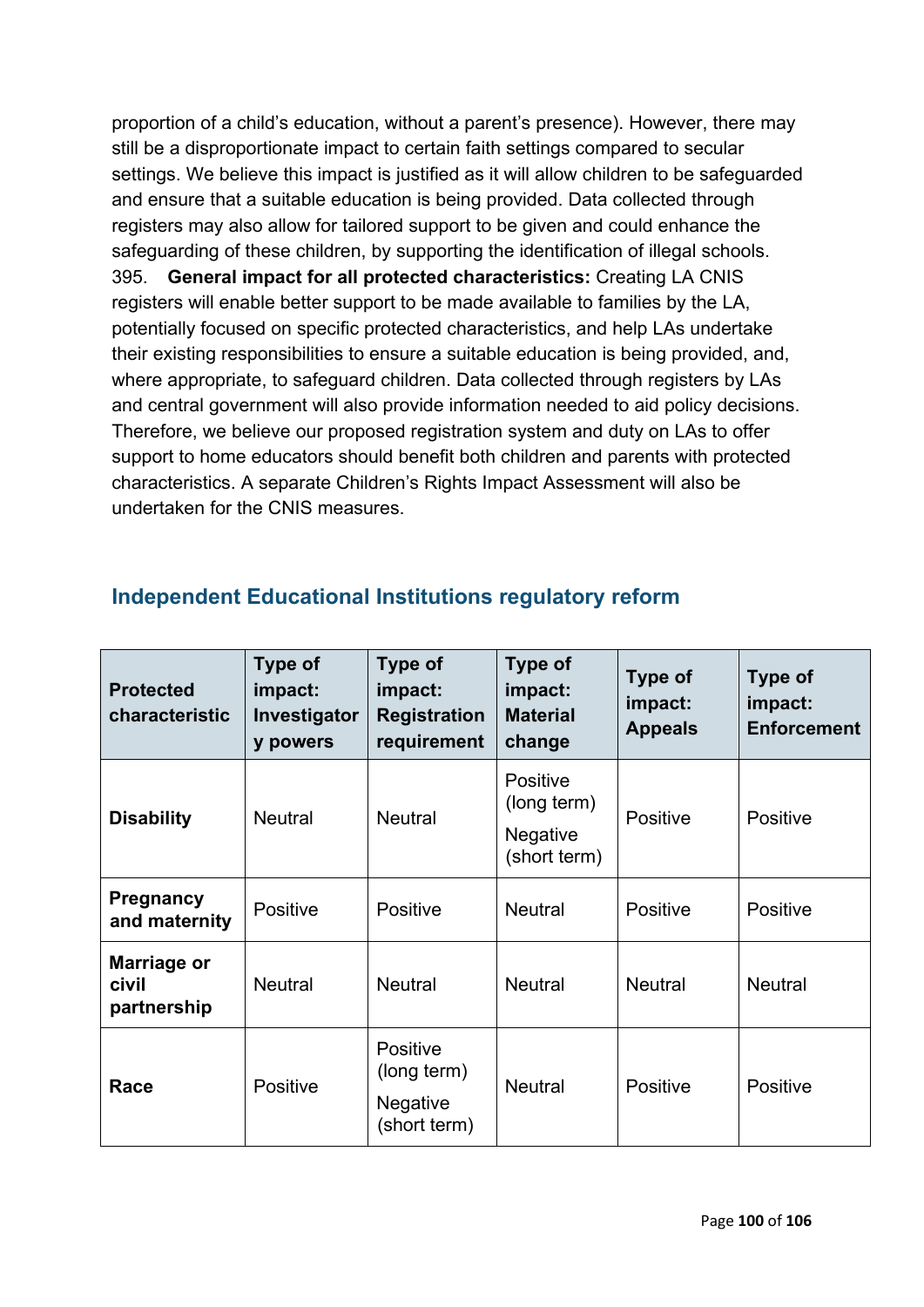| <b>Religion or</b><br>belief | Positive       | Positive<br>(long term)<br><b>Negative</b><br>(short term) | <b>Neutral</b>             | Positive       | Positive |
|------------------------------|----------------|------------------------------------------------------------|----------------------------|----------------|----------|
| <b>Sex</b>                   | <b>Neutral</b> | <b>Neutral</b>                                             | <b>Neutral</b>             | <b>Neutral</b> |          |
| <b>Sexual</b><br>orientation | Positive       | Positive                                                   | <b>Neutral</b>             | Positive       | Positive |
| Gender<br>reassignment       | Positive       | Positive                                                   | Positive<br><b>Neutral</b> |                | Positive |
| Age                          | Positive       | Positive                                                   | <b>Neutral</b>             | Positive       | Positive |

**Table 79: Impact of Independent Educational Institutions regulatory reform**

# Policy context:

396. The measures regulating independent educational institutions will ensure that more children receive a suitable and safe education.

397. **Registration requirements** will expand on the category of institutions that provide full-time education to children of compulsory school age that are subject to the regulatory regime under the Education and Skills Act 2008 ("the 2008 Act") to include institutions that are not schools, because they provide a narrow education, and will define what "full-time education" means for the purposes of this regime. 398. **Material change and applications to register** will introduce changes so that the regime for material changes treats all independent educational institutions similarly (currently the 2008 Act regulates many more types of material changes where an institution is specially organised for pupils with special education needs than for other types – such as where this an increase in capacity or change in the age range of pupils, or change of proprietor). A power will enable the Education Secretary to set the standards to reject proprietors on the basis that they are not fit and proper. A new power is also provided for the Education Secretary to impose a relevant restriction on how a proprietor operates their business where an unapproved material change takes place, as it is currently only possible to deregister an institution.

399. **De-registration appeals** will change the basis upon which a court determines a statutory appeal against certain decisions to remove an independent educational institution from the register from a full-merits review to a judicial review basis, affecting long-term persistently failing institutions.

400. **Enforcement** will provide a new power to the Education Secretary to suspend the registration of an independent educational institution where there are breaches of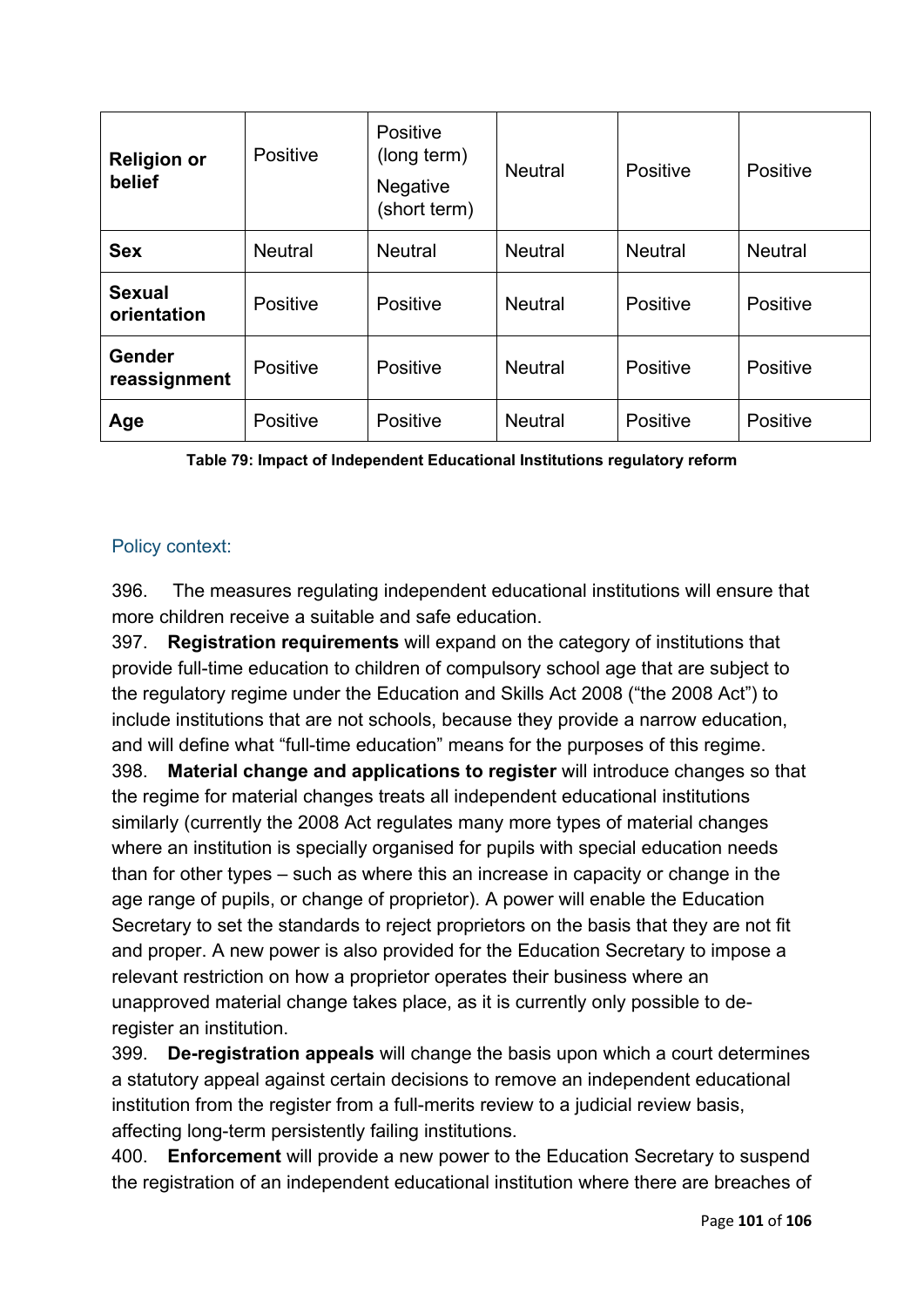the relevant standards and as a result the Education Secretary considers there is a risk of harm to students attending that institution, whereby it would become a criminal offence to continue operating that institution.

401. **Ofsted powers to investigate** will expand existing powers and introduce new powers to further the investigation, prosecution and sentencing of offences committed in relation to unregistered and/or registered independent educational settings.

402. **Data sharing** will provide a power for information to be shared between the Chief Inspector and an independent inspectorate.

# Protected characteristics that are significantly impacted:

403. **Religion or belief:** We assess that the overall impact will be positive. We know that there are some settings which operate full-time and only provide a very narrow religious education and these settings will face the biggest impact of these changes, in terms of short-term disruption through the requirement to register and meet regulatory requirements, change their operation (for example to part-time or evening-only operation) or close. People with certain faiths, such as ultra-orthodox Judaism, may be more significantly affected by measures relating to registration requirements because they are more likely to be served by such settings than people of other faith backgrounds (but the measures will apply equally to any such settings regardless of faith). The changes will mean that children attending these settings have greater opportunity to receive a broader, quality assured education, within a safe and secure environment. The benefit this opportunity brings to children's quality of education, and in providing oversight of safeguarding through the regulated activity, is of great importance and is part of giving children from affected faith backgrounds equality of opportunity. The alternative to these measures would be for children to remain in independent educational institutions where in some cases their education, safety and welfare is unregulated or where breaches of regulations are too difficult to identify and take action against. Changes to enforcement powers will help ensure that all settings (including those serving people of particular faiths) provide an effective, broad and safe education to children. The current standards can be delivered in a way that is compatible with faith education, and many types of faith schools already comply with current standards. Religion can also be taught within the home or community. We do not believe that the impact on the parents' right to secure a religious education for their child outweighs the benefits to children of different faiths of a broad, safe education. It would not be acceptable for public policy to support the alternative position of continuing the status quo that denies children attending affected faith settings the opportunity of a safe and broad education.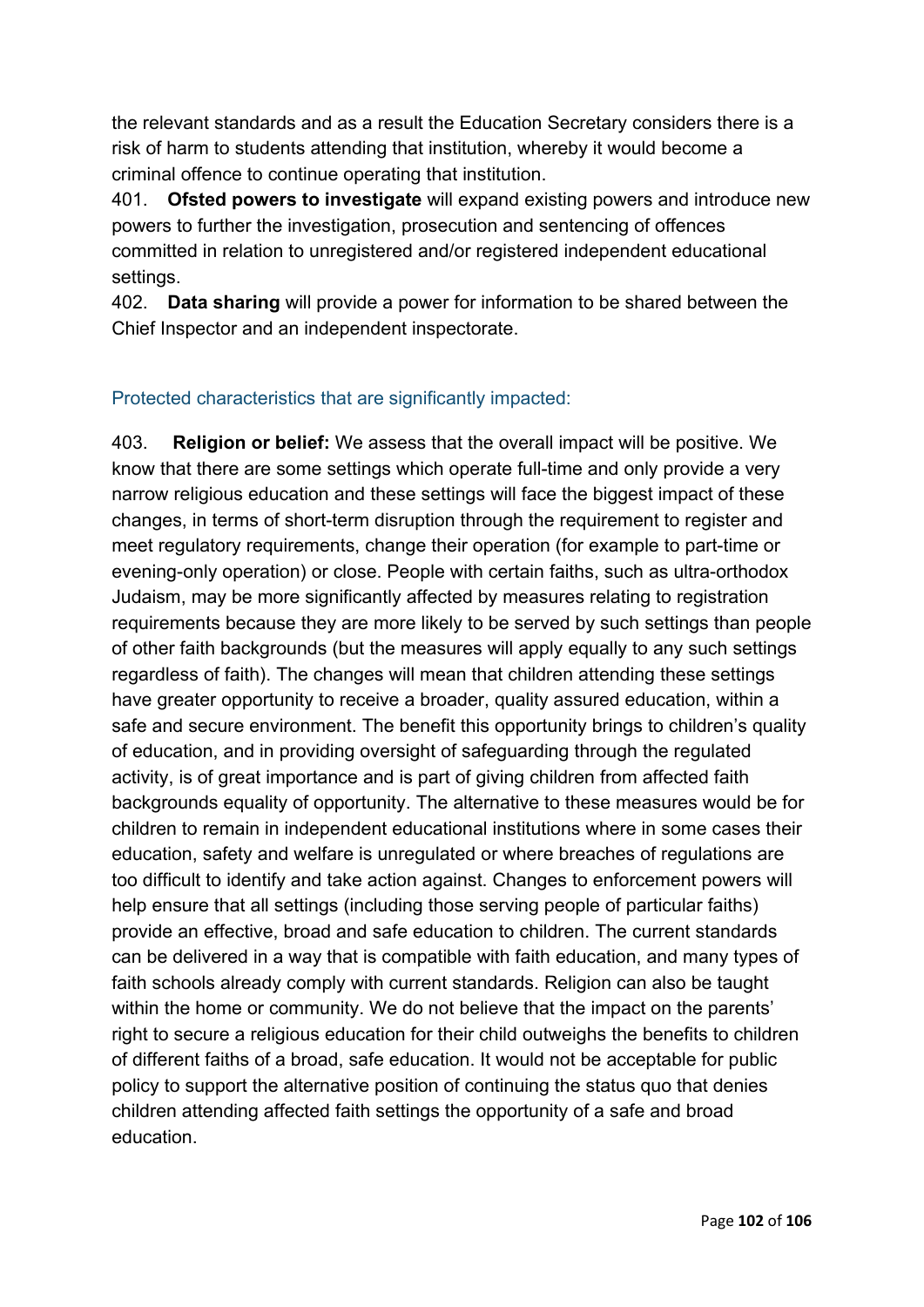404. **Race:** The changes affect those persons of racial groups most likely to adhere to the faiths mentioned within the religion or belief section, particularly members of the Jewish race.

405. **Disability:** Better regulation of independent educational institutions specifically organised for SEN through the material change proposals will have an overall positive impact on children attending SEN provision. It is in children's longterm interests that their special educational needs are met by institutions properly organised to deal with their needs. There may also be perceptions of a negative impact in that the proposals are likely to make the choice of educational setting more restricted, but the changes only remove the possibility of attending an unsuitable setting. Changes to enforcement powers will help ensure that all settings (including those serving children with special educational needs) provide an effective, broad, and safe education.

406. **Sexual orientation and gender reassignment:** We know that some institutions currently fail to meet the standards that require them to actively encourage respect for other people, having particular regard to the protected characteristics, for example, they fail to address sexual orientation and gender reassignment. Bringing more children into settings that meet relevant regulatory standards (and taking appropriate enforcement action where the standards are not met) will impact positively on children's learning of equality issues and provide a more supportive environment for children to understand their own sexual orientation and gender identity.

407. **Age:** These changes will predominantly impact on children of compulsoryschool age. We do not anticipate that there will be different impacts for different aged children. For children affected by these changes, there will be a positive impact overall (in terms of better ensuring affected children receive a broad and safe education).

408. **Interactions/Interdependencies:** The impacts of these measures will be strengthened when combined with the measures relating to CNIS registers. However, neither proposal is dependent on the other.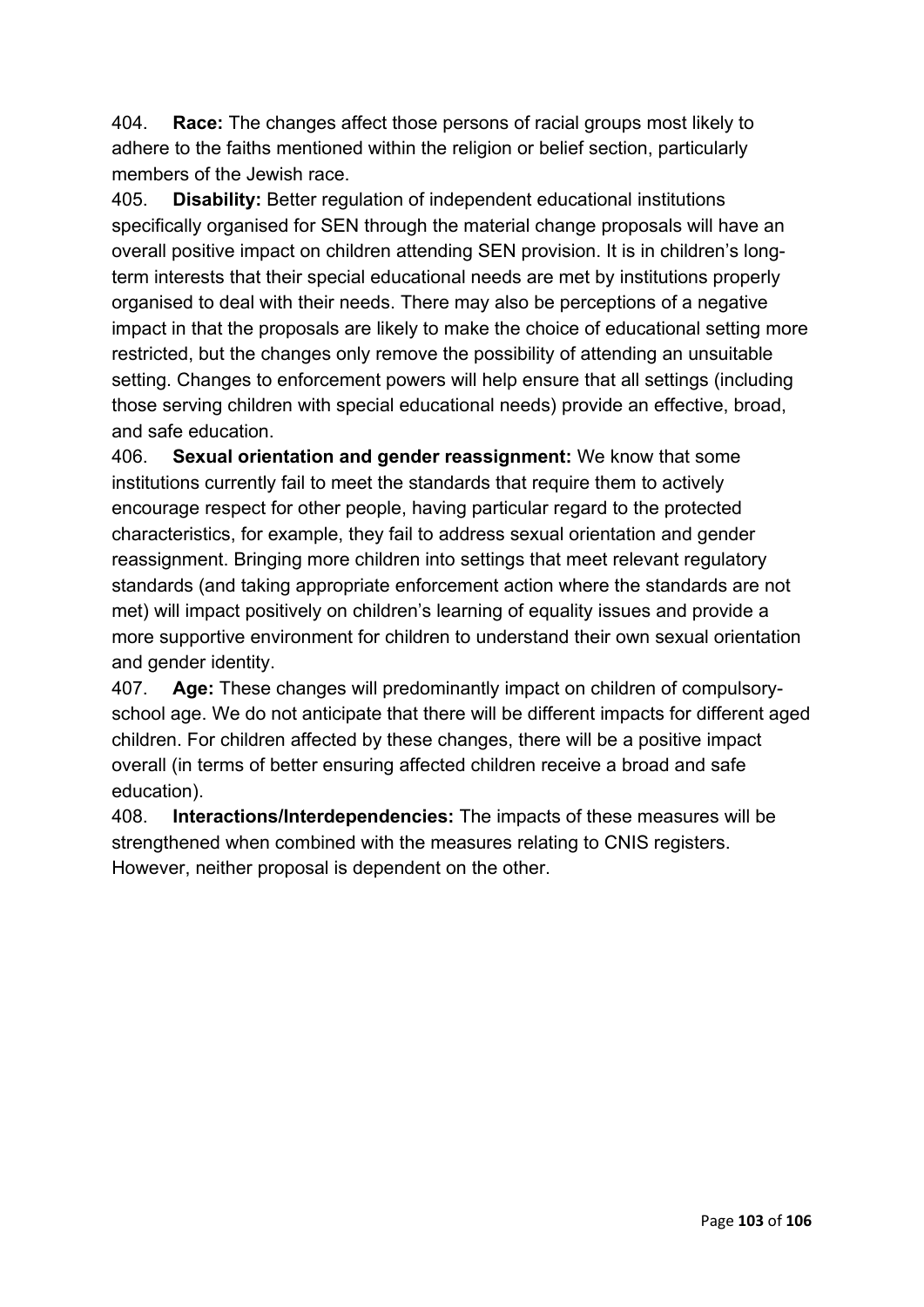# **Teacher misconduct**

| <b>Protected</b><br>characteristic  | Type of<br>impact:<br><b>Workforce</b><br>polices | <b>Type of</b><br>impact:<br><b>Attendance</b><br>and<br><b>Behaviour</b><br>policies | Type of<br>impact:<br><b>Curriculum</b><br>policies | <b>Type of</b><br>impact:<br><b>Targeted</b><br><b>Support</b><br>polices | Type of<br>impact:<br><b>Systems</b><br><b>Polices</b> | Type of<br>impact:<br><b>Digital</b><br><b>Polices</b> |
|-------------------------------------|---------------------------------------------------|---------------------------------------------------------------------------------------|-----------------------------------------------------|---------------------------------------------------------------------------|--------------------------------------------------------|--------------------------------------------------------|
| <b>Disability</b>                   | <b>Neutral</b>                                    | <b>Neutral</b>                                                                        | <b>Neutral</b>                                      | <b>Neutral</b>                                                            | <b>Neutral</b>                                         | <b>Neutral</b>                                         |
| Pregnancy and<br>maternity          | <b>Neutral</b>                                    | <b>Neutral</b>                                                                        | <b>Neutral</b>                                      | <b>Neutral</b>                                                            | <b>Neutral</b>                                         | <b>Neutral</b>                                         |
| Marriage or<br>civil<br>partnership | <b>Neutral</b>                                    | <b>Neutral</b>                                                                        | <b>Neutral</b>                                      | <b>Neutral</b>                                                            | <b>Neutral</b>                                         | <b>Neutral</b>                                         |
| Race                                | <b>Neutral</b>                                    | <b>Neutral</b>                                                                        | <b>Neutral</b>                                      | <b>Neutral</b>                                                            | <b>Neutral</b>                                         | <b>Neutral</b>                                         |
| Religion or<br>belief               | <b>Neutral</b>                                    | <b>Neutral</b>                                                                        | <b>Neutral</b>                                      | <b>Neutral</b>                                                            | <b>Neutral</b>                                         | <b>Neutral</b>                                         |
| <b>Sex</b>                          | <b>Neutral</b>                                    | <b>Neutral</b>                                                                        | <b>Neutral</b>                                      | <b>Neutral</b>                                                            | <b>Neutral</b>                                         | <b>Neutral</b>                                         |
| Sexual<br>orientation               | <b>Neutral</b>                                    | <b>Neutral</b>                                                                        | <b>Neutral</b>                                      | <b>Neutral</b>                                                            | <b>Neutral</b>                                         | <b>Neutral</b>                                         |
| Gender<br>reassignment              | <b>Neutral</b>                                    | <b>Neutral</b>                                                                        | <b>Neutral</b>                                      | <b>Neutral</b>                                                            | <b>Neutral</b>                                         | <b>Neutral</b>                                         |
| Age                                 | <b>Neutral</b>                                    | <b>Neutral</b>                                                                        | <b>Neutral</b>                                      | <b>Neutral</b>                                                            | <b>Neutral</b>                                         | <b>Neutral</b>                                         |

**Table 30: Impact of teacher misconduct measure**

## Policy context

409. The measure to strengthen the teacher misconduct regime will make technical changes to widen the scope of teachers who can face misconduct procedures led by the Teaching Regulation Agency. This will help to protect children by ensuring that the Teaching Regulation Agency is able to consider the misconduct of teachers regardless of how long ago the teacher last taught, regardless of the type of provider, and regardless of how the misconduct comes to light and is referred to the Teaching Regulation Agency.

Protected characteristics that are significantly impacted: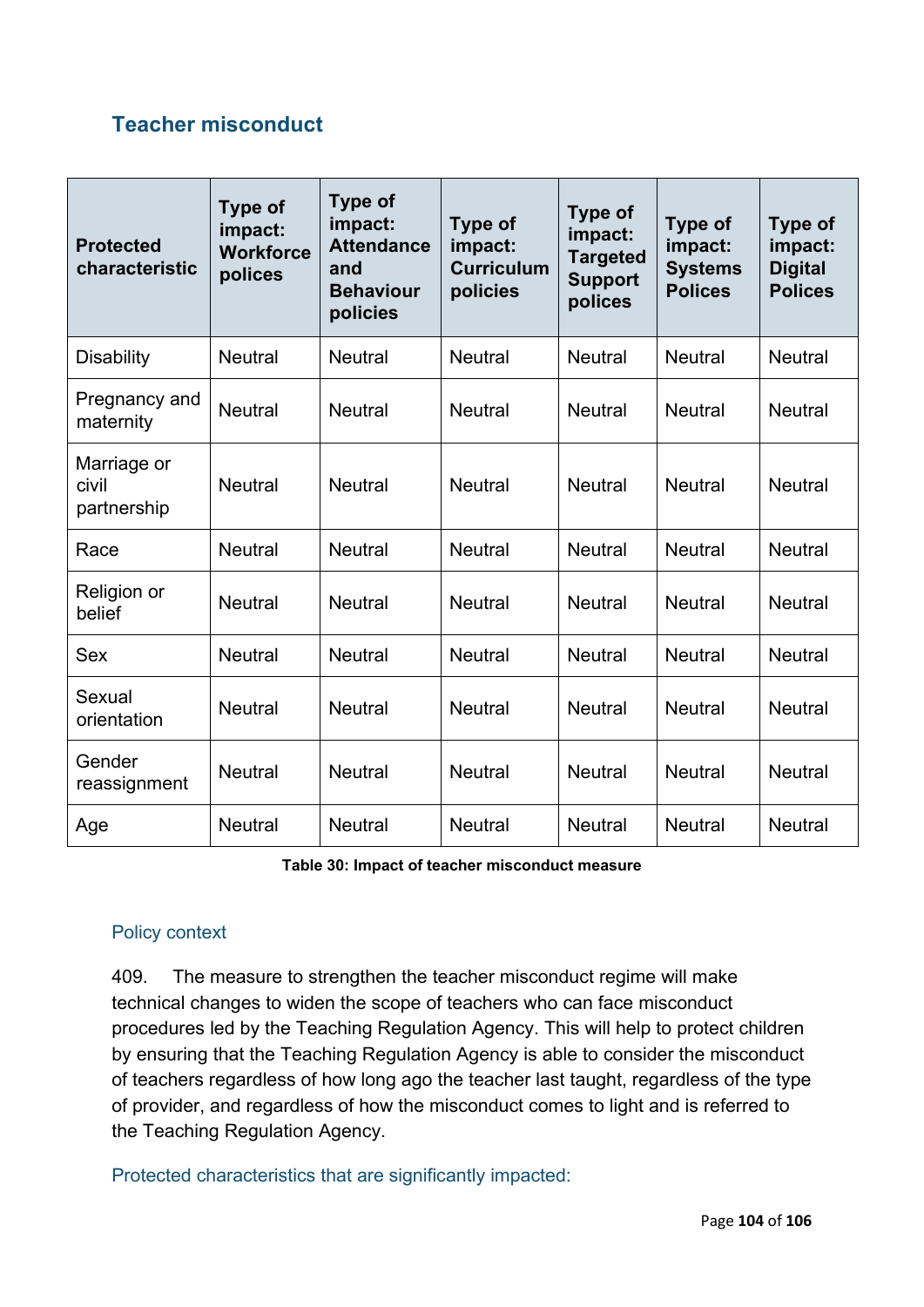410. **Sex:** Available data shows that there are more female teachers than male teachers, and therefore the proposed changes would be expected to have a disproportionate effect on women. We believe this would be justifiable given the purpose of the policy**.** 

411. However, prohibition data shows that only around a quarter of prohibitions are female teachers, and around three quarters of prohibitions are male.

412. This demonstrates that although the teaching workforce is made up of more women than men, it is a majority of male teachers that are likely to be subject to teacher misconduct proceedings that result in prohibition.

413. **General:** The teacher misconduct regime, including the changes proposed in the teacher misconduct measures in the Schools Bill, applies equally to all those who fall within the scope of the regime – i.e. those carrying out teaching work (as specified) in a specified setting. The impact would therefore apply equally to both individuals with and without particular protected characteristics.

414. The teacher misconduct regime only applies to teachers who commit serious misconduct – annually prohibition is imposed on less that 0.2% of the total teaching workforce. Prohibition is limited in its effect to preventing the individual from carrying out teaching work (as defined in legislation) only. As such, there will continue to be a wide range of employed roles both within the educational sector and elsewhere that would utilise the skills gained as a teacher and which a prohibited teacher could lawfully carry out.

415. In some cases the teacher will have been subject to the disciplinary process operated by their employer before the case was referred to the Teaching Regulation Agency. When taking disciplinary action, including any decision to dismiss a teacher for serious misconduct and considering whether to refer the matter to the Secretary of State to allow prohibition to be considered, employers of teachers are required to comply with equalities legislation. They must ensure that they do not act in a way that is discriminatory, including taking action that would constitute unlawful discrimination towards those who share particular protected characteristics.

416. On receipt of referrals from employers, the Teaching Regulation Agency considers information gathered during the local disciplinary process and will explore with the employer any ambiguity within evidence provided that may suggest that potential discrimination took place.

417. The Teaching Regulation Agency applies the same level of scrutiny to referrals and evidence received from sources other than employers.

418. Further, at each stage of the teacher misconduct process the Teaching Regulation Agency makes every effort to ensure that the needs of the teacher are taken into account, and that reasonable adjustments are made where possible. 419. A key benchmark used to determine whether a teacher's behaviour is incompatible with being a teacher and so should warrant prohibition from teaching, would be whether the behaviour was a serious departure from the personal and professional conduct elements of the Teachers' Standards. In developing these